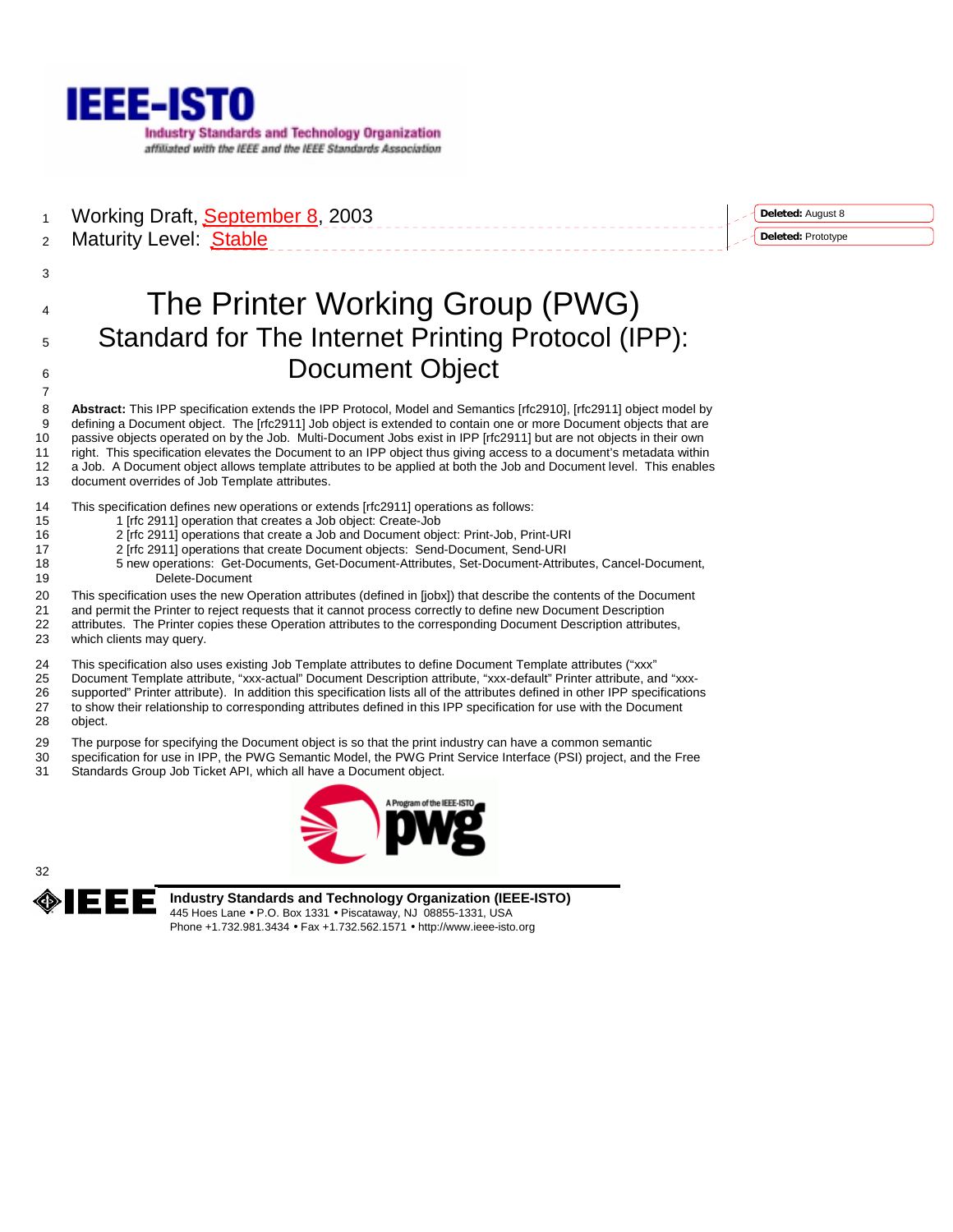**Deleted: 8 Deleted: 8**

| 33 |                                                                                                                    |                           |
|----|--------------------------------------------------------------------------------------------------------------------|---------------------------|
| 34 | Working Draft, September 8, 2003                                                                                   | Deleted: August 8         |
| 35 | The Printer Working Group (PWG)                                                                                    |                           |
| 36 | <b>Standard for</b>                                                                                                |                           |
| 37 | The Internet Printing Protocol (IPP):                                                                              |                           |
| 38 | <b>Document Object</b>                                                                                             |                           |
| 39 |                                                                                                                    |                           |
| 40 |                                                                                                                    |                           |
| 41 | This version of the PWG Proposed Standard is available electronically at:                                          |                           |
| 42 |                                                                                                                    | <b>Field Code Changed</b> |
| 43 | ftp://ftp.pwg.org/pub/pwg/ipp/new_DOC/wd-ippdoc10-20030908.pdf, .doc, .rtf                                         | Deleted: 8                |
| 44 | This document is a Working Draft for an IEEE-ISTO PWG Candidate Standard. For a definition of a "PWG               |                           |
| 45 | Candidate Standard" and its transition to a "PWG Standard", see: ftp://ftp.pwg.org/pub/pwg/general/pwg-            |                           |
| 46 | process.pdf. After approval by the PWG (by a Last Call) to transition a PWG Working Draft to a PWG Candidate       |                           |
| 47 | Standard, the resulting PWG Candidate Standard will be available electronically at: ftp://ftp.pwg.org/pub/pwg/cs/. |                           |

48 After approval by the PWG (by a Last Call) to transition a PWG Candidate Standard to a PWG Standard, the resulting PWG Standard will be available electronically at: ftp://ftp.pwg.org/pub/pwg/standards/.

resulting PWG Standard will be available electronically at: ftp://ftp.pwg.org/pub/pwg/standards/.

© 2003, IEEE Industry Standards and Technology Organization. All rights reserved. The IEEE-ISTO is affiliated with the IEEE and the IEEE Standards Association. IEEE-ISTO 5100. $n$  is a trademark of the IEEE-ISTO.

Page 2 of 78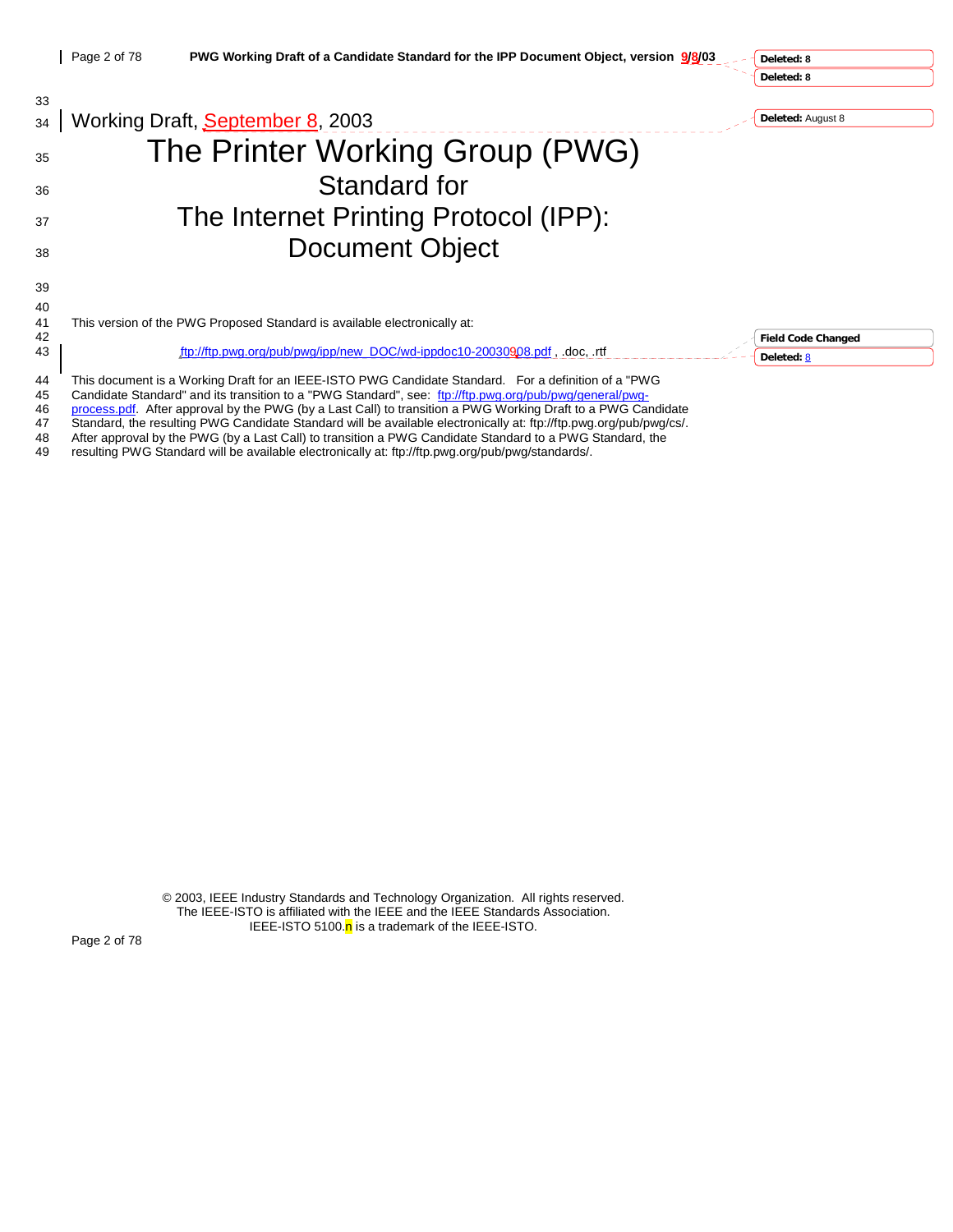## 50 **Copyright (C) 2003, IEEE ISTO. All rights reserved.**

51 This document may be copied and furnished to others, and derivative works that comment on, or otherwise explain it

52 or assist in its implementation may be prepared, copied, published and distributed, in whole or in part, without

53 restriction of any kind, provided that the above copyright notice, this paragraph and the title of the Document as

54 referenced below are included on all such copies and derivative works. However, this document itself may not be<br>55 modified in any way, such as by removing the convright notice or references to the IFFF-ISTO and the Pri modified in any way, such as by removing the copyright notice or references to the IEEE-ISTO and the Printer

56 Working Group, a program of the IEEE-ISTO.

57 Title: The Printer Working Group Standard for the Internet Printing Protocol (IPP): Document Object

58 The IEEE-ISTO and the Printer Working Group DISCLAIM ANY AND ALL WARRANTIES, WHETHER EXPRESS 59 OR IMPLIED INCLUDING (WITHOUT LIMITATION) ANY IMPLIED WARRANTIES OF MERCHANTABILITY OR 60 FITNESS FOR A PARTICULAR PURPOSE.

61 The Printer Working Group, a program of the IEEE-ISTO, reserves the right to make changes to the document 62 without further notice. The document may be updated, replaced or made obsolete by other documents at any time.

63 The IEEE-ISTO takes no position regarding the validity or scope of any intellectual property or other rights that might 64 be claimed to pertain to the implementation or use of the technology described in this document or the extent to 65 which any license under such rights might or might not be available; neither does it represent that it has made any 66 effort to identify any such rights.

67 The IEEE-ISTO invites any interested party to bring to its attention any copyrights, patents, or patent applications, or 68 other proprietary rights which may cover technology that may be required to implement the contents of this 69 document. The IEEE-ISTO and its programs shall not be responsible for identifying patents for which a license may 70 be required by a document and/or IEEE-ISTO Industry Group Standard or for conducting inquiries into the legal 71 validity or scope of those patents that are brought to its attention. Inquiries may be submitted to the IEEE-ISTO by e-72 mail at:

## 73 ieee-isto@ieee.org.

74 The Printer Working Group acknowledges that the IEEE-ISTO (acting itself or through its designees) is, and shall at

75 all times, be the sole entity that may authorize the use of certification marks, trademarks, or other special

76 designations to indicate compliance with these materials.

77 Use of this document is wholly voluntary. The existence of this document does not imply that there are no other 78 ways to produce, test, measure, purchase, market, or provide other goods and services related to its scope.

> © 2003, IEEE Industry Standards and Technology Organization. All rights reserved. The IEEE-ISTO is affiliated with the IEEE and the IEEE Standards Association. IEEE-ISTO 5100. $n$  is a trademark of the IEEE-ISTO.

Page 3 of 78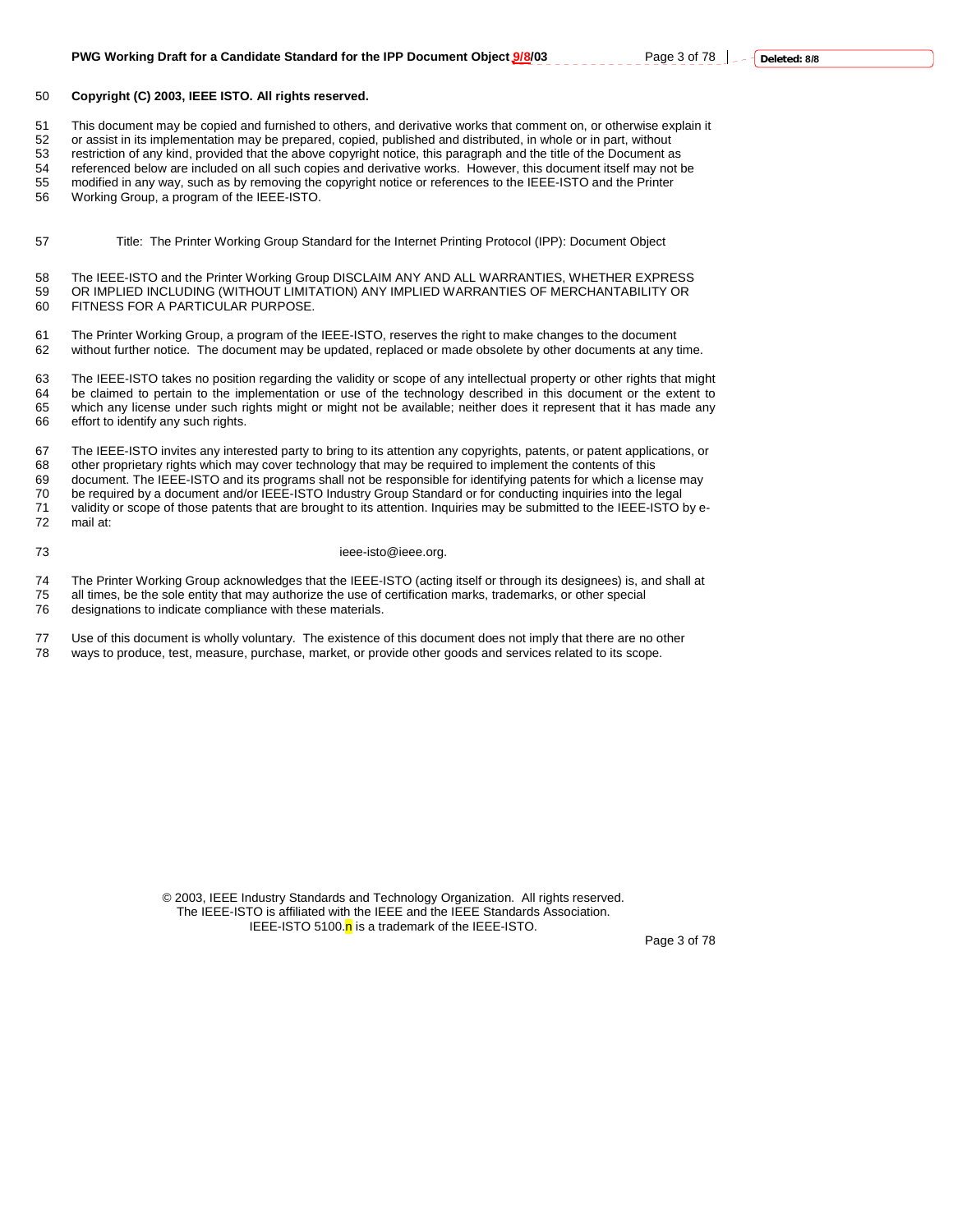#### 79 **About the IEEE-ISTO**  80

81 The IEEE-ISTO is a not-for-profit corporation offering industry groups an innovative and flexible operational forum<br>82 and support services. The IEEE-ISTO provides a forum not only to develop standards, but also to faci 82 and support services. The IEEE-ISTO provides a forum not only to develop standards, but also to facilitate activities<br>83 that support the implementation and acceptance of standards in the marketplace. The organization i that support the implementation and acceptance of standards in the marketplace. The organization is affiliated with 84 the IEEE (http://www.ieee.org/) and the IEEE Standards Association (http://standards.ieee.org/).

85 For additional information regarding the IEEE-ISTO and its industry programs visit http://www.ieee-isto.org.

87 88

#### 89 **About the IEEE-ISTO PWG**

90 The Printer Working Group (or PWG) is a Program of the IEEE Industry Standards and Technology Organization 91 (ISTO) with member organizations including printer manufacturers, print server developers, operating system 92 providers, network operating systems providers, network connectivity vendors, and print management application 93 developers. The group is chartered to make printers and the applications and operating systems supporting them 94 work together better. All references to the PWG in this document implicitly mean "The Printer Working Group, a 95 Program of the IEEE ISTO." In order to meet this objective, the PWG will document the results of their work as open 96 standards that define print related protocols, interfaces, procedures and conventions. Printer manufacturers and<br>97 vendors of printer related software will benefit from the interoperability provided by voluntary confor vendors of printer related software will benefit from the interoperability provided by voluntary conformance to these 98 standards.

99 In general, a PWG standard is a specification that is stable, well understood, and is technically competent, has 100 multiple, independent and interoperable implementations with substantial operational experience, and enjoys 101 significant public support.

102 For additional information regarding the Printer Working Group visit: http://www.pwg.org

- 103 104
- 105 **Contact information:**
- 106 IPP Web Page: http://www.pwg.org/ipp/
- 107 IPP Mailing List: ipp@pwg.org
- 108 To subscribe to the ipp mailing list, send the following email:
- 109 1) send it to majordomo@pwg.org
- 110 2) leave the subject line blank
- 111  $3)$  put the following two lines in the message body:<br>112 subscribe ipp
	- subscribe ipp
- 113 end

114 Implementers of this specification are encouraged to join the IPP Mailing List in order to participate in any 115 discussions of clarifications or review of registration proposals for additional names. Requests for additional<br>116 extensions for inclusion in this specification, should be sent to the IPP Mailing list for considerati 116 extensions, for inclusion in this specification, should be sent to the IPP Mailing list for consideration. In order to 117 reduce spam the mailing list rejects mail from non-subscribers, so you must subscribe to the ma

- reduce spam the mailing list rejects mail from non-subscribers, so you must subscribe to the mailing list in order to
- 118 send a question or comment to the mailing list.

© 2003, IEEE Industry Standards and Technology Organization. All rights reserved. The IEEE-ISTO is affiliated with the IEEE and the IEEE Standards Association. IEEE-ISTO 5100.n is a trademark of the IEEE-ISTO.

Page 4 of 78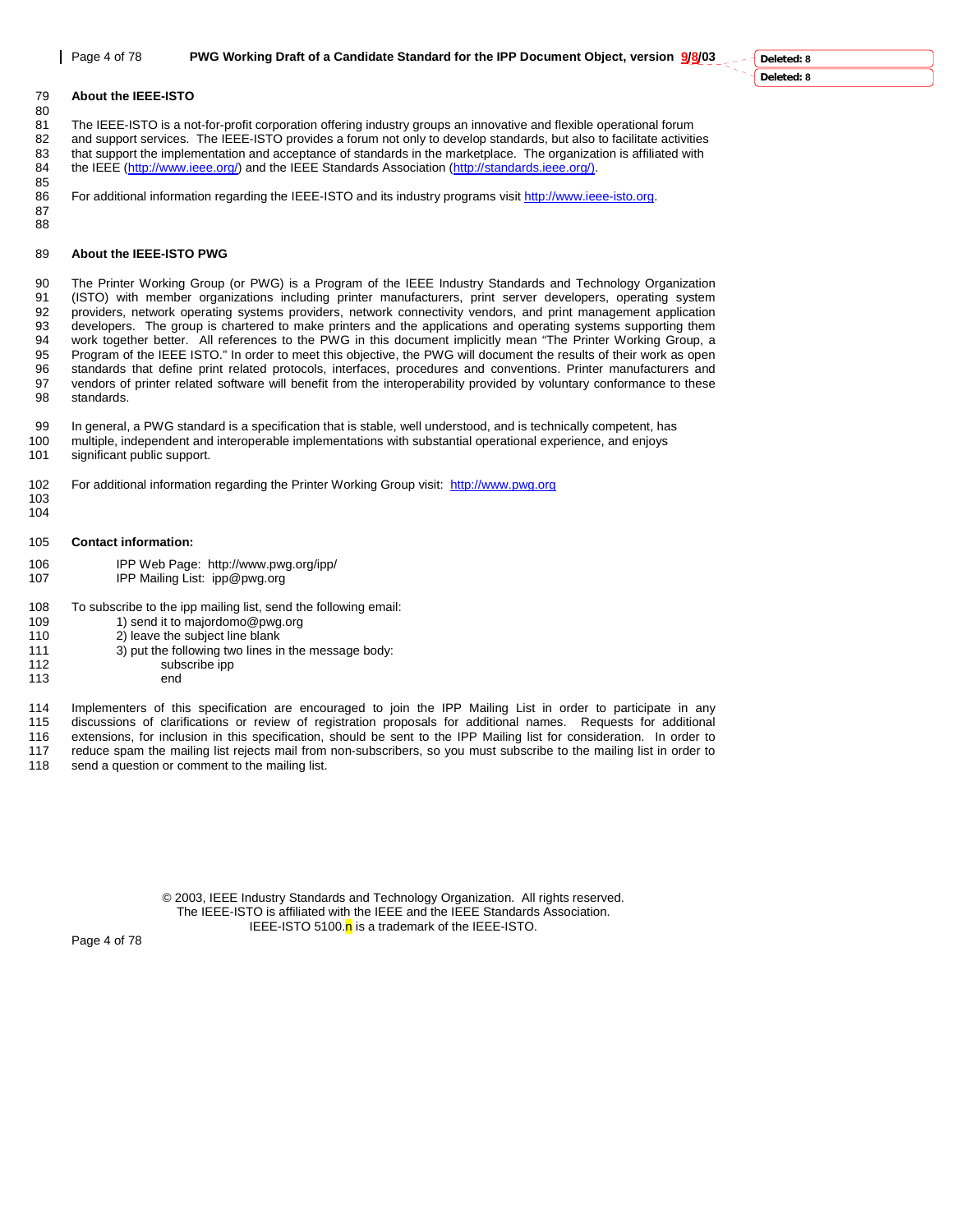$\frac{1}{2}$  =  $\frac{1}{2}$  =  $\frac{1}{2}$ 

#### **Contents** 119

| 120        | $\mathbf{1}$ | Introduction and Summary                                                                                                                           | 9        |
|------------|--------------|----------------------------------------------------------------------------------------------------------------------------------------------------|----------|
| 121        |              |                                                                                                                                                    |          |
| 122        | 2            | Terminology                                                                                                                                        | 11       |
| 123        |              |                                                                                                                                                    |          |
| 124        |              |                                                                                                                                                    |          |
| 125        | 3            | New Job operations and semantic extensions to Job operations                                                                                       | 13       |
| 126        |              |                                                                                                                                                    |          |
| 127        |              |                                                                                                                                                    |          |
| 128<br>129 |              | 3.1.1.1 ipp-attribute-fidelity (boolean) ([rfc2911] § 3.2.1 and 15)<br>3.1.1.2 job-mandatory-attributes (1setOf type2 keyword) Operation attribute | 14<br>14 |
| 130        |              |                                                                                                                                                    |          |
| 131        |              |                                                                                                                                                    |          |
| 132        |              |                                                                                                                                                    |          |
| 133        |              |                                                                                                                                                    |          |
| 134<br>135 |              |                                                                                                                                                    |          |
| 136        |              | 3.3.1.1 "limit" (integer(1:MAX)):                                                                                                                  | 17       |
| 137        |              | 3.3.1.2 "requested-attributes" (1setOf type2 keyword):                                                                                             | 17       |
| 138        |              |                                                                                                                                                    |          |
| 139        |              |                                                                                                                                                    |          |
| 140        |              |                                                                                                                                                    |          |
| 141        |              |                                                                                                                                                    |          |
| 142        |              |                                                                                                                                                    |          |
| 143        |              |                                                                                                                                                    |          |
| 144        |              |                                                                                                                                                    |          |
| 145        |              |                                                                                                                                                    |          |
| 146        | 4            | <b>Document Operations</b>                                                                                                                         | 19       |
| 147        |              |                                                                                                                                                    |          |
| 148<br>149 |              |                                                                                                                                                    |          |
| 150        |              | 4.1.2.1 document-number (integer(1:MAX))                                                                                                           | 21       |
| 151        |              | 4.1.2.2 document-state (type1 enum)                                                                                                                | 21       |
| 152<br>153 |              | 4.1.2.3 document-state-reasons (1setOf type2 keyword)<br>4.1.2.4 document-state-message (text(MAX))                                                | 22<br>22 |
| 154        |              |                                                                                                                                                    |          |
| 155        |              |                                                                                                                                                    |          |
| 156        |              |                                                                                                                                                    |          |
| 157        |              | 4.3.1.1 "requested-attributes" (1setOf keyword):                                                                                                   | 23       |
| 158        |              |                                                                                                                                                    |          |
| 159        |              |                                                                                                                                                    |          |
| 160<br>161 |              |                                                                                                                                                    |          |
|            |              |                                                                                                                                                    |          |

© 2003, IEEE Industry Standards and Technology Organization. All rights reserved. The IEEE-ISTO is affiliated with the IEEE and the IEEE Standards Association.<br>IEEE-ISTO is affiliated with the IEEE and the IEEE Standards Association.<br>IEEE-ISTO 5100.<mark>n</mark> is a trademark of the IEEE-ISTO.

Page 5 of 78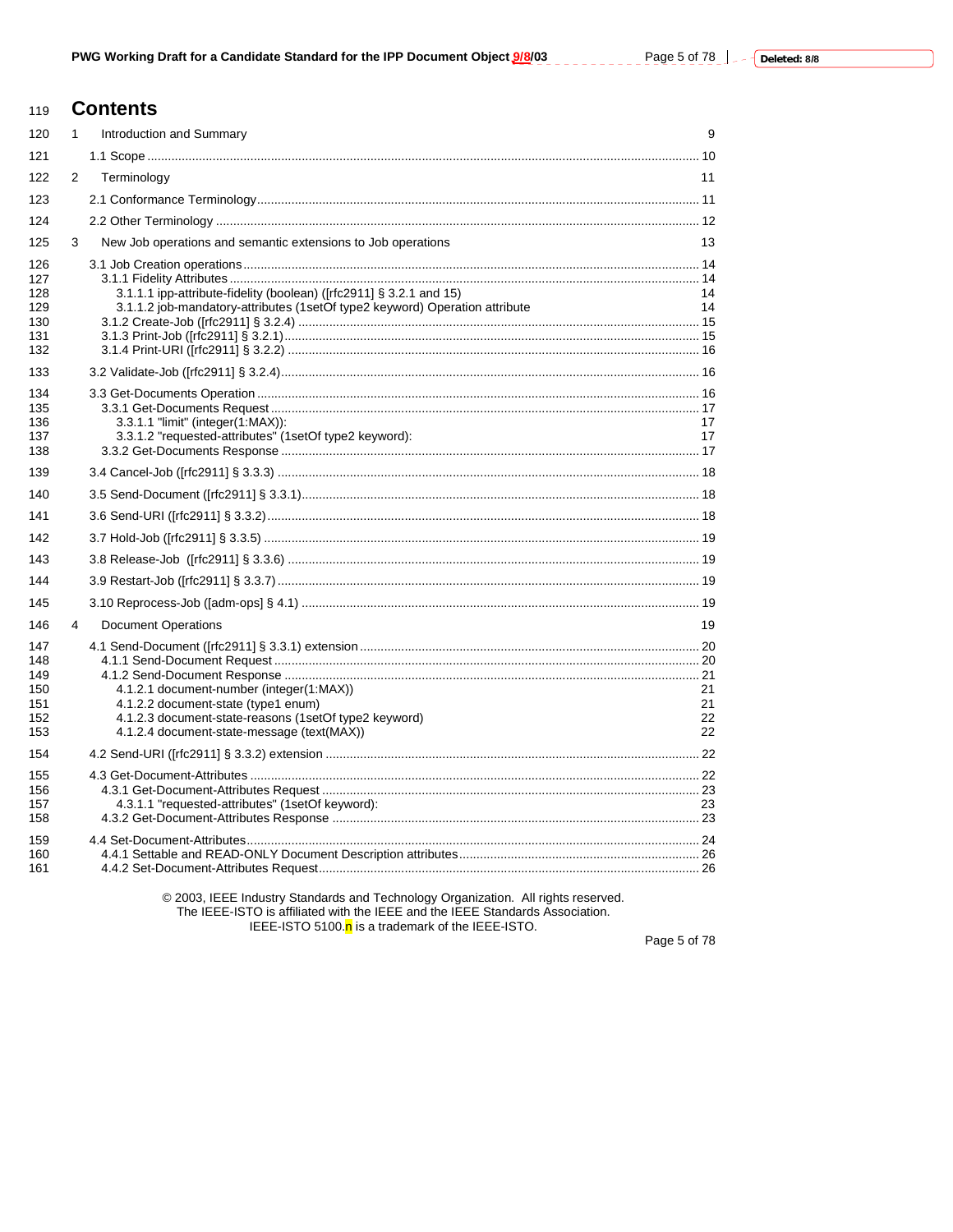| 162        |                |                                                                      |    |
|------------|----------------|----------------------------------------------------------------------|----|
| 163        |                |                                                                      |    |
| 164        |                |                                                                      |    |
| 165        |                | 4.5.1.1 document-message (text(MAX)):                                | 29 |
| 166        |                |                                                                      |    |
| 167        | 5              | Administrative Job and Document operations                           | 30 |
| 168        |                |                                                                      |    |
| 169        |                |                                                                      |    |
| 170        |                |                                                                      |    |
| 171        |                |                                                                      |    |
| 172        | 6              | Job and Document Template Attribute Precedence during Job processing | 31 |
| 173        | $\overline{7}$ | Operation Attributes for the Job and Document Creation operations    | 32 |
| 174        |                |                                                                      |    |
| 175        |                |                                                                      |    |
| 176        |                |                                                                      |    |
| 177        |                |                                                                      |    |
| 178        | 8              | Job Template and Document Template attributes                        | 38 |
| 179        |                |                                                                      |    |
| 180        |                |                                                                      |    |
| 181        |                |                                                                      |    |
| 182        | 9              | Job Description and Document Description attributes                  | 44 |
| 183        |                |                                                                      |    |
| 184        |                |                                                                      |    |
| 185        |                |                                                                      |    |
| 186        |                |                                                                      |    |
| 187<br>188 |                |                                                                      |    |
| 189        |                |                                                                      |    |
| 190        |                |                                                                      |    |
| 191        |                |                                                                      |    |
| 192        |                |                                                                      |    |
| 193        |                |                                                                      |    |
| 194        |                |                                                                      |    |
| 195        |                |                                                                      |    |
| 196        |                |                                                                      |    |
| 197        |                |                                                                      |    |
| 198        |                |                                                                      |    |
| 199        |                |                                                                      |    |
| 200        |                |                                                                      |    |
| 201        |                |                                                                      |    |
| 202        |                |                                                                      |    |
| 203<br>204 |                |                                                                      |    |
| 205        |                |                                                                      |    |
| 206        |                |                                                                      |    |
| 207        |                |                                                                      |    |

© 2003, IEEE Industry Standards and Technology Organization. All rights reserved. The IEEE-ISTO is affiliated with the IEEE and the IEEE Standards Association. IEEE-ISTO 5100.<mark>n</mark> is a trademark of the IEEE-ISTO.

Page 6 of 78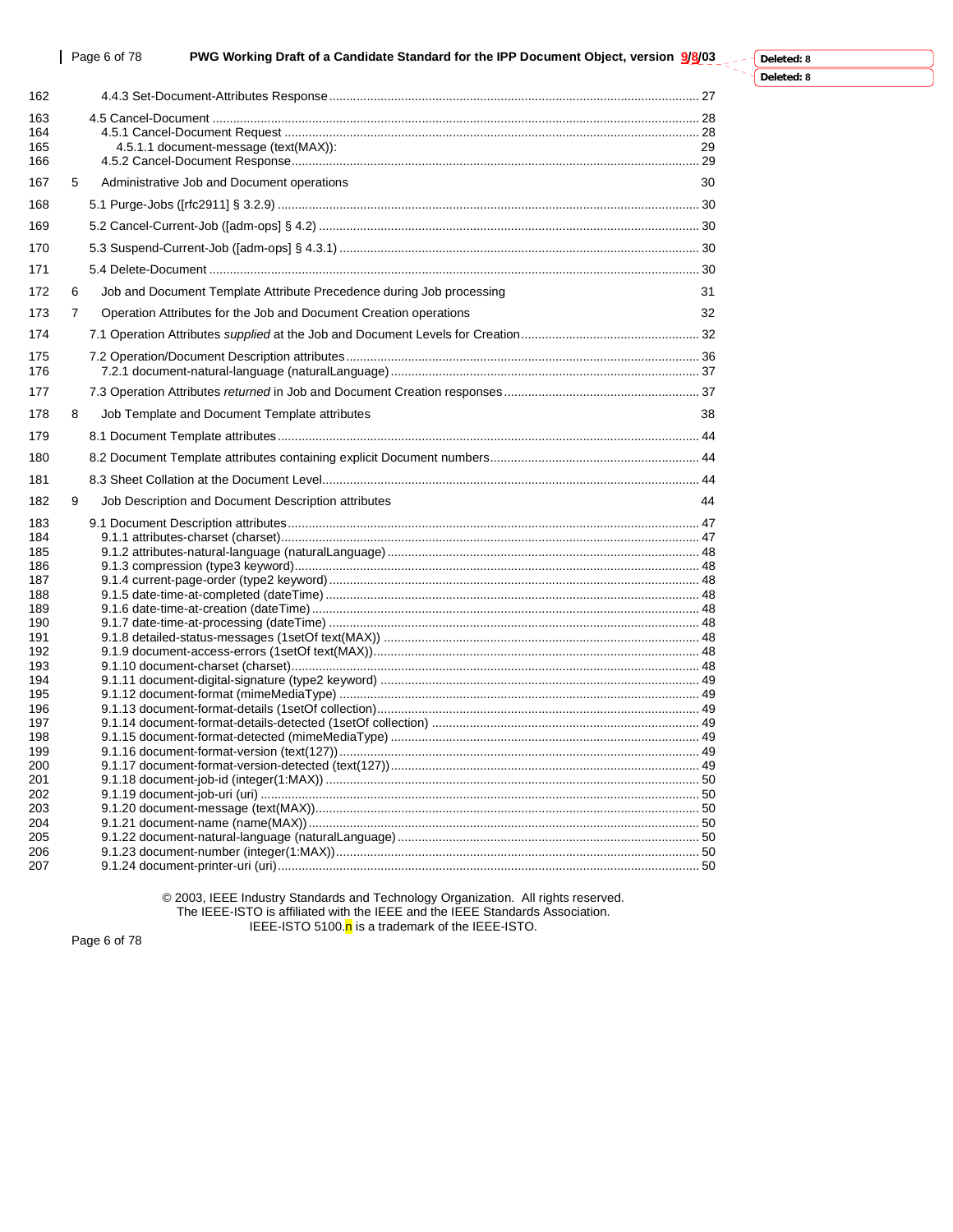| 208<br>209 |    | 9.1.25.1 The "document-state" Document Description attribute and the Document object life Cycle                                                                    | 52 |
|------------|----|--------------------------------------------------------------------------------------------------------------------------------------------------------------------|----|
| 210        |    |                                                                                                                                                                    |    |
| 211        |    |                                                                                                                                                                    |    |
| 212        |    |                                                                                                                                                                    |    |
| 213        |    |                                                                                                                                                                    |    |
| 214        |    |                                                                                                                                                                    |    |
| 215        |    |                                                                                                                                                                    |    |
| 216<br>217 |    |                                                                                                                                                                    |    |
| 218        |    |                                                                                                                                                                    |    |
| 219        |    |                                                                                                                                                                    |    |
| 220        |    |                                                                                                                                                                    |    |
| 221        |    |                                                                                                                                                                    |    |
| 222        |    |                                                                                                                                                                    |    |
| 223        |    |                                                                                                                                                                    |    |
| 224<br>225 |    |                                                                                                                                                                    |    |
| 226        |    |                                                                                                                                                                    |    |
| 227        |    |                                                                                                                                                                    |    |
| 228        |    |                                                                                                                                                                    |    |
| 229        |    |                                                                                                                                                                    |    |
| 230        |    |                                                                                                                                                                    |    |
| 231        | 10 | <b>New Printer attributes</b>                                                                                                                                      | 61 |
| 232        |    |                                                                                                                                                                    |    |
| 233        | 11 | New Values for Existing Printer Description Attributes                                                                                                             | 63 |
| 234        |    |                                                                                                                                                                    |    |
| 235        | 12 | Encodings of Additional Attribute Tags                                                                                                                             | 63 |
| 236        | 13 | <b>Conformance Summary</b>                                                                                                                                         | 64 |
| 237        |    |                                                                                                                                                                    |    |
| 238        |    |                                                                                                                                                                    |    |
| 239        | 14 | Normative References                                                                                                                                               | 65 |
| 240        | 15 | Informative References                                                                                                                                             | 66 |
| 241        | 16 | <b>IANA Considerations</b>                                                                                                                                         | 68 |
| 242        |    |                                                                                                                                                                    |    |
| 243        |    |                                                                                                                                                                    |    |
| 244        |    |                                                                                                                                                                    |    |
| 245        |    |                                                                                                                                                                    |    |
| 246        |    |                                                                                                                                                                    |    |
| 247        |    |                                                                                                                                                                    |    |
| 248        |    |                                                                                                                                                                    |    |
| 249        | 17 | Internationalization Considerations                                                                                                                                | 76 |
| 250        | 18 | <b>Security Considerations</b>                                                                                                                                     | 76 |
| 251        | 19 | Contributors                                                                                                                                                       | 76 |
|            |    | © 2003, IEEE Industry Standards and Technology Organization. All rights reserved.<br>The IEEE-ISTO is affiliated with the IEEE and the IEEE Standards Association. |    |

IEEE-ISTO 5100.<mark>n</mark> is a trademark of the IEEE-ISTO.

Page 7 of 78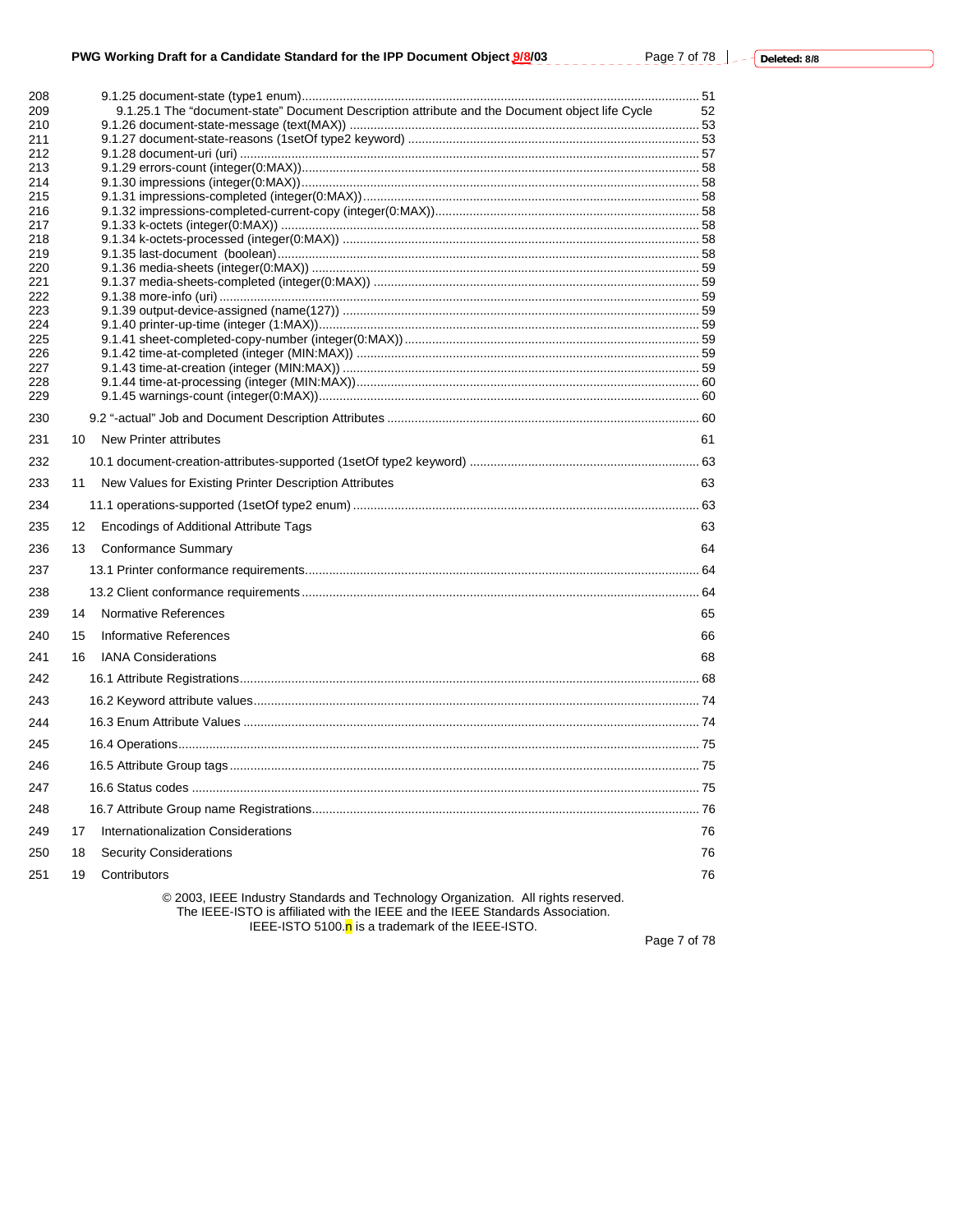|     |    | PWG Working Draft of a Candidate Standard for the IPP Document Object, version 9/8/03<br>Page 8 of 78 | Deleted: 8 |
|-----|----|-------------------------------------------------------------------------------------------------------|------------|
|     |    |                                                                                                       | Deleted: 8 |
| 252 | 20 | 76<br>Acknowledgments                                                                                 |            |
| 253 |    | 76<br>Author's Address                                                                                |            |
| 254 |    | Appendix A: Document operations compared to Job operations (Informative)<br>77                        |            |
| 255 | 23 | Annex B: IEEE-ISTO 5100.4-2001 Document Overrides (informative)<br>78                                 |            |
| 256 | 24 | Annex C: Change Log (informative)<br>78                                                               |            |

## <sup>258</sup>**Table of Tables**

257

| 259 |                                                                                                                   |  |
|-----|-------------------------------------------------------------------------------------------------------------------|--|
| 260 |                                                                                                                   |  |
| 261 |                                                                                                                   |  |
| 262 |                                                                                                                   |  |
| 263 |                                                                                                                   |  |
| 264 |                                                                                                                   |  |
| 265 |                                                                                                                   |  |
| 266 | Table 8 - Operation Attributes supplied at the Job and Document Levels in Job and Document Creation Requests . 34 |  |
| 267 |                                                                                                                   |  |
| 268 |                                                                                                                   |  |
| 269 |                                                                                                                   |  |
| 270 |                                                                                                                   |  |
| 271 | Figure 1 - The "document-state" Document Description attribute and the Document object life cycle  53             |  |
| 272 |                                                                                                                   |  |
| 273 |                                                                                                                   |  |
| 274 |                                                                                                                   |  |
| 275 |                                                                                                                   |  |
| 276 |                                                                                                                   |  |
| 277 |                                                                                                                   |  |

## <sup>278</sup>**Table of Figures**

|     |  | 279 Figure 1 - The "document-state" Document Description attribute and the Document object life cycle  53 |  |  |
|-----|--|-----------------------------------------------------------------------------------------------------------|--|--|
| 280 |  |                                                                                                           |  |  |

© 2003, IEEE Industry Standards and Technology Organization. All rights reserved. The IEEE-ISTO is affiliated with the IEEE and the IEEE Standards Association. IEEE-ISTO 5100.<mark>n</mark> is a trademark of the IEEE-ISTO.

Page 8 of 78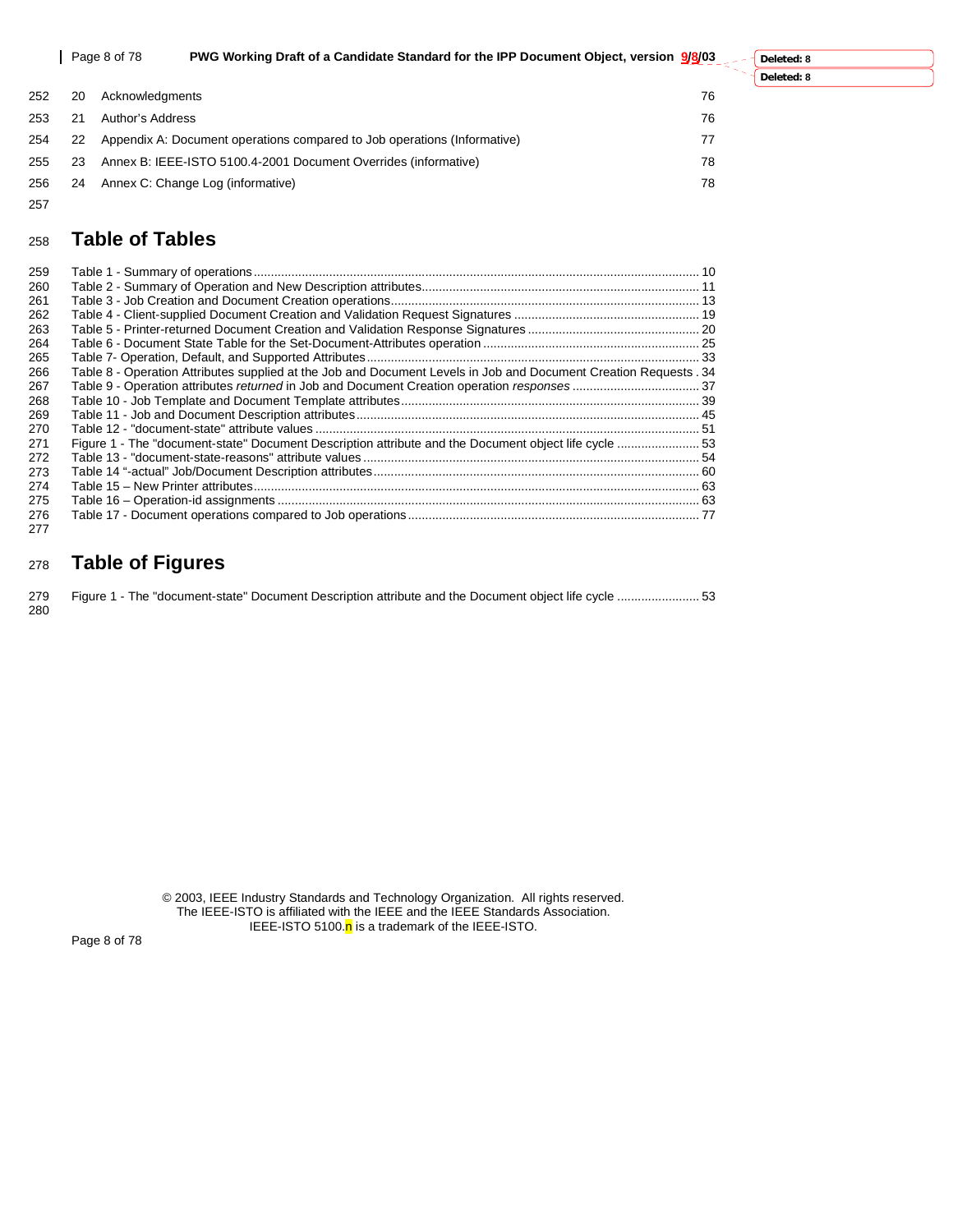## 281 **1 Introduction and Summary**

282 This IPP specification extends the IPP Model and Semantics [rfc2911] object model by defining a Document object. 283 The [rfc2911] Job object is extended to contain one or more Document objects that are passive objects operated on 284 by the Job. The REQUIRED Print-Job and OPTIONAL Print-URI operations ([rfc2911] § 3.2.1 and 3.2.2) create a 285 Job object containing a single Document object. The REQUIRED Create-Job operation ([rfc2911] § 3.2.4) creates a 286 Job object. The REQUIRED Send-Document and OPTIONAL Send-URI operations ([rfc2911] § 3.3.1 and 3.3.2) add<br>287 a Document object to the specified Job object. This specification adds a Document Attributes group (and tag) a Document object to the specified Job object. This specification adds a Document Attributes group (and tag) to the 288 Send-Document and Send-URI requests and responses. The Document Attributes group contains any Document 289 Template attributes to be applied to this Document object being created, overriding any corresponding Job Template<br>290 attributes supplied at the job level (by Create-Job) and thereby allowing the client to vary the Do attributes supplied at the job level (by Create-Job) and thereby allowing the client to vary the Document Template 291 attributes between Document objects in a single Job.

292 This specification defines one new operation for Job objects, four new operations for Document objects once they<br>293 have been created, and extends [rfc2911] operations as follows: have been created, and extends [rfc2911] operations as follows:

- 294 1 REQUIRED Job operation: Get-Documents<br>295 1 REQUIRED Job and Document Creation op
- 1 REQUIRED Job and Document Creation operation: PrintJob [rfc2911]
- 296 1 OPTIONAL Job and Document Creation operation: Print-URI [rfc2911]
	- 1 REQUIRED Document Creation operation: Send-Document [rfc2911]
- 298 1 OPTIONAL Document Creation operation: Send-URI [rfc2911]
- 2 REQUIRED Document operations: Cancel-Document, Get-Document-Attributes
- 300 2 OPTIONAL Document operations: Delete-Document, Set-Document-Attributes.
- 301 This specification uses the new Operation attributes (defined in [jobx]) that describe the contents of the Document
- 302 and permit the Printer to reject requests that it cannot process correctly to define new Document Description<br>303 attributes. The Printer copies these Operation attributes to the corresponding Document Description attr
- 303 attributes. The Printer copies these Operation attributes to the corresponding Document Description attributes which<br>304 client may query. client may query.
- 305 This specification also uses existing Job Template attributes to define Document Template attributes ("xxx"
- 306 Document Template attribute, "xxx-actual" Document Description attribute [ippact], "xxx-default" Printer attribute, and 307 "xxx-supported" Printer attribute). In addition this specification lists all of the attributes defined in other IPP specifications<sup>1</sup> to show their relationship to corresponding attributes defined in this IPP specification for use with the 309 Document object. The analogous Document Descriptions attributes that correspond to the Job Description attributes
- 310 are also defined.
- 311 The semantics of "document-state", "document-state-reasons", and "document-state-message" Document
- 312 Description attributes are based on the corresponding [rfc2911] "job-state", "job-state-reasons", and "job-state-
- 313 message" Job Description attributes. The state transitions for a Document are simpler than a Job's. A Document is
- 314 either waiting for the Job to process it, being processed by the Job or has reached its terminating state. Only the<br>315 applicable state values are used. It is assumed that an implementation will only use values from " applicable state values are used. It is assumed that an implementation will only use values from "job-state-reasons"
- 316 that are applicable to a Document for "document-state-reasons".
- 317 The intent is to propose this specification as an IPP extension and which will be referenced as part of the PWG<br>318 Semantic Model. The purpose for specifying the Document object is so that the print industry can have
- Semantic Model. The purpose for specifying the Document object is so that the print industry can have a common 319 semantic specification for use in IPP, the PWG Semantic Model [pwg-sm], the PWG Print Service Interface (PSI)<br>320 project [pwg-psi], and the Free Standards Group Job Ticket API [fsg-it], which all have a Document objec project [pwg-psi], and the Free Standards Group Job Ticket API [fsg-jt], which all have a Document object.

Copyright © 2003 IEEE-ISTO. All rights reserved. **Page 9 of 78** Page 9 of 78

 $\overline{a}$ 1 This specification lists all attributes defined in other IPP specifications at the time of publication of this specification.

No attempt will be made to keep this specification up to date after publication.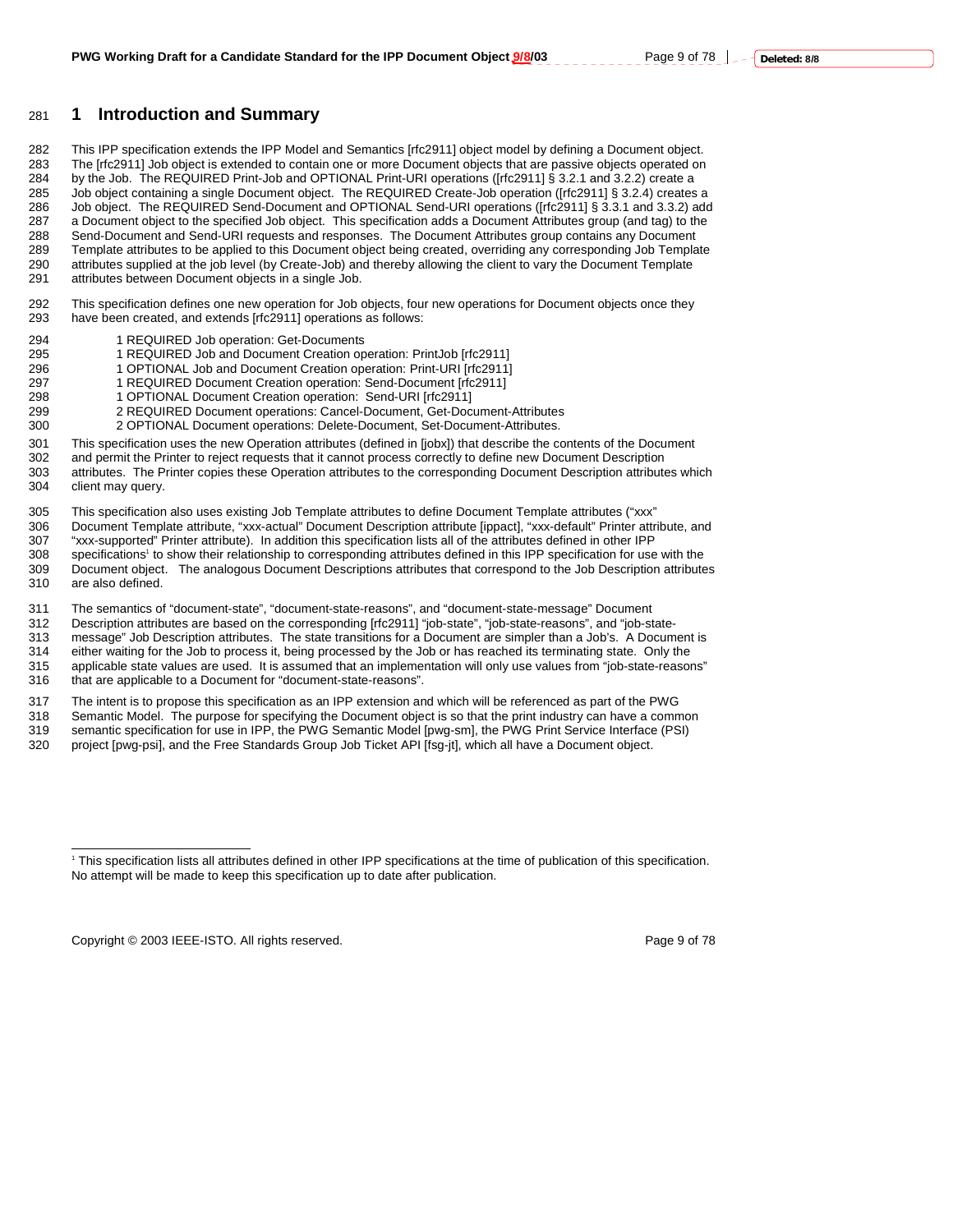**Deleted: 8 Deleted: 8**

## 321 **1.1 Scope**

322 Part of this extension is to allow the client to supply printing instructions, called Document Template attributes, when<br>323 creating each Document object. An IPP Printer implementation MAY support most of the existing creating each Document object. An IPP Printer implementation MAY support most of the existing Job Template 324 attributes as Document Template attributes as well. (The PWG Semantic Model [pwg-sm] currently calls the Job 325 Template attributes and Document Template attributes simply "Job Processing" and "Document Processing" 326 attributes). Note: There are a number of footnotes which relate this IPP specification to the PWG Semantic model<br>327 and other PWG projects, such as the Print Service Interface (PSI) [pwq-psi].

and other PWG projects, such as the Print Service Interface (PSI) [pwg-psi].

328 The Document object is a passive object<sup>2</sup> and is operated upon by the Job. The client uses any of the existing Send-329 Document, Send-URI, Print-Job, or Print-URI operations to create a Document object. In addition there are 5 new<br>330 operations that affect the Document object after it has been created as summarized in Table 1. operations that affect the Document object after it has been created as summarized in Table 1.

331 **Table 1 - Summary of operations** 

| <b>Operation Name</b>   | Printer<br>support          | <b>Brief Description</b>                                                                                                                                                                                                                                                                                                                       |
|-------------------------|-----------------------------|------------------------------------------------------------------------------------------------------------------------------------------------------------------------------------------------------------------------------------------------------------------------------------------------------------------------------------------------|
| Print-Job [rfc2911]     | <b>REQUIRED</b>             | Creates a Job object as in [rfc2911] that contains a single Document<br>object with pushed data in-line. Some additional Operation attributes<br>are defined in [jobx] for use in creating the Document object with<br>Document Description attributes.                                                                                        |
| Print-URI [rfc2911]     | <b>OPTIONAL</b>             | Creates a Job object as in [rfc2911] that contains a single Document<br>object with a reference to the document data. Some additional<br>Operation attributes are defined in [jobx] for use in creating the<br>Document object with Document Description attributes.                                                                           |
| Create-Job [rfc2911]    | <b>REQUIRED<sup>3</sup></b> | Creates the Job object as defined in [rfc2911] with Job Attributes. Job<br>Template attributes that affect individual documents, such as "media",<br>are inherited by the Document objects that are subsequently created for<br>the Job using Send-Document and/or Send-URI.                                                                   |
| Send-Document [rfc2911] | REQUIRED <sup>3</sup>       | Creates a Document object with Document attributes and data. Some<br>additional Operation attributes are defined in [jobx] for use in creating<br>the Document object with Document Description attributes, along with a<br>new Document attributes group to pass Document Template attributes.                                                |
| Send-URI [rfc2911]      | <b>OPTIONAL</b>             | Creates a Document object with Document attributes and a URL<br>reference to the data (print-by-reference). Some additional Operation<br>attributes are defined in [jobx] for use in creating the Document object<br>with Document Description attributes, along with a new Document<br>attributes group to pass Document Template attributes. |
| Get-Document-Attributes | <b>REQUIRED</b>             | Get requested attributes of the specified Document in the specified Job.                                                                                                                                                                                                                                                                       |
| Get-Documents           | <b>REQUIRED</b>             | Get requested attributes of all of the Documents in the specified Job.                                                                                                                                                                                                                                                                         |
| Set-Document-Attributes | <b>OPTIONAL</b>             | Set the supplied Document attributes on the specified Document.                                                                                                                                                                                                                                                                                |
| Cancel-Document         | <b>REQUIRED</b>             | Cancel the specified Document in the specified Job, but don't remove it.                                                                                                                                                                                                                                                                       |
| Delete-Document         | <b>OPTIONAL</b>             | Remove the specified Document object and its data from the Job.                                                                                                                                                                                                                                                                                |

<sup>332</sup> 

333 This specification uses existing [rfc2911] and [jobx] Operation attributes summarized in Table 2 to define new<br>334 Document Description attributes. The Printer copies these Operation attributes supplied by the client i

334 Document Description attributes. The Printer copies these Operation attributes supplied by the client in the request 335 to the corresponding Job or Document Description attributes. to the corresponding Job or Document Description attributes.

Page 10 of 78 Copyright © 2003 IEEE-ISTO. All rights reserved.

 2 The Document object is *not* a sub-job. If Job trees are desired where sub-jobs can be on different network nodes, such as in JDF, then a separate specification should be generated for Job trees.

<sup>&</sup>lt;sup>3</sup> In [rfc2911] the Create-Job and Send-Document operations are OPTIONAL for a Printer to support.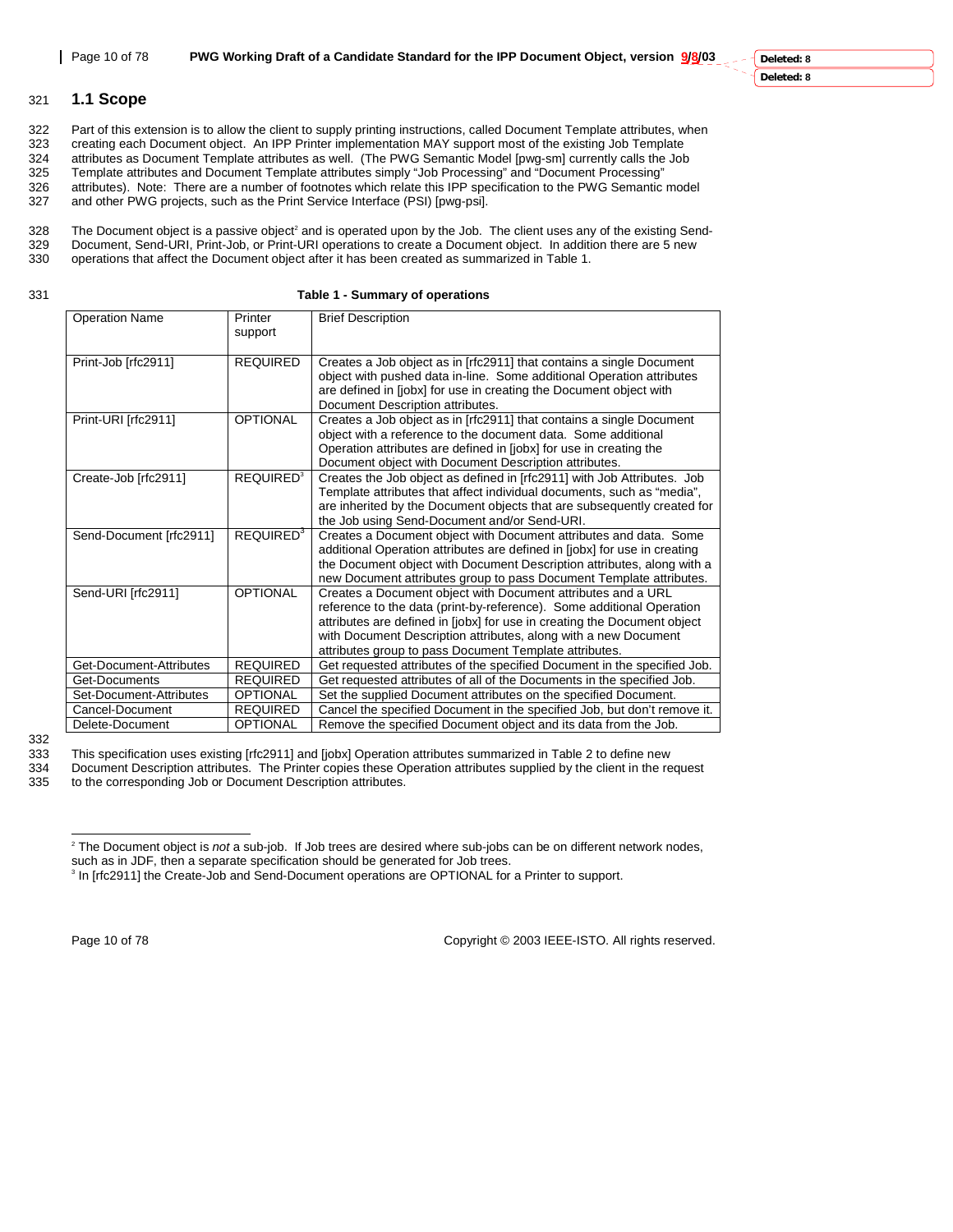## 336 **Table 2 - Summary of Operation and New Description attributes**

| Operation attribute                                                   | Creation<br>operation | Printer<br>support | Description                                                                                                                                                                                                                                                                                                                                                    |
|-----------------------------------------------------------------------|-----------------------|--------------------|----------------------------------------------------------------------------------------------------------------------------------------------------------------------------------------------------------------------------------------------------------------------------------------------------------------------------------------------------------------|
| ipp-attribute-fidelity (boolean) *<br>[rfc2911] §15.1                 | Job                   | <b>MUST</b>        | Allows the client to indicate whether or not the<br>Printer MUST support all Job Template and<br>Document Template attributes.                                                                                                                                                                                                                                 |
| job-mandatory-attributes (1setOf type2<br>keyword) [ $j$ obx] § 4.1.2 | Job                   | <b>MUST</b>        | Allows the client to list which Job Template and<br>Document Template attributes that the Printer<br>MUST support.                                                                                                                                                                                                                                             |
| document-charset (charset) [jobx] § 4.2.1                             | Document              | CMUST <sup>4</sup> | The charset of the Document Object content.                                                                                                                                                                                                                                                                                                                    |
| document-digital-signature (type2                                     | Document              | <b>MAY</b>         | The type of digital signature, if any, used in the                                                                                                                                                                                                                                                                                                             |
| keyword) [jobx] $\S$ 4.2.2                                            |                       |                    | Document Object content.                                                                                                                                                                                                                                                                                                                                       |
| document-format (mimeMediaType) *                                     | Document              | <b>MUST</b>        | The document format of the Document Object                                                                                                                                                                                                                                                                                                                     |
| [rfc2911] §3.2.1.1                                                    |                       |                    | content.                                                                                                                                                                                                                                                                                                                                                       |
| document-format-details (1setOf<br>collection) [jobx] $\S$ 4.2.4      | Document              | CMUST <sup>5</sup> | The details of the Document Object content,<br>including when it's a package of files (e.g. zip,<br>multipart/related). The details include<br>information, such as the application and the<br>operating system that created the document,<br>the intended device type (when the format is<br>device-dependent), and the natural languages<br>of the document. |
| document-format-version (text(127)) [jobx]<br>$§$ 4.2.5               | Document              | <b>MAY</b>         | The level or version of the document format.                                                                                                                                                                                                                                                                                                                   |
| document-natural-language<br>(naturalLanguage) $*$ [rfc2911] §3.2.1.1 | Document              | <b>MAY</b>         | The primary language of the Document Object<br>content.                                                                                                                                                                                                                                                                                                        |

 $\overline{a}$ 

<sup>337</sup> \* - indicates Operation attributes defined in [rfc2911] that are extended to apply to the Document Creation operations<br>338 defined in this specification. defined in this specification.

## 339 **2 Terminology**

340 This section defines terminology used throughout this document.

## 341 **2.1 Conformance Terminology**

342 Capitalized terms, such as **MUST, MUST NOT, REQUIRED, SHOULD, SHOULD NOT, MAY,** and **OPTIONAL**, have

343 special meaning relating to conformance as defined in RFC 2119 [rfc2119]. If an implementation supports the

344 extension defined in this document, then these terms apply; otherwise, they do not. These terms define<br>345 conformance to this document (and [rfc2911]) only; they do not affect conformance to other documents,

345 conformance to *this document (and [rfc2911]) only*; they do not affect conformance to other documents, unless

346 explicitly stated otherwise. For example, the term REQUIRED in this document means "REQUIRED if this 347 OPTIONAL Document Object specification is implemented".

347 OPTIONAL Document Object specification is implemented"*.* 

348 The term **CONDITIONALLY REQUIRED** means that the Printer **MUST** support the feature, if the specified condition 349 is true. The term **CMUST** means **MUST** if the specified rondition<sup>"</sup> is true. is true. The term **CMUST** means **MUST** if the specified "condition" is true.

Copyright © 2003 IEEE-ISTO. All rights reserved. The example of 78 and 78

<sup>4</sup> The Printer MUST support the "document-charset" operation/Document Description attributes if the Printer supports a document-format in which the charset may be ambiguous in the Document content, such as 'application/vnd.hp-PCL' where the charset escape sequence MAY be omitted from the data (see [jobx] §3.2.1).

<sup>5</sup> The Printer MUST support the "document-format-details" operation/Document Description attributes if the Printer supports a packaging document format, such as 'application/zip' or 'multipart/related'.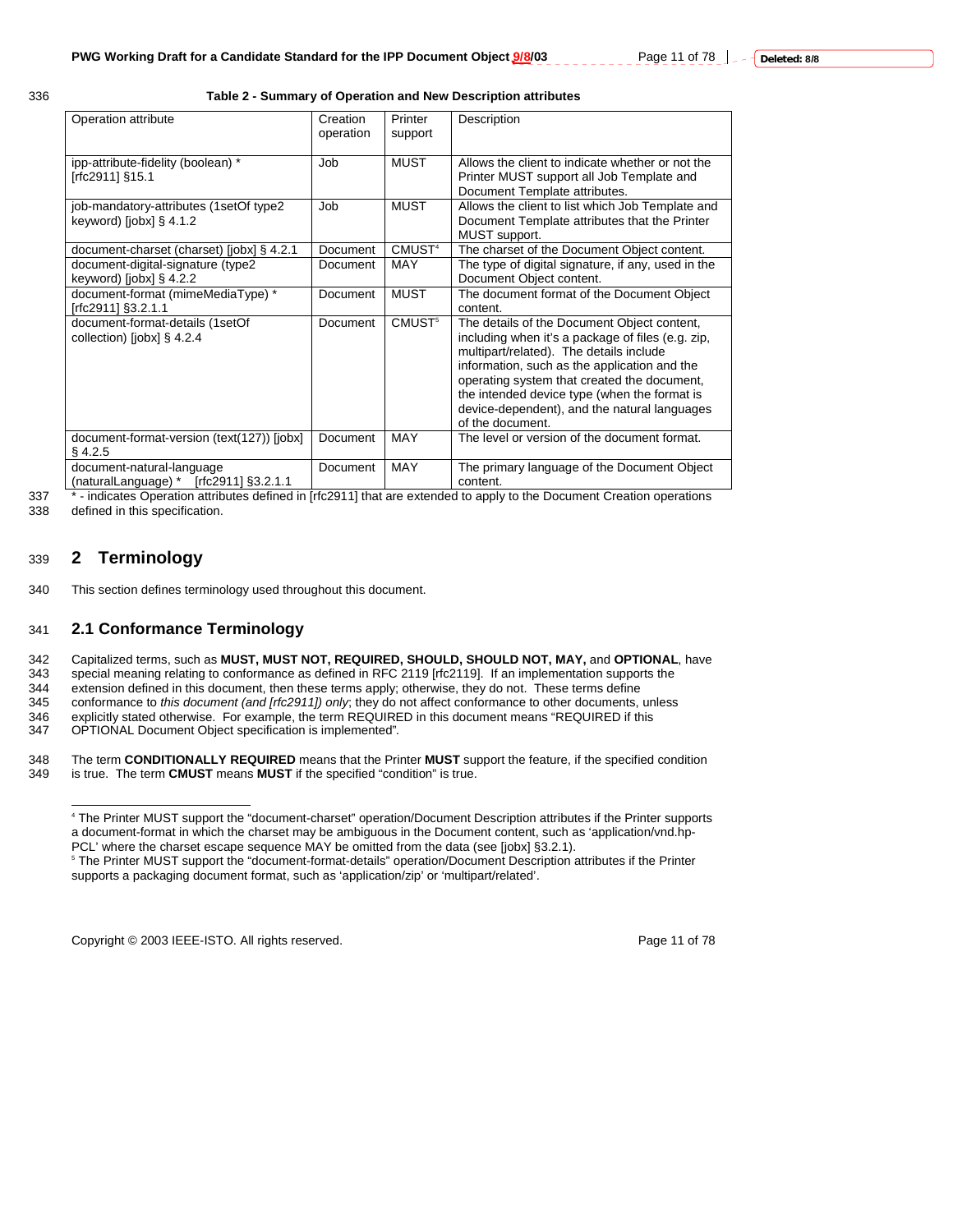#### 350 **2.2 Other Terminology**

This document uses the same terminology as [rfc2911], such as "**client**", "**Printer**" <sup>6</sup> 351 , "**attribute**", "**attribute value**", 352 "**keyword**", "**Job Template attribute**", "**Operation attribute**", "**operation**", "**request**", "**response**", and "**support**" 353 with the same meaning. In addition, the following terms are defined for use in this document:

354 **Attribute Precedence** - the precedence rules which dictate which attribute value takes precedence when the same 355 attribute is supplied at different points in the workflow with different values, such as at both the **Job Level** and the 356 **Document Level**. See section 6.

357 **Document attribute** - an **Operation attribute** or a **Document Template attribute** that applies to a **Document**  358 **object** as a whole. For example, "document-format" is an Operation attribute and "media" is a Document Template 359 attribute.

360 **Document Creation operation** - operations that create Document objects. Specifically: Print-Job, Print-URI, Send-361 Document, and Send-URI. Note: Print-Job and Print-URI are both **Job Creation** and **Document Creation** 362 operations, since they create both a Job and a **Document object** at the same time. This specification does not 363 extend the Print-Job and Print-URI operations. However, this specification does extend the Send-Document and 364 Send-URI operations to allow the client to supply **Document Template** attributes in each request.

365 **Document Level** - Operation and Document Template attributes supplied in the Send-Document and Send-URI 366 operations are referred to as being supplied at the **Document Level**. Note: attributes supplied in the Print-Job and 367 Print-URI requests are considered as being supplied at the **Job Level** only, *not* also at the **Document Level**, even 368 though Print-Job and Print-URI also create **Document objects** (see Table 3).

369 **Document object** - the object to represent the logical concept of a document in a Job. A **Job object** can contain 370 one or more **Document objects**.

371 **Document Template attribute** - an attribute that the client supplies in a Send-Document or Send-URI operation 372 request in the Document Attributes group. For example, "media".

373 **Honor** - a Printer is said to **Honor** an attribute supplied by the client, if the Printer **supports** that attribute and the 374 supplied value and performs the indicated semantics. If the client supplies the "ipp-attribute-fidelity" or "job-

375 mandatory-attributes" Operation attribute, the client is indicating which supplied Job Template and Document<br>376 Template attributes the Printer MUST Honor. 376 Template attributes the Printer MUST **Honor**.

377 **Job Attribute** - an **Operation attribute** or a **Job Templat**e attribute that applies to the Job (object) as a whole. For 378 example, "job-name" is an **Operation attribute** and "job-priority" is a **Job Template attribute**.

379 **Job Creation operation** - operations that create Job objects, specifically: Print-Job, Print-URI, and Create-Job as 380 defined in [rfc2911].

381 **Job Level** - **Operation** and **Job Template** attributes supplied in the Print-Job, Print-URI, and Create-Job are

382 referred to as being supplied at the **Job Level** (see Table 3). Attributes supplied at the **Job Level** are a mixture of

383 **Job attributes** and **Document attributes**. **Job Template attributes** apply to the Job as a whole, while **Document** 

384 **Template attributes** provide defaults for the **Document objects** in case the client does not supply a **Document** 

385 **Template attribute** at the **Document Level** for a **Document object**. Put another way, **Document objects** *inherit* 386 **Document Template attributes** from the **Job object** which are used if the client didn't supply a corresponding

387 **Document Template** attribute for the **Document object**.

Page 12 of 78 Copyright © 2003 IEEE-ISTO. All rights reserved.

**Deleted:** Table 3

**Deleted:** Table 3

**Deleted: 8 Deleted: 8**

 6 [rfc2911] uses the terms "Printer object" and "Printer" interchangeably to mean the same thing. For simplicity, this document uses the term "Printer" exclusively, except for definitions copied directly from [rfc2911]. Nonetheless, the intent is as in [rfc2911]: a Printer is an object that MAY be hosted in the device or in a server.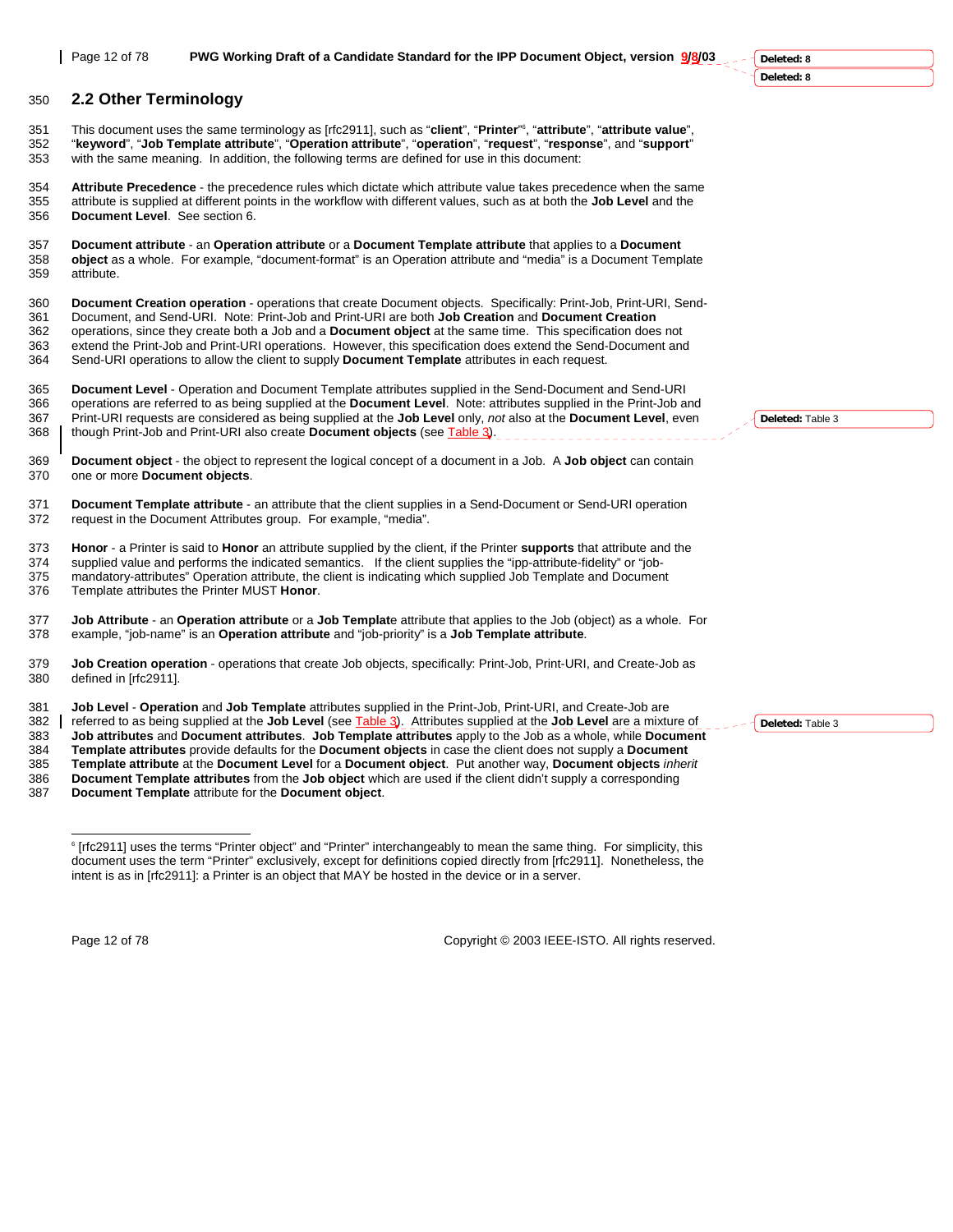388 **Operation attribute** - an attribute supplied by a client in the Operation Attribute group of a request in order to affect the behavior of the operation or an attribute returned by the Printer in the Operation Attributes group in an operation 390 response in order to report the results of the operation. For some Operation attributes, the Printer copies the values 391 supplied by the client to corresponding Job Description or Document Description attributes. supplied by the client to corresponding Job Description or Document Description attributes.

392 Table 3 shows this terminology as applied to the six operations. Note that Print-Job and Print-URI are both Job<br>393 Creation operations and Document Creation operations, though they only create single Document jobs. In 393 Creation operations and Document Creation operations, though they only create single Document jobs. In other<br>394 words, for Print-Job and Print-URI, there is only one document per job, so whether the attributes are con words, for Print-Job and Print-URI, there is only one document per job, so whether the attributes are considered to be 395 submitted at the Job Level and then inherited by the Document object is moot, since these operations do not have a 396 separate Document group in which the client can supply Document attributes. Note also that for the "Level" concept, 397 no operation supplies attributes at more than one level."

no operation supplies attributes at more than one level.<sup>7</sup>

398 **Table 3 - Job Creation and Document Creation operations** 

| Operation            | <b>Document</b><br>Job<br><b>Creation</b><br><b>Creation</b><br>operation<br>operation |     | <b>Attribute Group in Request</b>                           | Level                      |                |
|----------------------|----------------------------------------------------------------------------------------|-----|-------------------------------------------------------------|----------------------------|----------------|
|                      |                                                                                        |     | <b>Job Attributes</b>                                       | <b>Document Attributes</b> |                |
| Create-Job           | yes                                                                                    |     | Job attributes and<br>Document attributes<br>mixed together |                            |                |
| Print-Job            | yes                                                                                    | yes | Job attributes and<br>Document attributes<br>mixed together |                            | Job Level      |
| <b>Print-URI</b>     | yes                                                                                    | yes | Job attributes and<br>Document attributes<br>mixed together |                            |                |
| <b>Send-Document</b> |                                                                                        | yes |                                                             | Document attributes        | Document Level |
| Send-URI             |                                                                                        | yes |                                                             | Document attributes        |                |

399

 $\overline{a}$ 

## 400 **3 New Job operations and semantic extensions to Job operations**

401 This section defines the semantic extensions to Job operations that affect Document objects. Printer and

402 Subscription object (Event Notification [ntfy]) operations MUST have no effect on the Document object and the 403 Document object has no effect on the semantics of the Printer and Subscription operations. The Job operations that

404 MUST NOT have any effect on the Document object because they are defined to affect the Job object as a whole

Copyright © 2003 IEEE-ISTO. All rights reserved. The example of 78 and 78 of 78

<sup>7</sup> The PWG Semantic Model [pwg-sm] calls the Operation attributes supplied by the client: Job Description attributes or Document Description attributes for the Job Creation and Document Creation operations, respectively. The [pwgsm] also calls Job Template attributes and Document Template attributes: Job Processing and Document Processing attributes, respectively. Each Processing attribute is defined to be a Job Processing or a Document Processing attribute, but is not both. The client can supply both Job Processing and Document Processing attributes in a Job Creation operation, in which case the Document Processing attributes server as defaults for the Document objects. In the [pwg-sm] the Printer copies all of these client's supplied attributes to the Job or Document object. [pwg-sm] Read-only Job and Document attributes that the Printer sets are called Job Status and Document Status attributes (instead of Description attributes).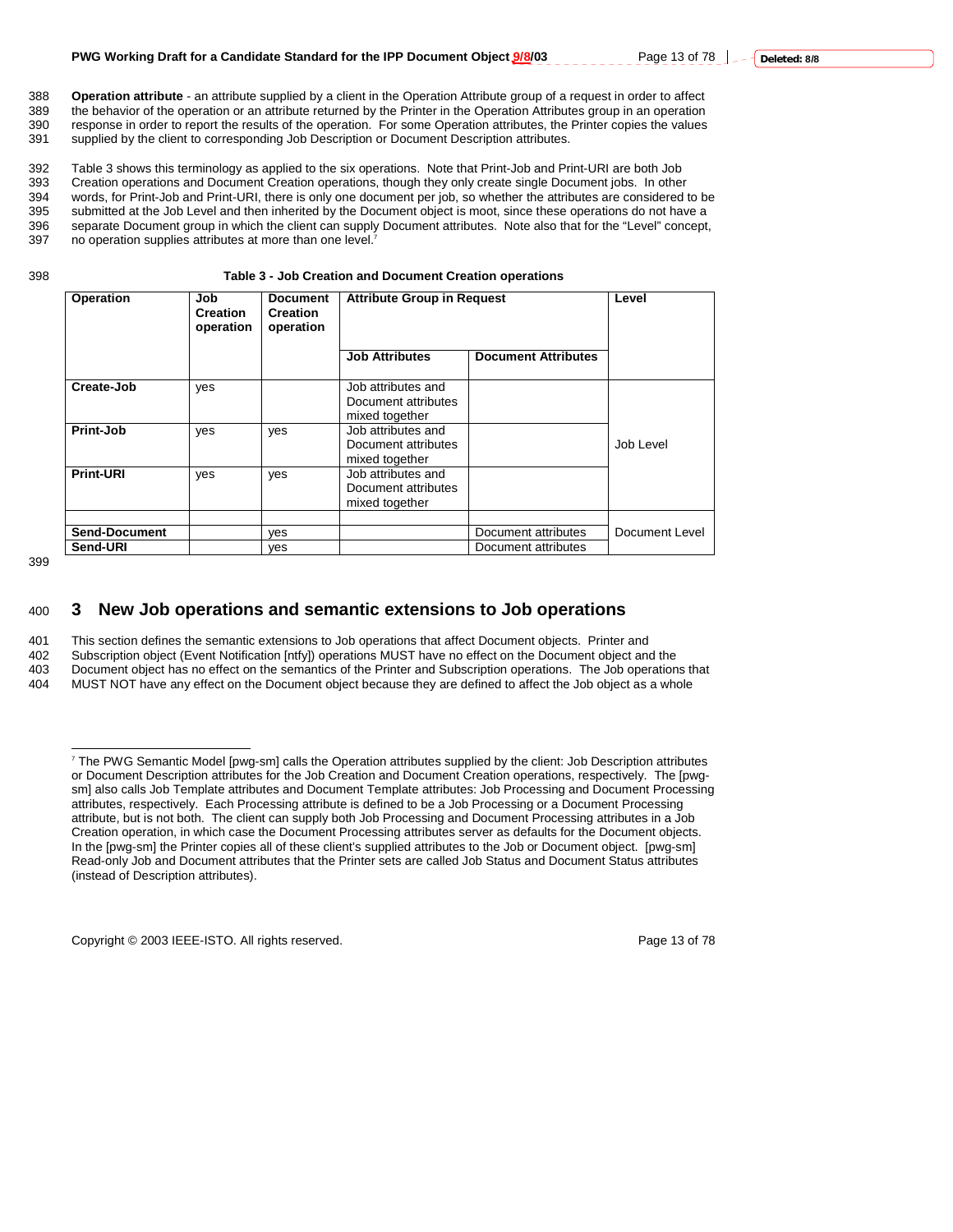**Deleted: 8 Deleted: 8**

are: **Get-Job-Attributes8** ([rfc2911] § 3.3.4)**, Get-Jobs9** 405 ([rfc2911] § 3.2.6)**, Hold-Job** ([rfc2911] § 3.3.5), **Release-**406 **Job** ([rfc2911] § 3.3.6), **Set-Job-Attributes** ([rfc3380] § 4.2), and **Validate-Job** ([rfc2911] § 3.2.3).

## 407 **3.1 Job Creation operations**

408 This section defines the extensions to the Job Creation operations.

## 409 **3.1.1 Fidelity Attributes**

410 The following Operation attributes have additional semantics when used with document objects. These attributes 411 apply for all the Job Creation operations.. The Fidelity Attributes must be retained when supplied by the Client on 412 Job Creation operations so that they are available when Documents are added to the Job. The semantic of Fidelity 413 on a Job are inherited by all the Documents within that Job.

#### 414 **3.1.1.1 ipp-attribute-fidelity (boolean) ([rfc2911] § 3.2.1 and 15)**

415 This REQUIRED Operation attribute specifies the policy for the Printer to use (see [rfc2911] §3.2.1.1) when the client 416 supplies unsupported Job Template or Document Template attributes<sup>10</sup> or value in a Job Creatio

supplies unsupported Job Template or Document Template attributes<sup>10</sup> or value in a Job Creation operation or a

417 subsequent Document Creation operation for this job. The value 'true' indicates that total fidelity to client supplied

418 Job Template and Document Template attributes and values is required for this Job Creation operation and all

419 subsequent Document Creation operations for this job. If the client supplies the value 'false' or omits the attribute, 420 then the Printer MUST accept the Job Creation operation and all subsequent Document Creation operations even if

- 421 the client supplies unsupported attributes or values in them.
- 422 The Printer MUST copy this attribute to the corresponding Job Description attribute (see [jobx] § 6.1) and use its 423 value for validating subsequent Document Creation operations for this job.

424 Note: The inheritance of the effect of the "ipp-attribute-fidelity" Operation attribute by subsequent Document Creation 425 operations is like the inheritance of Document Template attributes supplied at the Job Level but affecting the

426 behavior of the Document Level (see Table 3).

#### 427 **3.1.1.2 job-mandatory-attributes (1setOf type2 keyword) Operation attribute**

428 This REQUIRED Operation attribute identifies which Job Template and Document Template attributes the Printer 429 MUST Honor in this Job Creation request and all subsequent Document Creation requests for this Job.

430 A client MUST NOT supply this "job-mandatory-attributes" Operation attribute in a Document Creation operation. If a

431 client does supply this attribute in a Document Creation operation, the Printer MUST ignore and otherwise accept the

432 request and return this attribute without any values in the Unsupported Attributes Group in the response (see 433 [rfc2911] § 3.1.7). Thus the Printer only supports the "job-mandatory-attributes" Operation attribute supplied at the

434 Job level. Thus the "job-mandatory-attributes" Operation attribute controls all other Job Template and Document<br>435 Template attributes supplied at the Job Level and Document Level uniformly.

Template attributes supplied at the Job Level and Document Level uniformly.

Page 14 of 78 Copyright © 2003 IEEE-ISTO. All rights reserved.

l <sup>8</sup> The Printer MUST NOT copy up to the Job object any Document attributes supplied at the Document Level in Create-Document, Send-Document, or Send-URI to the Job object as observable by the client in any Get-Job-Attributes operation responses.

<sup>9</sup> The Printer MUST NOT copy up to the Job object any Document attributes supplied at the Document Level in Create-Document, Send-Document, or Send-URI to the Job object as observable by the client in any Get-Jobs operation responses.

<sup>10</sup> The value of the "ipp-attribute-fidelity" Operation attribute has no effect on other O*peration* attributes supplied by the client, only on Job Template and Document Template attributes supplied by the client.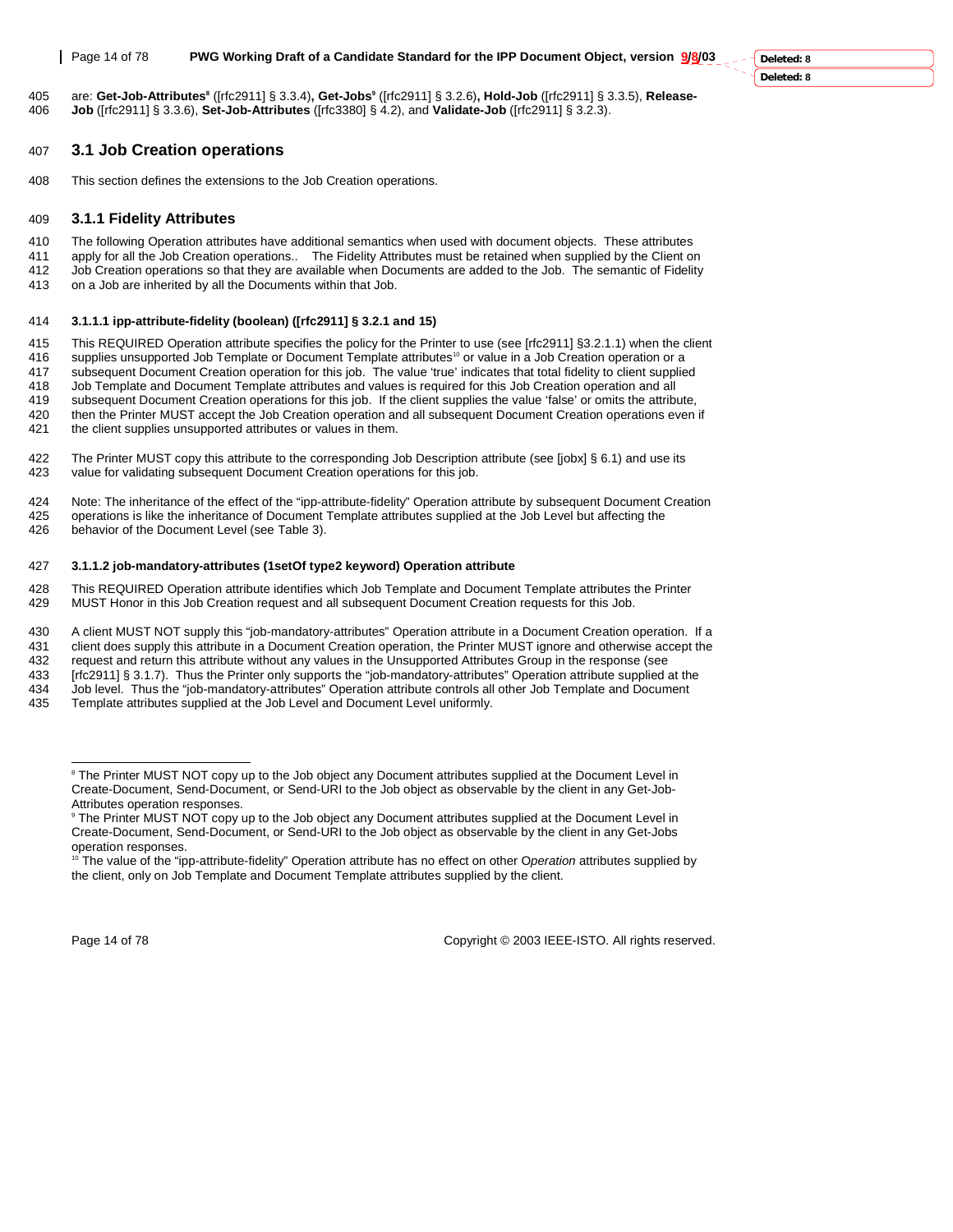436 The Printer MUST copy this attribute to the corresponding "job-mandatory-attributes" Job Description attribute (see 437 [jobx] § 6.3) for auditing and trouble-shooting purposes and use its value for validating subsequent Document 438 Creation operations for this job.

439 Note: The inheritance of the effect of the "job-mandatory-attributes" Operation attribute by subsequent Document

440 Creation operations is like the inheritance of Document Template attributes supplied at the Job Level but affecting<br>441 the behavior of the Document Level (see Table 3) the behavior of the Document Level (see Table 3).

## 442 **3.1.2 Create-Job ([rfc2911] § 3.2.4)**

443 This REQUIRED<sup>11</sup> operation creates the Job object with all of the mixture of Job and Document attributes supplied in 444 the Create-Job operation. All Operation attributes supplied affect the Job as a whole. The client supplies Job<br>445 Template attributes [rfc2911] that are a mixture of Job and Document attributes supplied together in th Template attributes [rfc2911] that are a mixture of Job and Document attributes supplied together in the Job attribute 446 group in the request<sup>12</sup>. For example, such Job Template attributes as "job-priority" and "job-hold-until" are Job<br>447 attributes that affect the Job as a whole. On the other hand, such Job Template attributes as "medi attributes that affect the Job as a whole. On the other hand, such Job Template attributes as "media" and "number-448 up" are Document attributes that the client is supplying as defaults for the Document objects. The Document objects<br>449 that are subsequently created for the specified Job are said to inherit the Document attributes fr that are subsequently created for the specified Job are said to inherit the Document attributes from the Job object, 450 unless the Document Creation operation supplies a corresponding Document Template attribute. However, the<br>451 Printer MUST NOT copy down any Job Level attributes to the Document object as observable by a client in any Printer MUST NOT copy down any Job Level attributes to the Document object as observable by a client in any Get-452 Documents or Get-Document-Attributes operation responses.

## 453 **3.1.3 Print-Job ([rfc2911] § 3.2.1)**

454 This REQUIRED operation creates one Document object as a side effect of the Print-Job operation in addition to 455 creating the Job object. The Printer MUST copy all of the supported Operation attributes supplied by the client to the 456 corresponding Job Description or Document Description attributes as indicated in Table 8. For example, the Printer<br>457 copies the "job-name" and "attributes-charset" operation attributes to the corresponding Job Descri copies the "job-name" and "attributes-charset" operation attributes to the corresponding Job Description attributes, 458 while copying the "document-format" and "document-charset" Operation attributes to the corresponding Document 459 Description attributes. The Printer MUST copy the supported Job Template attributes supplied by the client to the 460 Job object and MUST NOT copy them down to the Document object. In other words, the Document object created 461 by Print-Job has an empty group of Document (and Job) Template attributes. Any Job Template attributes supplied<br>462 that affect Documents have effect on the Document object because the Document object inherits them fro that affect Documents have effect on the Document object because the Document object inherits them from the Job 463 object.

464 The Printer MUST populate the single Document object's "document-state", "document-state-reasons", and 465 "document-number" Document Description attributes with appropriate values. Thus a Get-Job-Attributes operation 466 returns the same attributes for a Job created with Print-Job as a Printer that doesn't support the Document object. 467 However, a Get-Documents or Get-Document-Attributes for a Job created by Print-Job will return no Document<br>468 Templates attributes (since the client can't submit any with Print-Job), but will return the populated Docu Templates attributes (since the client can't submit any with Print-Job), but will return the populated Document

469 Description attributes, such as "document-format", supplied by the client.

470 Note: Using Get-Job-Attributes and Get-Document-Attributes, a Job created by Print-Job will be indistinguishable to

471 a client from a Job created with Create-Job and Send-Document with no Document Template attributes supplied.<br>472 Also an old client performing just a Get-Job-Attributes will see the same results from (1) an old Printer

Also an old client performing just a Get-Job-Attributes will see the same results from (1) an old Printer that accepted

473 the Print-Job, (2) a new Printer that accepted the Print-Job, and (3) a new Printer that accepted the Create-Job and

474 Send-Document (with no Document Template attributes supplied). However, if a new client supplies Document 475 Template attributes on the Send-Document, instead of the same attributes as Job Template attributes on the Create-

Copyright © 2003 IEEE-ISTO. All rights reserved. Page 15 of 78

 $\overline{a}$ 11 In [rfc2911] the Create-Job operation is OPTIONAL for a Printer to support.

<sup>&</sup>lt;sup>12</sup> In the PWG Semantic Model, attributes are classified as Job Processing versus Document Processing in their definition. The client supplies them in separate Job Processing or Document Processing groups in the Job Creation operation. Such Document Processing attributes are defaults for subsequent Document Creation operations for that Job.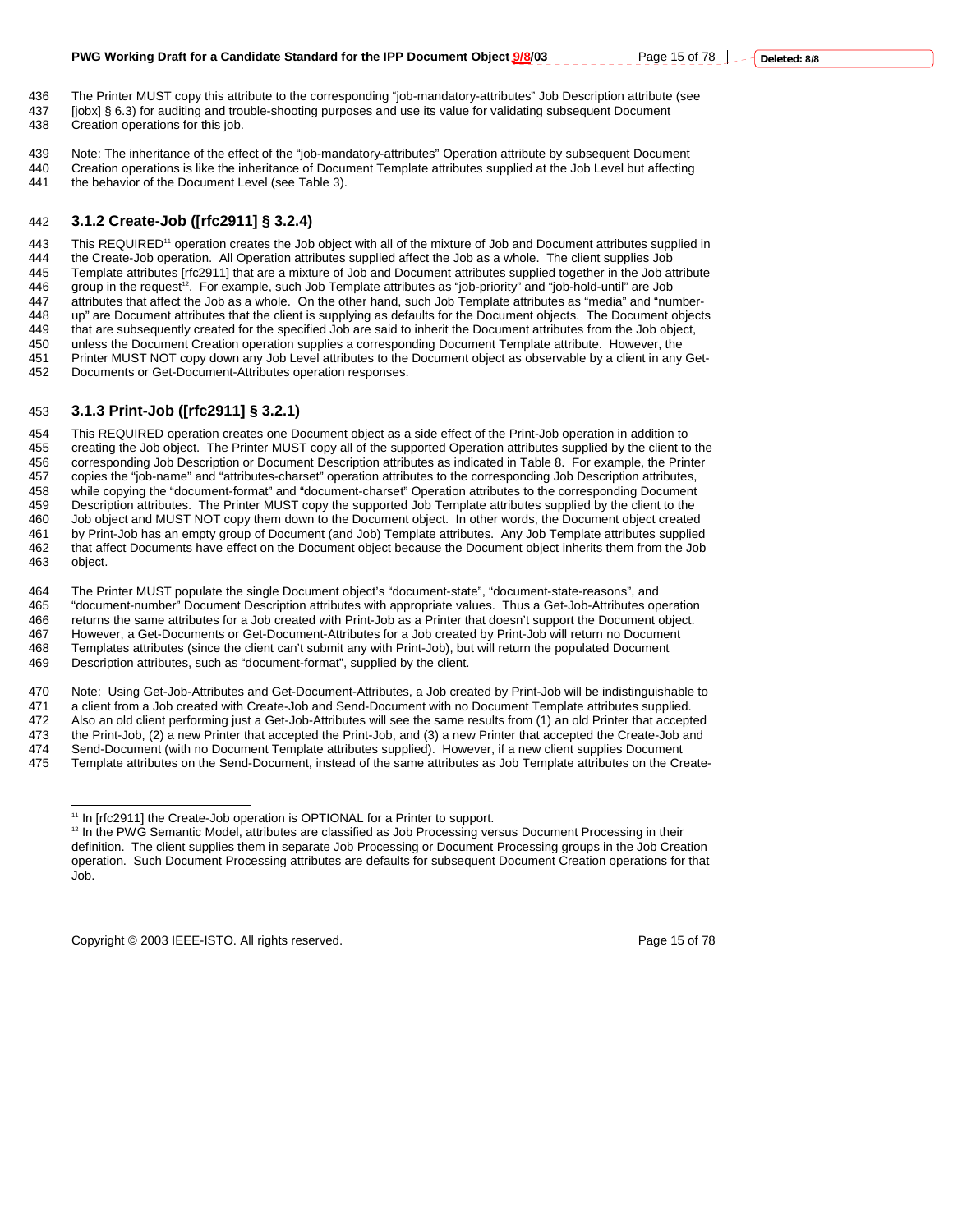**Deleted: 8 Deleted: 8**

476 Job, then an old client will not see any of the Document Template attributes when it performs the Get-Job-Attributes 477 operation (since the Printer does not "copy up" Document Template attributes to the Job Level).

## 478 **3.1.4 Print-URI ([rfc2911] § 3.2.2)**

479 This OPTIONAL operation creates one Document object as a side effect of the Print-URI operation in addition to<br>480 creating the Job object. The Printer MUST copy all of the supported Operation attributes supplied by th

creating the Job object. The Printer MUST copy all of the supported Operation attributes supplied by the client and 481 the Job Template attributes as indicated for Print-Job in section 3.1.3. In addition the Printer MUST copy the 482 "document-uri" Operation attribute to the corresponding Document Description attribute.

483 Note: Using Get-Job-Attributes and Get-Document-Attributes, a Job created by Print-URI will be indistinguishable to 484 a client from a Job created with Create-Job and Send-URI with no Document Template attributes supplied.

## 485 **3.2 Validate-Job ([rfc2911] § 3.2.4)**

486 This REQUIRED operation is similar to the Print-Job operation ([rfc2911] § 3.2.1 and [this spec] § 3.1.3) except that a<br>487 client supplies no document data and the Printer allocates no resources (i.e. it creates neith client supplies no document data and the Printer allocates no resources (i.e., it creates neither a new Job object nor 488 a Document object). This operation is used only to verify attributes supplied by the client in the Validate-Job request 489 against the capabilities of a Printer object. By using the Validate-Job operation a client can validate that an identical<br>490 Print-Job operation (with the document data) would be accepted. A client can also use the Va 490 Print-Job operation (with the document data) would be accepted. A client can also use the Validate-Job operation to<br>491 validate that an identical Send-Document operation (with the document data) would be accepted. Suc 491 validate that an identical Send-Document operation (with the document data) would be accepted. Such a client MAY 492 either:

493 (1) perform all of the Validate-Job operations for each of the documents before doing the Create-Job in order 494 to validate all documents before creating the Job and transmitting any document data OR

495 (2) perform a Create-Job and then a Validate-Job before each Send-Document (or Send-URI) operation.

496 There are certain configurations and implementations where the above validation will not completely validate a multi-497 document job with differing Document Template attributes for the same Job. Consider a Printer that is representing 498 several dissimilar devices in which no device is a superset of the others. In such as case, the Printer MAY reject a 499 Send-Document operation that cannot be supported in the Job because the combination of its supplied Document 500 Template attributes cannot be supported in the same Job in combination with the differing Document Template<br>501 attributes of the previously supplied documents. In fact, there is no way to completely validate a multi-d attributes of the previously supplied documents. In fact, there is no way to completely validate a multi-document job 502 which has documents with differing Document Template attributes using Validate-Job, since each Validate-Job is a 503 separate independent operation. An administrator can avoid such a configuration by making sure that one of the 504 devices is a superset of all of the other devices.

## 505 **3.3 Get-Documents Operation**

506 This REQUIRED Job operation allows a client to retrieve the list of Document objects belonging to the target Job<br>507 object. The client MAY also supply a list of Document attribute names and/or attribute group names. A 507 object. The client MAY also supply a list of Document attribute names and/or attribute group names. A group of 508 Document object attributes will be returned for each Document object in the Job 508 Document object attributes will be returned for each Document object in the Job.

509 This operation is similar to the Get-Document-Attributes operation (see section 4.3), except that this Get-Documents

510 operation returns attributes from all Document objects contained in the Job object, instead of from a single selected

511 Document object in the Job object. As with the Get-Document-Attributes operation the Printer MUST only return

512 attributes that were submitted by a client when the Document object was created by the Send-Document or Send-<br>513 URL operations and possibly modified by the Set-Document-Attributes operation (see section 4.4)

URI operations and possibly modified by the Set-Document-Attributes operation (see section 4.4).

Page 16 of 78 Copyright © 2003 IEEE-ISTO. All rights reserved.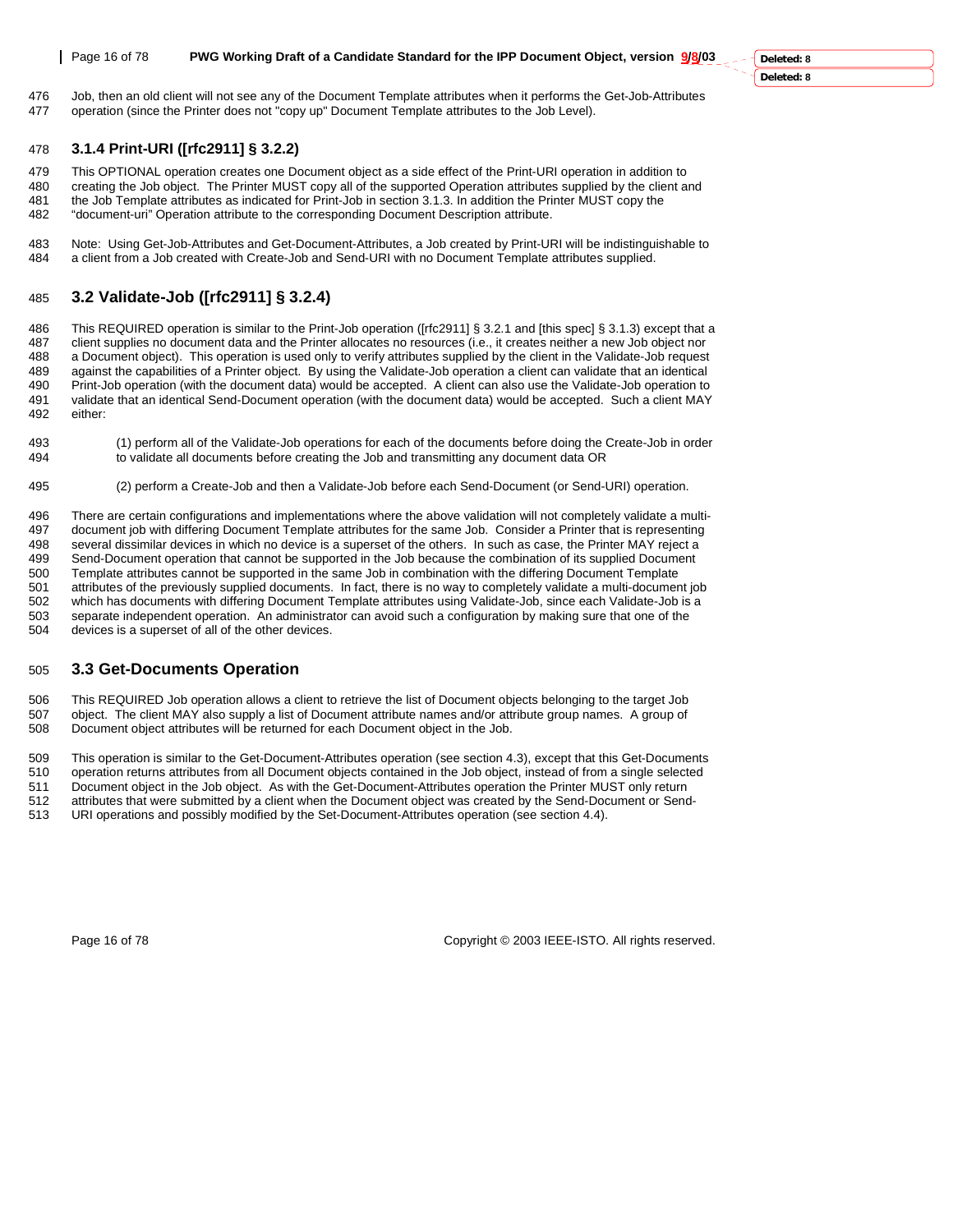### 514 **3.3.1 Get-Documents Request**

- 515 The client submits the Get-Documents request to a Printer. The Get-Documents is similar to the Get-Jobs
- 516 operations (see [rfc2911] § 3.2.6) except that there are no equivalents to the "which-jobs" and "my-jobs" Operation 517 attributes.
- 518 The following groups of attributes are part of the Get-Documents Request:

#### 519 **Group 1: Operation Attributes**

520 **Natural Language and Character Set:** 

521 The "attributes-charset" and "attributes-natural-language" attributes as described in [rfc2911] § 3.1.4.1.

#### 522 **Target:**

543

523 Either (1) the "printer-uri" (uri) plus "job-id" (integer(1:MAX)) or (2) the "job-uri" (uri) Operation attribute(s) 524 which define the target Job object for this operation as described in [rfc2911] § 3.1.5.

#### 525 **Requesting User Name:**

526 The "requesting-user-name" (name(MAX)) attribute SHOULD be supplied by the client as described in<br>527 firc29111 § 8.3.  $[rfc2911]$  § 8.3.

#### 528 **3.3.1.1 "limit" (integer(1:MAX)):**

529 The client OPTIONALLY supplies this Operation attribute. The Printer MUST support this Operation<br>530 attribute. It is an integer value that determines the maximum number of Documents that a client will re attribute. It is an integer value that determines the maximum number of Documents that a client will receive 531 from the Printer. The limit is a "stateless limit" in that if the value supplied by the client is 'N', then only the 532 first 'N' Documents are returned in the Get-Documents Response. There is no mechanism to allow for the 533 next 'M' Documents after the first 'N' Documents. If the client does not supply the "limit" attribute, the Printer 534 responds with all Documents in the Job.

#### 535 **3.3.1.2 "requested-attributes" (1setOf type2 keyword):**

536 The client OPTIONALLY supplies this attribute. The Printer MUST support this attribute. It is a set of 537 Document attribute names and/or attribute groups names in whose values the requester is interested. This 538 set of attributes is returned for each Document object that is returned. The allowed attribute group names<br>539 set the same as those defined in the Get-Document-Attributes operation in section 4.3 are the same as those defined in the Get-Document-Attributes operation in section 4.3.

- 540 If the client does not supply this attribute, the Printer MUST respond as if the client had supplied this attribute<br>541 with the single value: with the single value:
- 542 'document-number' (see section 9.1.23)

#### 544 **3.3.2 Get-Documents Response**

- 545 The Printer returns all of the Document objects up to the number specified by the "limit" attribute that match the
- 546 criteria as defined by the attribute values supplied by the client in the request. If the client requests any Document 547 attributes at all, there is a set of Document Object Attributes returned for each Document object.
- 548 It is not an error for the Printer to return 0 Documents. If the response returns 0 Documents because there are no 549 Documents in the Job. then the status code for 0 Documents MUST be 'successful-ok'. Documents in the Job, then the status code for 0 Documents MUST be 'successful-ok'.

Copyright © 2003 IEEE-ISTO. All rights reserved. The example of 78 and 78 and 78 and 78 and 78 and 78 and 78 and 78 and 78 and 78 and 78 and 78 and 78 and 78 and 78 and 78 and 79 and 79 and 79 and 79 and 79 and 79 and 79 a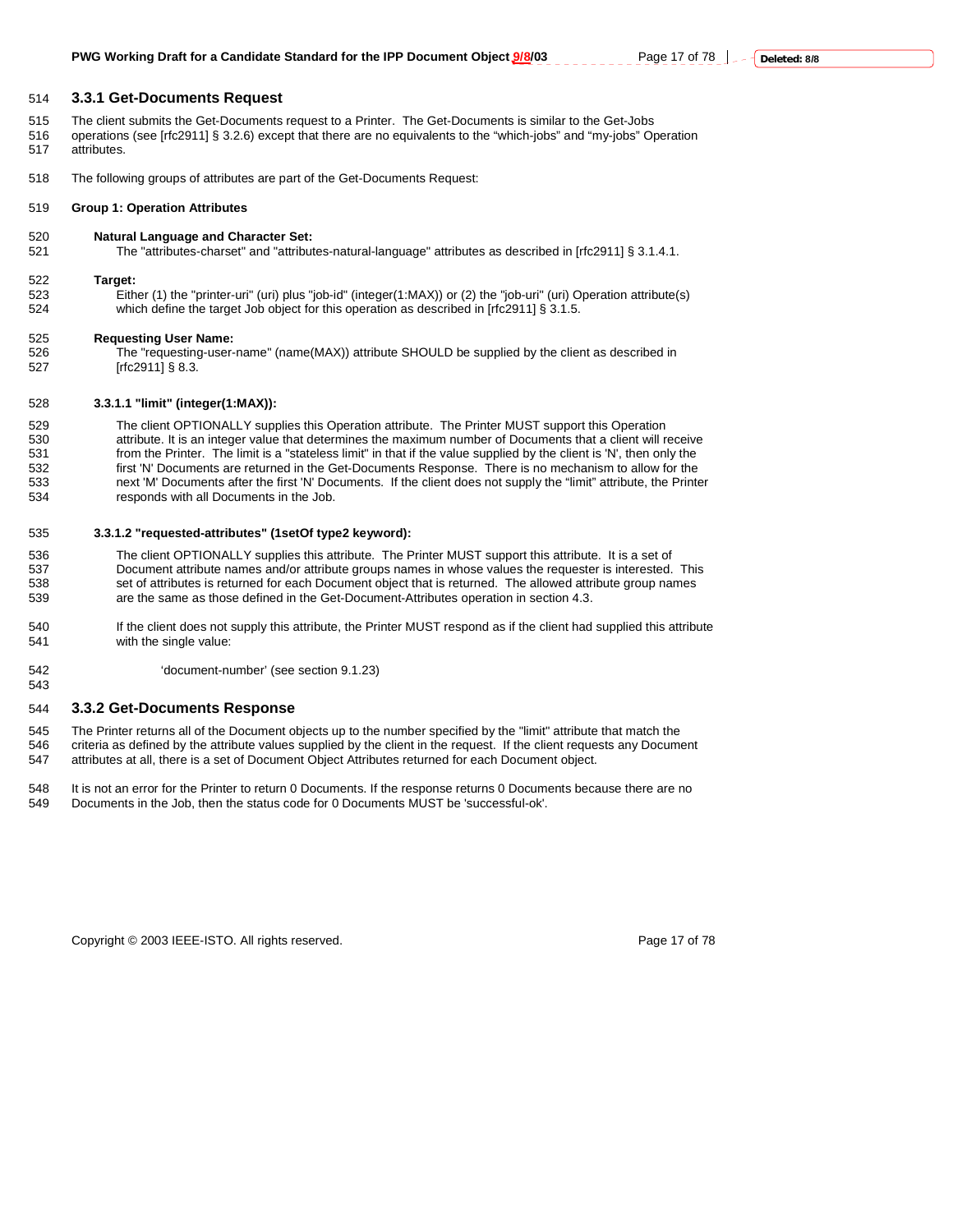**Deleted: 8 Deleted: 8**

## 550 **Group 1: Operation Attributes**

#### 551 **Status Message:**

552 In addition to the REQUIRED status code returned in every response, the response OPTIONALLY includes a 553 "status-message" (text(255)) and/or a "detailed-status-messages" (text(MAX)) Operation attribute as 554 described in [rfc2911] § 13 and 3.1.6.

## 555 **Natural Language and Character Set:**

556 The "attributes-charset" and "attributes-natural-language" attributes as described in [rfc2911] § 3.1.4.2.

## 557 **Group 2: Unsupported Attributes**

558 See [rfc2911] § 3.1.7 for details on returning Unsupported Attributes.

559 The response MAY contain or MAY omit the "requested-attributes" Operation attribute with any supplied 560 values (attribute keywords) that were requested by the client but are not supported by the Printer. If the 561 Printer does return unsupported attributes referenced in the "requested-attributes" Operation attribute and 562 that attribute included group names, such as 'all', the unsupported attributes MUST NOT include attributes 663 described in the standard but not supported by the implementation.

## 564 **Groups 3 to N: Document Object Attributes**

565 The Printer responds with one set of Document Template attributes (see the D column in Table 10) and 566 Document Description attributes (see the Doc column in Table 11) for each returned Document object as<br>567 specified by the "requested-attributes" Operation attribute supplied by the client in the request. The Print specified by the "requested-attributes" Operation attribute supplied by the client in the request. The Printer 568 ignores (does not respond with) any requested attribute or value which is not supported or which is restricted<br>569 by the security policy in force, including whether the requesting user is the user that submitted the j by the security policy in force, including whether the requesting user is the user that submitted the job (job 570 originating user) or not (see [rfc2911] § 8). However, the Printer MUST respond with the 'unknown' value for 571 any supported attribute (including all REQUIRED attributes) for which the Printer does not know the value, 572 unless it would violate the security policy. See the description of the "out-of-band" values in the beginning of 573 [rfc2911] § 4.1.

574 The Printer MUST return the Groups for the requested Job in order of increasing "document-number" 575 Document Description attribute value.

## 576 **3.4 Cancel-Job** ([rfc2911] § 3.3.3)

577 This REQUIRED operation sets the "document-state" Document Description attribute to 'canceled' and the

578 "document-state-reasons" Document Description attribute with 'canceled-by-user' or 'canceled-by-operator' for *all* 579 Document objects in the identified Job that have not yet reached a terminal state ('completed', 'canceled', or 580 'aborted').

## 581 **3.5 Send-Document** ([rfc2911] § 3.3.1)

582 This REQUIRED Job operation is a Document Creation operation that has been extended to accept a new Document 583 Attributes group (Group 4) that the client can supply (see section 4.1 for the extension semantics).

## 584 **3.6 Send-URI** ([rfc2911] § 3.3.2)

585 This OPTIONAL Job operation is a Document Creation operation that has been extended to accept a new Document 586 Attributes group (Group 4) that the client can supply (see section 4.2 for the extension semantics).

Page 18 of 78 Copyright © 2003 IEEE-ISTO. All rights reserved.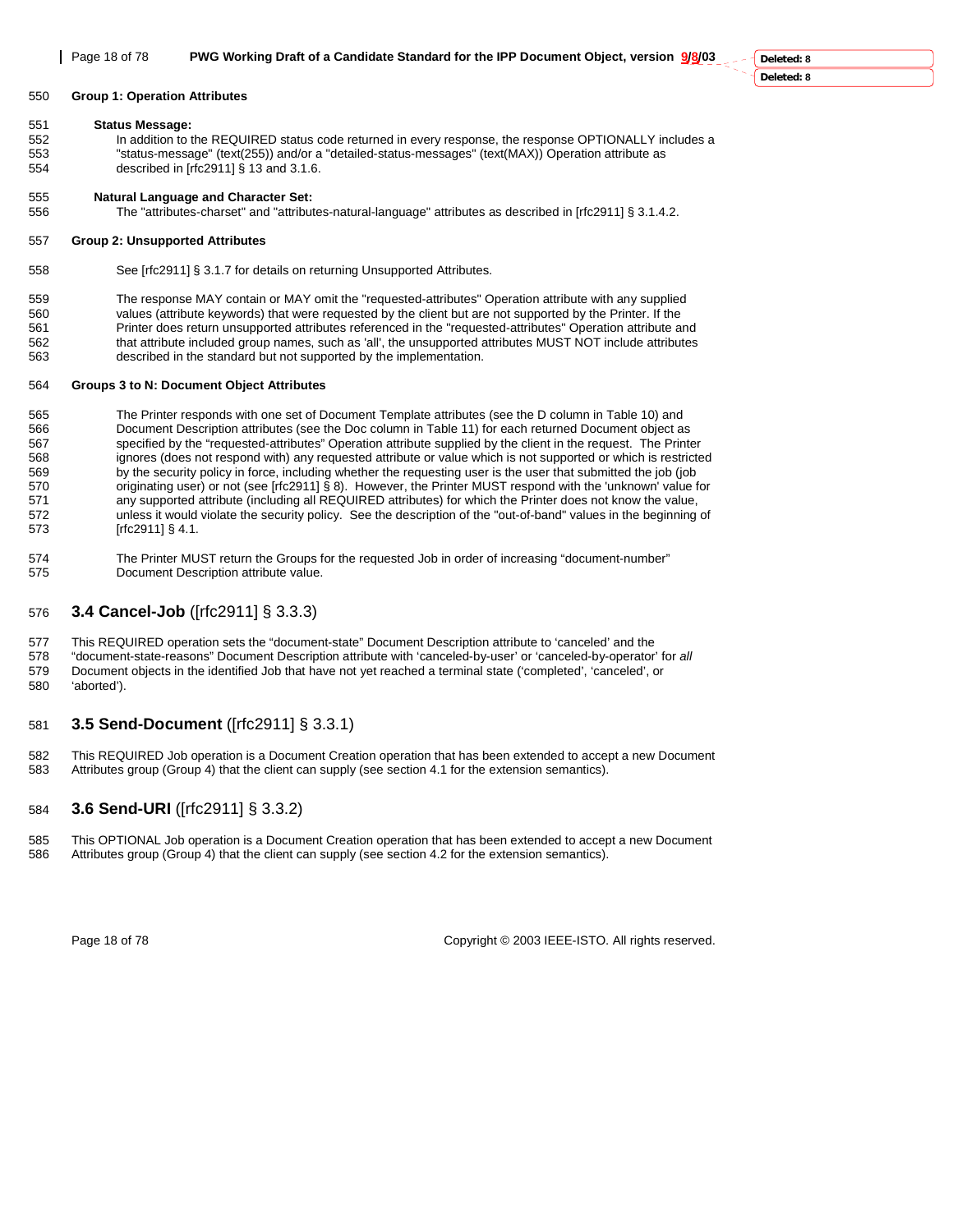## 587 **3.7 Hold-Job** ([rfc2911] § 3.3.5)

588 This OPTIONAL operation moves the job to the 'pending-held' state, and sets the Job's "job-state-reasons" Job<br>589 Description attribute as described in Irfc29111 § 3.3.5. The values of the Documents' "document-state-re 589 Description attribute as described in [rfc2911] § 3.3.5. The values of the Documents' "document-state-reasons" 590 Document Description attributes MUST NOT be affected by this operation.

## 591 **3.8 Release-Job** ([rfc2911] § 3.3.6)

592 This OPTIONAL operation moves the job out of the 'pending-held' state, if there are no other "job-state-reasons" to 593 hold the job as described in [rfc2911] § 3.3.6. The values of the Documents' "document-state-reasons" Document 594 Description attributes MUST NOT be affected by this operation.

## 595 **3.9 Restart-Job** ([rfc2911] § 3.3.7)

596 This OPTIONAL operation starts the Job over again by processing *all* Documents in the Job as described in [rfc2911] § 3.3.7, including Documents that have been canceled by a previous Cancel-Document operation (see section 4.5). 598 Therefore, the Printer removes any 'canceled-by-*xxx*' values from any of the "document-state-reasons" attributes and 599 the Job's "job-state-reasons" attribute so that any canceled Documents are reprocessed along with the other 600 Documents.

## 601 **3.10 Reprocess-Job** ([adm-ops] § 4.1)

602 This OPTIONAL operation processes the Job again by processing *all* Documents in the Job, including ones that have<br>603 been canceled by a previous Cancel-Document operation. Therefore, the Printer removes any 'canceled been canceled by a previous Cancel-Document operation. Therefore, the Printer removes any 'canceled-by-xxx' 604 values from any of the "document-state-reasons" attributes and the Job's "job-state-reasons" attribute so that any 605 canceled Documents are reprocessed along with the other Documents.

## 606 **4 Document Operations**

607 This section defines the Document Creation and Document operations. The Document object semantics are as 608 parallel to the Job object semantics as possible. Therefore, most of the Job operations have analogous Document<br>609 operations as shown in Table 17 in section "Appendix A: Document operations compared to Job operations 609 operations as shown in Table 17 in section "Appendix A: Document operations compared to Job operations". 610 Operations that can apply only to an entire job have no analogous document operation as indicated. This extension 611 adds 5 new Document operations that operate on the Document object once it is created by either of the existing four 612 operations: Send-Document, Send-URI operations, Print-Job and Print-URI.

613 Note: By Document object, this specification means the object once it becomes a contained part of a Job object, not<br>614 before or after So in this specification a Document object does not represent data in a repository before or after. So in this specification a Document object does not represent data in a repository.

615 The signatures of the operation requests that create Document objects are very similar as shown in Table 4. The 616<br>616 entries in the table show what a client MUST, MAY, or MUST NOT supply in the indicated operation r entries in the table show what a client MUST, MAY, or MUST NOT supply in the indicated operation requests.

#### 617 **Table 4 - Client-supplied Document Creation and Validation Request Signatures**

|                   | Send-Document | Send-URII   | Print-Job              | Print-URI              |
|-------------------|---------------|-------------|------------------------|------------------------|
|                   |               |             |                        |                        |
| Tarɑet            | MUST be Job   | MUST be Job | <b>MUST be Printer</b> | <b>MUST be Printer</b> |
| "document-uri"    | MUST NOT      | MUST        | MUST NOT               | MUST                   |
| Document Template | MAY           | MAY         | MAY                    | MAY                    |
| attributes        |               |             |                        |                        |

Copyright © 2003 IEEE-ISTO. All rights reserved. Page 19 of 78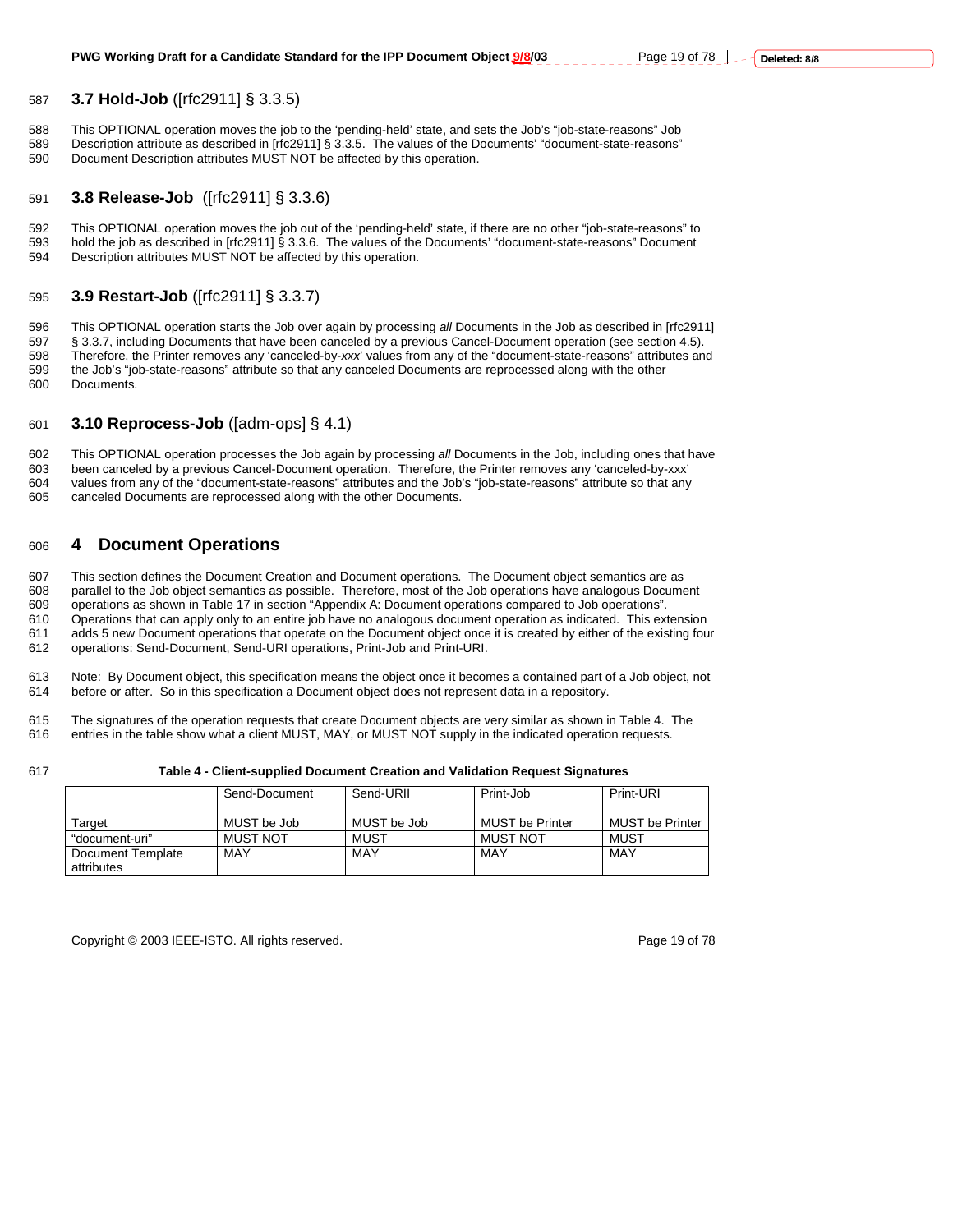| Data | 10T<br>M | $-$<br>ιc<br>M<br>- NC | $\cdots$<br>мı | $NO+$<br>צו<br>ML. |
|------|----------|------------------------|----------------|--------------------|
|      |          |                        |                |                    |
| 618  |          |                        |                |                    |

619 The entries in Table 5 show what a Printer MUST or MAY support and return in the indicated operations responses.

## 620 **Table 5 - Printer-returned Document Creation and Validation Response Signatures**

|                               | Create-Job      | Send-Document | Send-URI     | Print-Job    | Print-URI    |
|-------------------------------|-----------------|---------------|--------------|--------------|--------------|
|                               |                 |               |              |              |              |
| Status code/message           | MUST            | <b>MUST</b>   | <b>MUST</b>  | MUST         | <b>MUST</b>  |
| <b>Unsupported Attributes</b> | MUST, if any    | MUST, if any  | MUST, if any | MUST, if any | MUST, if any |
| Job status attributes         | <b>MUST</b>     | <b>MUST</b>   | MUST         | MUST         | <b>MUST</b>  |
| Document status attributes:   |                 |               |              |              |              |
| "document-number"             | <b>MUST NOT</b> | <b>MUST</b>   | <b>MUST</b>  | MAY          | MAY          |
| "document-state"              | <b>MUST NOT</b> | <b>MUST</b>   | <b>MUST</b>  | MAY          | MAY          |
| "document-state-              | <b>MUST NOT</b> | MUST          | MUST         | MAY          | MAY          |
| reasons"                      |                 |               |              |              |              |
| "document-state-              | <b>MUST NOT</b> | MAY           | <b>MAY</b>   | MAY          | MAY          |
| message"                      |                 |               |              |              |              |

621

## 622 **4.1 Send-Document ([rfc2911] § 3.3.1) extension**

623 This REQUIRED<sup>13</sup> Document Creation operation allows a client to submit multiple documents in a single Job by 624 making a Send-Document request for each Document. In this specification, the Send-Document creates a<br>625 Document object ([rfc2911] did not have a Document object). A Printer MUST support this operation with th 625 Document object ([rfc2911] did not have a Document object). A Printer MUST support this operation with the 626 semantics specified in [rfc2911] and with the extension defined in this specification, since this specification

627 REQUIRES the Printer to support multiple document jobs.

628 See [rfc2911] § 3.3.1 for the semantics of the Send-Document operation not reproduced here.

629 *Access Rights:* The authenticated user (see [rfc2911] § 8.3) performing this operation must either be the job owner 630 (as determined in the Create-Job operation) or an operator or administrator of the Printer (see [rfc2911] § 1 and 8.5). 631 Otherwise, the Printer MUST reject the operation and return: 'client-error-forbidden', 'client-error-not-authenticated',<br>632 or 'client-error-not-authorized' as appropriate

or 'client-error-not-authorized' as appropriate.

## 633 **4.1.1 Send-Document Request**

634 The following attribute sets are part of the Send-Document Request:

## 635 **Group 1: Operation Attributes (as in [rfc2911])**

636 As specified in [rfc2911] § 3.3.1 Send-Document request, plus any extensions indicated in Table 8. For 637 example, "compression", "document-format", and "document-name".

## 638 **Group 2: Document Template Attributes (new - not in [rfc2911])**

639 The client OPTIONALLY supplies a set of Document Template attributes as listed in Table 10. For example, 640<br>640 "media" and "number-up". If the client is not supplying any Document Template attributes in the reguest, "media" and "number-up". If the client is not supplying any Document Template attributes in the request, the

Page 20 of 78 Copyright © 2003 IEEE-ISTO. All rights reserved.

l <sup>13</sup> This specification REQUIRES the Printer to support the Send-Document operation while [rfc2911] did not. This difference is because this specification REQUIRES the Printer to support multiple document jobs, while [rfc2911] did not.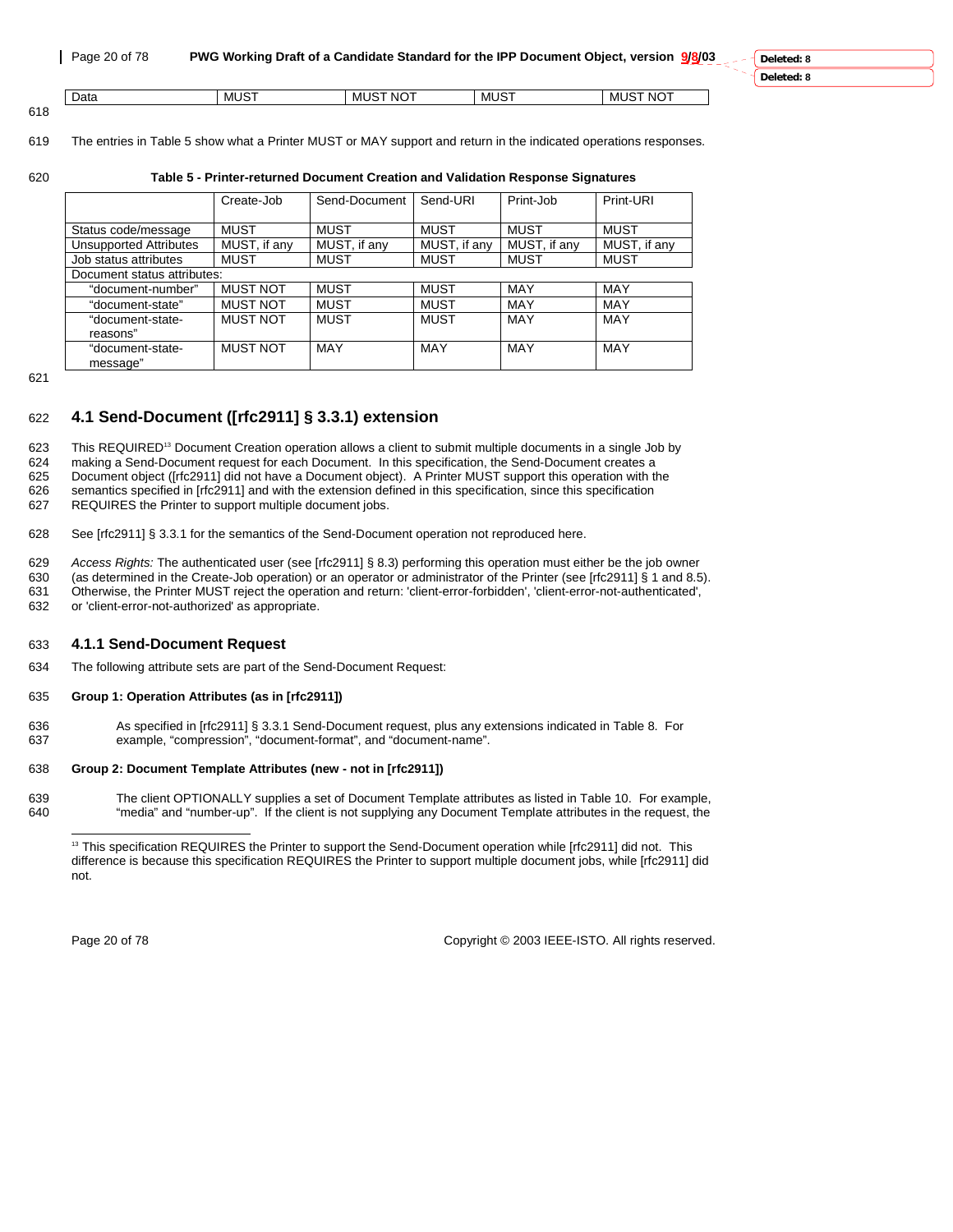641 client SHOULD omit Group 2 rather than sending an empty group. However, a Printer MUST be able to 642 accept an empty group.

#### 643 **Group 3: Document Content (as in [rfc2911] Group 2)**

644 The client MUST supply the document data in-line to be processed for this Document if the "last-document" 645 flag is set to 'false' or omitted. However, since a client might not know that the previous Document Creation 646 operation that the client had supplied (a Send-Document or a Send-URI operation) was the last document<br>647 (i.e. the client had supplied the "last-document" attribute with a 'false' value) the client MUST use a Send-647 (i.e., the client had supplied the "last-document" attribute with a 'false' value), the client MUST use a Send-648 Document request with no document data where the "last-document" flag is set to 'true' (see [rfc2911] § 649 3.3.1). For this Send-Document case with no data, the Printer MUST NOT increment the value of the Job<br>650 completed to the information of documents" attribute, since no Document object was added to the job. In addition 650 object's "number-of-documents" attribute, since no Document object was added to the job. In addition, it is 651 not an error for a client to submit a job with no actual document data, i.e., only a single Create-Job and 652 Send-Document request with a "last-document" Operation attribute set to 'true' with no document data; it is 653 only an empty job which is scheduled and processed normally.

#### 654 **4.1.2 Send-Document Response**

655 The following sets of attributes are part of the Send-Document Response:

## 656 **Group 1: Operation Attributes (as in [rfc2911] Group 1)**

- 657 **Status Message:**
- 658 In addition to the REQUIRED status code returned in every response, the response OPTIONALLY includes a 659 "status-message" (text(255)) and/or a "detailed-status-messages" (text(MAX)) Operation attribute as described in  $[rrc2911]$  § 13 and 3.1.6.

#### 661 **Natural Language and Character Set:**

662 The "attributes-charset" and "attributes-natural-language" attributes as described in [rfc2911] § 3.1.4.2.

#### 663 **Group 2: Unsupported Attributes (as in [rfc2911] Group 2)**

664 See [rfc2911] § 3.1.7 for details on returning Unsupported Attributes.

#### 665 **Group 3: Job Object Attributes (as in [rfc2911] Group 3)**

666 The Printer MUST return the same set of Job status attributes as for the Print-Job response as specified in 667 [rfc2911] § 3.2.1.2.

#### 668 **Group 4: Document Object Attributes (new)**

669 The following Document Description attributes are defined for this Group:

#### 670 **4.1.2.1 document-number (integer(1:MAX))**

671 The Printer MUST return the document number of this Document object that was assigned by the Printer 672 starting with 1 for each Job (see section 9.1.23).

#### 673 **4.1.2.2 document-state (type1 enum)**

674 The Printer MUST return the state of this Document object (see section 9.1.25).

Copyright © 2003 IEEE-ISTO. All rights reserved. Page 21 of 78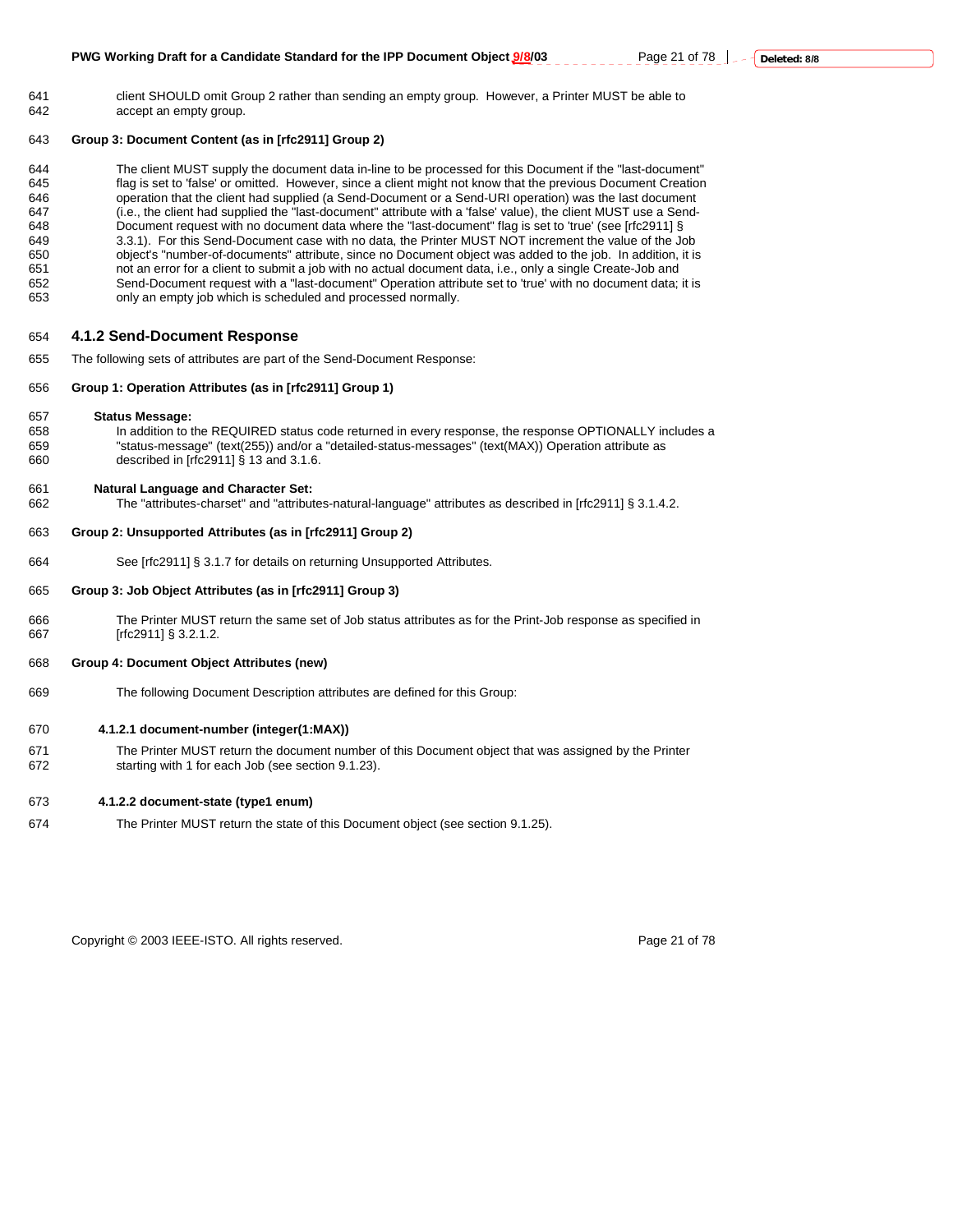**Deleted: 8**

## 675 **4.1.2.3 document-state-reasons (1setOf type2 keyword)**

676 The Printer MUST return the associated state reasons for this Document (see section 9.1.27).

## 677 **4.1.2.4 document-state-message (text(MAX))**

678 The Printer MAY return the localized description of the "document-state" and "document-state-reasons" 679 values for this Document (see section 9.1.26).

## 680 **4.2 Send-URI ([rfc2911] § 3.3.2) extension**

681 This OPTIONAL Document Creation operation has the same request and response semantics as the Send-682 Document operation (see section 4.1) except that a client MUST supply a URI reference ("document-uri" Operation 683 attribute) rather than the document data itself. If a Printer supports this operation, clients can use either this 684 operation or the Send-Document operation to add new Document objects to an existing multi-document Job object. However, if a client needs to indicate that the previous Send-URI or Send-Document was the last document, the 686 client MUST use the Send-Document operation (see section 4.1) with no document data and the "last-document" flag 687 set to 'true' as specified in [rfc2911] § 3.3.2 (rather than using a Send-URI operation with no "document-uri" 688 Operation attribute).

689 If a Printer supports this operation, it MUST also support the Print-URI operation (see [rfc2911] § 3.2.2).

690 The Printer MUST validate the syntax and URI scheme of the supplied URI before returning a response, just as in 691 the Print-URI operation. The IPP Printer MAY validate the accessibility of the document as part of the operation or 692 subsequently (see [rfc2911] § 3.2.2).

## 693 **4.3 Get-Document-Attributes**

694 This REQUIRED Document operation allows a client to request the values of selected attributes of a Document 695 object. This operation is almost identical to the Get-Job-Attributes operation (see [rfc2911] § 3.3.4). The only

differences are that the operation is directed at a Document object rather than a Job object and the returned attribute 697 group is a set of Document object attributes rather than a set of Job object attributes.

698 The Printer MUST return the Document Description attributes that a client supplied in the Document Creation 699 operation (Print-Job, Print-URI, Send-Document or Send-URI) as Operation attributes (see the PJ/PU and SD/SU 700 columns in Table 8 and the Doc column in Table 11), any Document Template attributes supplied by Send-Document 701 or Send-URI operations (see the D column in Table 10), plus any additional Document Description attributes that the<br>702 Printer has generated such as "document-state" (see the Doc column in Table 11). The Printer MUST Printer has generated, such as "document-state" (see the Doc column in Table 11). The Printer MUST NOT return

703 any Job Level attributes that the Document object inherits and MUST NOT factor out common Document object 704 attributes and return them as Job object attributes. Thus Get-Document-Attributes returns to clients only the 705 attributes that clients submitted in Document Creation operations, plus the additional Document Description attributes

706 that the Printer sets.

707 The client MAY display to the user any Document attributes inherited from the Job object. However, such a client 708 MUST query both the Job object using Get-Job-Attributes and the Document object using Get-Document-Attributes 709 in order to be able to merge the inherited attributes with the explicitly-supplied Document attributes. Furthermore, the 710 client MAY factor out common explicitly-supplied Document object attributes and display them once as Job object 711 attributes, instead of with each Document object. However, any such regularization of the display for users is the 712 policy of the client and is outside the scope of this client-Printer protocol specification. Note: to specify any such 713 regularization or canonicalization policy in the Printer response would have been impossible to agree to.

714 For Document objects, the possible names of attribute groups are:

Page 22 of 78 Copyright © 2003 IEEE-ISTO. All rights reserved.

**Deleted: 8**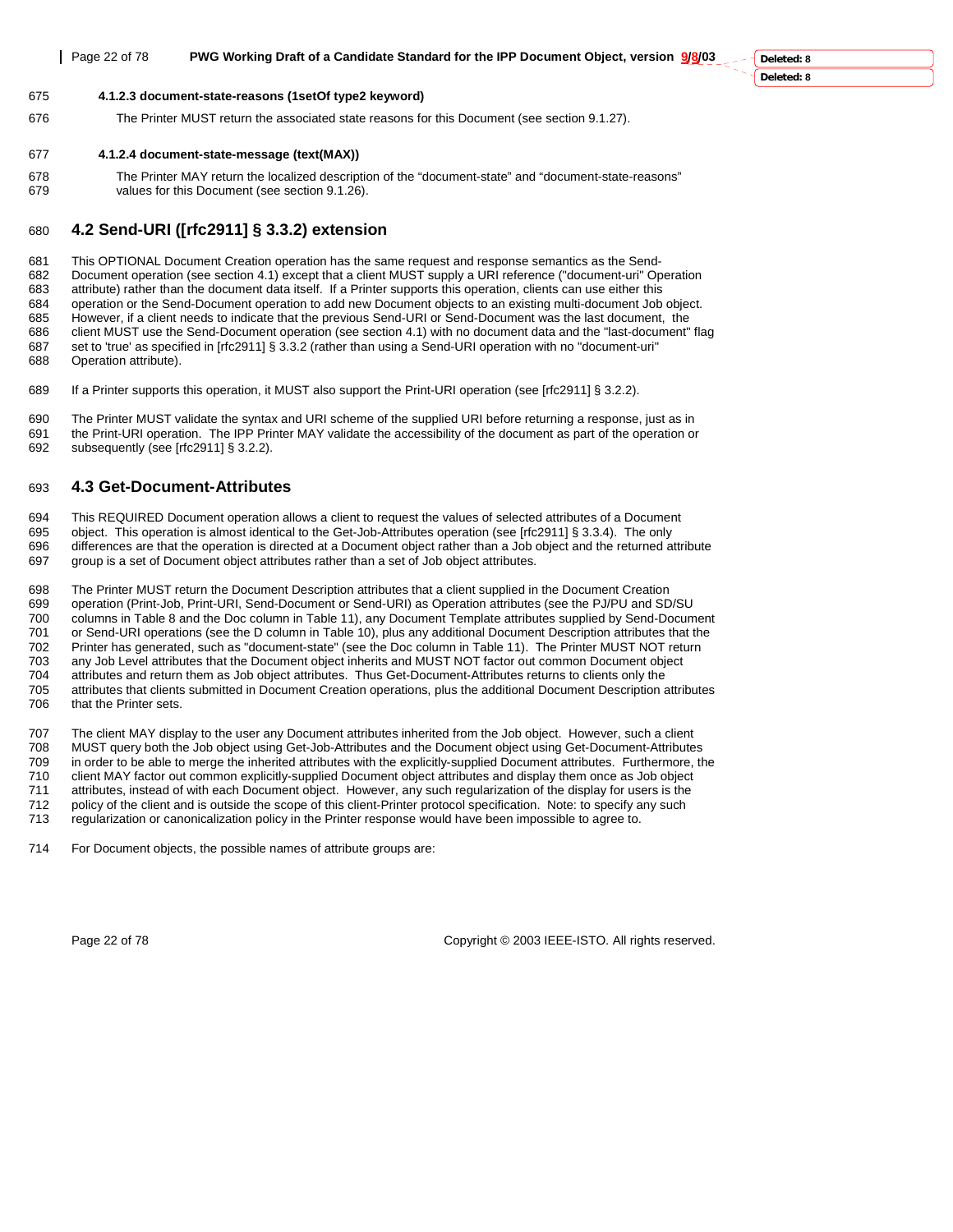- 715 'document-template': the subset of the Document Template attributes (the "D" column in Table 10) that the 716 implementation supports for Document objects.
- 717 'document-description': the subset of the Document Description attributes specified in the "Doc" column of 718 Table 11 that the implementation supports for Document objects.
- 719 'all': the special group 'all' that includes all attributes that the implementation supports for Document objects.

720 Since a client MAY request specific attributes or named groups, there is a potential that there is some overlap. For 721 example, if a client requests, 'document-name' and 'document-description', the client is actually requesting the 722 "document-name" attribute once by naming it explicitly, and once by inclusion in the 'document-description' group. In 723 such cases, the Printer MAY return the attribute only once in the response even if it is requested multiple times. The 724 client SHOULD NOT request the same attribute in multiple ways.

725 It is NOT REQUIRED that a Document object support all attributes belonging to a group (since some attributes are<br>726 OPTIONAL). However, it is REQUIRED that the Printer support all these group names for the Document ob 726 OPTIONAL). However, it is REQUIRED that the Printer support all these group names for the Document object.

#### 727 **4.3.1 Get-Document-Attributes Request**

728 The following groups of attributes are part of the Get-Document-Attributes Request when the request is directed at a 729 Document object:

#### 730 **Group 1: Operation Attributes**

## 731 **Natural Language and Character Set:**

The "attributes-charset" and "attributes-natural-language" attributes as described in [rfc2911] § 3.1.4.1.

733 **Target:**  The "document-number" (integer(1:MAX)) Operation attribute MUST be supplied immediately after either (1) 735 the "printer-uri" (uri) plus "job-id" (integer(1:MAX)) or (2) the "job-uri" (uri) Operation attribute(s) which define 736 the target Document object for this operation as described in [rfc2911] § 3.1.5. If the client omits the 737 "document-number" Operation attribute, the Printer MUST reject the request and return the 'client-error-badrequest' status code.

#### 739 **Requesting User Name:**

740 The "requesting-user-name" (name(MAX)) attribute SHOULD be supplied by the client as described in 741 [rfc2911] § 8.3.

#### 742 **4.3.1.1 "requested-attributes" (1setOf keyword):**

743 The client OPTIONALLY supplies this attribute. The Printer MUST support this attribute. It is a set of 744 attribute names and/or attribute group names in whose values the requester is interested. If the client omits<br>745 but in attribute, the Printer MUST respond as if this attribute had been supplied with a value of 'all'. this attribute, the Printer MUST respond as if this attribute had been supplied with a value of 'all'.

#### 746 **4.3.2 Get-Document-Attributes Response**

747 The Printer returns the following sets of attributes as part of the Get-Document-Attributes Response:

#### 748 **Group 1: Operation Attributes**

#### 749 **Status Message:**

- 750 In addition to the REQUIRED status code returned in every response, the response OPTIONALLY includes a<br>751 The status-message" (text(255)) and/or a "detailed-status-messages" (text(MAX)) Operation attribute as
	- 751 "status-message" (text(255)) and/or a "detailed-status-messages" (text(MAX)) Operation attribute as
- 752 described in [rfc2911] § 13 and 3.1.6.

Copyright © 2003 IEEE-ISTO. All rights reserved. Page 23 of 78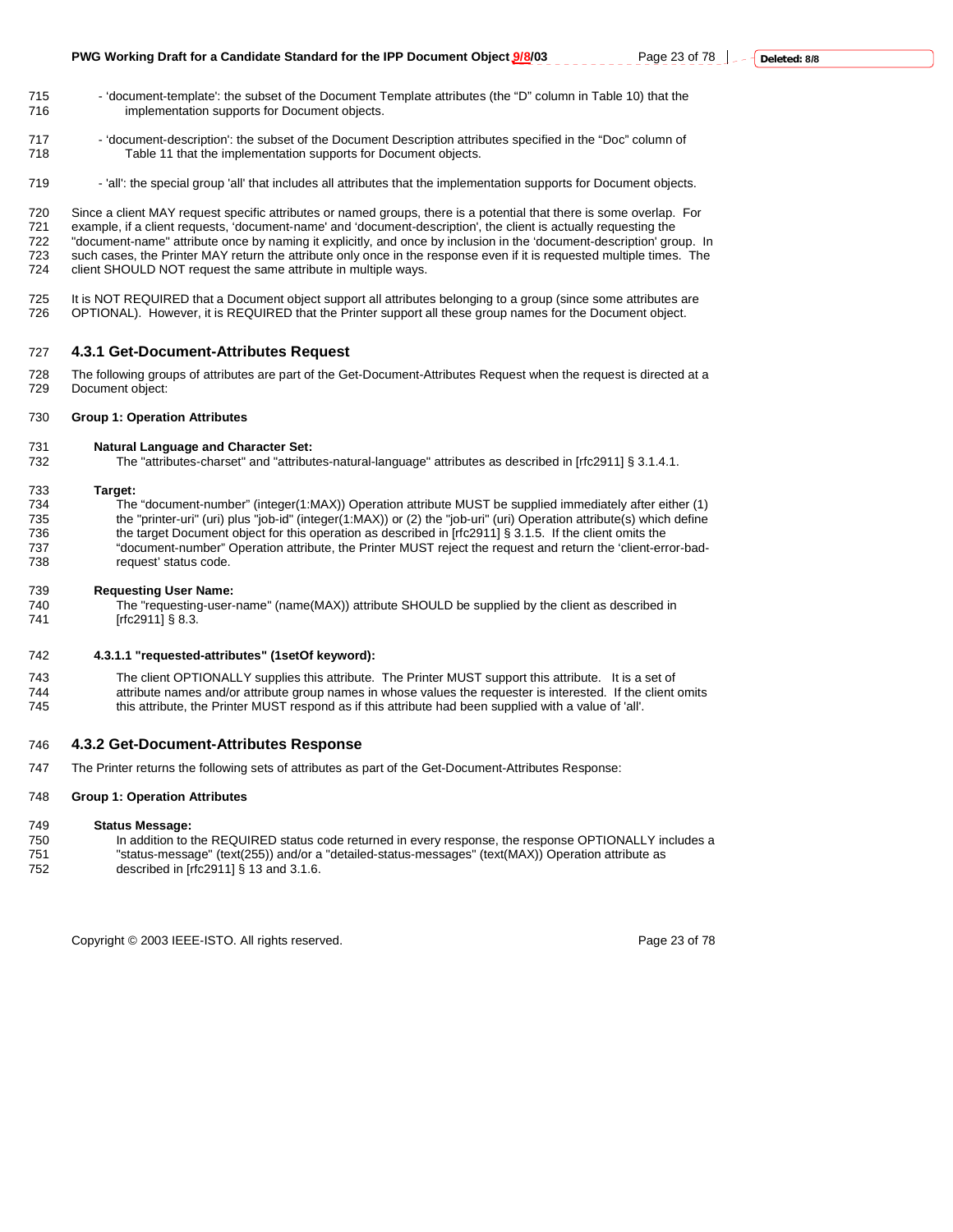753 **Natural Language and Character Set:** 

754 The "attributes-charset" and "attributes-natural-language" attributes as described in [rfc2911] § 3.1.4.2. The 755 "attributes-natural-language" MAY be the natural language of the Document object, rather than the one requested.

#### 757 **Group 2: Unsupported Attributes**

758 See [rfc2911] § 3.1.7 for details on returning Unsupported Attributes.

759 The response MAY contain or MAY omit the "requested-attributes" Operation attribute with any supplied 760 values (attribute keywords) that were requested by the client but are not supported by the Printer. If the 761 Printer does return unsupported attributes referenced in the "requested-attributes" Operation attribute and 762 that attribute included group names, such as 'all', the unsupported attributes MUST NOT include attributes 763 described in the standard but not supported by the implementation.

## 764 **Group 3: Document Object Attributes**

765 The Printer returns the set of requested Document Template attributes (see the D column in Table 10) and<br>766 Document Description attributes (see the Doc column in Table 11) and their current values. The Printer Document Description attributes (see the Doc column in Table 11) and their current values. The Printer 767 ignores (does not respond with) any requested attribute or value which is not supported. Furthermore, the 768 Printer MUST NOT return Document Template attributes that were not supplied by a client in a Send-769 Document or Send-URI request or set by a Set-Document-Attributes request. So the response reflects what 770 was submitted. The Printer MAY omit returning attributes that are restricted by the Printer's security policy in 771 force, including whether the requesting user is the user that submitted the job (job originating user) or not 772 (see [rfc2911] § 8). However, the Printer MUST respond with the 'unknown' value for any supported attribute 773 (including all REQUIRED attributes) for which the Printer does not know the value, unless it would violate the 774 security policy. See the description of the "out-of-band" values in the beginning of [rfc2911] § 4.1.

## 775 **4.4 Set-Document-Attributes**

776 This OPTIONAL Document operation allows a client to set the values of the attributes of a Document object after the 777 Document object was submitted to the Printer. In the request, the client supplies the set of Document keyword 778 attribute names and values that are to be set. In the response, the Printer returns success or rejects the entire

779 request with indications of which attribute or attributes could not be set.

780 This operation is almost identical to the Set-Job-Attributes operation and follows the same rules for validation (see 781 [rfc3380] § 4.2). The only differences are that the Set-Document-Attributes operation is directed at a Document 782 object rather than a Job object. As with the Set-Job-Attributes operation, the Set-Document-Attributes operation can 783 add an attribute to the Target object and accept the 'delete-attributes' out-of-band value to remove an attribute from 784 the Target object. In addition the validation is the same as the Send-Document and Send-URI operations that create 785 Document objects, i.e., the Printer validation depends on the "xxx-supported" Printer Description attributes (see 786 [rfc2911] § 3.1).

787 If a client supplies a document attribute in a Set-Document-Attributes request that the Printer supports, and the 788 document was originally submitted without supplying that attribute, the Printer adds the attribute to the Document object.

790 If the client supplies a document attribute with the "out-of-band" value 'delete-attribute' (see [rfc3380] § 8.2), then the 791 Printer MUST remove the attribute and all of its values from the Document object, if present. The semantic effect of<br>792 the client supplying the 'delete-attribute' value in a Set-Document-Attributes operation MUST be the client supplying the 'delete-attribute' value in a Set-Document-Attributes operation MUST be the same as if the 793 attribute had not been supplied with the Document object in the Document Creation operation, i.e., the Printer applies 794 its default attribute or behavior with lower precedence that the PDL (see the beginning of [rfc2911] § 4.2 and 795 [rfc2911] 3.2.1.1). Any subsequent query of the Document object using Get-Document-Attributes or Get-Documents<br>796 MUST NOT return any attribute that has been deleted using the 'delete-attribute' out-of-band value. How MUST NOT return any attribute that has been deleted using the 'delete-attribute' out-of-band value. However, a

Page 24 of 78 Copyright © 2003 IEEE-ISTO. All rights reserved.

**Deleted: 8 Deleted: 8**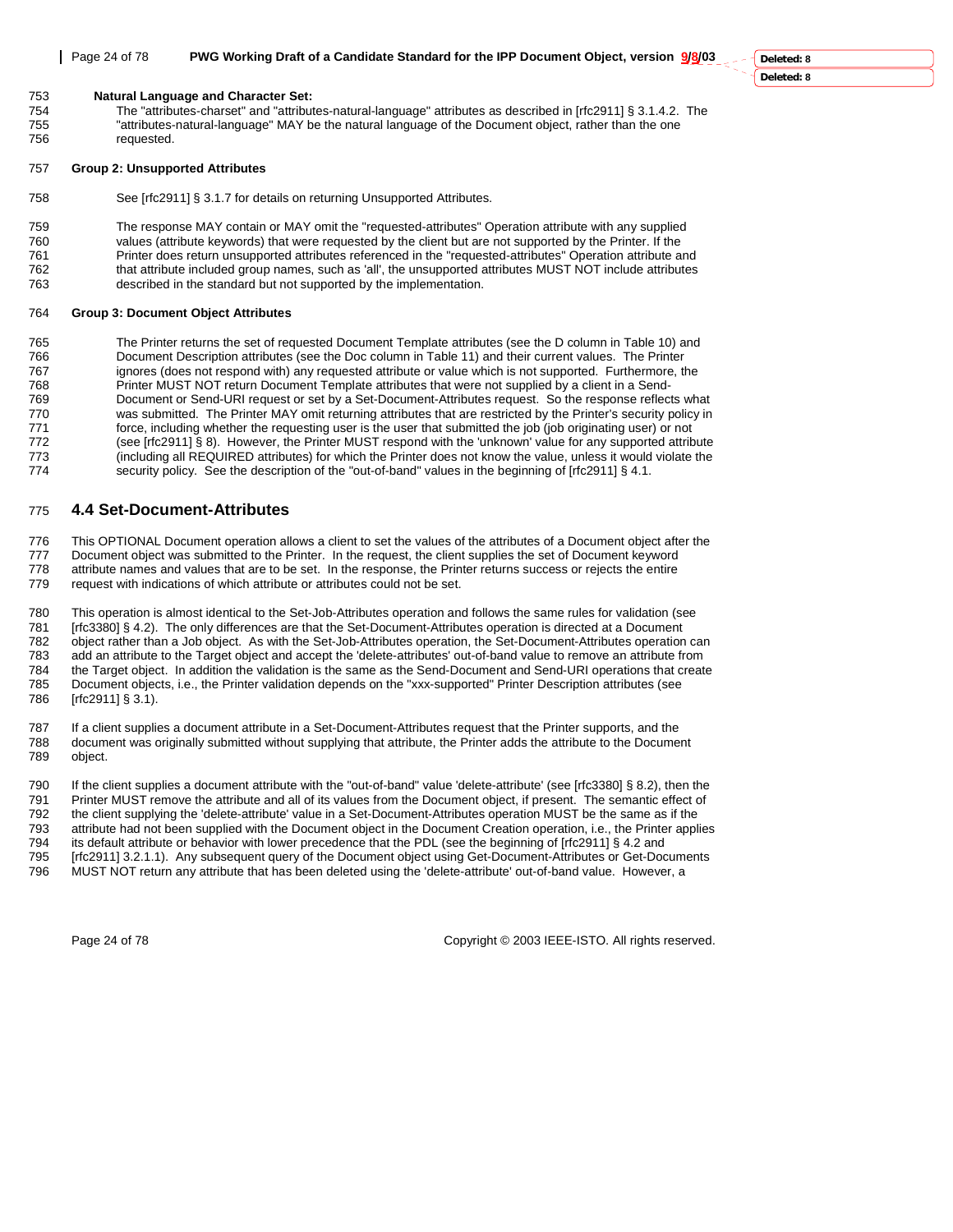- 797 client can re-establish such a deleted Document attribute with any supported value(s) using a subsequent Set-798 Document-Attributes operation.
- 799 If the client supplies an attribute in a Set-Document-Attributes request with the 'delete-attribute' value and that 800 attribute is not present on the Document object, the Printer ignores that supplied attribute in the request, does not 801 return the attribute in the Unsupported Attributes group, and returns the 'successful-ok' status code, if there are no<br>802 other problems with the request other problems with the request.

803 The validation of the Set-Document-Attributes request is performed by the Printer as if the document had been 804 submitted originally with the new attribute values (and the deleted attributes removed) and with "ipp-attribute-fidelity" 805 set to 'true', i.e., all modified Document attributes and values MUST be supported in combination with the Document 806 attributes not modified. If such a Document Creation operation would have been accepted, then the Set-Document-807 Attributes MUST be accepted. If such a Document Creation operation would have been rejected, then the Set-808 Document-Attributes MUST be rejected and the Document MUST be unchanged. In addition, if any of the supplied 809 attributes are not supported, are not settable, or the values are not supported, the Printer MUST reject the entire 810 operation; the Printer MUST NOT partially set some of the supplied attributes. In other words, after the operation, all 811 the supplied attributes MUST be set or none of them MUST be set, thus making the Set-Document-Attributes an 812 atomic operation.

813 The value of the "ipp-attribute-fidelity" and "job-mandatory-attributes" Operation attributes supplied in the original Job 814 Creation request, if any, MUST have no effect on the behavior of the Set-Document-Attributes operation, since the 815 Set-Document-Attributes request MUST behave as if "ipp-attribute-fidelity" = 'true'. In other words, the Printer MUST 816 reject any attempt to set a Document attribute to an unsupported value or to a value that would conflict with another<br>817 Document attribute value. Document attribute value.

818 The Printer MUST accept or reject this operation when the Document's READ-ONLY "document-state" attribute has 819 the values shown in Table 6. The document's current state MUST affect whether the Printer accepts or rejects the 820 request. However, the Set-Document-Attributes operation MUST NOT change the state of the Document object 821 (since the Document is a passive object and the Document state is a subset of the Job State). For example, in the 822 case where the operation creates a request for unavailable resources, the Job (but not the Document) transitions to a 823 new state. Table 6 shows the allowed behaviors in each document state.

## 824 **Table 6 - Document State Table for the Set-Document-Attributes operation**

| Current<br>"document-state" | <b>New</b><br>"document-state"<br>(no change) | Printer's response status code<br>and "action":                                                                                                                            |
|-----------------------------|-----------------------------------------------|----------------------------------------------------------------------------------------------------------------------------------------------------------------------------|
| 'pending'                   | 'pending'                                     | 'successful-ok'                                                                                                                                                            |
| 'pending'                   | 'pending'                                     | 'successful-ok' - needed resources are not ready (the Job MAY                                                                                                              |
|                             |                                               | change state, but the Document MUST NOT).                                                                                                                                  |
| 'processing'                | 'processing'                                  | 'successful-ok' or 'client-error-not-possible' depending on<br>implementation, including the attributes being set, whether the<br>document has started marking media, etc. |
| 'completed'                 | 'completed'                                   | 'client-error-not-possible'                                                                                                                                                |
| 'canceled'                  | 'canceled'                                    | 'client-error-not-possible'                                                                                                                                                |
| 'aborted'                   | 'aborted'                                     | 'client-error-not-possible'                                                                                                                                                |

825

826 This operation MUST NOT change the value of attributes not specified in the operation unless the definition of the 827 attribute explicitly specifies such side effects. In general, Document attribute definitions that are settable will not attable will not attable will not attable will not attable will not attable will not attable will

define side effects on other attributes that are settable, only side effects on READ-ONLY attributes, if any.

Copyright © 2003 IEEE-ISTO. All rights reserved. Page 25 of 78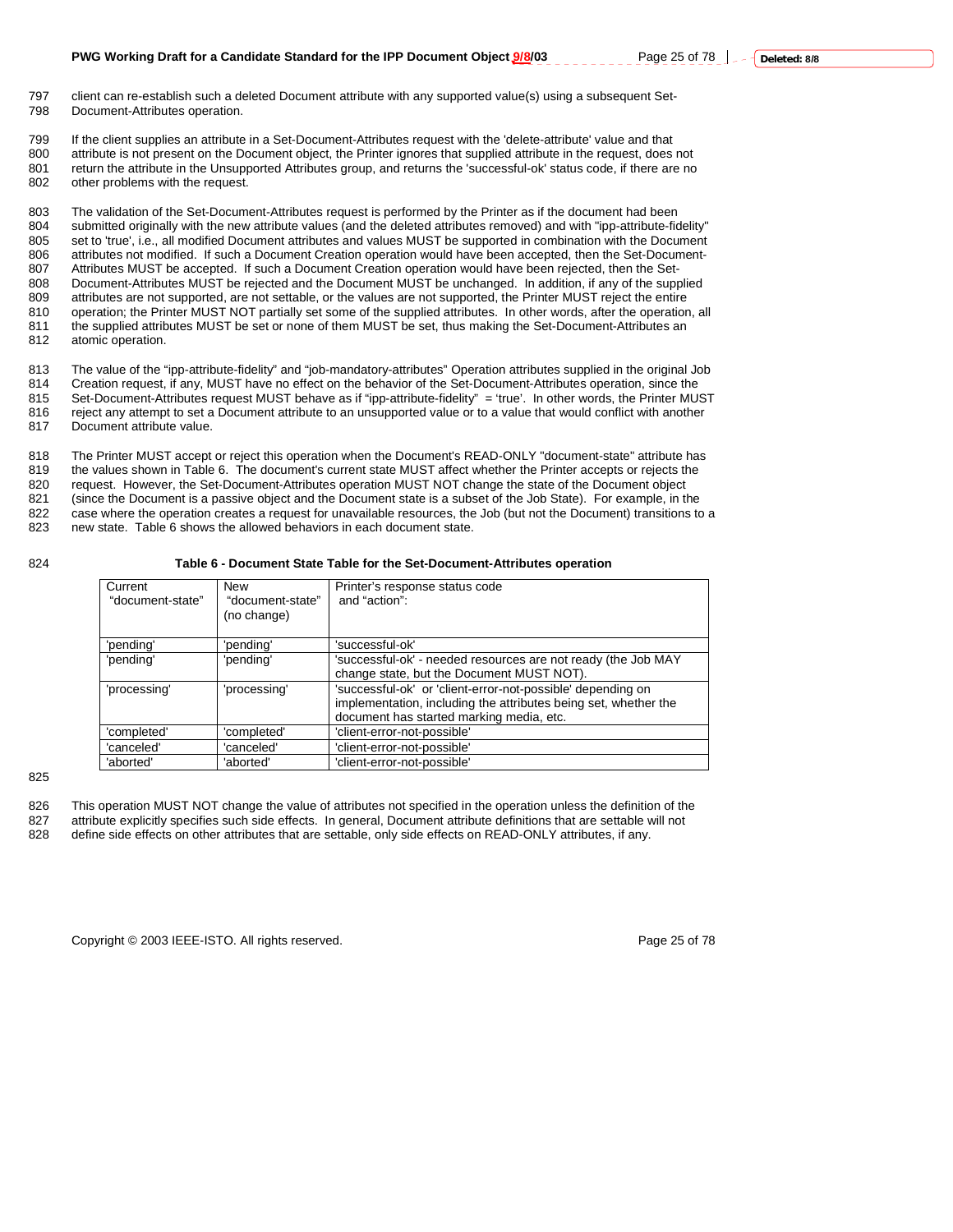**Deleted: 8 Deleted: 8**

## 829 **4.4.1 Settable and READ-ONLY Document Description attributes**

- 830 If the Printer supports the Set-Document-Attributes operation, then it SHOULD support setting of:
- 831 all Document Template ("xxx") attributes
- 832 that the implementation supports (see the "D" column in Table 10).

833 Almost all Document Description attributes (see [rfc2911] § 4.3) MUST NOT be settable, i.e., they are defined to be 834 READ-ONLY. Only Document Description attributes marked with "(r/w)" in Table 11 MAY be settable using Set-<br>835 Document-Attributes The Printer MUST reject a Set-Document-Attributes request that attempts to set any attr 835 Document-Attributes. The Printer MUST reject a Set-Document-Attributes request that attempts to set any attributes 836 in Table 11 that are not marked "(r/w)".

837 Note: From now on, all extensions that define new Document Description attributes will indicate whether or not the 838 attributes are READ-ONLY, by including the "READ-ONLY" adjective in their descriptions and/or explicitly stating<br>839 whether they MAY be settable. whether they MAY be settable.

840 *Access Rights:* The authenticated user (see [rfc2911] § 8.3) performing this operation must either be the job owner (as determined in the Job Creation operation) or an operator or administrator of the Printer (see [rfc2911] § 1 and 842 8.5).

## 843 **4.4.2 Set-Document-Attributes Request**

844 The following sets of attributes are part of the Set-Document-Attributes Request:

## 845 **Group 1: Operation Attributes**

## 846 **Natural Language and Character Set:**

847 The "attributes-charset" and "attributes-natural-language" attributes as described in [rfc2911] § 3.1.4.1.

## 848 **Target:**

849 The client MUST supply the "document-number" (integer(1:MAX)) Operation attribute immediately after 850 either (1) the "printer-uri" (uri) plus "job-id" (integer(1:MAX)) or (2) the "job-uri" (uri) Operation attribute(s) 851 which define the target Document object for this operation as described in [rfc29111 § 3.1.5. If the client 852 omits the "document-number" Operation attribute, the Printer MUST reject the request and return the 'client-853 error-bad-request' status code.

854 Note: There is no way in a single operation for the client to set all of a Job's Document objects to the same 855 attribute value. Either (1) the client sets the corresponding attribute in each Document object in the Job with<br>856 separate Set-Document-Attributes requests, or (2) the client sets the corresponding attribute at the J separate Set-Document-Attributes requests, or (2) the client sets the corresponding attribute at the Job Level 857 using the Set-Job-Attributes operation. Setting the corresponding attribute at the Job Level (or supplying that<br>858 and the Job Level attribute initially in the Job Creation operation) causes each Document object to in attribute initially in the Job Creation operation) causes each Document object to inherit the Job Level 859 attribute value, if the Document object doesn't have a corresponding explicit attribute supplied at the 860 Document Level. In other words, supplying an attribute at the Job Level will affect all the Job's Document 861 objects that don't have that attribute also explicitly supplied at the Document Level.

## 862 **Requesting User Name:**

863 The "requesting-user-name" (name(MAX)) attribute SHOULD be supplied by the client as described in 864 [rfc2911] § 8.3.

## 865 **Group 2: Document Attributes**

866 The client MUST supply a set of Document Template attributes with one or more values (including explicitly 867 allowed out-of-band values) as listed in the "D" column in Table 10, and Document Description attributes<br>868 flagged with "(r/w)" and listed in the "Doc" column in Table 11, and any attribute extensions supported by flagged with "(r/w)" and listed in the "Doc" column in Table 11, and any attribute extensions supported by the 869 Printer. The value(s) of each Document attribute supplied in Group 2 replaces the value(s) of the

870 corresponding Document attribute on the target Document object. For attributes that can have multiple

Page 26 of 78 Copyright © 2003 IEEE-ISTO. All rights reserved.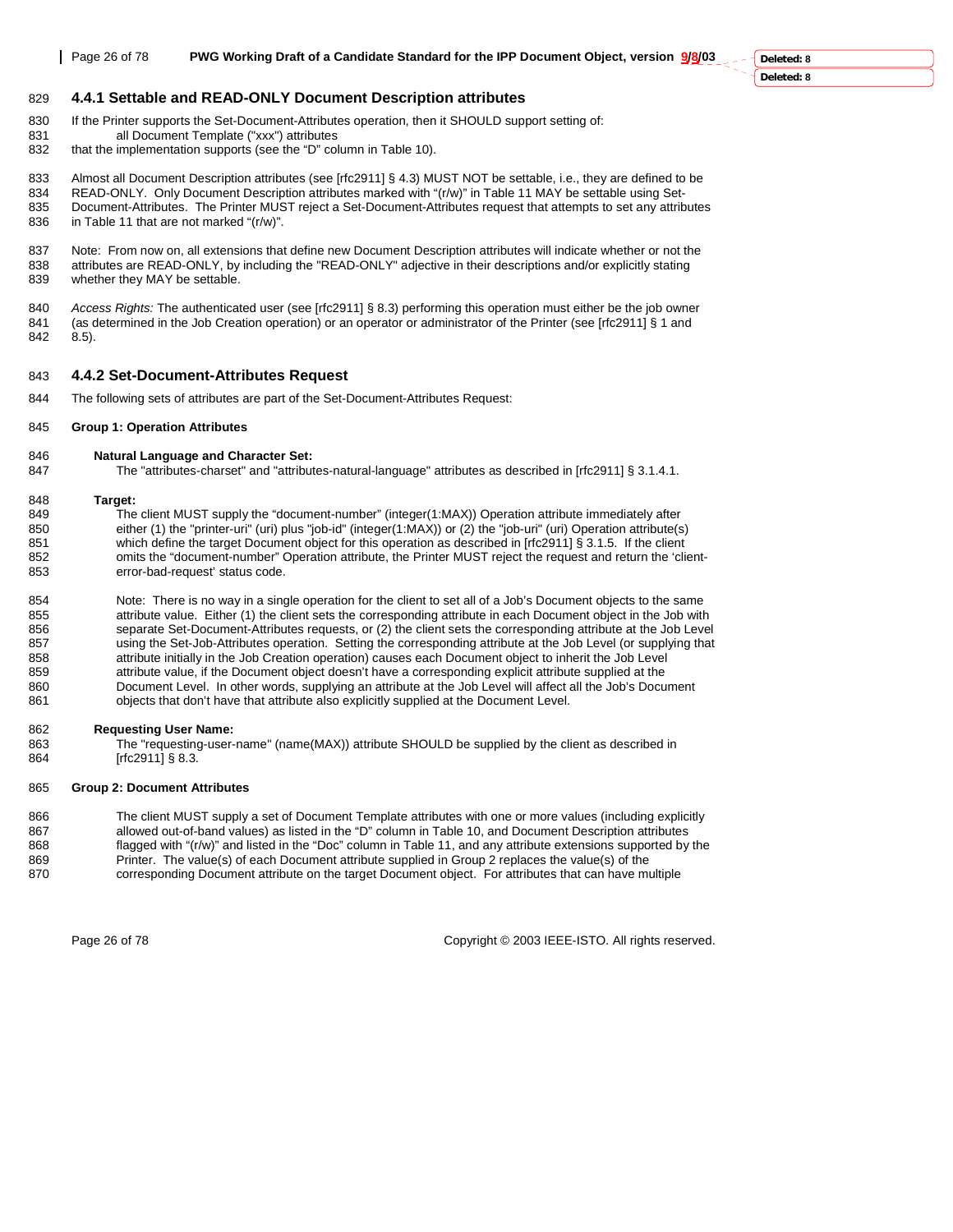- 871 values (1setOf), all values supplied by the client replace all values of the corresponding Document object 872 attribute.
- 873 In order to set the Document's "document-message" Document Description attribute (see section 9.1.20), the 874 client MUST supply the attribute in Group 2, rather than supplying a "document-message" Operation attribute 875 in Group 1.
- 876 If the client supplies an "xxx" attribute with the 'delete-attribute' out-of-band value (see [rfc3380] § 8.2), the 877 Printer MUST remove the "xxx" attribute from the Document object, if present.

#### 878 **4.4.3 Set-Document-Attributes Response**

879 The Printer returns the following sets of attributes as part of the Set-Document-Attributes Response:

#### 880 **Group 1: Operation Attributes**

- 881 **Status Message:**
- 882 In addition to the REQUIRED status code returned in every response, the response OPTIONALLY includes a 883 "status-message" (text(255)) and/or a "detailed-status-messages" (text(MAX)) Operation attribute as<br>884 described in [rfc2911] § 13 and 3.1.6. described in [rfc2911] § 13 and 3.1.6.

#### 885 **Natural Language and Character Set:**

886 The "attributes-charset" and "attributes-natural-language" attributes as described in [rfc2911] § 3.1.4.2.

#### 887 **Group 2: Unsupported Attributes**

- 888 See [rfc2911] § 3.1.7 for details on returning Unsupported Attributes.
- 889 If some of the attributes in the operation fail to validate, the Printer MUST reject the operation, MUST NOT 890 change any Document attributes, and MUST return the indicated status code below. In this group, the 891 computed by Printer MUST also return all attributes that fail to validate. The following are the reasons that an a Printer MUST also return all attributes that fail to validate. The following are the reasons that an attribute 892 fails to validate and the value returned for the attribute, along with the indicated status code and order of 893 detection:
- 894 1. The number of attributes supplied by the client exceeds the maximum number that the Printer 895 supports in a Set-Printer-Attributes request: return the 'client-error-request-entity-too-large' (see 896 [rfc2911] § 13.1.4.9).
- 897 2. The Printer doesn't support the attribute: return the attribute with the 'unsupported' out-of-band 898 **attribute value (see [rfc2911] § 3.1.7 and [rfc2910]) and the 'client-error-attributes-or-values-not-**899 supported (see [rfc2911] § 13.1.4.12).
- 900 3. The attribute is READ-ONLY (in its definition) or is not-settable in this implementation: return the 901 901 attribute with the 'not-settable' out-of-band attribute value (see [rfc3380] § 8.1) and the 'client-<br>902 error-attributes-not-settable' status code (see [rfc3380] § 7.1). error-attributes-not-settable' status code (see [rfc3380] § 7.1).
- 903 4. The Printer doesn't support the value: if the attribute in the operation has a single value, return it. 904 904 If the attribute in the operation is multi-valued, return only those values in a 1setOf that are not<br>905 Supported. Return the 'client-error-attributes-or-values-not-supported' status code (see [rfc291 supported. Return the 'client-error-attributes-or-values-not-supported' status code (see [rfc2911] § 906 13.1.4.12).
- 907 5. The values of some of the supplied attributes conflict with one another and/or other Document<br>908 908 908 attribute values not being set: if the conflicting attribute in the operation has a single value. attribute values not being set: if the conflicting attribute in the operation has a single value, return 909 the attribute and the value. If the attribute in the operation is multi-valued, return only the attribute

Copyright © 2003 IEEE-ISTO. All rights reserved. Page 27 of 78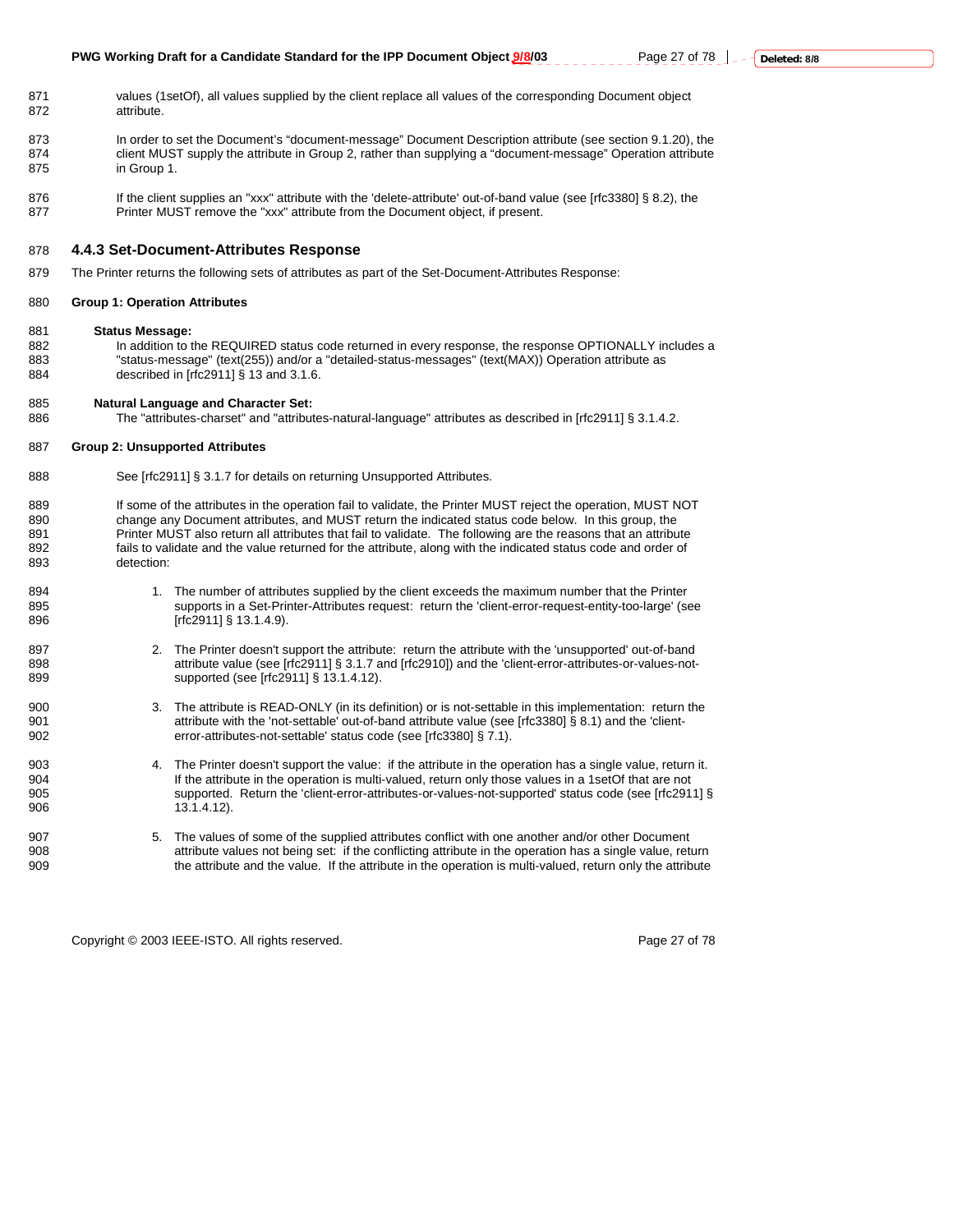910 and those values in a 1setOf that are conflicting with other attributes. Return the 'client-error-911 conflicting-attributes' status code (see [rfc2911] § 13.1.4.15).

## 912 **4.5 Cancel-Document**

913 This REQUIRED Document operation allows a client to cancel a specified Document in a specified Print Job any time 914 from the time the Document is created up to, but not including, the time that the Document is completed, canceled, or 915 aborted. Since a Document might already be printing by the time a Cancel-Document is received, some media sheet 916 pages might be printed before the document processing is actually terminated.

917 The Cancel-Document operation does not remove the Document from the Job and Printer, but only sets the specified 918 Document's "document-state" Document Description attribute to 'canceled' and the Document's "document-state-919 reasons" Document Description attribute with 'canceled-by-user' or 'cancel-by-operator'. If the Job object is printed 920 again using operations such as the Reprocess-Job operation (see [adm-ops] § 4.1) or the Restart-Job operation (see 921 [rfc2911] § 3.3.7), any canceled Documents are also printed again. Thus Cancel-Document has the same semantics 922 as Cancel-Job (see [rfc2911] § 3.3.3), which only cancels the processing of the job, and doesn't delete the Job object 923 itself. See the Delete-Document operation (section 5.4) to remove the Document object itself immediately from the 924 Job and Printer.

925 The Cancel-Document operation does not affect the states of any of the other Document objects in the job. If the Job

926 was processing and there are more Documents to be processed, the Printer does so. If there are no further 927 Documents to process, the Job moves to the 'completed' state as usual whenever there is no more processing to be 928 done.

929 The Printer MUST accept or reject the request based on the document's current state and transition the document to 930 the indicated new state as follows:

| Current "document-state" | New "document-state" | Printer's response status code and action: |
|--------------------------|----------------------|--------------------------------------------|
| 'pending'                | 'canceled'           | 'successful-ok'                            |
| 'processing'             | 'canceled'           | 'successful-ok'                            |
| 'processing'             | 'processing'         | 'successful-ok' See Rule 1                 |
| 'processing'             | 'processing'         | 'client-error-not-possible' See Rule 2     |
| 'completed'              | 'completed'          | 'client-error-not-possible'                |
| 'canceled'               | 'canceled'           | 'client-error-not-possible'                |
| 'aborted'                | 'aborted'            | 'client-error-not-possible'                |

931

932 Rule 1: If the implementation requires some measurable time to cancel the document in the 'processing' document 933 states, the Printer MUST add the 'processing-to-stop-point' value to the document's "document-state-reasons"<br>934 attribute and then transition the document to the 'canceled' state when the processing ceases (see [rfc29

attribute and then transition the document to the 'canceled' state when the processing ceases (see [rfc2911] § 4.3.8).

935 Rule 2: If the Document object already has the 'processing-to-stop-point' value in its "document-state-reasons" 936 attribute, then the Printer MUST reject a Cancel-Document operation.

937 *Access Rights:* The authenticated user (see [rfc2911] § 8.3) performing this operation must either be the job owner or 938 an operation or administrator of the Printer Messing of the Frinter MUST reject the an operator or administrator of the Printer (see [rfc2911] § 1 and 8.5). Otherwise, the Printer MUST reject the 939 operation and return: 'client-error-forbidden', 'client-error-not-authenticated', or 'client-error-not-authorized' as 940 appropriate.

## 941 **4.5.1 Cancel-Document Request**

942 The following groups of attributes are part of the Cancel-Document Request:

Page 28 of 78 Copyright © 2003 IEEE-ISTO. All rights reserved.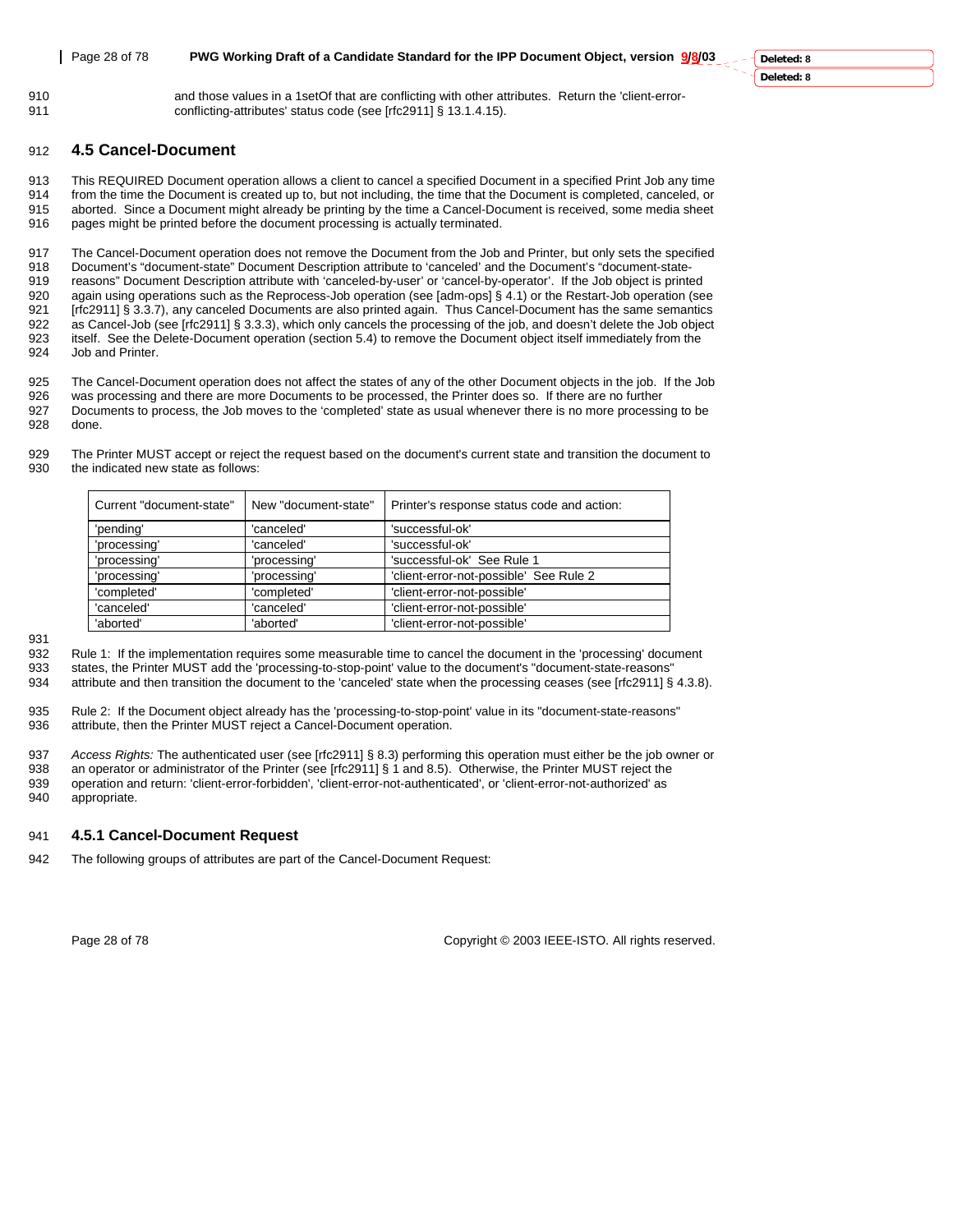#### 943 **Group 1: Operation Attributes**

#### 944 **Natural Language and Character Set:**

945 The "attributes-charset" and "attributes-natural-language" attributes as described in [rfc2911] § 3.1.4.1.

#### 946 **Target:**

947 The client MUST supply the "document-number" (integer(1:MAX)) Operation attribute immediately after 948 either (1) the "printer-uri" (uri) plus "job-id" (integer(1:MAX)) or (2) the "job-uri" (uri) Operation attribute(s)<br>949 which define the target Document object for this operation as described in section [rfc2911] 3.1.5 which define the target Document object for this operation as described in section [rfc2911] 3.1.5. If the 950 client omits the "document-number" Operation attribute, the Printer MUST reject the request and return the 951 'client-error-bad-request' status code.

#### 952 **Requesting User Name:**

953 The "requesting-user-name" (name(MAX)) attribute SHOULD be supplied by the client as described in<br>954 [free of the section of a s  $[rfc2911]$  § 8.3.

#### 955 **4.5.1.1 document-message (text(MAX)):**

956 The client MAY supply this Operation attribute. If the Printer supports this attribute, the Printer MUST also 957 support the corresponding "document-message" (text(MAX)) Document Description attribute (see section 958 9.1.20) and copy this value to the "document-message" Document Description attribute. The end user can 959 use this Document Description attribute as a message to the operator and the operator can use it as a 960 message to the end user. The Printer MAY print this message on a document start sheet for this document, 961 if any.

962 The Printer MUST ignore the "job-message-from-operator" Operation attribute (see [adm-ops] § 6) for this 963 operation, since that is a job-only attribute and Cancel-Document is a Document operation.

## 964 **4.5.2 Cancel-Document Response**

965 The following sets of attributes are part of the Cancel-Document Response:

#### 966 **Group 1: Operation Attributes**

#### 967 **Status Message:**

968 In addition to the REQUIRED status code returned in every response, the response OPTIONALLY includes a 969 "status-message" (text(255)) and/or a "detailed-status-messages" (text(MAX)) Operation attribute as 970 described in [rfc2911] § 13 and 3.1.6.

#### 971 **Natural Language and Character Set:**

972 The "attributes-charset" and "attributes-natural-language" attributes as described in [rfc2911] § 3.1.4.2.

#### 973 **Group 2: Unsupported Attributes**

974 See [rfc2911] § 3.1.7 for details on returning Unsupported Attributes.

975 Once a successful response has been sent, the implementation guarantees that the Document will eventually end up

976 in the 'canceled' state. Between the time the Cancel-Document operation is accepted and when the document<br>977 enters the 'canceled' document-state (see section 9.1.25), the "document-state-reasons" attribute (see secti

enters the 'canceled' document-state (see section 9.1.25), the "document-state-reasons" attribute (see section

978 9.1.27) MUST contain the 'processing-to-stop-point' value which indicates to later queries that although the<br>979 Document might still be 'processing', it will eventually end up in the 'canceled' state, not the 'complet Document might still be 'processing', it will eventually end up in the 'canceled' state, not the 'completed' state.

Copyright © 2003 IEEE-ISTO. All rights reserved. Page 29 of 78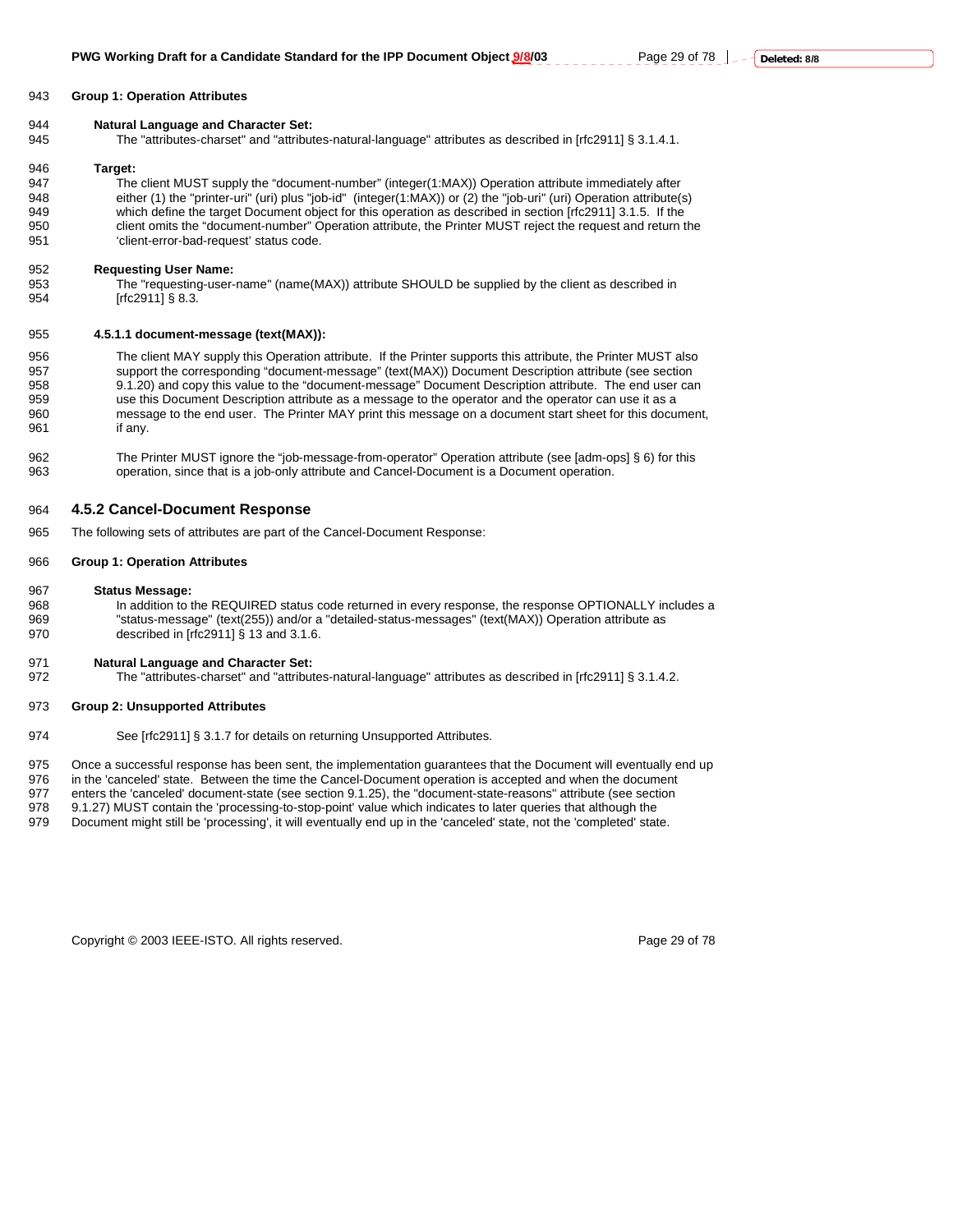**Deleted: 8 Deleted: 8**

## 980 **5 Administrative Job and Document operations**

981 This section summarizes the extensions to existing Administrative Job and Printer operations and defines new<br>982 Document Administrative operations The following administrative operations: **Promote-Job** (fadm-ops) & 4.

982 Document Administrative operations. The following administrative operations: **Promote-Job** ([adm-ops] § 4.4.1), 983 **Release-Held-New-Jobs** ([adm-ops] § 3.3.2)**, Resume-Job** ([adm-ops] § 4.3.2)**, Schedule-Job-After** ([adm-ops] § 984 4.4.2) do not affect the Document objects because they are defined to affect the Job object as a whole.

## 985 **5.1 Purge-Jobs** ([rfc2911] § 3.2.9)

986 This OPTIONAL Administrative Printer operation removes all Jobs and all of their contained Document objects.

## 987 **5.2 Cancel-Current-Job** ([adm-ops] § 4.2)

988 This OPTIONAL Administrative Printer operation sets the "document-state" Document Description attribute to 989 'canceled' and the "document-state-reasons" Document Description attribute to 'canceled-by-xxx' for any documents 990 in the current Job that have not yet reached a terminal state ('completed', 'canceled', or 'aborted'), where 'xxx' is 991 'user' or 'operator'. See [adm-ops] § 4.2.

992 Note: There is no Cancel-Current-Document operation defined, since it is too likely that the Printer would have 993 moved onto the next document before the operation could issue the request.

## 994 **5.3 Suspend-Current-Job** ([adm-ops] § 4.3.1)

995 This OPTIONAL Administrative Printer operation suspends the current job and sets the Job's "job-state" Job<br>996 Description attribute to 'processing-stopped' and "job-state-reasons" to 'job-suspended-by-xxx', where 'xxx Description attribute to 'processing-stopped' and "job-state-reasons" to 'job-suspended-by-xxx', where 'xxx' is 'user' 997 or 'operator'. The Documents' "document-state" and "document-state-reasons" Document Description attributes are 998 unaffected (but the Documents are not processed any further, since the Job is stopped).

## 999 **5.4 Delete-Document**

1000 This OPTIONAL Administrative Document operation removes the specified Document object and its data 1001 immediately from the specified Job. The Printer MUST reject the request if the Document is in any state other than 1002 'pending" (there is no 'pending-held' state for Documents). The Printer does not reassign the "document-number" 1003 Document Description attribute values of the remaining Document objects in the Job, so that the deleted Document 1004 object leaves a gap in the document numbering space for the Job. The Printer MUST return a 'client-error-not-found' 1005 status code, in a subsequent Get-Document-Attributes operation for this Document object specifying its former 1006 "document-number". This operation is similar to the Purge-Jobs operation that immediately deletes all jobs from the 1007 Printer. However, the Delete-Document operation only deletes a single Document from the specified Job.

1008 *Access Rights:* The authenticated user (see [rfc2911] § 8.3) performing this operation MUST be an operator or 1009 administrator of the Printer (see [rfc2911] § 1 and 8.5). Otherwise, the Printer MUST reject the operation and return: 1010 'client-error-forbidden', 'client-error-not-authenticated', or 'client-error-not-authorized' as appropriate. This operation 1011 requires operator/administrator privileges, otherwise a rogue client could submit, then delete, at will using up valuable 1012 spooling space. Instead of using this operation, unprivileged users use Cancel-Document which goes through the 1013 normal accounting, if any.

1014 The Delete-Document request and Delete-Document response have the same attribute groups and attributes as the 1015 Cancel-Document operation (see section 4.5).

Page 30 of 78 Copyright © 2003 IEEE-ISTO. All rights reserved.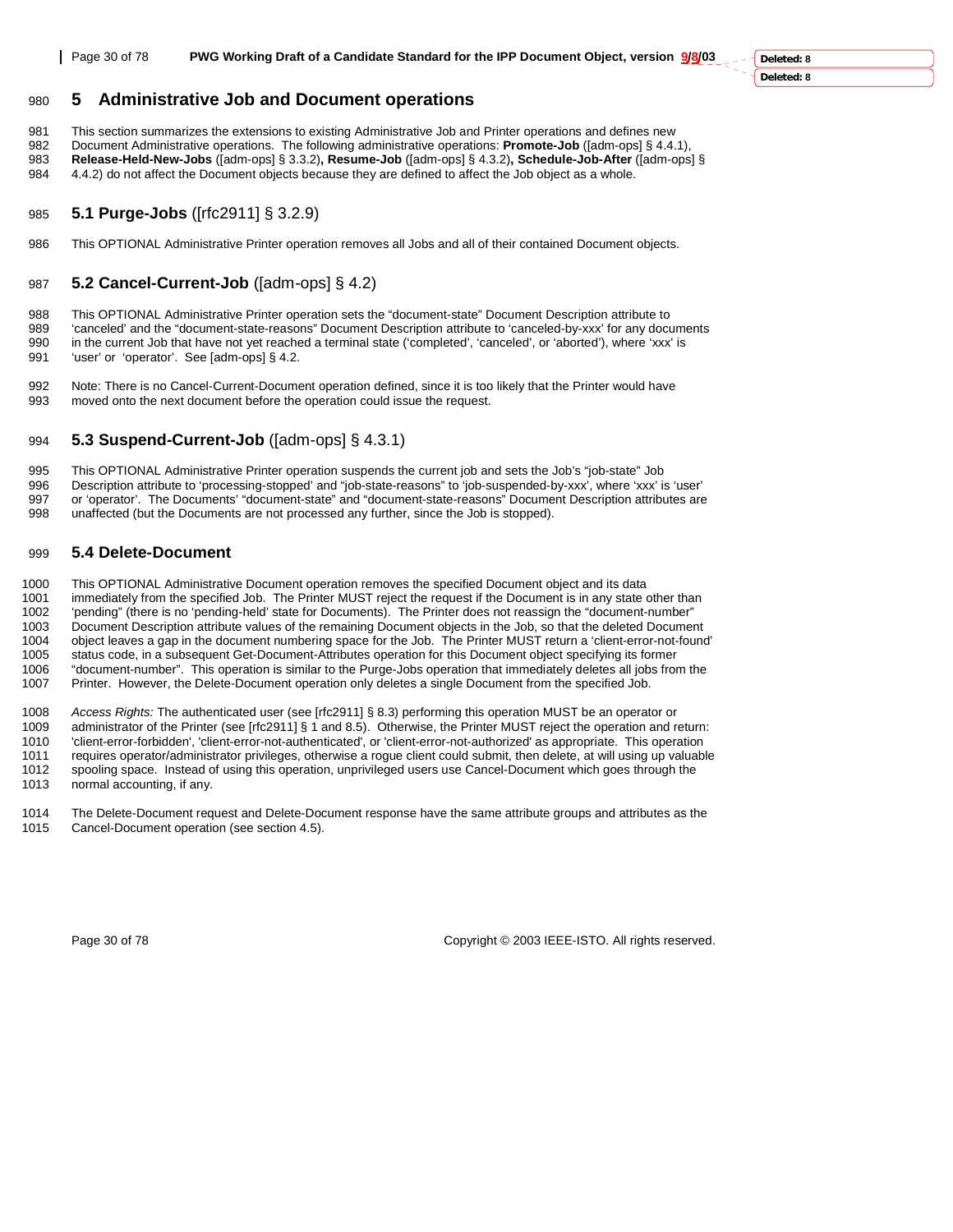## 1016 **6 Job and Document Template Attribute Precedence during Job processing**

1017 This section defines the Attribute Precedence rules that the Printer MUST follow when processing jobs, including 1018 instructions in the PDL data. These rules cover Queue Override attributes, Page Override attributes, Document 1019 Object attributes (Operation/Document Description and Document Template), Document Override attributes, Job 1020 Object attributes (Operation/Job Description and Job Template), PDL instructions, PDL Interpreter initialization files,<br>1021 and Printer defaults. Since each attribute can be specified at all of these levels, it is im and Printer defaults. Since each attribute can be specified at all of these levels, it is important to define which level 1022 takes precedence when the same attribute occurs at different levels with differing values.

- 1023 The attribute precedence model has the following features:
- 1024 1) In principle, each defined attribute can occur at each of the precedence levels.
- 1025 2) Attributes can be introduced and modified at different points in the job workflow, e.g., in the application, print 1026 driver, submission client, protocol, and Printer:
- 1027 Attributes are supplied by different agents in the system: application, user, print driver, administrator, 1028 operator, Printer, and the output device hardware.
- 1029 Attributes are supplied at different points in time: PDL generation, job submission, job acceptance, job pending, job processing.
- 1031 3) The later that an attribute is introduced into the work flow or the closer the specified scope of the attribute is to 1032 the affected object, the higher the precedence is assigned to that attribute, since precedence is intended to<br>1033 fellect the user's wishes. reflect the user's wishes.
- 1034 The following levels of Attribute Precedence are defined in order of decreasing priority:
- 1035 **1. Document Level page override programming** The special "overrides" collection Document<br>1036 **1036** Template attribute (see [OvrRidel) supplied at the Document Level, that is, as a Document Tem Template attribute (see [OvrRide]) supplied at the Document Level, that is, as a Document Template 1037 Attribute in a Send-Document or Send-URI operation, that contains the attributes that are to have the 1038 page override status for the specified ranges of pages. This can be supplied by the client when 1039 submitting a Document object, or set either by the user or operator after the Document has been<br>1040 saccepted using the Set-Document-Attributes operation, or by the operator using means local to the accepted using the Set-Document-Attributes operation, or by the operator using means local to the 1041 Printer. Example: " overrides" = {"pages" = '1:1'; " media" = 'letterhead'}
- 1042 2. **Job Level page override programming** The special "overrides" collection Job Template attribute 1043 (see [OvrRide]) supplied at the Job Level, that is, in a Job Creation operation, that contains the attributes 1044 that are to have the page override status for the specified ranges of pages in the specified Document.<br>1045 This can be supplied by the client when submitting a job, or set either by the user or operator after the This can be supplied by the client when submitting a job, or set either by the user or operator after the 1046 including job has been accepted using the Set-Job-Attributes operation, or by the operator using means local to<br>1047 fine of the Printer. Example: "overrides" = {"pages" = '1:1'; "document-numbers" = '1:1'; "media" = 1047 the Printer. Example: " overrides" = {"pages" = '1:1'; "document-numbers" = '1:1'; "media" = 'letterhead'}
- 1048 **3. Document Level Document object attributes** The Document attributes supplied at the Document 1049 Level, that is, Operation/Document Description and Document Template attributes supplied in a Send-<br>1050 100 Document or Send-URI operation to apply to the Input Document. This can be supplied by the client Document or Send-URI operation to apply to the Input Document. This can be supplied by the client 1051 when submitting a Document object, or set either by the user or operator after the Document has been 1052 accepted using the Set-Document-Attributes operation, or by the operator using means local to the 1053 Printer. Examples: "media" = 'na-letter' and "copies" = '2'.
- 1054 4. **Job Level Job object and Document object attributes**  The Job attributes (Operation/Job 1055 Description and Job Template) and Document attributes (Operation/Document Description and 1056 Document Template) supplied at the Job Level, i.e., with a Create-Job, Print-Job, or Print-URI operation.

Copyright © 2003 IEEE-ISTO. All rights reserved. Page 31 of 78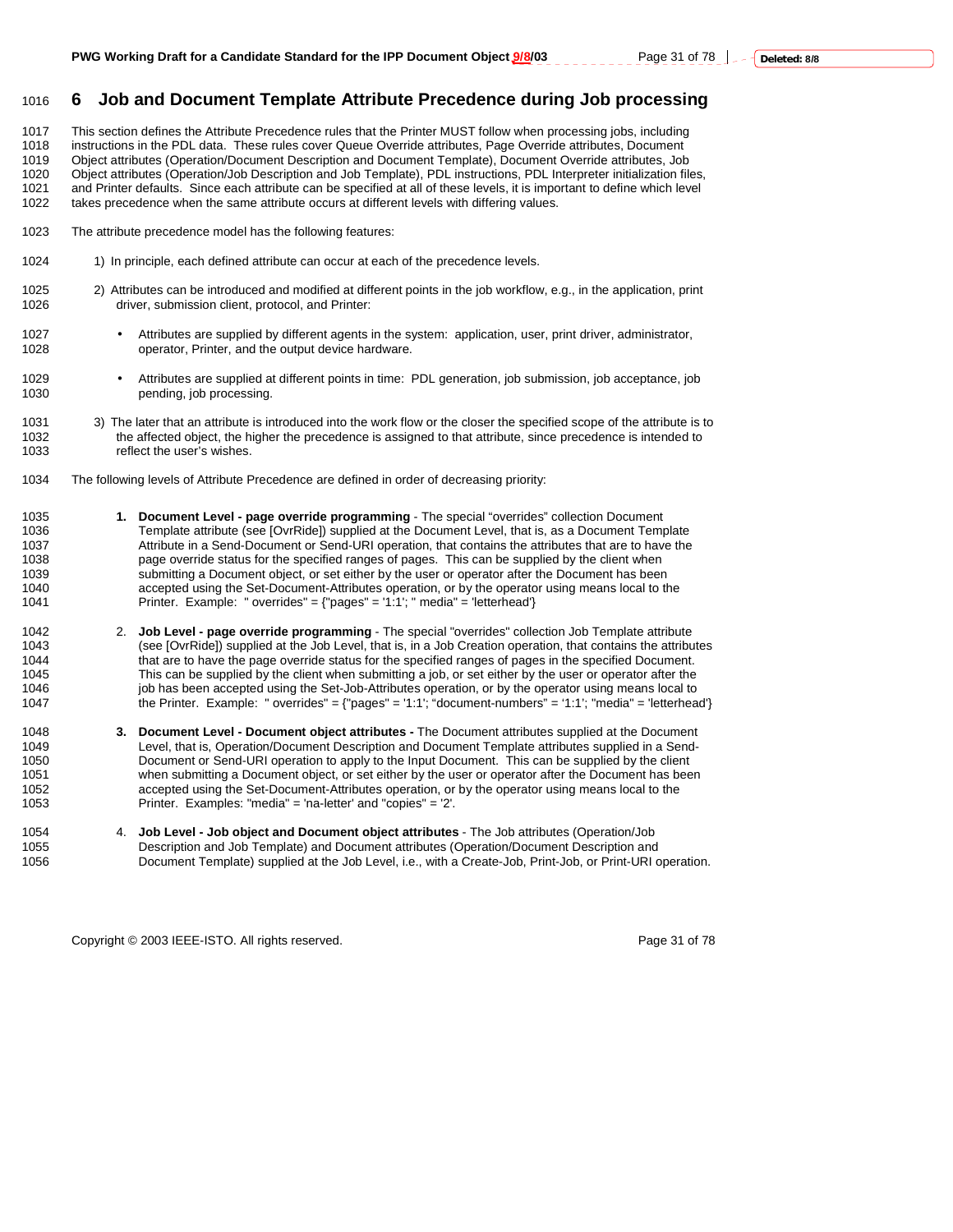## Page 32 of 78 **PWG Working Draft of a Candidate Standard for the IPP Document Object, version 9/8/03** 1057 This can be supplied by the client when submitting a Job, or set either by the user or operator after the 1058 job has been accepted using the Set-Job-Attributes operation, or by the operator using means local to<br>1059 the Printer. Examples: "media" = 'na-letter' and "copies" = '2'. the Printer. Examples: "media" = 'na-letter' and "copies" =  $2'$ . 1060 5. **PDL document data** - An instruction in the PDL document data. This is supplied by the application or 1061 print driver that created the PDL. Example: PostScript setPageDevice specifying na-letter media.

1062 Whether PDL document data is actually lower precedence than the preceding levels depends on the 1063 implementation as expressed in the "pdl-override-supported" Printer Description attribute (see [rfc2911] § 1064 4.4.28). 1065<br>1066

1066 Job Template and Document Template attributes of the form "xxx-requested", such as "orientation-<br>1067 sequested" (see [rfc2911] § 4.2.10) have a lower priority than the PDL. If the PDL contains a requested" (see [rfc2911] § 4.2.10) have a lower priority than the PDL. If the PDL contains a 1068 corresponding instruction, that PDL instruction will be used instead of the supplied "xxx-requested" 1069 **attribute.** For example, PostScript PDL data always has a well-defined orientation, so that "orientation-<br>1070 **and the search of the sout affects the result.** On the other hand. PDLs such as text/plain never have or requested" never affects the result. On the other hand, PDLs such as text/plain never have orientation 1071 and PCL MAY omit orientation, in which case, "orientation-requested" takes effect.

- 1072 6. **PDL Init File data**  A file that the Printer uses to initialize the PDL Interpreter before it starts interpreting 1073 each document in a Job. It is immaterial how this file is specified, whether it be by job object attribute or 1074 printer default – the precedence of the contents of this file is at this level.
- 1075 7. **Printer default**  A Printer "xxx-default" attribute that is applied by the Printer provided that none of the 1076 higher levels have supplied a value. The Printer implementation supplies values for the Printer's "xxx-<br>1077 default" attributes that reflect the out-of-the-box action by the output device. For example, if the output 1077 default" attributes that reflect the out-of-the-box action by the output device. For example, if the output<br>1078 device will use media from the large-capacity input tray if not directed otherwise. the implementation device will use media from the large-capacity input tray if not directed otherwise, the implementation 1079 supplies the Printer's "media-default" attribute with the 'large-capacity' keyword value without requiring<br>1080 the administrator to configure that value. Implementations might allow the administrator to configure th the administrator to configure that value. Implementations might allow the administrator to configure the 1081 Printer's "xxx-default" attributes to other values, if other values are supported by the implementation. 1082 Example: The administrator changes the Printer's "media-default" from 'large-capacity' to 'na-letter'.
- 1083 8. **Hardware default**  When none of the above conditions supply an explicit value, the printer will apply the 1084 defaults supplied by the hardware. An example of these implicit defaults would be a "copies" value of 1<br>1085 or a "sides" value of 'one-sided'. Note that this level is outside the scope of IPP. The defaults at this or a "sides" value of 'one-sided'. Note that this level is outside the scope of IPP. The defaults at this 1086 level only apply if there are no explicit values in the higher level. Since this level is outside the scope of 1087 IPP there is no IPP specific way to query the defaults at this level.

## 1088 **7 Operation Attributes for the Job and Document Creation operations**

1089 This section defines some new Operation/Description attributes and lists *all* the Operation/Description attributes that 1090 have been defined in other IPP specifications that are used in Job Creation operations and extends their use to the 1091 Document Creation operations. In addition, some new Job/Document Description attributes have been defined to be 1092 set from existing Operation attributes. Note: Operation attributes relate to the operation and do not depend on the 1093 printing capabilities of the Printer.

## 1094 **7.1 Operation Attributes** *supplied* **at the Job and Document Levels for Creation**

1095 Table 7 lists all the Operation attributes and their attribute syntax supplied in Job Creation and Document Creation<br>1096 operations and the attribute syntaxes of their corresponding "xxx-default" and "xxx-supported" 1096 operations and the attribute syntaxes of their corresponding "xxx-default" and "xxx-supported" Printer Description 1097 attributes, if any. A "-" indicates that there isn't an "xxx-default" or "xxx-supported" Printer Description attribute.

Page 32 of 78 Copyright © 2003 IEEE-ISTO. All rights reserved.

**Deleted: 8**

**Deleted: 8**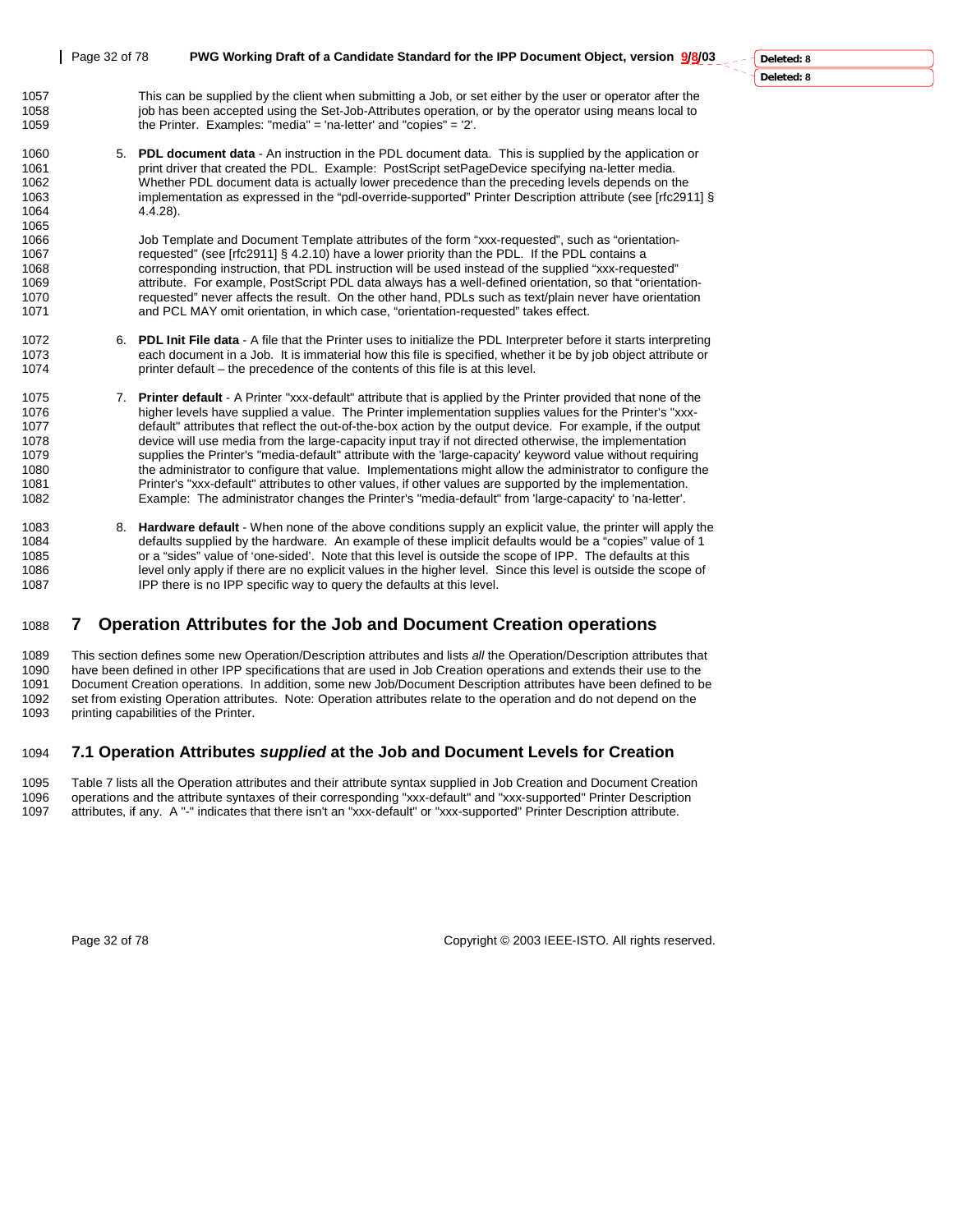$\overline{a}$ 

#### **Table 7- Operation, Default, and Supported Attributes**

| Operation attribute                                  | Operation              | <b>Printer: Default Value</b> | <b>Printer: Supported Values</b>     |
|------------------------------------------------------|------------------------|-------------------------------|--------------------------------------|
|                                                      | attribute syntax       | attribute syntax              | attribute syntax                     |
|                                                      |                        |                               |                                      |
| attributes-charset                                   | charset                | $\blacksquare$                | 1setOf charset <sup>14</sup>         |
| attributes-natural-language                          | naturalLanguage        | $\blacksquare$                | 1setOf naturalLanguage <sup>15</sup> |
| compression                                          | type3 keyword          |                               | 1setOf type3 keyword                 |
| document-charset                                     | charset                | charset                       | 1setOf charset                       |
| document-digital-signature                           | type2 keyword          | type2 keyword                 | 1setOf type2 keyword                 |
| document-format                                      | mimeMediaType          | mimeMediaType                 | 1setOf mimeMediaType                 |
| document-format-details                              | 1setOf collection      | 1setOf collection             | 1setOf type2 keyword                 |
| document-source-application-name                     | name(MAX)              | name(MAX)                     |                                      |
| document-source-application-version                  | text(127)              | text(127)                     | $\overline{a}$                       |
| document-source-os-name                              | name(40)               | name(40)                      | L.                                   |
| document-source-os-version                           | text(40)               | text(40)                      | $\overline{\phantom{a}}$             |
| document-format                                      | mimeMediaType          | mimeMediaType                 | L.                                   |
| document-format-device-id<br>document-format-version | text(127)<br>text(127) | text(127)<br>text(127)        | L.<br>L,                             |
| document-natural-language                            | naturalLanguage        | naturalLanguage               | ÷,                                   |
| document-format-version                              | text(127)              | text(127)                     | 1setOf text(127)                     |
|                                                      |                        |                               |                                      |
| document-message                                     | text(MAX)              |                               |                                      |
| document-name                                        | name(MAX)              |                               |                                      |
| document-natural-language                            | naturalLanguage        | naturalLanguage               | 1setOf naturalLanguage               |
| document-uri                                         | uri                    | L.                            | 1setOf uriScheme <sup>16</sup>       |
| ipp-attribute-fidelity                               | boolean                | $\overline{a}$                |                                      |
| [job-]impressions                                    | integer(0:MAX)         | $\overline{a}$                | rangeOfInteger(0:MAX)                |
| [job-]k-octets                                       | integer(0:MAX)         | $\blacksquare$                | rangeOfInteger(0:MAX)                |
| job-mandatory-attributes                             | 1setOf type2           | L,                            |                                      |
|                                                      | keyword                |                               |                                      |
| [job-]media-sheets                                   | integer(0:MAX)         | $\blacksquare$                | rangeOfInteger(0:MAX)                |
| iob-name                                             | name(MAX)              | $\overline{a}$                |                                      |
| job-password                                         | octetString(255)       | $\blacksquare$                | integer(0:127)                       |
| job-password-encryption                              | type3 keyword          |                               | 1setOf (type3 keyword                |
|                                                      | name(MAX)              |                               | name(MAX))                           |
| last-document                                        | boolean                | $\mathbf{r}$                  |                                      |
| operation-id                                         | integer(1:0x8FFF)      | $\overline{a}$                | 1setOf type2 enum <sup>17</sup>      |
| original-requesting-user-name                        | name(MAX)              | $\overline{a}$                |                                      |
| output-device-requested                              | name(127)              | name(127) <sup>18</sup>       | 1setOf name(MAX) <sup>19</sup>       |
| printer-uri                                          | uri                    | ä,                            | 1setOf uri                           |
| request-id                                           | integer(1:MAX)         | $\blacksquare$                | $\blacksquare$                       |
|                                                      |                        |                               |                                      |

14 The Supported Printer attribute is named "charset-supported" (see [rfc2911] section 4.4.18), rather than "attributescharset-supported".

Copyright © 2003 IEEE-ISTO. All rights reserved. Copyright © 2003 IEEE-ISTO. All rights reserved.

<sup>&</sup>lt;sup>15</sup> The Supported Printer attribute is named "generated-natural-language-supported" (see [rfc2911] section 4.4.20), rather than "attributes-natural-language-supported".

<sup>16</sup> The Supported Printer attribute is named "reference-uri-schemes-supported" (see [rfc2911] section 4.4.27), rather than "document-uri-supported".

<sup>&</sup>lt;sup>17</sup> The Supported Printer attribute is named "operations-supported" (see [rfc2911] section 4.4.15), rather than "operation-id-supported".

<sup>&</sup>lt;sup>18</sup> The Default Printer attribute is name "output-device-default" (see [jobx] section 7.11) and is the default for both the "output-device-requested" and "output-device-assigned" Job Description attributes.

<sup>&</sup>lt;sup>19</sup> The Supported Printer attribute is named "output-device-supported" (see [jobx] section 7.12) and is the list of supported output devices for both the "output-device-requested" and "output-device-assigned" Job Description attributes.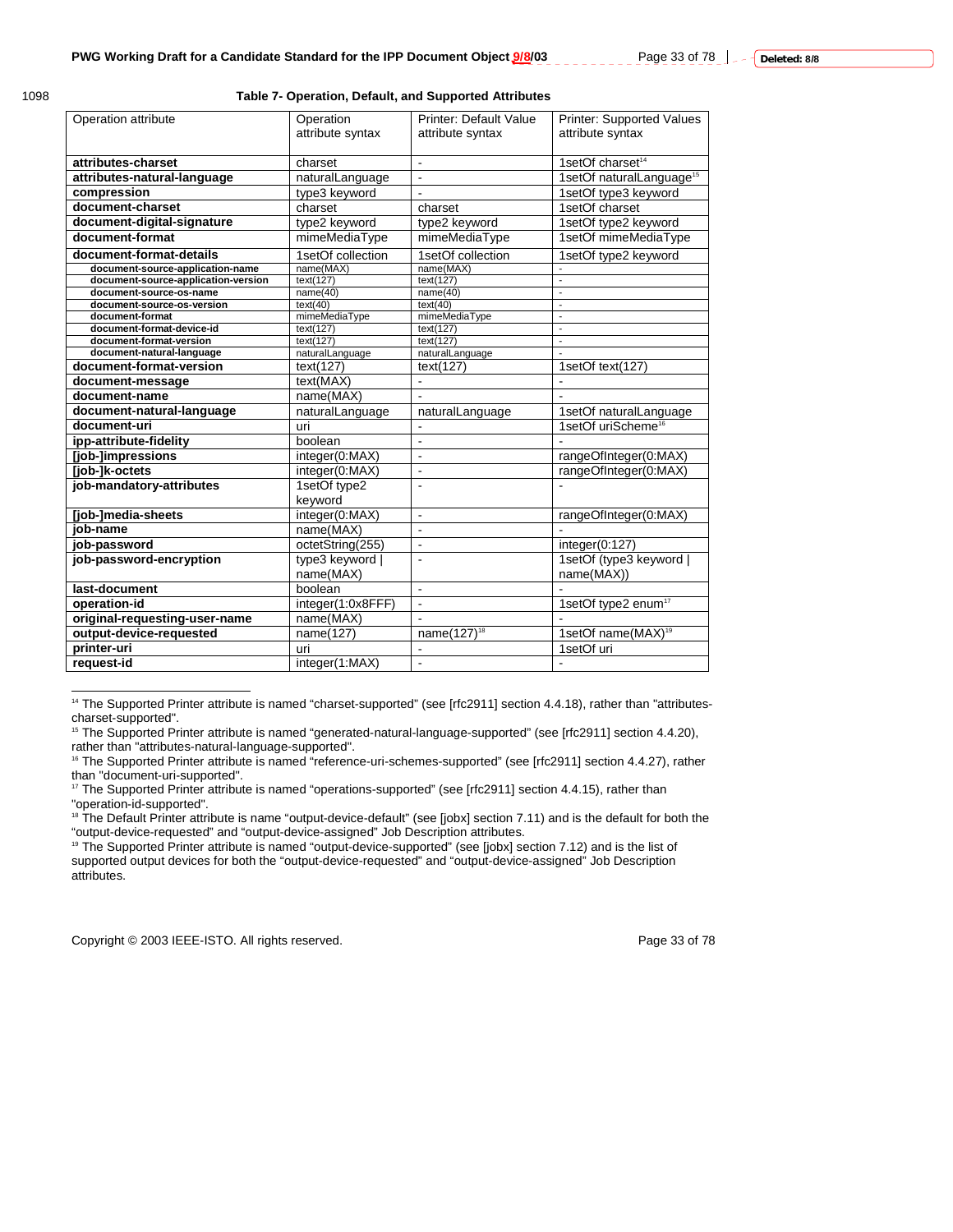| Operation attribute<br>Operation<br>attribute syntax |           | <b>Printer: Default Value</b><br>attribute syntax | <b>Printer: Supported Values</b><br>attribute syntax |  |
|------------------------------------------------------|-----------|---------------------------------------------------|------------------------------------------------------|--|
| requesting-user-name                                 | name(MAX) |                                                   |                                                      |  |
| version-number                                       | X.Y       | -                                                 | 1setOf type2 keyword <sup>20</sup>                   |  |

1099

1124

1100 Table 8 lists the Operation attributes that clients supply at the Job Level and/or the Document Level and whether the 1101 Printer copies (indicated by **"**⇒**"**) the supplied value to corresponding Job Description and/or Document Description attributes.

#### 1103 *Legend:*

- 1104 "\*" an attribute that has a "job-" prefix in its name in [rfc2911]. The "job-" prefix is omitted in the table. Job level 1105 attributes use the "-job" prefix. Document level attributes do not use the prefix. The only difference in the<br>1106 semantics are whether it applies to just the Document or to the entire Job. Note: For the PWG Semantic 1106 semantics are whether it applies to just the Document or to the entire Job. Note: For the PWG Semantic<br>1107 Model, the "job-" prefix is dropped altogether. Model, the "job-" prefix is dropped altogether.
- 1108 "**Level Supplied**" column indicates whether the Operation attribute can be supplied at the Job Level (PJ=Print-Job, 1109 PU=Print-URI, and CJ=Create-Job) and at the Document Level (SD=Send-Document, and SU=Send-URI).<br>1110 "y" the Operation attribute is defined for the indicated operation, but does not have a corresponding Job "y" the Operation attribute is defined for the indicated operation, but does not have a corresponding Job

1111 Description or Document Description attribute (no "⇒").

- 1112 "**y**⇒" the Operation attribute has a corresponding Job Description (y⇒J) or Document Description (y⇒D) attribute 1113 to which the Printer MUST copy this Operation attribute. See Table 11 for the corresponding Job and 1114 Document Description attributes.
- 1115 "**-**" the Operation attribute is *not* defined for the indicated operation.
- 1116 **\*\*** these Operation attributes are defined for *all* operations, not just Job Creation and Document Creation 1117 operations.
- 1118 "**Conformance**" column indicates the conformance requirements for what the client supplies in a request and the 1119 Printer supports in a request. If an Operation attribute that is a collection attribute is supported (see<br>1120 **Frical Lites 2020** [rfc3382]), then there are conformance requirements for which member attributes MUST b [rfc3382]), then there are conformance requirements for which member attributes MUST be supported by a 1121 Printer and which member attributes a client MUST supply as indicated in the Conformance column for each 1122 collection member attribute in Table 8.<br>1123 **Reference and Section**" column indicates wh
	- 1123 "**Reference and Section**" column indicates where the Operation attribute is defined in other IPP specs and this spec.

#### 1125 **Table 8 - Operation Attributes supplied at the Job and Document Levels in Job and Document Creation**  1126 **Requests**

| <b>Operation</b> attribute name<br>for Job and Document | <b>Attribute Syntax</b> | Level Supplied |        |        | Conformance      |                    | Reference and<br>Section |
|---------------------------------------------------------|-------------------------|----------------|--------|--------|------------------|--------------------|--------------------------|
| Creation requests                                       |                         | Job            |        | Doc.   |                  |                    |                          |
|                                                         |                         | CJ             | PJ. PU | SD, SU | Client<br>supply | Printer<br>support |                          |
| attributes-charset **                                   | charset                 | y⇒J            | y⇒J    | y⇒D    | MUST             | MUST               | [rfc2911]<br>\$3.1.4     |
| attributes-natural-language<br>$***$                    | naturalLanguag<br>e     | y⇒J            | y⇒J    | y⇒D    | <b>MUST</b>      | <b>MUST</b>        | [rfc2911]<br>§3.1.4      |
| compression                                             | type3 keyword           |                | y⇒D    | y⇒D    | MAY              | MUST               | [rfc2911]<br>\$3.2.1.1   |
| document-charset                                        | charset                 |                | y⇒D    | y⇒D    | MAY              | <b>CMUST</b><br>21 | [jobx] §43.2.1           |

 $\overline{a}$  $20$  The Supported Printer attribute is named "ipp-versions-supported" (see [rfc2911] section 4.4.14), rather than "version-number-supported".

Page 34 of 78 Copyright © 2003 IEEE-ISTO. All rights reserved.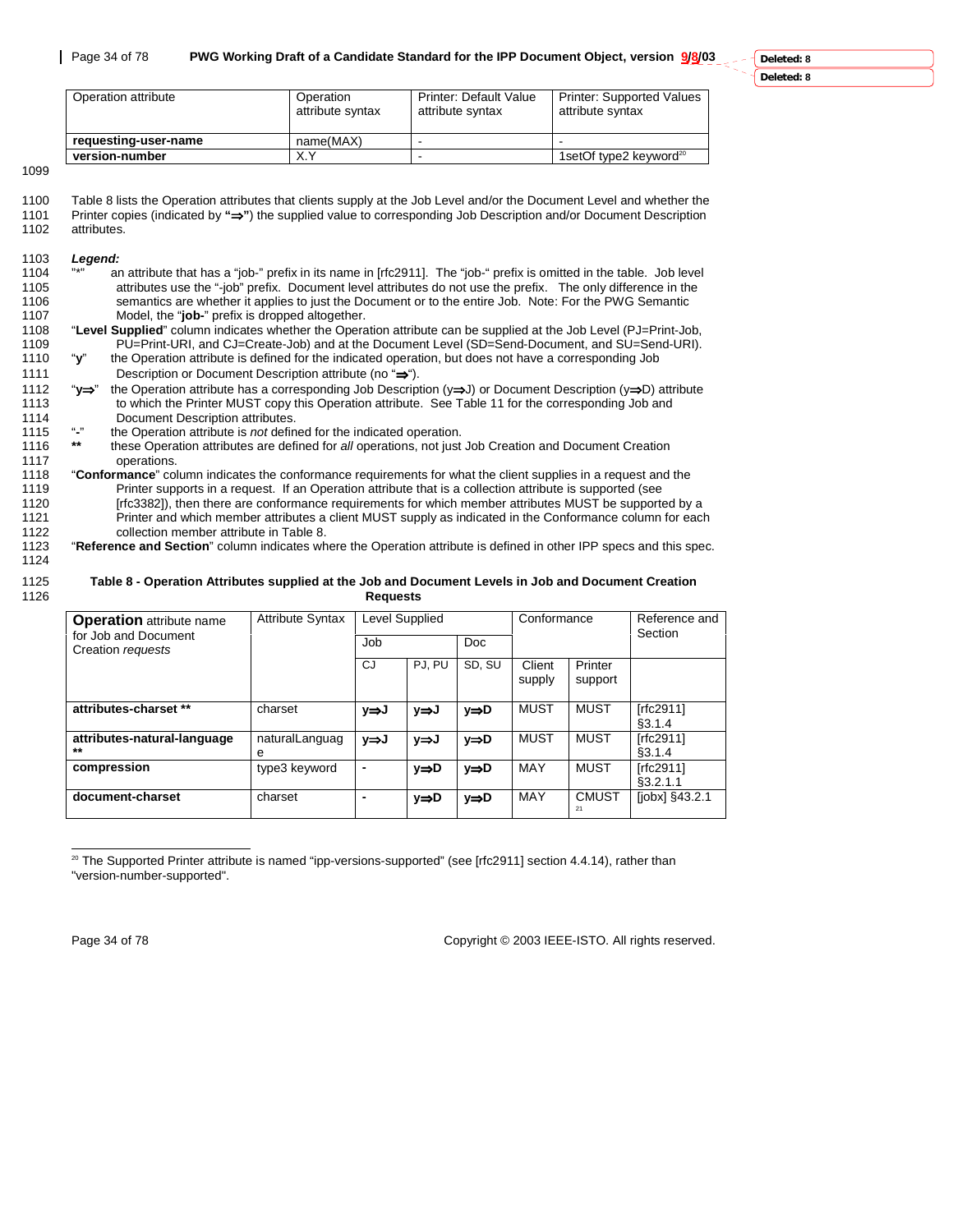Page 35 of 78 **c**  $\frac{1}{2}$  -  $\frac{1}{2}$  Deleted: 8/8

| <b>Operation</b> attribute name           | <b>Attribute Syntax</b> | <b>Level Supplied</b>    |                                 |                              | Conformance      |                    | Reference and<br>Section                          |
|-------------------------------------------|-------------------------|--------------------------|---------------------------------|------------------------------|------------------|--------------------|---------------------------------------------------|
| for Job and Document<br>Creation requests |                         | Job<br><b>Doc</b>        |                                 |                              |                  |                    |                                                   |
|                                           |                         | CJ                       | PJ, PU                          | SD, SU                       | Client<br>supply | Printer<br>support |                                                   |
| document-digital-signature                | type2 keyword           |                          | y⇒D                             | y⇒D                          | <b>MAY</b>       | <b>MAY</b>         | [ <i>j</i> obx] <sub>3.2.2</sub>                  |
| document-format                           | mimeMediaTyp<br>e       |                          | $V \Rightarrow$ <sup>22</sup> D | y⇒D                          | <b>MAY</b>       | <b>MUST</b>        | [rfc2911]<br>§3.2.1.1, [jobx]<br>§3.2.3           |
| document-format-details                   | 1setOf<br>collection    | $\blacksquare$           | y⇒D                             | $y \Rightarrow D$            | <b>MAY</b>       | <b>CMUST</b><br>つつ | [jobx] §3.2.4                                     |
| document-source-application-<br>name      | name(MAX)               | $\blacksquare$           | $y \Rightarrow D$               | y⇒D                          | <b>MAY</b>       | <b>MAY</b>         | [jobx] §3.2.4.1                                   |
| document-source-application-<br>version   | text(127)               | $\blacksquare$           | v⇒D                             | v⇒D                          | <b>MAY</b>       | <b>MAY</b>         | [jobx] §3.2.4.2                                   |
| document-source-os-name                   | name(40)                | ÷,                       | y⇒D                             | y⇒D                          | <b>MAY</b>       | <b>MAY</b>         | $[jobx]$ §3.2.4.3                                 |
| document-source-os-version                | text(40)                | $\overline{a}$           | y⇒D                             | $y \Rightarrow D$            | <b>MAY</b>       | <b>MAY</b>         | [jobx] §3.2.4.4                                   |
| document-format                           | mimeMediaType           | $\overline{a}$           | y⇒D                             | y⇒D                          | <b>MUST</b>      | <b>MUST</b>        | [jobx] §3.2.4.5                                   |
| document-format-device-id                 | text(127)               | $\blacksquare$           | y⇒D                             | y⇒D                          | <b>MAY</b>       | <b>MAY</b>         | [jobx] §3.2.4.6                                   |
| document-format-version                   | text(127)               | $\overline{a}$           | y⇒D                             | y⇒D                          | <b>SHOULD</b>    | <b>MUST</b>        | $[jobx]$ §3.2.4.7                                 |
| document-natural-language                 | naturalLanguage         | $\blacksquare$           | y⇒D                             | $y \Rightarrow \overline{D}$ | <b>MAY</b>       | <b>MAY</b>         | [jobx] §3.2.4.8                                   |
| document-format-version                   | text(127)               | $\overline{\phantom{a}}$ | v⇒D                             | $y \Rightarrow D$            | MAY              | <b>MAY</b>         | [ <i>j</i> obx] <sub>3.2.5</sub>                  |
| document-message                          | text(MAX)               | $\overline{a}$           | v⇒D                             | y⇒D                          | <b>MAY</b>       | <b>MAY</b>         | [ <i>i</i> obx] <sub>83.2.6</sub>                 |
| document-name                             | name(MAX)               |                          | v⇒D                             | $y \Rightarrow D$            | <b>MAY</b>       | <b>MUST</b>        | [rfc2911]<br>§3.2.1.1                             |
| document-natural-language                 | naturalLanguag<br>e     | $\blacksquare$           | $y \Rightarrow D$               | $y \Rightarrow D$            | MAY              | <b>MAY</b>         | [rfc2911]<br>§3.2.1.1,<br>[this spec]<br>§7.2.1   |
| document-uri                              | uri                     | $\blacksquare$           | $y \Rightarrow D^{24}$          | $y \Rightarrow D^{25}$       | <b>CMUST</b>     | MAY                | [rfc2911]<br>§3.2.2                               |
| impressions*                              | integer(0:MAX)          | y⇒J                      | y⇒J                             | $y \Rightarrow D$            | <b>MAY</b>       | MAY                | [rfc2911]<br>§3.2.1.1                             |
| ipp-attribute-fidelity                    | boolean                 | $y \Rightarrow J^{27}$   | $y \Rightarrow J^{27}$          |                              | <b>MAY</b>       | <b>MUST</b>        | [rfc2911]<br>\$3.2.1.1<br>[this spec]<br>§3.1.1.1 |

 21 The Printer MUST support the "document-charset" Operation/Document Description attributes, if the Printer supports a charset-ambiguous document format (see [jobx] §3.2.1).

<sup>22</sup> The Printer MUST copy the "document-format" Operation attribute to the corresponding (new) Document Description attribute defined in this specification.

<sup>23</sup> The Printer MUST support the "document-format-details" Operation/Document Description attributes if the Printer

supports a *packaging* MIME type document format, such as 'application/zip' or 'multipart/related'.<br><sup>24</sup> The Printer MUST copy the "document-uri" Operation attribute to the corresponding (new) Document Description attribute defined in this specification for Print-Uri. The document-Uri does does not apply to Print-Job.

<sup>25</sup> The Printer MUST copy the "document-uri" Operation attribute to the corresponding (new) Document Description attribute defined in this specification for Send-Uri. . The document-Uri does does not apply to Send-Document. <sup>26</sup> The "document-uri" Operation attribute MUST be supplied in the Print-URI Job Creation operation and the Send-

URI Document Creation operation, and MUST NOT be supplied in other operations.

<sup>27</sup> The Printer MUST copy the "ipp-attribute-fidelity" Operation attribute to the corresponding (new) Job Description attribute defined in this specification so that the Printer can remember its value for subsequent Document Creation operations.

Copyright © 2003 IEEE-ISTO. All rights reserved. Copyright © 2003 IEEE-ISTO. All rights reserved.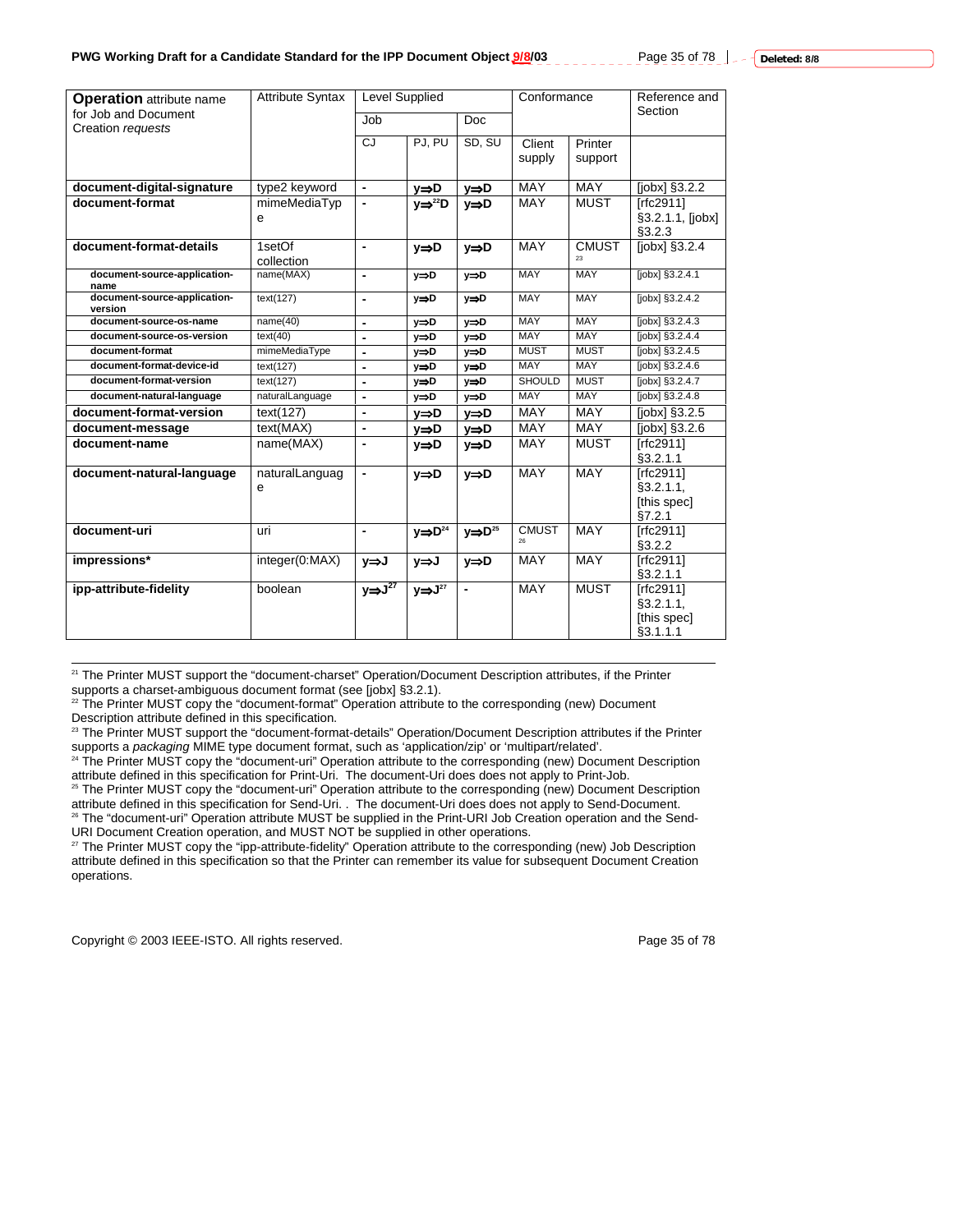**Deleted: 8**

**Deleted: 8**

| <b>Operation</b> attribute name           | <b>Attribute Syntax</b> |                        | Level Supplied         |                          |                   | Conformance        | Reference and           |
|-------------------------------------------|-------------------------|------------------------|------------------------|--------------------------|-------------------|--------------------|-------------------------|
| for Job and Document<br>Creation requests |                         | Job                    | <b>Doc</b>             |                          |                   |                    | Section                 |
|                                           |                         | CJ                     | PJ, PU                 | SD, SU                   | Client<br>supply  | Printer<br>support |                         |
| job-mandatory-attributes                  | 1setOf type2<br>keyword | $y \Rightarrow J^{28}$ | y⇒J                    |                          | <b>MAY</b>        | <b>MUST</b>        | [this spec]<br>§3.1.1.2 |
| job-name                                  | name(MAX)               | y⇒J                    | y⇒J                    | -                        | <b>MAY</b>        | <b>MUST</b>        | [rfc2911]<br>§4.3.5     |
| k-octets*                                 | integer(0:MAX)          | y⇒J                    | y⇒J                    | y⇒D                      | <b>MAY</b>        | <b>MAY</b>         | [rfc2911]<br>§3.2.1.1   |
| last-document                             | boolean                 | -                      | $\blacksquare$         | $y \Rightarrow D^{29}$   | <b>MUST</b>       | <b>MUST</b>        | [rfc2911]<br>§3.3.1.1   |
| media-sheets*                             | integer(0:MAX)          | y⇒J                    | y⇒J                    | y⇒D                      | <b>MAY</b>        | <b>MAY</b>         | [rfc2911]<br>§3.2.1.1   |
| operation-id**                            | integer(1:0x8FF<br>F)   | y                      | y                      | y                        | <b>MUST</b>       | <b>MUST</b>        | [rfc2911]<br>§3.1.2     |
| original-requesting-user-<br>name **      | name(MAX)               | y⇒J                    | y⇒J                    | $\blacksquare$           | <b>MAY</b>        | <b>MAY</b>         | [adm-ops]<br>§11.7.2.2  |
| output-device-requested                   | name(127)               | y⇒J                    | y⇒J                    | $\overline{\phantom{0}}$ | <b>MAY</b>        | <b>MAY</b>         | $[jobx]$ §5.5           |
| printer-uri **                            | uri                     | $y \Rightarrow J^{30}$ | $y \Rightarrow J^{30}$ | $y \Rightarrow D^{30}$   | <b>MUST</b>       | <b>MUST</b>        | [rfc2911]<br>\$3.1.5    |
| request-id **                             | integer(1:MAX)          | y                      | y                      | y                        | <b>MUST</b>       | <b>MUST</b>        | [rfc2911]<br>\$3.1.2    |
| requesting-user-name **                   | name(MAX)               | $y \Rightarrow J^{31}$ | $y \Rightarrow J^{31}$ | y                        | <b>SHOUL</b><br>D | <b>MUST</b>        | [rfc2911]<br>§3.2.1.1   |
| version-number **                         | X.Y                     | у                      | y                      | y                        | <b>MUST</b>       | <b>MUST</b>        | [rfc2911]<br>§3.1.8     |

1127 **"y", "y**⇒**"**, and **"**\*\***"**: see Legend at the beginning of the Table.

## 1128 **7.2 Operation/Document Description attributes**

1129 The rest of this section defines the semantics for the Operation attributes that a client MAY supply in a Document

1130 Creation operation and their corresponding Document Description attributes. The following statements apply to all of 1131 (1616) to all of 1131 (1616) Communisty apply to all of 1131 these Operation/Document Description attributes and are *not* repeated in each Description:

1132 If the Printer doesn't support the "xxx" Operation attribute, the Printer MUST ignore the "xxx" attribute (as with any

1133 OPTIONAL Operation attribute) and return the "xxx" attribute with the supplied value as unsupported in the<br>1134 Unsupported Attributes group as specified in Irfc29111 § 3.1.7.

Unsupported Attributes group as specified in [rfc2911] § 3.1.7.

1135 If the Printer supports the "xxx" Operation attribute, the Printer MUST support it at the Job and Document level. The Printer MUST also:

<sup>28</sup> The Printer MUST copy the "job-mandatory-attributes" Operation attribute to the corresponding (new) Job Description attribute defined in this specification so that the Printer can remember its value for subsequent Document Creation operations.

<sup>29</sup> The Printer MUST copy the "last-document" Operation attribute to the corresponding (new) Document Description attribute defined in this specification so that the client can determine the last document when querying the Document objects.

<sup>30</sup> The Printer MUST copy the "printer-uri" Operation attribute to the Job's "job-printer-uri" Job Description attribute and Document's "document-printer-uri" Document Description attribute.

<sup>31</sup> The operational attribute "requesting-user-name" may be copied to the Job Description attribute "job-originatinguser-name" per the rules specified in [rfc2911] §4.3.6.

l

Page 36 of 78 Copyright © 2003 IEEE-ISTO. All rights reserved.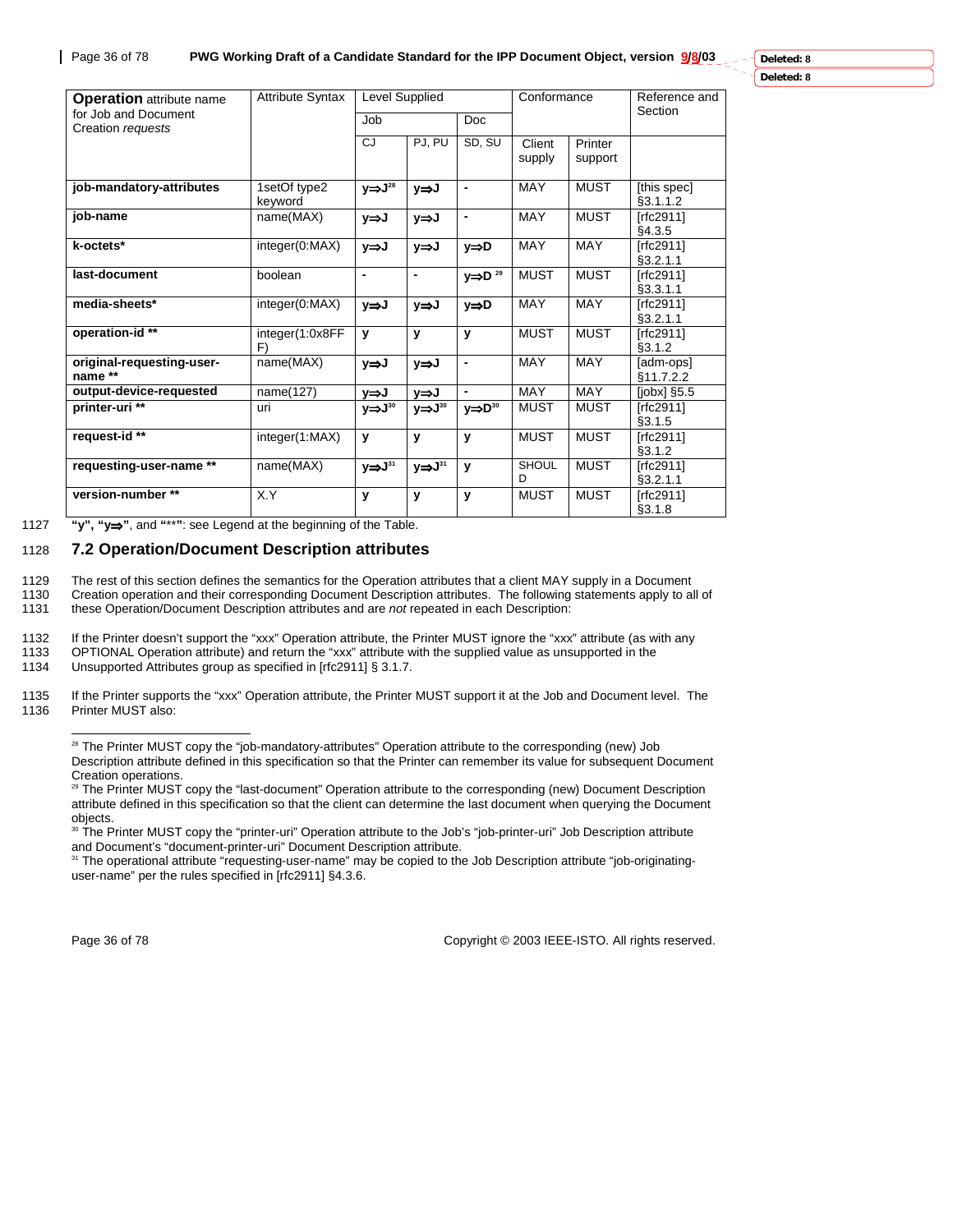- 1137 1. support the corresponding "xxx" Document Description attribute of the same name (see section 9.1) and vice 1138 versa.
- 1139 2. copy the value of the "xxx" Operation attribute, if supplied by the client, to the corresponding "xxx" Document 1140 Description attribute.
- 1141 3. support the corresponding "xxx-default" and "xxx-supported" Printer Description attributes as well, if defined 1142 (see section 9.2) and vice versa.
- 1143 4. validate the values supplied by the client in the "xxx" Operation attribute against the values indicated in the 1144 Printer's corresponding "xxx-supported" Printer Description attribute (see section 9.2). If the values do not<br>1145 validate, the Printer MUST either reject the operation or accept the operation as indicated for each o validate, the Printer MUST either reject the operation or accept the operation as indicated for each of the 1146 attributes described below.

1147 If the client supplies one of the "xxx" Operation/Document attributes with a value that the Printer does not support,<br>1148 the Printer MUST perform one of the actions indicated for that Operation, unless specified oth 1148 the Printer MUST perform one of the actions indicated for that Operation, unless specified otherwise, such as (1)<br>1149 reject the request, (2) accept the request and either (a) hold the job for operator intervention o 1149 reject the request, (2) accept the request and either (a) hold the job for operator intervention or (b) print the Job<br>1150 ignoring the attribute. In all of these cases, the Printer MUST return the Operation attribute ignoring the attribute. In all of these cases, the Printer MUST return the Operation attribute with the unsupported 1151 value in the Unsupported Attributes group in the response (see [rfc2911] § 3.1.7).

1152

#### 1153 **7.2.1 document-natural-language (naturalLanguage)**

1154 This OPTIONAL Operation attribute specifies the natural language of the Document Object content (see [rfc2911] § 1155 3.2.1.1 and section 4.1.8).

1156 If the client supplies this "document-natural-language" Operation attribute with a value that the Printer doesn't 1157 support, the Printer MUST perform one of the following actions: (1) reject the request OR (2) accept the request and 1158 either (a) put the Job in the 'pending-held' state or (b) process the job ignoring the attribute. See section 7.2 above 1159 for more details.

1160 The values MAY include the region as well as the language according to [rfc2911] § 4.1.8. If the document contains 1161 more than one language, the value is the first or primary language of the document. The Printer MAY use this value 1162 to select fonts or other Internationalization processing. As indicated in [rfc2911] § 4.1.8, examples include:

- 1163 'en': for English
- 1164 <sup>'</sup>en-us': for US English<br>1165 'fr': for French
- 'fr': for French
- 1166 'de': for German 1167

### 1168 **7.3 Operation Attributes** *returned* **in Job and Document Creation responses**

1169 Table 9 lists the Operation attributes that Printers return in Job Creation operation *responses* (Print-Job, Print-URI

1170 and Create-Job) and in Document Creation operation *responses* (Send-Document and Send-URI). The column 1171 labeled "Conformance" indicates the conformance for what the Printer returns and what the Printer supports. The

1172 References column lists the IETF or IEEE-ISTO specification which defines the semantics of the attribute.

#### 1173 **Table 9 - Operation attributes** *returned* **in Job and Document Creation operation** *responses*

| <b>Operation attribute name</b> | <b>Attribute Syntax</b> | Conformance           | References             |                  |  |
|---------------------------------|-------------------------|-----------------------|------------------------|------------------|--|
|                                 | Values                  | <b>Printer return</b> | <b>Printer support</b> |                  |  |
|                                 |                         |                       |                        |                  |  |
| attributes-charset *            | charset                 | <b>MUST</b>           | <b>MUST</b>            | [rfc2911] §3.1.4 |  |

Copyright © 2003 IEEE-ISTO. All rights reserved. Page 37 of 78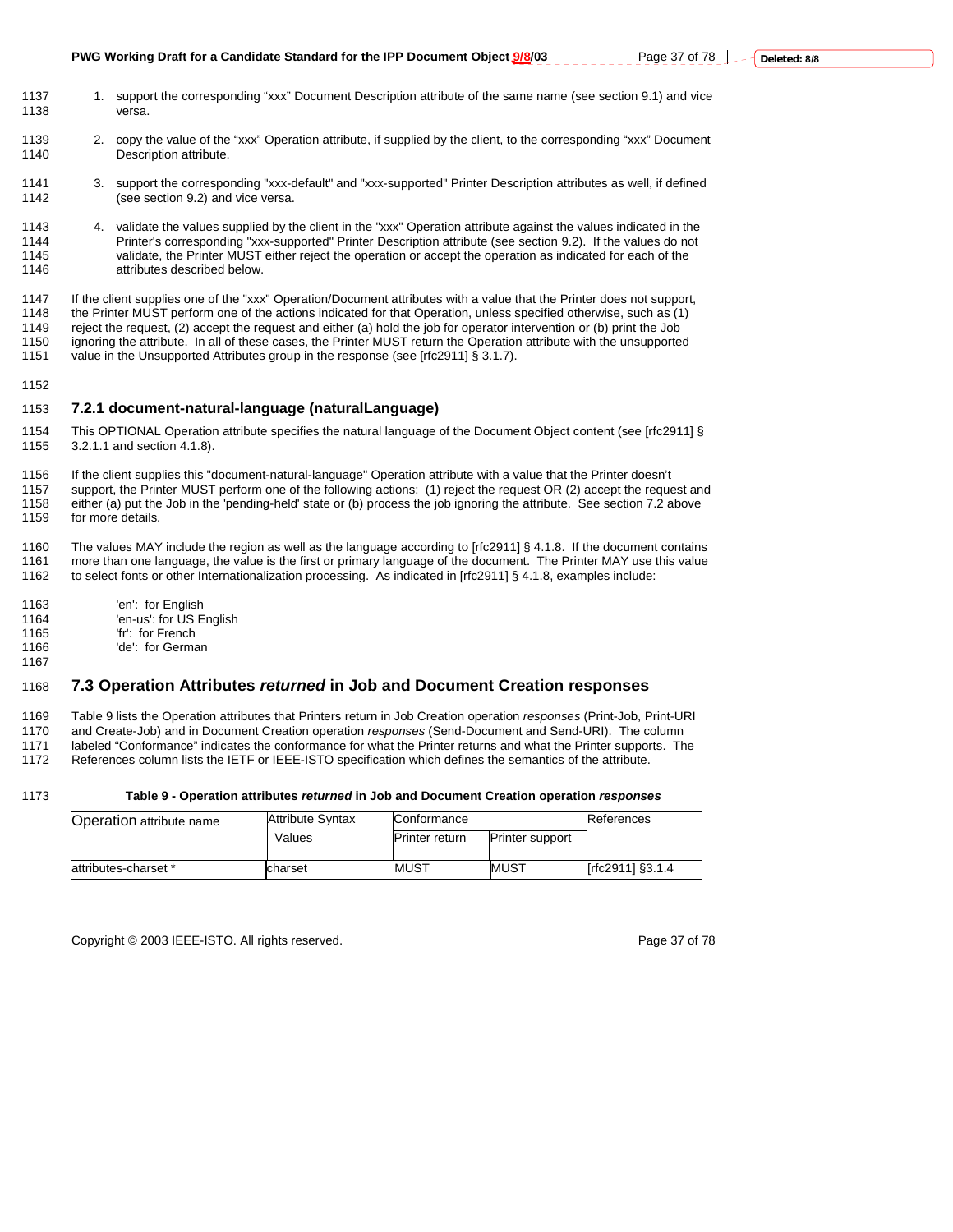| Operation attribute name                              | <b>Attribute Syntax</b> | Conformance    |                 | References         |
|-------------------------------------------------------|-------------------------|----------------|-----------------|--------------------|
|                                                       | Values                  | Printer return | Printer support |                    |
|                                                       | 'utf-8'                 | MAY            | MUST            | rfc29111 §4.1.7    |
|                                                       | ʻus-ascii'              | <b>MAY</b>     | MAY             | [rfc2911] §4.1.7   |
|                                                       | 'iso-8859-1'            | <b>MAY</b>     | <b>MAY</b>      | [rfc2911] §4.1.7   |
|                                                       | 'iso-10646-ucs-2'       | <b>MAY</b>     | <b>MAY</b>      | [rfc2911] §4.1.7   |
| attributes-natural-language *                         | naturalLanguage         | <b>MUST</b>    | <b>MUST</b>     | [rfc2911] §3.1.4   |
|                                                       | 'en-US'                 | <b>MAY</b>     | <b>MAY</b>      | [rfc2911] §4.1.8   |
| detailed-status-messages *                            | text(MAX)               | <b>MAY</b>     | <b>MAY</b>      | [rfc2911] §3.1.6.3 |
| document-access-error                                 | text(MAX)               | <b>MAY</b>     | <b>MAY</b>      | [rfc2911] §3.1.6.4 |
| document-number                                       | integer(1:MAX)          | <b>MUST</b>    | <b>MUST</b>     | §9.1.23            |
| job-id                                                | integer(1:MAX)          | <b>MUST</b>    | <b>MUST</b>     | [rfc2911] §4.3.2   |
| job-uri                                               | luri                    | <b>MUST</b>    | MUST            | [rfc2911] §4.3.1   |
| redirect-uri <sup>32</sup>                            | uri                     | <b>MAY</b>     | MAY             | [not-srv] §5.2     |
| request-id*                                           | integer(1:32767)        | <b>MUST</b>    | <b>MUST</b>     | [rfc2911] §3.1.2   |
| status-code *                                         | integer(0:32767)        | <b>MUST</b>    | <b>MUST</b>     | [rfc2911] §3.1.6.1 |
| status-message *                                      | text(255)               | MAY            | MAY             | rfc2911] §3.1.6.2  |
| version-number *<br>integer(1:255),<br>integer(0:255) |                         | <b>MUST</b>    | <b>MUST</b>     | [rfc2911] §3.1.8   |

#### 1174 \* - indicates attributes that are defined for *all* operations, not just Job Creation operations

1175

## 1176 **8 Job Template and Document Template attributes**

1177 Table 10 lists *all* of the Job Template attributes defined in other IPP specifications and lists their corresponding 1178 Document Template attributes defined in this IPP specification. The Job Template attributes can be supplied in the 1179 Job Creation operations: Print-Job, Print-URI, and Create-Job operations.

1180 A subset of these Job Template attributes (e.g. "number-up" and "media", but not "job-priority") are also defined to<br>1181 apply to Documents and are called Document Template attributes when supplied at the Document Le 1181 apply to Documents and are called Document Template attributes when supplied at the Document Level. Document<br>1182 Template attributes can be supplied in the Send-Document and Send-URI operations. Template attributes can be supplied in the Send-Document and Send-URI operations.

1183 A subset of the Document Template attributes that apply to pages (e.g., "media", but not "document-format") can also<br>1184 be supplied as Page Overrides using the "overrides" Job Template collection attribute (see [Ovr 1184 be supplied as Page Overrides using the "overrides" Job Template collection attribute (see [OvrRide]) or Document 1185 Template attribute.

1186 Job Template and Document Template attributes are OPTIONAL for a Printer to support and for a client to supply in<br>1187 a Job Creation or Document Creation request or Page Overrides. If a Printer supports a Job Templat 1187 a Job Creation or Document Creation request or Page Overrides. If a Printer supports a Job Template or Document<br>1188 Template attribute, then it MUST copy the supplied attribute to the Job or Document object, respecti

1188 Template attribute, then it MUST copy the supplied attribute to the Job or Document object, respectively, so that a<br>1189 client MAY query the attributes in subsequent Get-Job-Attributes/Get-Jobs and Get-Document-Attri 1189 client MAY query the attributes in subsequent Get-Job-Attributes/Get-Jobs and Get-Document-Attributes/Get-

1190 Documents operations, respectively. The effect of Job Template Attributes supplied in Job Creation requests are 1191 inherited by the Document objects, unless the Document Creation operation supplies the attribute with a different

 $\overline{a}$ 

Page 38 of 78 Copyright © 2003 IEEE-ISTO. All rights reserved.

value.

<sup>&</sup>lt;sup>32</sup> The Printer or Notification Server returns the "redirect-uri" Operation attribute in order to redirect the Get-Notification operation to a Notification Server or back to the original Printer.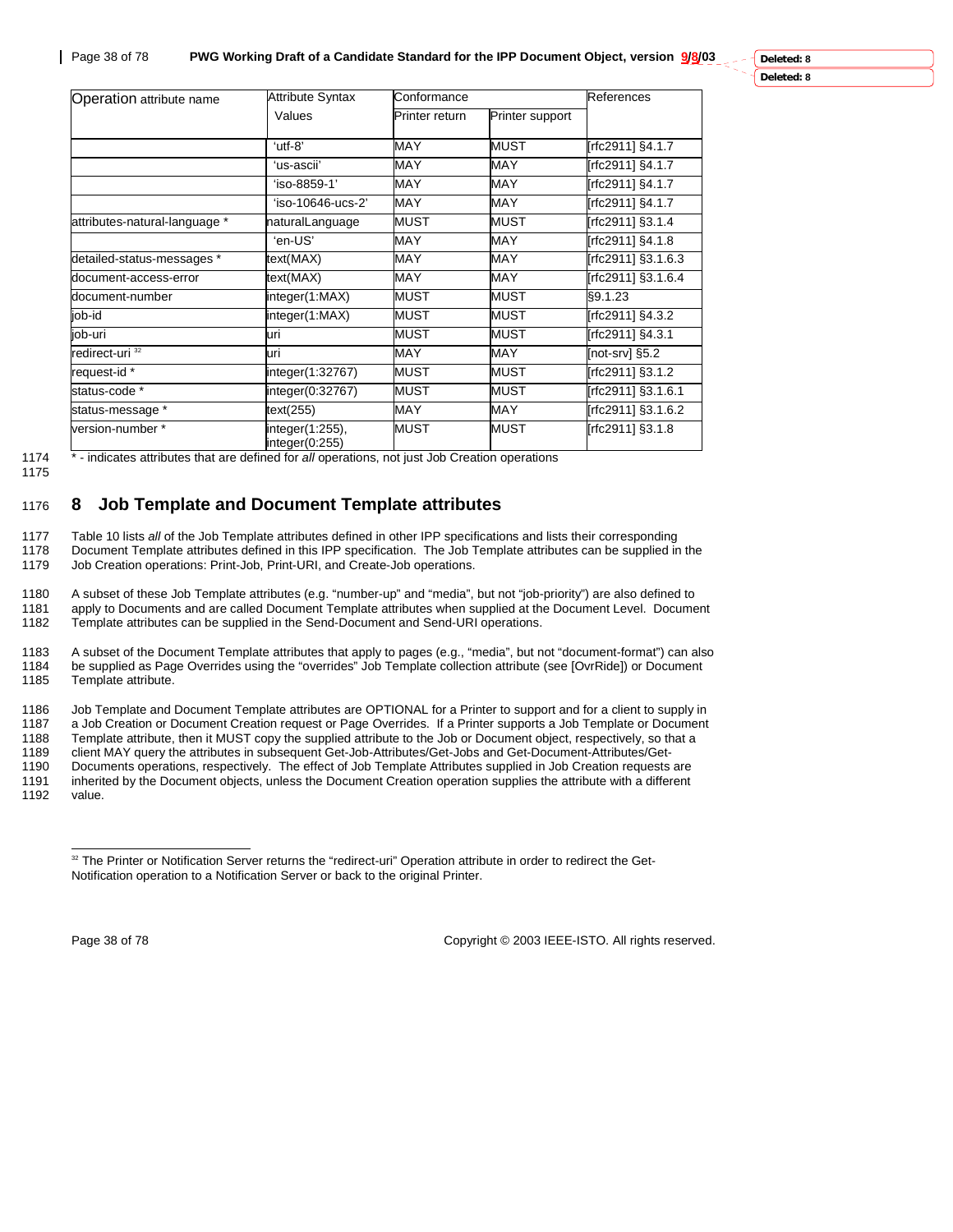1193 Every Job or Document Template attribute (e.g. "copies") has associated printer attributes that provide the default<br>1194 value(s) (e.g. "finishings-default) and the supported value(s)<sup>33</sup> (e.g. "finishings -supported" value(s) (e.g. "finishings-default) and the supported value(s)<sup>33</sup> (e.g. "finishings -supported"). Also allowed is the list of

1195 values that are ready to use without human intervention (e.g. "finishings-ready"). Since some attributes (e.g.<br>1196 "finishings") can be Job Template and Document Template attributes both the Job and the Document shar 1196 "finishings") can be Job Template and Document Template attributes both the Job and the Document share the same<br>1197 default and supported values default and supported values.

1198 If a Job Template collection attribute is supported (see [rfc3382]), then there are conformance requirements for which<br>1199 member attributes MUST be supported by a Printer and which member attributes a client MUST su 1199 member attributes MUST be supported by a Printer and which member attributes a client MUST supply as indicated 1200 in the Conformance column for each collection member attribute in Table 10.

1201 The "Defined for use" column indicates whether the client MAY supply and the Printer support the attribute at the 1202 Job, Document, or Page Level with the following semantics: Job, Document, or Page Level with the following semantics:

| Supplied | Description                                                                                                                                                                                                                                                                                                                                                                                                                                                                                                                                                           |
|----------|-----------------------------------------------------------------------------------------------------------------------------------------------------------------------------------------------------------------------------------------------------------------------------------------------------------------------------------------------------------------------------------------------------------------------------------------------------------------------------------------------------------------------------------------------------------------------|
| J=v      | Job Level: The attributes MAY be supplied as Job Template attributes at the Job Level in a<br>Job Creation request (Print-Job, Print-URI, Create-Job) in which case each Document inherits<br>the Job Template attribute as a default which is used unless an attribute at the Document Level<br>is also supplied. Note: The "multiple-document-handling" attribute controls whether extensive<br>attributes, such as "finishing" and "copies", affect the entire job as a whole ('single-xxx' values)<br>or affect each document separately ('separate-xxx' values). |
| $D=v$    | Document Level: The attribute MAY be supplied at the Document Level as Document<br>Template attributes in a Document Creation operation (Send-Document, Send-URI), in which<br>case the supplied Document Templates override any Job Template attributes supplied at the<br>Job Level.                                                                                                                                                                                                                                                                                |
| $P=v$    | Page Level: The attribute MAY be supplied as a member of the (1) "page-ranges" Job<br>Template attribute at the Job Level in a Job Creation operation or (2) "page-ranges" Document<br>Template attribute at the Document Level to affect the specified range of pages.                                                                                                                                                                                                                                                                                               |

1203

1204 "\*\*" - Most Job Template and Document Template attributes correspond to the PWG Semantic Model Job<br>1205 Processing and Document Processing attributes, respectively. However, 4 of the IPP Job Template Processing and Document Processing attributes, respectively. However, 4 of the IPP Job Template 1206 attributes are represented in the PWG Semantic Model as Job Description attributes, instead of Job 1207 Processing attributes. These are indicated in the first column with "\*\*".

#### 1208 **Table 10 - Job Template and Document Template attributes**

| Job Template /<br><b>Document</b> | <b>Attribute Syntax</b> | Defined for use |  | Conformance |                  | Reference          |                  |  |
|-----------------------------------|-------------------------|-----------------|--|-------------|------------------|--------------------|------------------|--|
| Template attribute<br>name        |                         |                 |  | D           | Client<br>supply | Printer<br>support |                  |  |
| copies                            | integer(1:MAX)          | 34              |  |             | MAY              | MAY                | [rfc2911] §4.2.5 |  |

 $\overline{a}$ <sup>33</sup> Note that collections follow their own rules for the "xxx-supported" Printer attribute.

Copyright © 2003 IEEE-ISTO. All rights reserved. Copyright C 2003 IEEE-ISTO. All rights reserved.

<sup>34</sup> The IPP "copies" attribute is an *extensive* attribute, so its effect when supplied at the job level is not always inherited by the documents in a multi-document job. Instead, its effect depends on the value of the "multipledocument-handling" Job Template attribute. The 'single-document' and 'single-document-new-sheet' values produce copies of the job as a whole with the multiple input documents concatenated into a single output document for each job copy. The 'separate-document-uncollated-copies' value produces N copies of the first input document followed by N copies of the second input document, and so on. The 'separate-document-collated-copies' value produces N successive job copies, each job copy consisting of 1 copy of the first document followed by 1 copy of the second document, and so on.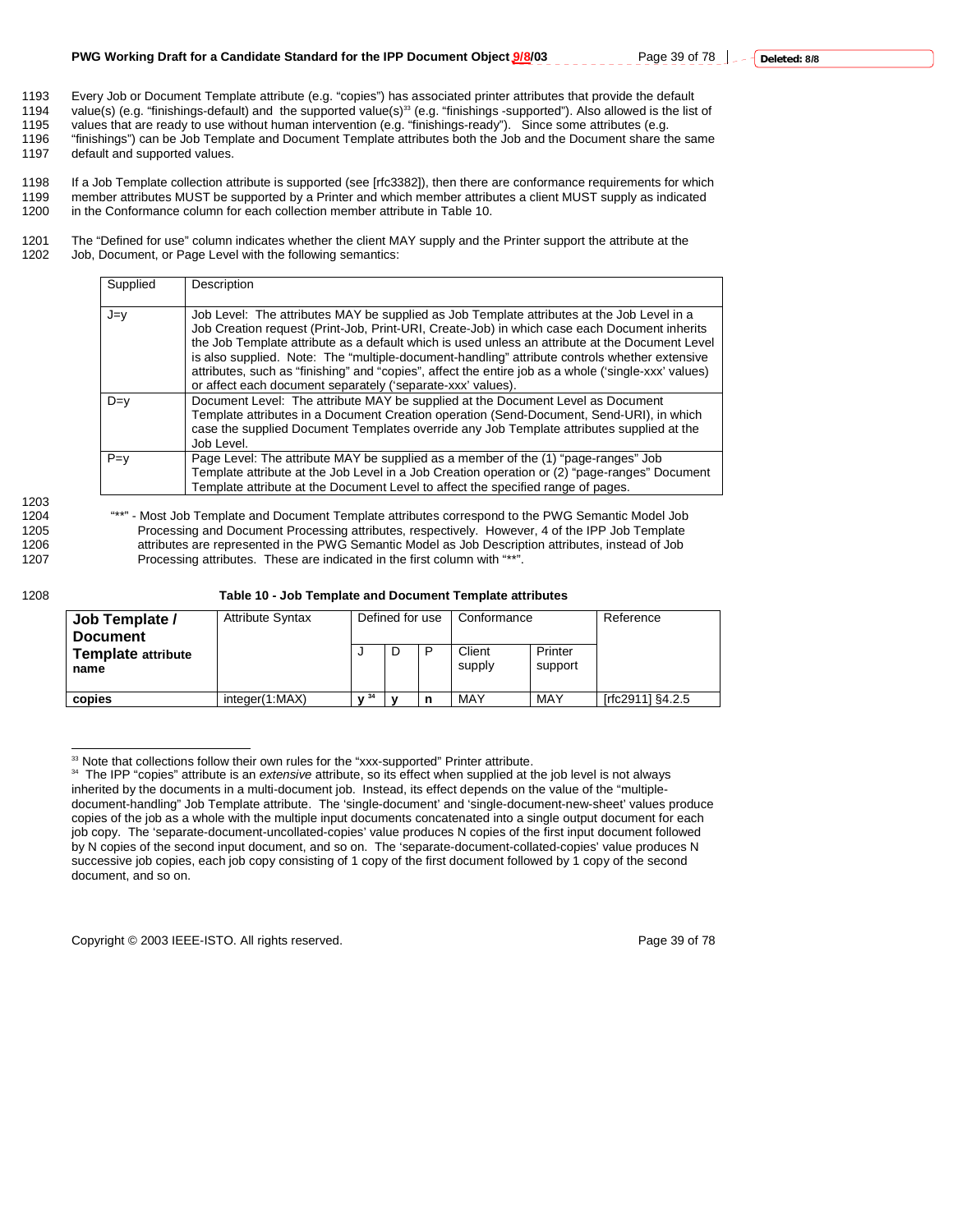| Deleted: 8<br><b>Attribute Syntax</b><br>Defined for use<br>Conformance<br>Reference<br>Job Template /<br><b>Document</b><br>J<br>P<br>Client<br>Printer<br>D<br><b>Template attribute</b><br>supply<br>support<br>name<br>MAY<br>MAY<br>collection<br>[pwg5100.3] §3.1<br>cover-back<br>$\mathbf{v}$<br>$\mathbf{v}$<br>n<br><b>MUST</b><br><b>MUST</b><br>type2 keyword<br>[pwg5100.3] §3.1.2<br>cover-type<br><b>MUST</b><br>MAY be<br>[pwg5100.3] §3.1.1<br>media<br>type3 keyword  <br>name(MAX)<br>neither or one<br><b>MAY</b><br>media-col<br>collection<br>of, but NOT<br>[pwg5100.3] §3.1.1<br>both<br>cover-front<br>MAY<br>collection<br><b>MAY</b><br>y<br>y<br>[pwg5100.3] §3.1<br>n<br><b>MUST</b><br><b>MUST</b><br>type2 keyword<br>[pwg5100.3] §3.1.2<br>cover-type<br><b>MUST</b><br>MAY be<br>type3 keyword  <br>[pwg5100.3] §3.1.1<br>media<br>neither or one<br>name(MAX)<br><b>MAY</b><br>of. but NOT<br>[pwg5100.3] §3.1.1<br>collection<br>media-col<br>both<br>MAY,<br>MAY be<br>$V^{35}$<br>1setOf type2 enum<br>finishings<br>[rfc2911] §4.2.6<br>y<br>y<br>MUST if<br>neither or one<br>[pwg5100.1] §2<br>"finishing-<br>of, but NOT<br>col" is<br>both<br>supported<br>MAY<br>$y\frac{35}{19}$<br>[pwg5100.3] §3.2<br>finishings-col<br>collection<br>$\mathbf{v}$<br>Deleted: 35<br>$\mathbf{v}$<br>finishing-template<br><b>MAY</b><br><b>MAY</b><br>name(MAX)<br>[pwg5100.3] §3.2.1<br>Formatted: Font: Not Bold<br><b>MAY</b><br>stitching<br>collection<br>MAY<br>[pwg5100.3] §3.2.2<br>stitching-reference-<br><b>MUST</b><br><b>MUST</b><br>type2 keyword<br>[pwg5100.3] §3.2.2.1<br>edge<br>stitching-offset<br>integer (0:MAX)<br><b>MUST</b><br><b>MUST</b><br>[pwg5100.3] §3.2.2.2<br><b>MUST</b><br><b>MUST</b><br>stitching-locations<br>1setOf integer(0:MAX)<br>[pwg5100.3] §3.2.2.3 |  |
|-----------------------------------------------------------------------------------------------------------------------------------------------------------------------------------------------------------------------------------------------------------------------------------------------------------------------------------------------------------------------------------------------------------------------------------------------------------------------------------------------------------------------------------------------------------------------------------------------------------------------------------------------------------------------------------------------------------------------------------------------------------------------------------------------------------------------------------------------------------------------------------------------------------------------------------------------------------------------------------------------------------------------------------------------------------------------------------------------------------------------------------------------------------------------------------------------------------------------------------------------------------------------------------------------------------------------------------------------------------------------------------------------------------------------------------------------------------------------------------------------------------------------------------------------------------------------------------------------------------------------------------------------------------------------------------------------------------------------------------------------------------------------------------------------------------------------------------|--|
|                                                                                                                                                                                                                                                                                                                                                                                                                                                                                                                                                                                                                                                                                                                                                                                                                                                                                                                                                                                                                                                                                                                                                                                                                                                                                                                                                                                                                                                                                                                                                                                                                                                                                                                                                                                                                                   |  |
|                                                                                                                                                                                                                                                                                                                                                                                                                                                                                                                                                                                                                                                                                                                                                                                                                                                                                                                                                                                                                                                                                                                                                                                                                                                                                                                                                                                                                                                                                                                                                                                                                                                                                                                                                                                                                                   |  |
|                                                                                                                                                                                                                                                                                                                                                                                                                                                                                                                                                                                                                                                                                                                                                                                                                                                                                                                                                                                                                                                                                                                                                                                                                                                                                                                                                                                                                                                                                                                                                                                                                                                                                                                                                                                                                                   |  |
|                                                                                                                                                                                                                                                                                                                                                                                                                                                                                                                                                                                                                                                                                                                                                                                                                                                                                                                                                                                                                                                                                                                                                                                                                                                                                                                                                                                                                                                                                                                                                                                                                                                                                                                                                                                                                                   |  |
|                                                                                                                                                                                                                                                                                                                                                                                                                                                                                                                                                                                                                                                                                                                                                                                                                                                                                                                                                                                                                                                                                                                                                                                                                                                                                                                                                                                                                                                                                                                                                                                                                                                                                                                                                                                                                                   |  |
|                                                                                                                                                                                                                                                                                                                                                                                                                                                                                                                                                                                                                                                                                                                                                                                                                                                                                                                                                                                                                                                                                                                                                                                                                                                                                                                                                                                                                                                                                                                                                                                                                                                                                                                                                                                                                                   |  |
|                                                                                                                                                                                                                                                                                                                                                                                                                                                                                                                                                                                                                                                                                                                                                                                                                                                                                                                                                                                                                                                                                                                                                                                                                                                                                                                                                                                                                                                                                                                                                                                                                                                                                                                                                                                                                                   |  |
|                                                                                                                                                                                                                                                                                                                                                                                                                                                                                                                                                                                                                                                                                                                                                                                                                                                                                                                                                                                                                                                                                                                                                                                                                                                                                                                                                                                                                                                                                                                                                                                                                                                                                                                                                                                                                                   |  |
|                                                                                                                                                                                                                                                                                                                                                                                                                                                                                                                                                                                                                                                                                                                                                                                                                                                                                                                                                                                                                                                                                                                                                                                                                                                                                                                                                                                                                                                                                                                                                                                                                                                                                                                                                                                                                                   |  |
|                                                                                                                                                                                                                                                                                                                                                                                                                                                                                                                                                                                                                                                                                                                                                                                                                                                                                                                                                                                                                                                                                                                                                                                                                                                                                                                                                                                                                                                                                                                                                                                                                                                                                                                                                                                                                                   |  |
|                                                                                                                                                                                                                                                                                                                                                                                                                                                                                                                                                                                                                                                                                                                                                                                                                                                                                                                                                                                                                                                                                                                                                                                                                                                                                                                                                                                                                                                                                                                                                                                                                                                                                                                                                                                                                                   |  |
|                                                                                                                                                                                                                                                                                                                                                                                                                                                                                                                                                                                                                                                                                                                                                                                                                                                                                                                                                                                                                                                                                                                                                                                                                                                                                                                                                                                                                                                                                                                                                                                                                                                                                                                                                                                                                                   |  |
|                                                                                                                                                                                                                                                                                                                                                                                                                                                                                                                                                                                                                                                                                                                                                                                                                                                                                                                                                                                                                                                                                                                                                                                                                                                                                                                                                                                                                                                                                                                                                                                                                                                                                                                                                                                                                                   |  |
|                                                                                                                                                                                                                                                                                                                                                                                                                                                                                                                                                                                                                                                                                                                                                                                                                                                                                                                                                                                                                                                                                                                                                                                                                                                                                                                                                                                                                                                                                                                                                                                                                                                                                                                                                                                                                                   |  |
|                                                                                                                                                                                                                                                                                                                                                                                                                                                                                                                                                                                                                                                                                                                                                                                                                                                                                                                                                                                                                                                                                                                                                                                                                                                                                                                                                                                                                                                                                                                                                                                                                                                                                                                                                                                                                                   |  |
|                                                                                                                                                                                                                                                                                                                                                                                                                                                                                                                                                                                                                                                                                                                                                                                                                                                                                                                                                                                                                                                                                                                                                                                                                                                                                                                                                                                                                                                                                                                                                                                                                                                                                                                                                                                                                                   |  |
|                                                                                                                                                                                                                                                                                                                                                                                                                                                                                                                                                                                                                                                                                                                                                                                                                                                                                                                                                                                                                                                                                                                                                                                                                                                                                                                                                                                                                                                                                                                                                                                                                                                                                                                                                                                                                                   |  |
|                                                                                                                                                                                                                                                                                                                                                                                                                                                                                                                                                                                                                                                                                                                                                                                                                                                                                                                                                                                                                                                                                                                                                                                                                                                                                                                                                                                                                                                                                                                                                                                                                                                                                                                                                                                                                                   |  |
| $V^{36}$<br>MAY<br>MAY<br>force-front-side<br>1setOf<br>[pwg5100.3] §3.3<br>y<br>y<br>integer(1:MAX)                                                                                                                                                                                                                                                                                                                                                                                                                                                                                                                                                                                                                                                                                                                                                                                                                                                                                                                                                                                                                                                                                                                                                                                                                                                                                                                                                                                                                                                                                                                                                                                                                                                                                                                              |  |
| <b>MAY</b><br>imposition-template<br>type3 keyword  <br><b>MAY</b><br>[pwg5100.3] §3.4<br>y<br>y<br>y<br>name(MAX)                                                                                                                                                                                                                                                                                                                                                                                                                                                                                                                                                                                                                                                                                                                                                                                                                                                                                                                                                                                                                                                                                                                                                                                                                                                                                                                                                                                                                                                                                                                                                                                                                                                                                                                |  |
| $y\frac{36}{4}$<br>MAY<br>insert-sheet<br>1setOf collection<br><b>MAY</b><br>[pwg5100.3] §3.5<br>$\mathbf{v}$<br>$\mathbf{v}$<br>Formatted: Font: Not Bold                                                                                                                                                                                                                                                                                                                                                                                                                                                                                                                                                                                                                                                                                                                                                                                                                                                                                                                                                                                                                                                                                                                                                                                                                                                                                                                                                                                                                                                                                                                                                                                                                                                                        |  |
| <b>MUST</b><br><b>MUST</b><br>integer(0:MAX)<br>[pwg5100.3] §3.5.1<br>insert-after-page-number                                                                                                                                                                                                                                                                                                                                                                                                                                                                                                                                                                                                                                                                                                                                                                                                                                                                                                                                                                                                                                                                                                                                                                                                                                                                                                                                                                                                                                                                                                                                                                                                                                                                                                                                    |  |
| Deleted: 36<br>MAY<br><b>MUST</b><br>insert-count<br>integer(0:MAX)<br>[pwq5100.3] §3.5.2                                                                                                                                                                                                                                                                                                                                                                                                                                                                                                                                                                                                                                                                                                                                                                                                                                                                                                                                                                                                                                                                                                                                                                                                                                                                                                                                                                                                                                                                                                                                                                                                                                                                                                                                         |  |
| <b>MUST</b><br>MUST be one<br>media<br>type3 keyword  <br>[pwg5100.3] §3.5.3<br>name(MAX)<br>or the other.                                                                                                                                                                                                                                                                                                                                                                                                                                                                                                                                                                                                                                                                                                                                                                                                                                                                                                                                                                                                                                                                                                                                                                                                                                                                                                                                                                                                                                                                                                                                                                                                                                                                                                                        |  |
| but NOT both<br><b>MAY</b><br>media-col<br>collection<br>[pwg5100.3] §3.5.3                                                                                                                                                                                                                                                                                                                                                                                                                                                                                                                                                                                                                                                                                                                                                                                                                                                                                                                                                                                                                                                                                                                                                                                                                                                                                                                                                                                                                                                                                                                                                                                                                                                                                                                                                       |  |
| iob-account-id **<br><b>MAY</b><br><b>MAY</b><br>name(MAX)<br>[pwg5100.3] §3.6<br>$\mathbf v$<br>n<br>n                                                                                                                                                                                                                                                                                                                                                                                                                                                                                                                                                                                                                                                                                                                                                                                                                                                                                                                                                                                                                                                                                                                                                                                                                                                                                                                                                                                                                                                                                                                                                                                                                                                                                                                           |  |

l

Page 40 of 78 Copyright © 2003 IEEE-ISTO. All rights reserved.

<sup>35</sup> The IPP "finishings" and "finishings-col" attributes are *extensive* attributes, so their effect when supplied at the Job Level is not always inherited by the documents in a multi-document job. Instead, their effect depends on the value of the "multiple-document-handling" Job Template attribute. The 'single-document' and 'single-document-new-sheet' values cause the finishing to be applied to each job copy as a whole. The 'separate-documents-collated-copies' and 'separate-document-uncollated-copies' values cause the finishing to be applied to each document. <sup>36</sup> The effect of the IPP "force-front-side" and "insert-sheet" attributes when supplied at the job level of a multidocument job depends on the value of the "multiple-document-handling" Job Template attribute. For the 'singledocument' and 'single-document-new-sheet' values, the pages are numbered as a single set from 1 to n for the job

as a whole. For the 'separate-documents-collated-copies' and 'separate-document-uncollated-copies' values, the pages are numbered from 1 to n for each document separately.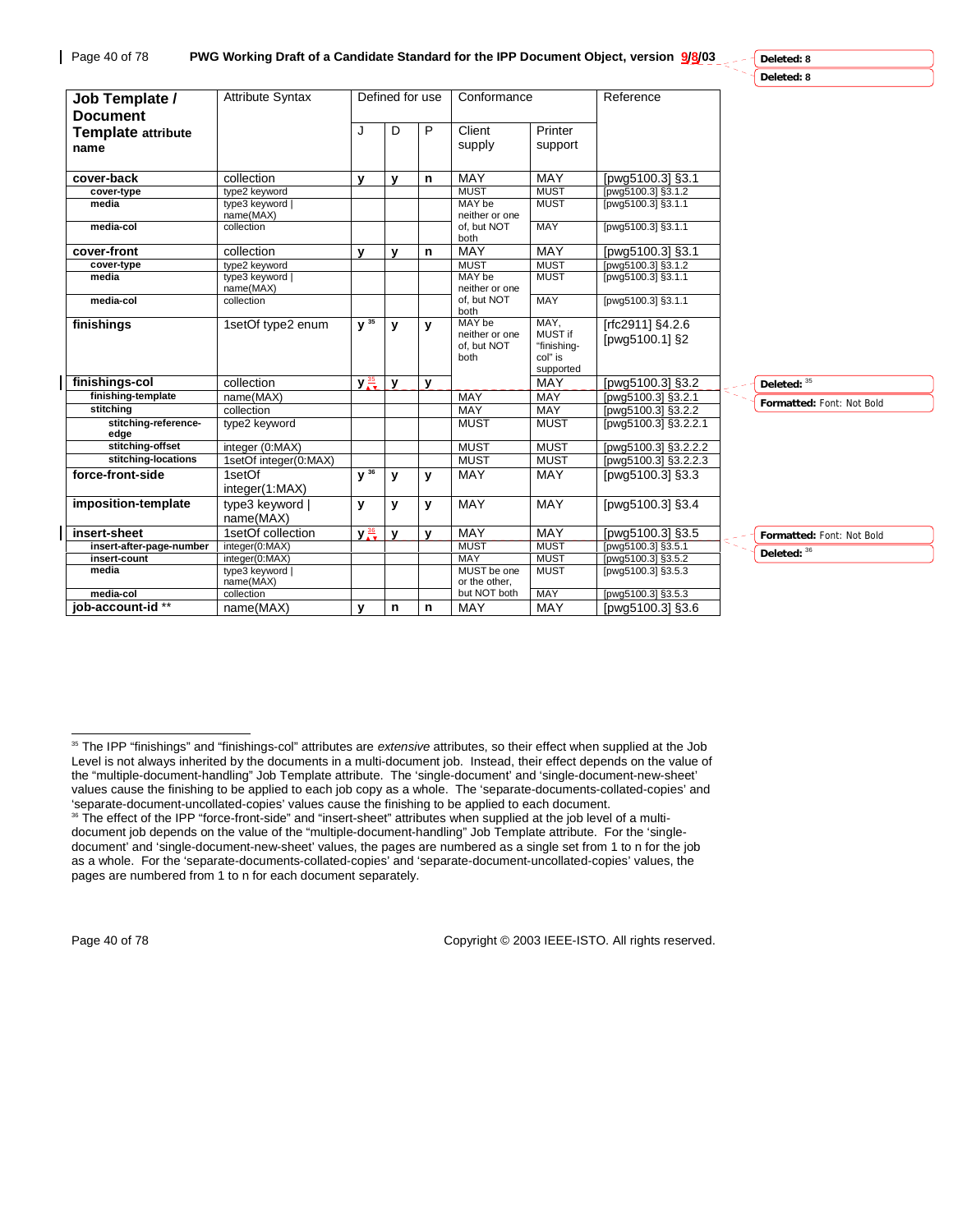| Job Template /               | <b>Attribute Syntax</b>      | Defined for use |                     | Conformance |                          | Reference   |                                   |
|------------------------------|------------------------------|-----------------|---------------------|-------------|--------------------------|-------------|-----------------------------------|
| <b>Document</b>              |                              |                 |                     |             |                          |             |                                   |
| <b>Template attribute</b>    |                              | J               | D                   | P           | Client                   | Printer     |                                   |
| name                         |                              |                 |                     |             | supply                   | support     |                                   |
|                              |                              |                 |                     |             |                          |             |                                   |
| job-accounting-sheets        | collection                   | $\mathbf v$     | n                   | n           | <b>MAY</b>               | <b>MAY</b>  | [pwg5100.3] §3.8                  |
| job-accounting-sheets-type   | type3 keyword  <br>name(MAX) |                 |                     |             | <b>MUST</b>              | <b>MUST</b> | lpwg5100.31 §3.8.1                |
| media                        | type3 keyword  <br>name(MAX) |                 |                     |             | MAY be<br>neither or one | <b>MUST</b> | [pwq5100.3] §3.8.2                |
| media-col                    | collection                   |                 |                     |             | of. but NOT<br>both      | <b>MAY</b>  | [pwg5100.3] §3.8.2                |
| job-accounting-output-bin    | type3 keyword  <br>name(MAX) |                 |                     |             | <b>MAY</b>               | <b>MAY</b>  | [pwg5100.3] §3.8.3                |
| job-accounting-user-<br>id** | name(MAX)                    | $\mathbf{v}$    | $\mathsf{n}$        | n           | <b>MAY</b>               | MAY         | [pwg5100.3] §3.7                  |
| job-copies                   | integer(1:MAX)               | $\mathbf{v}$    | $\overline{n^{37}}$ | n           | MAY                      | <b>MAY</b>  | [ <i>j</i> obx] <sub>54.1.1</sub> |
| iob-cover-back               | collection                   | $\mathbf v$     | $n^{38}$            | n           | <b>MAY</b>               | <b>MAY</b>  | [jobx] §4.1.2                     |
| same as cover-back           | see cover-back               |                 |                     |             |                          |             |                                   |
| iob-cover-front              | collection                   | $\mathbf{v}$    | $n^{39}$            | n           | <b>MAY</b>               | <b>MAY</b>  | $[jobx]3$ §4.1.3                  |
| same as cover-front          | see cover-front              |                 |                     |             |                          |             |                                   |
| iob-error-sheet              | collection                   | $\mathbf{v}$    | n                   | n           | <b>MAY</b>               | <b>MAY</b>  | [pwg5100.3] §3.9                  |
| job-error-sheet-type         | type3 keyword  <br>name(MAX) |                 |                     |             | <b>MUST</b>              | <b>MUST</b> | [pwg5100.3] §3.9.1                |
| iob-error-sheet-when         | type2 keyword                |                 |                     |             | <b>MAY</b>               | <b>MAY</b>  | [pwg5100.3] §3.9.2                |
| media                        | type3 keyword  <br>name(MAX) |                 |                     |             | MAY be<br>neither or one | <b>MUST</b> | [pwg5100.3] §3.9.3                |
| media-col                    | collection                   |                 |                     |             | of, but NOT<br>both      | <b>MAY</b>  | [pwq5100.3] §3.9.3                |
| job-finishings               | 1setOf type2 enum            | $\mathbf{v}$    | $n^{40}$            | n           | MAY                      | MAY         | $[jobx]$ §4.1.4                   |
| job-finishings-col           | collection                   | $\mathbf v$     | $n^{41}$            | n           | <b>MAY</b>               | <b>MAY</b>  | [jobx] §4.1.5                     |
| same as finishings-col       | see finishings-col           |                 |                     |             |                          |             |                                   |
| iob-hold-until               | type3 keyword  <br>name(MAX) | $\mathbf{v}$    | n                   | n           | <b>MAY</b>               | MAY         | [rfc2911] §4.2.2                  |
| job-message-to-<br>operator  | text(MAX)                    | y               | $n^{42}$            | $\mathbf n$ | MAY                      | MAY         | [pwg5100.3] §3.10                 |
| job-priority                 | integer(1:100                | $\mathbf{v}$    | n                   | n           | <b>MAY</b>               | MAY         | [rfc2911] §4.2.1                  |

<sup>37</sup> The "job-copies" Job Template attribute makes copies of the entire job and MUST NOT be supplied at the Document or Page Level. The "job-copies" Job Template attribute is equivalent to "copies" with "multiple-documenthandling" = 'single-document-new-sheet'.

41 The "job-finishing-col" Job Template attribute finishes each job copy as a whole and MUST NOT be supplied at the Document or Page Level. The "job-finishings-col" Job Template attribute is equivalent to "finishings-col" with "multiple-document-handling" = 'single-document-new-sheet'.

42 The "job-message-to-operator" Job Template attribute has no corresponding Document Template attribute. Instead, the user and operator communicate with each other using the same "document-message" Operation attribute which the Printer copies to the "document-message" Document Description attribute.

Copyright © 2003 IEEE-ISTO. All rights reserved. The example of 78 and 78

l

<sup>&</sup>lt;sup>38</sup> The "job-cover-back" Job Template attribute makes a single back cover for each job copy and MUST NOT be supplied at the Document or Page Level. The "job-cover-back" Job Template attribute is equivalent to "cover-back" with "multiple-document-handling" = 'single-document-new-sheet'.

<sup>&</sup>lt;sup>39</sup> The "job-cover-front" Job Template attribute makes a single front cover for each job copy and MUST NOT be supplied at the Document or Page Level. The "job-cover-front" Job Template attribute is equivalent to "cover-front" with "multiple-document-handling" = 'single-document-new-sheet'.

<sup>40</sup> The "job-finishing" Job Template attribute finishes each job copy as a whole and MUST NOT be supplied at the Document or Page Level. The "job-finishings" Job Template attribute is equivalent to "finishings" with "multipledocument-handling" = 'single-document-new-sheet'.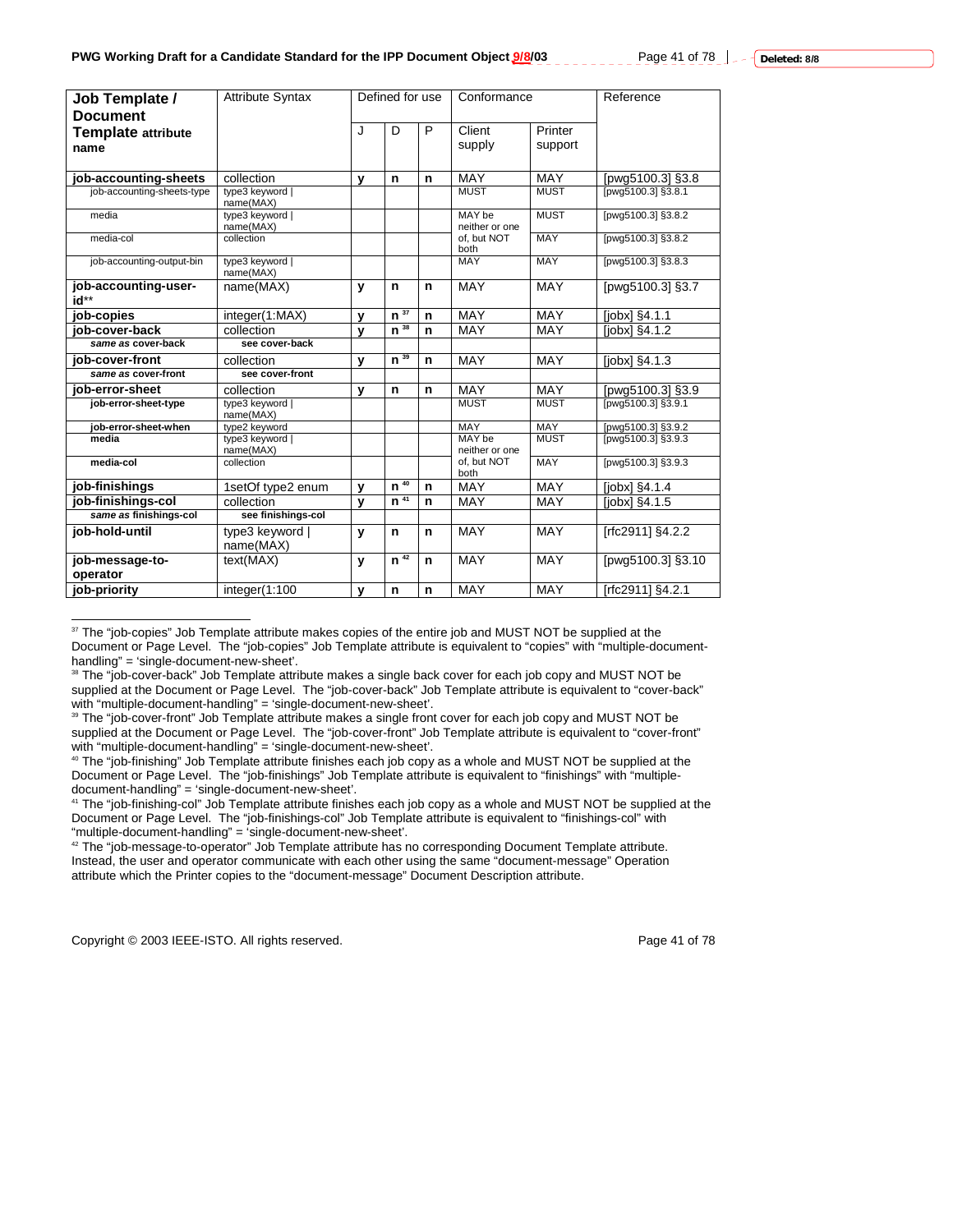**Deleted: 8**

| Deleted: 8 |  |
|------------|--|
|------------|--|

| Job Template /<br><b>Document</b> | <b>Attribute Syntax</b>          |   | Defined for use |   | Conformance                   |                            | Reference                                    |
|-----------------------------------|----------------------------------|---|-----------------|---|-------------------------------|----------------------------|----------------------------------------------|
| <b>Template attribute</b>         |                                  | J | D               | P | Client                        | Printer                    |                                              |
| name                              |                                  |   |                 |   | supply                        | support                    |                                              |
|                                   |                                  |   |                 |   |                               |                            |                                              |
| job-sheet-message                 | text(MAX)                        | у | n               | n | MAY                           | <b>MAY</b>                 | [pwg5100.3] §3.12                            |
| iob-sheets                        | type3 keyword                    | y | n               | n | MAY be                        | MAY,<br>MUST if            | [rfc2911] §4.2.3                             |
|                                   | name(MAX)                        |   |                 |   | neither or one<br>of, but NOT | "job-sheets-               |                                              |
|                                   |                                  |   |                 |   | both                          | col"                       |                                              |
|                                   |                                  |   |                 |   |                               | supported                  |                                              |
| job-sheets-col<br>job-sheets      | collection<br>type3 keyword      | y | n               | n | <b>MUST</b>                   | MAY<br><b>MUST</b>         | [pwg5100.3] §3.11<br>[pwg5100.3] §3.11.1     |
|                                   | name(MAX)                        |   |                 |   |                               |                            |                                              |
| media                             | type3 keyword                    |   |                 |   | MUST be one                   | <b>MUST</b>                | [pwg5100.3] §3.11.2                          |
| media-col                         | name(MAX)<br>collection          |   |                 |   | or the other,<br>but NOT both | MAY                        | [pwg5100.3] §3.11.2                          |
| media                             | type3 keyword                    | y | y               | y | MAY be                        | MAY,                       | [rfc2911] §4.2.11                            |
|                                   | name(MAX)                        |   |                 |   | neither or one                | <b>MUST if</b>             |                                              |
|                                   |                                  |   |                 |   | of, but NOT                   | "media-col"                |                                              |
| media-col                         | collection                       | y | y               | y | both                          | supported<br>MAY           | [pwg5100.3] §3.13                            |
| media-back-coating                | type3 keyword                    |   |                 |   | <b>MAY</b>                    | <b>MAY</b>                 | [pwg5100.3] §3.13.10                         |
|                                   | name(MAX)                        |   |                 |   |                               |                            |                                              |
| media-color                       | type3 keyword  <br>name(MAX)     |   |                 |   | <b>MAY</b>                    | <b>MAY</b>                 | [pwg5100.3] §3.13.4                          |
| media-front-coating               | type3 keyword                    |   |                 |   | <b>MAY</b>                    | <b>MAY</b>                 | [pwg5100.3] §3.13.10                         |
|                                   | name(MAX)                        |   |                 |   |                               |                            |                                              |
| media-hole-count                  | integer(0:MAX)                   |   |                 |   | MAY<br><b>MAY</b>             | MAY<br><b>MAY</b>          | [pwg5100.3] §3.13.6                          |
| media-info<br>media-key           | text(255)<br>type3 keyword       |   |                 |   | MAY                           | MAY                        | [pwg5100.3] §3.13.3<br>[pwg5100.3] §3.13.1   |
|                                   | name(MAX)                        |   |                 |   |                               |                            |                                              |
| media-order-count                 | integer(1:MAX)                   |   |                 |   | MAY                           | MAY                        | [pwg5100.3] §3.13.7                          |
| media-preprinted                  | type3 keyword  <br>name(MAX)     |   |                 |   | MAY                           | MAY                        | [pwg5100.3] §3.13.5                          |
| media-recycled                    | type3 keyword  <br>name(MAX)     |   |                 |   | <b>MAY</b>                    | <b>MAY</b>                 | [pwg5100.3] §3.13.11                         |
| media-size                        | collection                       |   |                 |   | MAY                           | <b>MUST</b>                | [pwg5100.3] §3.13.8                          |
| x-dimension                       | integer(0:MAX)<br>integer(0:MAX) |   |                 |   | <b>MUST</b><br><b>MUST</b>    | <b>MUST</b><br><b>MUST</b> | [pwg5100.3] §3.13.8.1                        |
| y-dimension<br>media-type         | type3 keyword                    |   |                 |   | MAY                           | MAY                        | [pwg5100.3] §3.13.8.2<br>[pwg5100.3] §3.13.2 |
|                                   | name(MAX)                        |   |                 |   |                               |                            |                                              |
| media-weight-metric               | integer(0:MAX)                   |   |                 |   | MAY                           | MAY                        | [pwg5100.3] §3.13.9                          |
| media-input-tray-check            | type3 keyword  <br>name(MAX)     | y | y               | y | MAY                           | <b>MAY</b>                 | [pwg5100.3] §3.14                            |
| media-type <sup>43</sup>          | type3 keyword  <br>name(MAX)     | y | y               | y | MAY                           | MAY                        | [upnp], [pwg5100.3]                          |
|                                   |                                  |   |                 |   |                               |                            | §3.13.2                                      |
| multiple-document-<br>handling    | type2 keyword                    | y | n               | n | <b>MAY</b>                    | MUST <sup>44</sup>         | [rfc2911] §4.2.4                             |
| number-up                         | integer(1:MAX)                   | y | $\mathbf{v}$    | y | <b>MAY</b>                    | <b>MAY</b>                 | [rfc2911] §4.2.9                             |
| orientation-requested             | type2 enum                       | у | y               | У | MAY                           | MAY                        | [rfc2911] §4.2.10                            |
| output-bin                        | type2 keyword                    | y | n               | n | MAY                           | MAY                        | [pwg5100.2] §2.1                             |
|                                   | name(MAX)                        |   |                 |   |                               |                            |                                              |
| Output-device                     | name(MAX)                        | y | y               | y | <b>MAY</b>                    | <b>MAY</b>                 | [jobx] §3.1.3                                |

<sup>43</sup> UPnPv1 and UPnPv2 define a separate MediaType Job Template attribute with the same values as the "mediatype" member attribute of "media-col".

l

Page 42 of 78 Copyright © 2003 IEEE-ISTO. All rights reserved.

<sup>44</sup> A Printer MUST support the "multiple-document-handling" Job Template attribute with at least one value.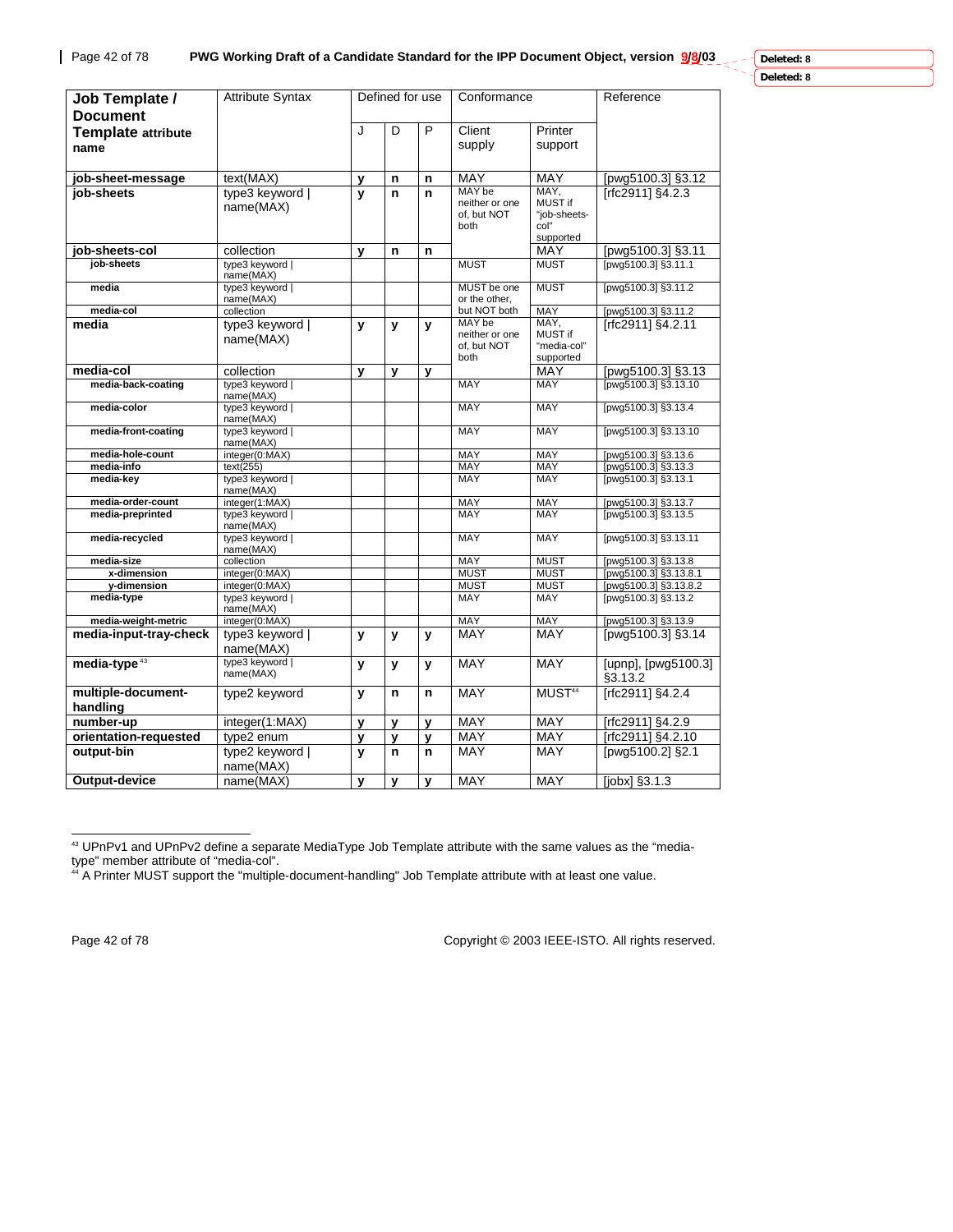| Job Template /<br><b>Document</b>    | <b>Attribute Syntax</b>                               |              | Defined for use |              | Conformance              |             | Reference                             |
|--------------------------------------|-------------------------------------------------------|--------------|-----------------|--------------|--------------------------|-------------|---------------------------------------|
|                                      |                                                       | J            | D               | P            | Client                   | Printer     |                                       |
| <b>Template attribute</b>            |                                                       |              |                 |              | supply                   | support     |                                       |
| name                                 |                                                       |              |                 |              |                          |             |                                       |
| overrides                            | 1setOf collection                                     | $\mathbf{v}$ | $\mathbf{v}$    | n            | MAY                      | <b>MAY</b>  | [OvrRide] §4.1,<br>also see §8.2      |
| pages                                | 1setOf<br>rangeOfInteger(1:MAX)                       |              |                 |              | <b>MUST</b>              | <b>MUST</b> | [OvrRide] §4.1.1                      |
| document-numbers                     | 1setOf<br>rangeOfInteger(1:MAX)                       |              |                 |              | <b>MAY</b>               | <b>MUST</b> | [OvrRide] §4.1.2                      |
| document-copies                      | 1setOf<br>rangeOfInteger(1:MAX)                       |              |                 |              | <b>MAY</b>               | <b>MAY</b>  | [OvrRide] §4.1.3                      |
| as "media" or "media-col"            | any other Template attributes that affect pages, such |              |                 |              | <b>MAY</b>               | <b>MAY</b>  | [OvrRide] §4.1.4                      |
| page-delivery                        | type2 keyword                                         | y            | y               | n            | <b>MAY</b>               | MAY         | [pwg5100.3] §3.15                     |
| page-order-received**                | type2 keyword                                         | $\mathbf{v}$ | $\mathbf{v}$    | $\mathbf n$  | MAY                      | <b>MAY</b>  | [pwg5100.3] §3.16                     |
| page-ranges                          | 1setOf                                                | y            | $\mathbf{v}$    | n            | <b>MAY</b>               | MAY         | [rfc2911] §4.2.7                      |
|                                      | rangeOfInteger(1:MA<br>X)                             |              |                 |              |                          |             |                                       |
| presentation-direction-<br>number-up | type2 keyword                                         | y            | y               | y            | <b>MAY</b>               | <b>MAY</b>  | [pwg5100.3] §3.17                     |
| print-quality                        | type2 enum                                            | y            | $\mathbf{v}$    | $\mathbf{v}$ | <b>MAY</b>               | <b>MAY</b>  | [rfc2911] §4.2.13                     |
| printer-resolution                   | resolution                                            | $\mathbf{v}$ | y               | $\mathbf{v}$ | <b>MAY</b>               | <b>MAY</b>  | [rfc2911] §4.2.12                     |
| separator-sheets                     | collection                                            | $\mathbf{v}$ | $\mathbf{v}$    | n            | MAY                      | <b>MAY</b>  | [pwg5100.3] §3.18                     |
| separator-sheets-type                | type3 keyword  <br>name(MAX)                          |              |                 |              | <b>MUST</b>              | <b>MUST</b> | [pwg5100.3] §3.18.1                   |
| media                                | type3 keyword  <br>name(MAX)                          |              |                 |              | MAY be<br>neither or one | <b>MUST</b> | [pwg5100.3] §3.18.2                   |
| media-col                            | collection                                            |              |                 |              | of. but NOT<br>both      | <b>MAY</b>  | [pwg5100.3] §3.18.2                   |
| sheet-collate                        | type2 keyword                                         | y            | y               | n            | <b>MAY</b>               | <b>MAY</b>  | [rfc3381] §3.1                        |
| sides                                | type2 keyword                                         | у            | у               | y            | MAY                      | MAY         | [rfc2911] §4.2.8                      |
| x-image-position                     | type2 keyword                                         | v            | $\mathbf{v}$    | y            | MAY                      | <b>MAY</b>  | [pwg5100.3]<br>§3.19.2                |
| x-image-shift                        | integer(MIN:MAX)                                      | y            | $\mathbf{v}$    | y            | <b>MAY</b>               | <b>MAY</b>  | [pwg5100.3]<br>§3.19.3                |
| x-side1-image-shift                  | integer(MIN:MAX)                                      | y            | У               | y            | MAY                      | MAY         | [ $p\overline{wg5100.3}$ ]<br>§3.19.4 |
| x-side2-image-shift                  | integer(MIN:MAX)                                      | y            | $\mathbf{v}$    | y            | MAY                      | <b>MAY</b>  | [pwg5100.3]<br>\$3.19.5               |
| y-image-position                     | type2 keyword                                         | y            | y               | y            | MAY                      | <b>MAY</b>  | [pwg5100.3]<br>§3.19.6                |
| y-image-shift                        | integer(MIN:MAX)                                      | y            | y               | y            | <b>MAY</b>               | <b>MAY</b>  | [pwg5100.3]<br>§3.19.7                |
| y-side1-image-shift                  | integer(MIN:MAX)                                      | y            | $\mathbf{v}$    | y            | <b>MAY</b>               | MAY         | [pwg5100.3]<br>§3.19.8                |
| y-side2-image-shift                  | integer(MIN:MAX)                                      | y            | y               | y            | <b>MAY</b>               | <b>MAY</b>  | [pwg5100.3]<br>§3.19.9                |

1209 "\*\*" - These 4 attributes are Job Description attributes, not Job Processing attributes, in the PWG Semantic Model 1210 [pwg-sm] - see the comment just before the Table.

Copyright © 2003 IEEE-ISTO. All rights reserved. <br>
Page 43 of 78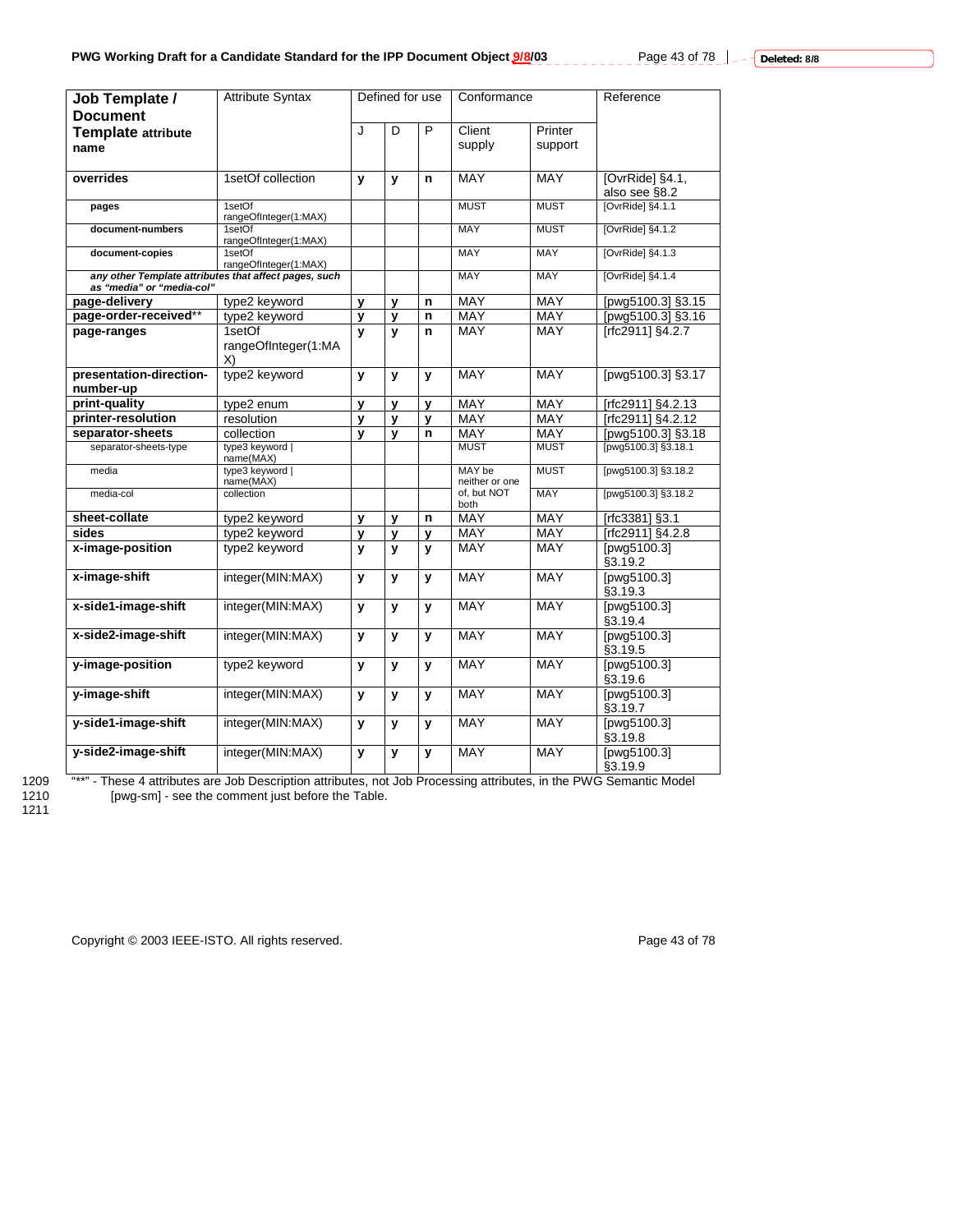Page 44 of 78 **PWG Working Draft of a Candidate Standard for the IPP Document Object, version 9/8/03**

**Deleted: 8 Deleted: 8**

### 1212 **8.1 Document Template attributes**

- 1213 Most Job Template attributes can be used as Document Template attributes for use in Document Creation<br>1214 Operations to apply to the Document object. However, the Job Template attributes that have the "job-" pre
- 1214 operations to apply to the Document object. However, the Job Template attributes that have the "job-" prefix MUST
- 1215 NOT be used as Document Template attributes, since they are defined to apply to the job as a whole. Table 10
- 1216 shows lists all of the Document Template attributes for use with the Document Creation operations and the
- 1217 Document object. All of the definitions of the Document Template attributes are done by reference to the<br>1218 corresponding Job Template attributes in other specifications. However, the semantics of each Documen corresponding Job Template attributes in other specifications. However, the semantics of each Document Template
- 1219 attribute only applies to the Document object with which the attribute is associated either by being supplied by the
- 1220 client in the Document Creation operation or supplied by the Printer as a default because the client did not (and the
- 1221 PDL did not have any corresponding instruction). See section 6 for defaulting semantics.
- 1222 The Document Template attributes share the same "xxx-default", "xxx-supported", and "xxx-ready" Printer attributes 1223 with the Job Template attributes of the same name. with the Job Template attributes of the same name.
- 1224 The Document object also has the corresponding "xxx-actual" READ-ONLY Document Description attributes defined 1225 that correspond to the "xxx" Document Template attributes (see [ippact]).

### 1226 **8.2 Document Template attributes containing explicit Document numbers**

1227 Job Template attributes that contain explicit Document numbers, such as "overrides", must have an appropriate 1228 value. The Document number MUST have a single value and the single value MUST match the Document number 1229 to which the Document Template attributes are being applied. If they do not match, the Printer MUST reject the 1230 request with a status of 'client-error-bad-request' request with a status of 'client-error-bad-request'.

## 1231 **8.3 Sheet Collation at the Document Level**

1232 Since "sheet-collate" can be applied at the Document level it is possible for a Job to contain some Documents which 1233 are collated and others that are not. To describe this condition the Printer MUST set the "job-collation-type" to a 1234 value of '3' (i.e 'other'.).

# 1235 **9 Job Description and Document Description attributes**

1236 Table 11 lists all the Job Description attributes defined in other IPP specifications and the corresponding Document 1237 Description attributes defined in this IPP specification. Job Description and Document Description attributes are Job 1238 object and Document object attributes, respectively, that are filled in by the Printer. Some Job/Document Description<br>1239 attribute values are supplied by the client in the Job/Document Creation operation using corre attribute values are supplied by the client in the Job/Document Creation operation using corresponding Operation 1240 attributes as flagged with "⇒". Unless specified otherwise herein, the Printer MUST NOT support modification of Job 1241 Description and Document Descriptions attributes.

1242 The column labeled "attribute syntax" indicates the attribute syntax (see [rfc2911] § 4.1). The Printer conformance is 1243 indicated along with the reference to the specification in which the attribute is defined. The conformance for 1244 Document Description attributes (if the Printer supports the Document object) is the same as the corresponding Job 1245 Description attributes.

1246 Each of the Document Description attributes have a sub-section in section 9.1. The column labeled References 1247 contains references to the sub-section in this document if there is significant information there. Those subsections 1248 that are only references to other specifications contain only that reference in the Reference column. Those attributes 1249 that are only Job Description attributes with no subsection in this specification have an "n/a" in the "Doc Desc"

1250 column.

Page 44 of 78 Copyright © 2003 IEEE-ISTO. All rights reserved.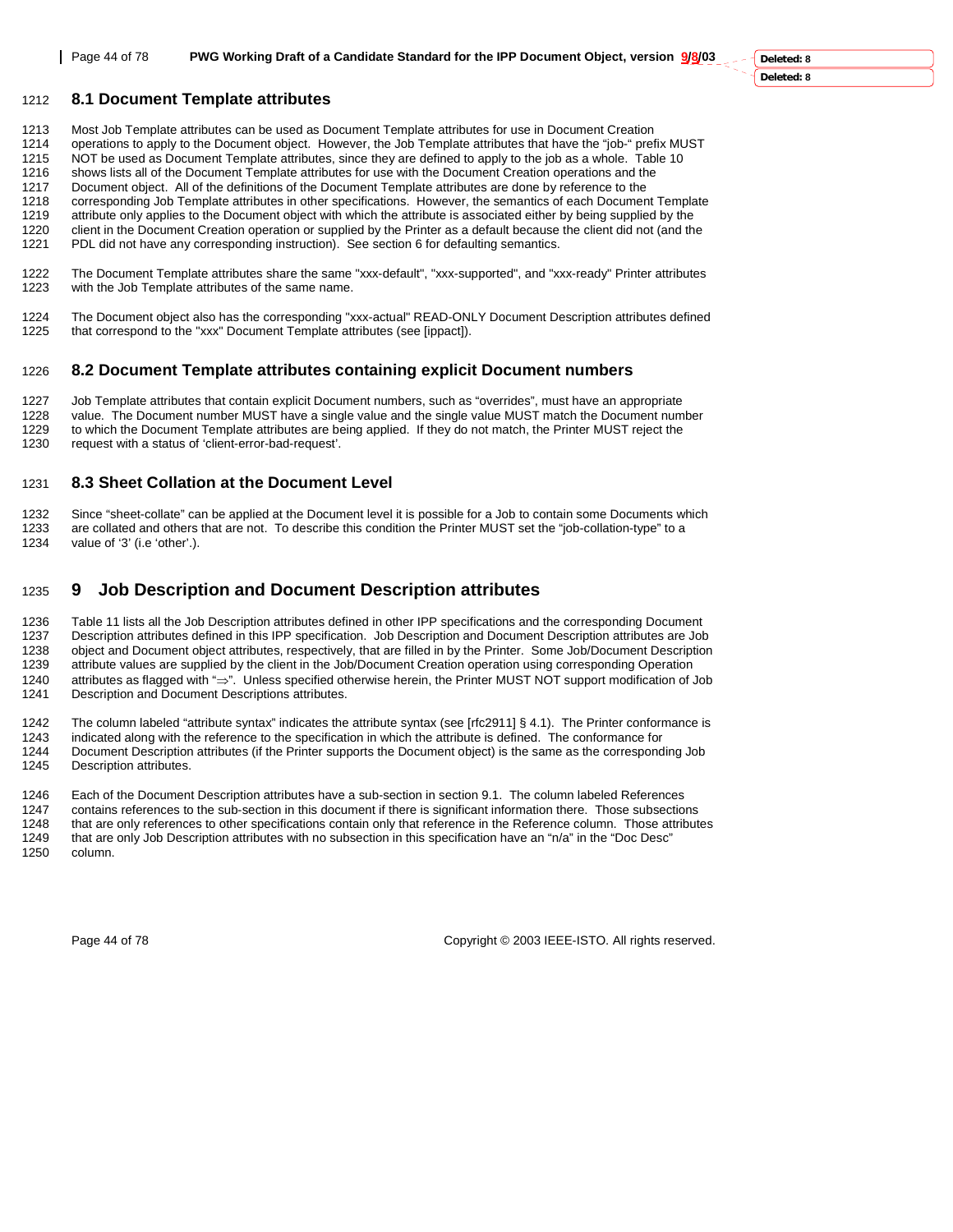| 1253 | Leaend:                                                                                                                        |  |
|------|--------------------------------------------------------------------------------------------------------------------------------|--|
| 1254 | 33 大33<br>an attribute that has a "job-" prefix in its name in [rfc2911]. The "job-" prefix is omitted in the table. Job level |  |
| 1255 | attributes use the "-job" prefix. Document level attributes do not use the prefix. The only difference in the                  |  |
| 1256 | semantics are whether it applies to just the Document or to the entire Job. Note: For the PWG Semantic                         |  |
| 1257 | Model, the "job-" prefix is dropped altogether.                                                                                |  |
| 1258 | u n<br>indicates that the Job or Document attribute is not defined.                                                            |  |
|      |                                                                                                                                |  |

1259 "⇒y" the Printer MUST populate this Job or Document Description attribute by copying *from* the corresponding 1260 Operation attribute that the client MAY supply<sup>45</sup> in a Job or Document Creation operation. See Table 8 for<br>1261 the corresponding Operation attribute. the corresponding Operation attribute.

1262 (r/w) indicates that the Job Description or Document Description attribute is read/write, so that the client can 1263 changes its value using the Set-Job-Attributes or Set-Document-Attributes operation (see section 4.4).

1264

l

#### 1265 **Table 11 - Job and Document Description attributes**

| <b>Job Description /</b>                | <b>IPP Attribute Syntax</b> | Job             | Doc.            | Printer             | Reference            |         |
|-----------------------------------------|-----------------------------|-----------------|-----------------|---------------------|----------------------|---------|
| <b>Document Description</b>             |                             |                 |                 | conform-            |                      | Doc     |
| attribute name                          |                             |                 |                 | ance                | Job Description Attr | Desc.   |
|                                         |                             |                 |                 |                     |                      |         |
| attributes-charset                      | charset                     | $\Rightarrow$   | $\Rightarrow$   | <b>MUST</b>         | [rfc2911] §4.3.19    | §9.1.1  |
| attributes-natural-language             | naturalLanguage             | $\Rightarrow$ y | $\Rightarrow$ y | <b>MUST</b>         | [rfc2911] §4.3.20    | §9.1.2  |
| compression                             | type3 keyword               |                 | $\Rightarrow$   | MUST                | [rfc2911] §3.2.1.1   | §9.1.3  |
| current-page-order                      | type2 keyword               | v               | v               | <b>MAY</b>          | [pwg5100.3] §4.1     | §9.1.4  |
| date-time-at-completed                  | dateTime                    | ٧               | $\mathbf v$     | <b>MAY</b>          | [rfc2911] §4.3.14.7  | \$9.1.5 |
| date-time-at-creation                   | dateTime                    | v               | $\mathbf v$     | MAY                 | [rfc2911] §4.3.14.5  | §9.1.6  |
| date-time-at-processing                 | dateTime                    | y               | y               | MAY                 | [rfc2911] §4.3.14.6  | §9.1.7  |
| detailed-status-messages*               | 1setOf text(MAX)            | v               | $\mathbf{v}$    | MAY                 | [rfc2911] §4.3.10    | §9.1.8  |
| document-access-errors*                 | 1setOf text(MAX)            | y               | y               | MAY                 | [rfc2911] §4.3.11    | §9.1.9  |
| document-charset                        | charset                     |                 | $\Rightarrow$ y | CMUST <sup>46</sup> |                      | §9.1.10 |
| document-digital-signature              | type2 keyword               |                 | $\Rightarrow$   | <b>MAY</b>          |                      | §9.1.11 |
| document-format                         | mimeMediaType               |                 | $\Rightarrow$ y | <b>MUST</b>         | [rfc2911] §3.2.1.1   | §9.1.12 |
| document-format-details                 | 1setOf collection           |                 | $\Rightarrow$ y | CMUST <sup>47</sup> | $[iobx]$ §3.2.4      | §9.1.13 |
| document-format                         | mimeMediaType               | $\blacksquare$  | $\Rightarrow$ v | <b>MUST</b>         | [jobx] §3.2.4.5      |         |
| document-format-device-id               | text(127)                   | $\blacksquare$  | $\Rightarrow$ y | <b>MUST</b>         | $[iobx]$ §3.2.4.6    |         |
| document-format-version                 | text(127)                   | $\blacksquare$  | $\Rightarrow$ y | MAY                 | [jobx] §3.2.4.7      |         |
| document-source-application-name        | name(MAX)                   | $\blacksquare$  | $\Rightarrow$ y | <b>MAY</b>          | $[jobx]$ §3.2.4.1    |         |
| document-source-application-<br>version | text(127)                   |                 | $\Rightarrow$ y | MAY                 | [jobx] §3.2.4.2      |         |
| document-source-os-name                 | name(40)                    | $\blacksquare$  | $\Rightarrow$ y | <b>MAY</b>          | $[jobx]$ §3.2.4.3    |         |
| document-source-os-version              | text(40)                    | $\blacksquare$  | $\Rightarrow$ y | MAY                 | $[jobx]$ §3.2.4.4    |         |
| document-natural-language               | naturalLanguage             | $\blacksquare$  | $\Rightarrow$ y | MAY                 | $[jobx]$ §3.2.4.8    |         |

**Deleted:** 9.1.10

**Deleted:** 9.1.11 **Deleted:** 9.1.13

46 The Printer MUST support the "document-charset" Operation/Document Description attributes if the Printer supports any charset-ambiguous document formats (see [jobx] §3.2.1).

<sup>47</sup> The Printer MUST support the "document-format-details" Operation/Document Description attributes if the Printer supports a packaging MIME type document format, such as 'application/zip' or 'multipart/related'.

Copyright © 2003 IEEE-ISTO. All rights reserved. Copyright © 2003 IEEE-ISTO. All rights reserved.

<sup>45</sup> Document Description attributes that the client can supply in a Job or Document operation as Operation attributes (indicated with ⇒) comprise *all* of the Document Description attributes in the PWG Semantic Model ([pwgsm]). Those Document Description attributes that clients cannot supply values correspond to Document Status attributes in the PWG Semantic Model.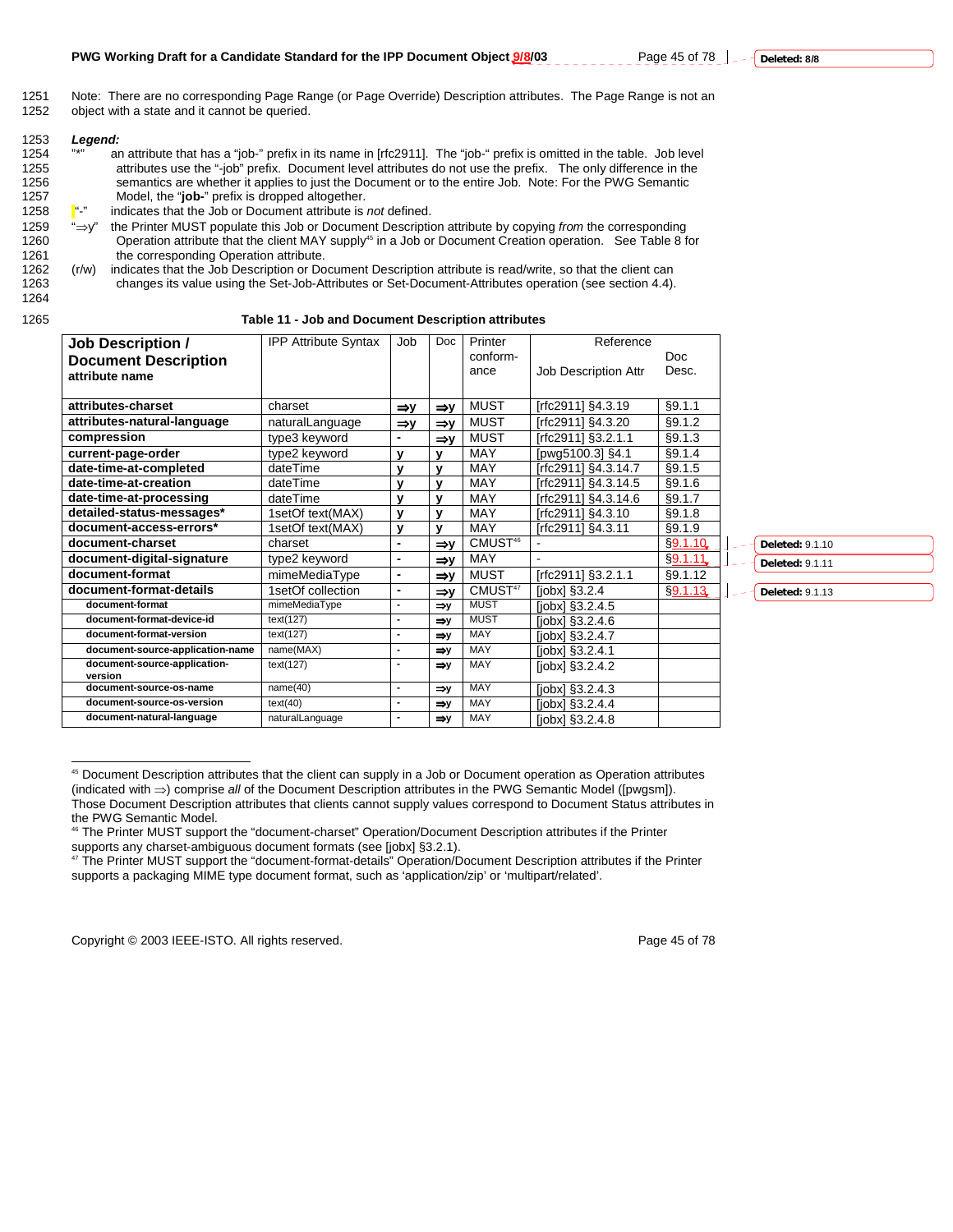| <b>Job Description /</b><br><b>Document Description</b><br>attribute name | <b>IPP Attribute Syntax</b> | Job                              | Doc                      | Printer<br>conform-<br>ance | Reference<br>Job Description Attr                    | Doc<br>Desc.                        |                 |
|---------------------------------------------------------------------------|-----------------------------|----------------------------------|--------------------------|-----------------------------|------------------------------------------------------|-------------------------------------|-----------------|
| document-format-details-<br>detected                                      | 1setOf collection           | $\overline{\phantom{a}}$         | У                        | MAY                         | $\blacksquare$                                       | §9.1.14                             | Deleted: 9.1.14 |
| document-format-detected                                                  | mimeMediaType               | $\overline{\phantom{a}}$         | v                        | <b>MAY</b>                  |                                                      | $\overline{\S$ 9.1.15               | Deleted: 9.1.15 |
| document-format-version                                                   | text(127)                   | $\blacksquare$                   | $\Rightarrow$ y          | MAY                         | [jobx] §3.2.5                                        | \$9.1.16                            | Deleted: 9.1.16 |
| document-format-version-<br>detected                                      | text(127)                   | $\overline{\phantom{a}}$         | y                        | MAY                         |                                                      | $§9.1.17$ <sub><math>•</math></sub> | Deleted: 9.1.17 |
| document-job-id                                                           | integer(1:MAX)              | $\overline{\phantom{a}}$         | $\mathbf{v}$             | <b>MUST</b>                 | $\mathbf{r}$                                         | §9.1.18                             |                 |
| document-job-uri                                                          | uri                         | $\overline{\phantom{a}}$         | $\mathbf{v}$             | <b>MUST</b>                 |                                                      | §9.1.19                             |                 |
| document-message (r/w)                                                    | text(MAX)                   | $\blacksquare$                   | $\mathbf{v}$             | <b>MAY</b>                  | [ $j$ obx] §3.2.6                                    | §9.1.20                             |                 |
| document-name (r/w)                                                       | name(MAX)                   | $\overline{\phantom{a}}$         | $\Rightarrow$ y          | <b>MUST</b>                 | [rfc2911] §3.2.1.1                                   | §9.1.21                             |                 |
| document-natural-language                                                 | naturalLanguage             | $\blacksquare$                   | $\Rightarrow$ y          | <b>MAY</b>                  |                                                      | §9.1.22                             |                 |
| document-number                                                           | integer(1:MAX)              | $\overline{a}$                   | v                        | <b>MUST</b>                 | $\overline{a}$                                       | §9.1.23                             |                 |
| document-printer-uri                                                      | uri                         | $\overline{a}$                   | y                        | <b>MUST</b>                 | $\blacksquare$                                       | §9.1.24                             |                 |
| document-state                                                            | type1 enum                  | $\blacksquare$                   | v                        | <b>MUST</b>                 | $\blacksquare$                                       | §9.1.25                             |                 |
| document-state-message                                                    | text(MAX)                   | $\overline{a}$                   | $\mathbf{v}$             | MAY                         | $\blacksquare$                                       | §9.1.26                             |                 |
| document-state-reasons                                                    | 1setOf type2<br>keyword     | $\overline{\phantom{a}}$         | y                        | <b>MUST</b>                 | $\blacksquare$                                       | §9.1.27                             |                 |
| document-uri                                                              | uri                         | $\overline{a}$                   | $\Rightarrow$ y          | MAY                         |                                                      | §9.1.28                             |                 |
| errors-count                                                              | integer(0:MAX)              | y                                | V                        | <b>MAY</b>                  | [ $jobx$ ] §5.2                                      | §9.1.29                             |                 |
| Impressions*                                                              | integer(0:MAX)              | $\Rightarrow$ y                  | $\Rightarrow$ y          | MAY                         | [rfc2911] §4.3.17.2                                  | §9.1.30                             |                 |
| impressions-completed*                                                    | integer(0:MAX)              | y                                | v                        | MAY                         | [rfc2911] §4.3.18.2                                  | §9.1.31                             |                 |
| impressions-completed-<br>current-copy                                    | integer(0:MAX)              | $\mathbf{v}$                     | y                        | <b>MAY</b>                  | [rfc3381] §4.4                                       | §9.1.32                             |                 |
| ipp-attribute-fidelity                                                    | boolean                     | $\Rightarrow$ y                  | $\overline{\phantom{a}}$ | <b>MUST</b>                 | [rfc2911] §3.2.1.1<br>[ <i>j</i> obx] <sub>5.1</sub> | $\blacksquare$                      |                 |
| job-collation-type                                                        | type2 enum                  | y                                | $\overline{\phantom{0}}$ | <b>MAY</b>                  | [rfc3381] §4.1                                       | $\blacksquare$                      |                 |
| iob-id                                                                    | integer (1:MAX)             | $\mathbf{v}$                     | $\overline{\phantom{0}}$ | <b>MUST</b>                 | [rfc2911] §4.3.2                                     | $\blacksquare$                      |                 |
| job-mandatory-attributes                                                  | 1setOf type2<br>keyword     | $\Rightarrow$ y                  | $\blacksquare$           | <b>MUST</b>                 | $[jobx]$ §5.3                                        |                                     |                 |
| job-message-from-operator                                                 | text(127)                   | $\mathbf{v}$                     | $-48$                    | <b>MAY</b>                  | [rfc2911] §4.3.16                                    | ÷.                                  |                 |
| job-name (r/w)                                                            | name(MAX)                   | $\Rightarrow$ y                  | $-49$                    | <b>MUST</b>                 | [rfc2911] §4.3.5                                     |                                     |                 |
| job-originating-user-name                                                 | name (MAX)                  | $\mathbf{v}$                     | $\overline{\phantom{0}}$ | <b>MUST</b>                 | [rfc2911] §4.3.6                                     |                                     |                 |
| job-printer-uri                                                           | uri                         | $\Rightarrow$ <sup>50</sup><br>y | $\overline{a}$           | <b>MUST</b>                 | [rfc2911] §4.3.3                                     | $\blacksquare$                      |                 |
| iob-state                                                                 | type1 enum                  | $\mathbf v$                      | $-51$                    | <b>MUST</b>                 | [rfc2911] §4.3.7                                     | $\ddot{\phantom{a}}$                |                 |
| job-state-message                                                         | text(MAX)                   | $\mathbf{v}$                     | $-52$                    | <b>MAY</b>                  | [rfc2911] §4.3.9                                     | $\blacksquare$                      |                 |
| job-state-reasons                                                         | 1setOf type2<br>keyword     | y                                | $-53$                    | <b>MUST</b>                 | [rfc2911] §4.3.8                                     | $\blacksquare$                      |                 |
|                                                                           |                             |                                  |                          |                             |                                                      |                                     |                 |

48 The "job-message-from-operator" Job Description attribute has no corresponding "document-message-fromoperator" (text(127)) Document Description attribute. Instead, both the user and the operator use the "documentmessage" (text(127)) Operation/Document Description attribute (see section 9.1.20) to communicate with each other. 49 The Document Description attribute that corresponds to the "job-name" Job Description attribute is the (existing)

<sup>51</sup> The Document Description attribute that corresponds to the "job-state" Job Description attribute is the (new) "document-state" attribute.

<sup>52</sup> The Document Description attribute that corresponds to the "job-state-message" Job Description attribute is the (new) "document-state-message" attribute.

Page 46 of 78 Copyright © 2003 IEEE-ISTO. All rights reserved.

<sup>&</sup>quot;document-name" attribute defined in [rfc2911] and also discussed in this spec in section 9.1.21.

<sup>&</sup>lt;sup>50</sup> The Printer sets the "job-printer-uri" Job Description attribute from the "printer-uri" Operation attribute.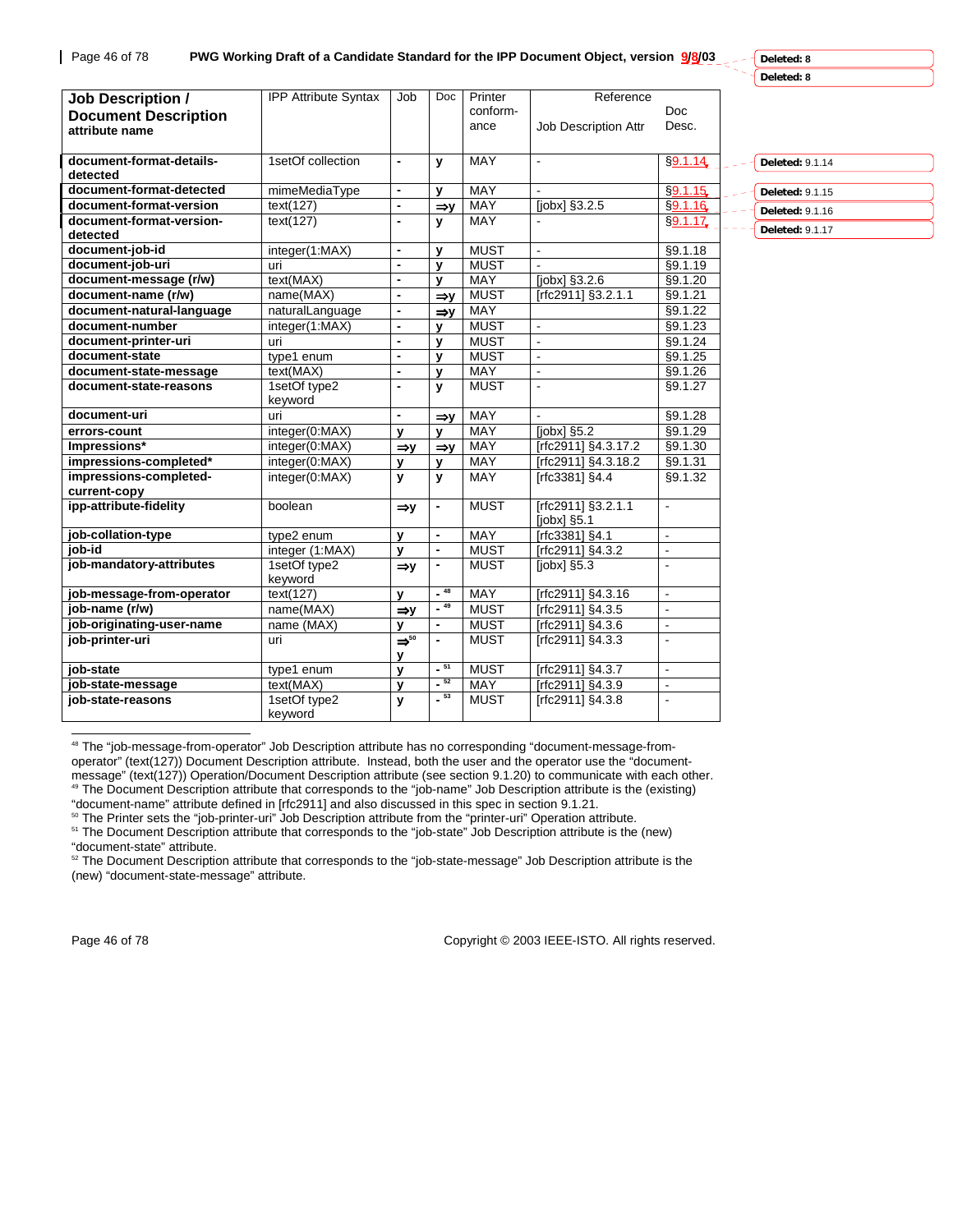| 7 of 78 | $\overline{\phantom{a}}$ Deleted: 8/8 |
|---------|---------------------------------------|
|---------|---------------------------------------|

| <b>Job Description /</b>    | <b>IPP Attribute Syntax</b> | Job            | Doc             | Printer     | Reference            |                |
|-----------------------------|-----------------------------|----------------|-----------------|-------------|----------------------|----------------|
| <b>Document Description</b> |                             |                |                 | conform-    |                      | Doc.           |
| attribute name              |                             |                |                 | ance        | Job Description Attr | Desc.          |
|                             |                             |                |                 |             |                      |                |
| job-uri                     | uri                         | y              | $\blacksquare$  | <b>MUST</b> | [rfc2911] §4.3.1     | $\blacksquare$ |
| k-octets*                   | integer(0:MAX)              | ⇒v             | $\Rightarrow$ y | <b>MAY</b>  | [rfc2911] §4.3.17.1  | §9.1.33        |
| k-octets-processed*         | integer(0:MAX)              | y              | v               | <b>MAY</b>  | [rfc2911] §4.3.18.1  | §9.1.34        |
| last-document               | boolean                     | $\blacksquare$ | $\Rightarrow$ y | <b>MUST</b> |                      | §9.1.35        |
| media-sheets*               | integer(0:MAX)              | ⇒v             | $\Rightarrow$ y | <b>MAY</b>  | [rfc2911] §4.3.17.3  | §9.1.36        |
| media-sheets-completed*     | integer(0:MAX)              | у              | v               | <b>MAY</b>  | [rfc2911] §4.3.18.3  | §9.1.37        |
| more-info*                  | uri                         | y              | $\mathbf v$     | <b>MAY</b>  | [rfc2911] §4.3.4     | §9.1.38        |
| number-of-documents         | integer(0:MAX)              | v              | $\blacksquare$  | <b>MUST</b> | [rfc2911] §4.3.12    |                |
| number-of-intervening-jobs  | integer(0:MAX)              | y              | $\blacksquare$  | <b>MAY</b>  | [rfc2911] §4.3.15    |                |
| output-device-assigned      | name(127)                   | v              | v               | MAY         | [rfc2911] §4.3.13    | §9.1.39        |
| output-device-requested     | name(127)                   | ٧              | $\blacksquare$  | MAY         | $[color]$ $$5.5$     |                |
| printer-up-time*            | integer (1:MAX)             | v              | v               | <b>MUST</b> | [rfc2911] §4.3.14.4  | §9.1.40        |
| sheet-completed-copy-number | integer(0:MAX)              | y              | v               | <b>MAY</b>  | [rfc3381] §4.2       | §9.1.41        |
| sheet-completed-document-   | integer(0:MAX)              | y              | $\blacksquare$  | <b>MAY</b>  | [rfc3381] §4.3       |                |
| number                      |                             |                |                 |             |                      |                |
| time-at-completed           | integer (MIN:MAX)           | y              | У               | <b>MUST</b> | [rfc2911] §4.3.14.3  | §9.1.42        |
| time-at-creation            | integer (MIN:MAX)           | $\mathbf{v}$   | v               | <b>MUST</b> | [rfc2911] §4.3.14.1  | §9.1.43        |
| time-at-processing          | integer (MIN:MAX)           | v              | v               | <b>MUST</b> | [rfc2911] §4.3.14.2  | §9.1.44        |
| warnings-count*             | integer(0:MAX)              | v              | v               | MAY         | $[jobs]$ §5.3        | \$9.1.45       |

1267

1266 "**y**", "⇒**y**", "-" See the description in the Legend before the table.

1268 Most of the existing "job-state" and "job-state-reasons" Job Description attribute values apply equally well to

1269 individual documents in a multi-document job (with removal of the 'job-' prefix for those that apply to both Job and<br>1270 Document). The reason for separating state from reasons is so that the states can be the fundam

1270 Document). The reason for separating state from reasons is so that the states can be the fundamental states that<br>1271 most implementations have, while the state reasons can vary depending on the sophistication of the most implementations have, while the state reasons can vary depending on the sophistication of the system. The

1272 states are the ones that clients are most likely to base actions upon, and the state reasons are more information,

1273 both for programs and people.

### 1274 **9.1 Document Description attributes**

1275 This section contains *all* of the Document Description attributes for use with the Document object. Most of these 1276 definitions refer to the corresponding Job Template attribute semantics in other specifications. However, the<br>1277 semantics of each Document Description attribute only applies to the Document object containing the Do semantics of each Document Description attribute only applies to the Document object containing the Document 1278 Description attribute. The Printer MAY support changing these Document Description attributes with the Set-<br>1279 Document-Attributes operation (see section 4.4), but only if indicated explicitly in this section.

Document-Attributes operation (see section 4.4), but only if indicated explicitly in this section.

*Important Implementer's note: The brief descriptions in this section are not a substitute for the detailed specification in the referenced specifications. You need to read the referenced specifications when implementing!*

#### 1280 **9.1.1 attributes-charset (charset)**

1281 This REQUIRED Document Description attribute has the same semantics as the corresponding Job Description 1282 attribute (see [rfc2911] §4.3.19) applied to the Document object. The Printer sets this Document Description attribute

1283 from the corresponding Operation attribute supplied by the client in the Document Creation operation (see Table 3).

<sup>53</sup> The Document Description attribute that corresponds to the "job-state-reasons" Job Description attribute is the (new) "document-state-reasons" attribute.

Copyright © 2003 IEEE-ISTO. All rights reserved. The example of 78 and 78 of 78

**Deleted:** 9.1.45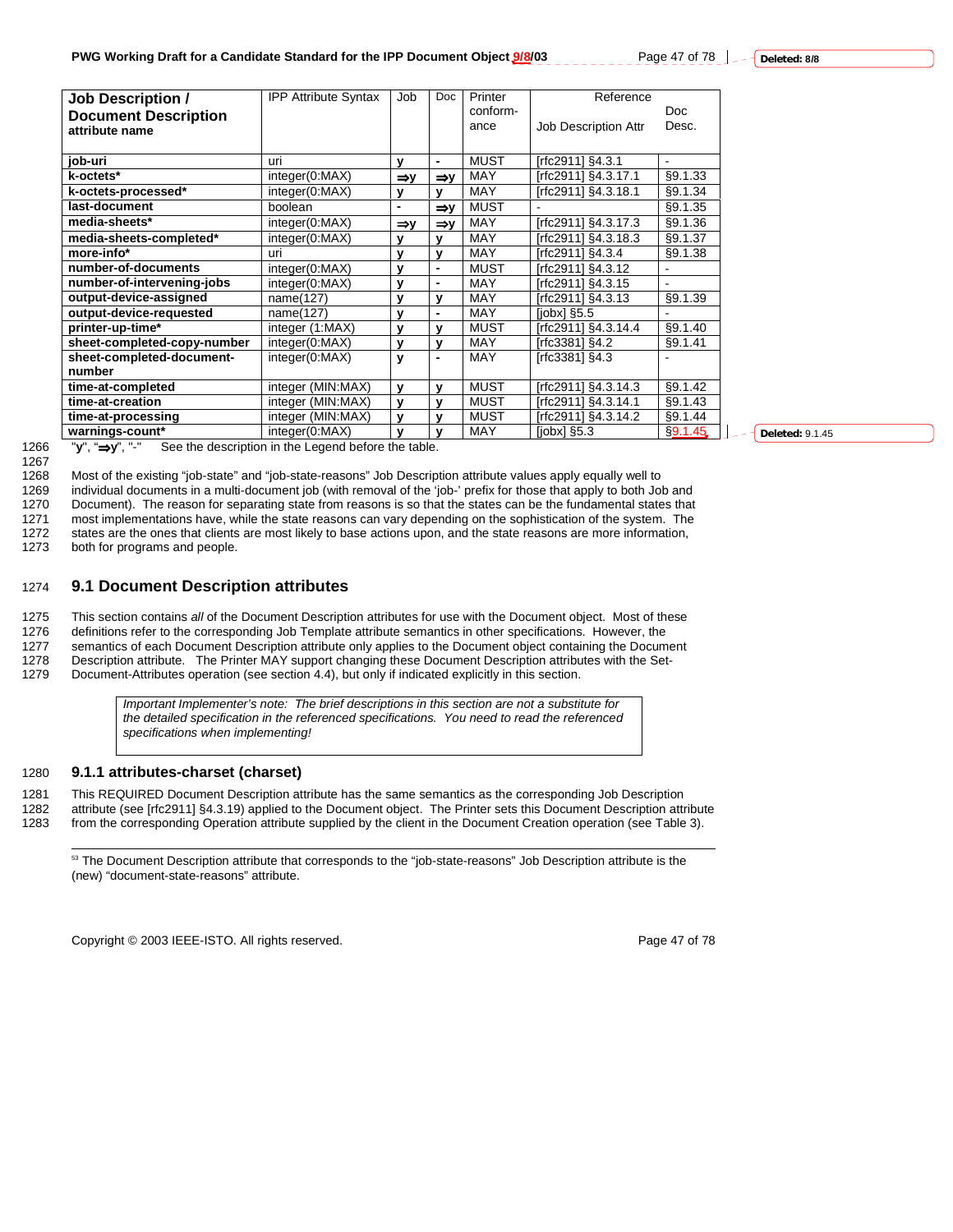### 1284 **9.1.2 attributes-natural-language (naturalLanguage)**

1285 This REQUIRED Document Description attribute has the same semantics as the corresponding Job Description 1286 attribute (see [rfc2911] §4.3.20) applied to the Document object. The Printer sets this Document Description attribute

# 1287 from the corresponding Operation attribute supplied by the client in the Document Creation operation (see Table 3).

### 1288 **9.1.3 compression (type3 keyword)**

1289 This REQUIRED Document Description attribute specifies the compression used to represent this document (see 1290 [rfc2911] §3.2.1.1). The Printer sets this Document Description attribute from the corresponding Operation attribute 1291 supplied by the client in the Document Creation operation (see Table 3).

### 1292 **9.1.4 current-page-order (type2 keyword)**

1293 This OPTIONAL Document Description attribute has the same semantics as the corresponding Job Description 1294 attribute (see [pwg5100.3] §4.1) applied to the Document object.

### 1295 **9.1.5 date-time-at-completed (dateTime)**

1296 This OPTIONAL Document Description attribute has the same semantics as the corresponding Job Description 1297 attribute (see [rfc2911] §4.3.14.7) applied to the Document object.

### 1298 **9.1.6 date-time-at-creation (dateTime)**

1299 This OPTIONAL Document Description attribute has the same semantics as the corresponding Job Description 1300 attribute (see [rfc2911] §4.3.14.5) applied to the Document object.

### 1301 **9.1.7 date-time-at-processing (dateTime)**

1302 This OPTIONAL Document Description attribute has the same semantics as the corresponding Job Description 1303 attribute (see [rfc2911] §4.3.14.6) applied to the Document object.

### 1304 **9.1.8 detailed-status-messages (1setOf text(MAX))**

1305 This OPTIONAL "detailed-status-messages" Document Description attribute has the same semantics as the 1306 corresponding "job-detailed-status-messages" Job Description attribute (see [rfc2911] §4.3.10) applied to the 1307 Document object.

### 1308 **9.1.9 document-access-errors (1setOf text(MAX))**

1309 This OPTIONAL "document-access-errors" Document Description attribute has the same semantics as the 1310 corresponding "job-document-access-errors" Job Description attribute (see [rfc2911] job-document-access-errors 1311 §4.3.11) applied to the Document object.

### 1312 **9.1.10 document-charset (charset)**

1313 This CONDITIONALLY REQUIRED Document Description attribute specifies the charset used to represent this<br>1314 document (see [jobx] §4.2.1). The Printer sets this Document Description attribute from the corresponding

1314 document (see [jobx] §4.2.1). The Printer sets this Document Description attribute from the corresponding Operation<br>1315 attribute supplied by the client in the Document Creation operation (see Table 3). This attribut

attribute supplied by the client in the Document Creation operation (see Table 3). This attribute is REQUIRED for a

1316 Printer to support if the Printer supports any charset-ambiguous document formats; otherwise, this attribute is<br>1317 OPTIONAL, Note, however, that if a Printer supports the "document-charset" Operation attribute, the 1317 OPTIONAL. Note, however, that if a Printer supports the "document-charset" Operation attribute, the Printer MUST<br>1318 Support this "document-charset" Document Description attribute.

support this "document-charset" Document Description attribute.

Page 48 of 78 Copyright © 2003 IEEE-ISTO. All rights reserved.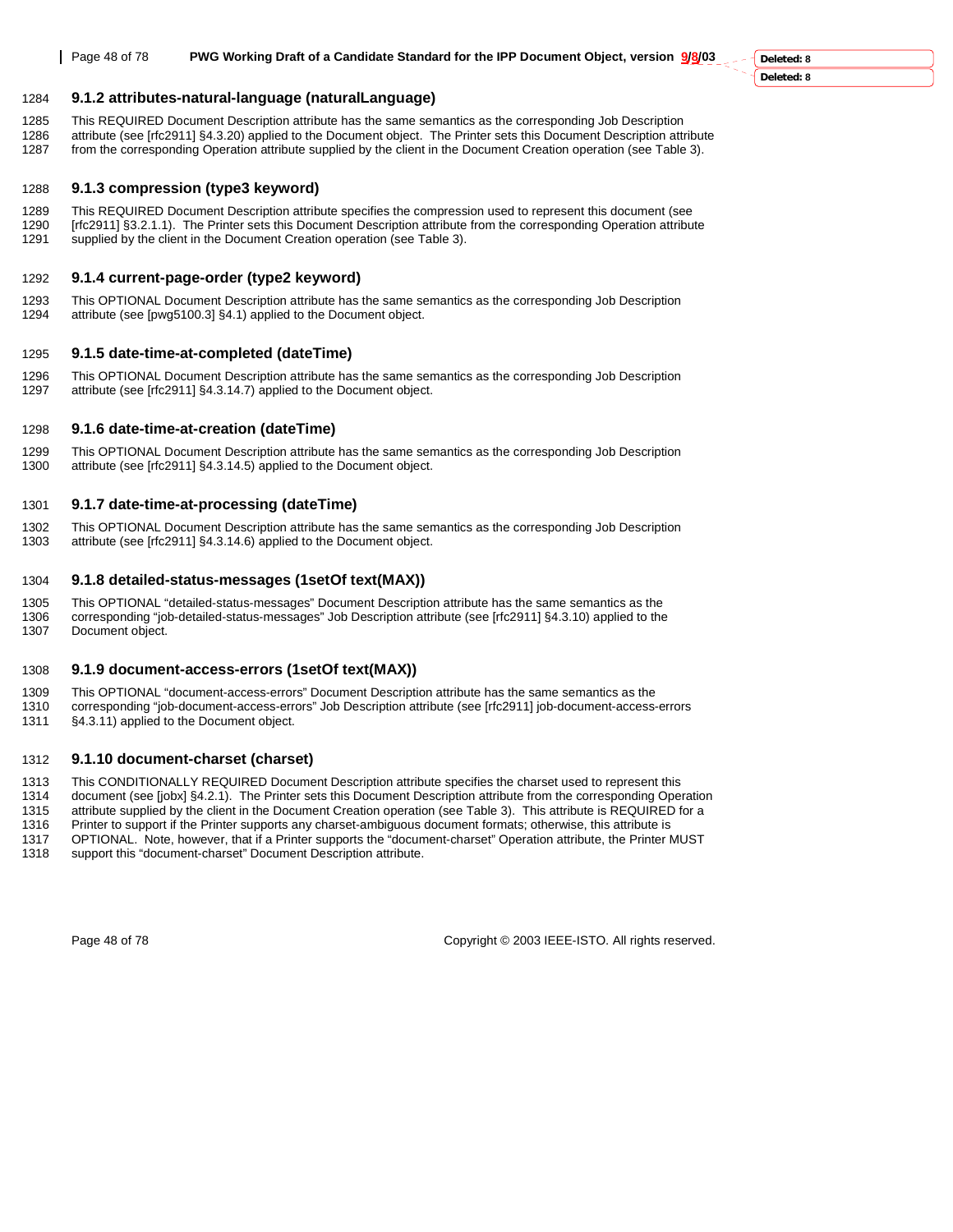### 1319 **9.1.11 document-digital-signature (type2 keyword)**

1320 This OPTIONAL Document Description attribute specifies the digital signature technology used in the Document

1321 content. The Printer sets this Document Description attribute from the corresponding "document-digital-signature" 1322 Operation attribute ([jobx] §4.2.2 for the semantics), if supplied by the client in the Document Creation operation (see<br>1323 Table 3). If a Printer supports the "document-digital-signature" Operation attribute, the P

1323 Table 3). If a Printer supports the "document-digital-signature" Operation attribute, the Printer MUST support this 1324 "document-digital-signature" Document Description attribute.

1324 "document-digital-signature" Document Description attribute.

### 1325 **9.1.12 document-format (mimeMediaType)**

1326 This REQUIRED<sup>54</sup> Document Description attribute specifies the document format of the Document Object content. 1327 The Printer sets this Document Description attribute from the corresponding "document-format" Operation attribute<br>1328 (see section [jobx] §4.2.3 for the semantics), if supplied by the client in the Document Creation (see section [jobx] §4.2.3 for the semantics), if supplied by the client in the Document Creation operation (see Table 1329 3).

### 1330 **9.1.13 document-format-details (1setOf collection)**

1331 This CONDITIONALLY REQUIRED Document Description attribute specifies the details of the document format(s) of<br>1332 the Document Object content. The Printer sets this Document Description attribute from the correspondi

the Document Object content. The Printer sets this Document Description attribute from the corresponding

1333 "document-format-details" Operation attribute ([jobx] §4.2.4 for the semantics), if supplied by the client in the

1334 Document Creation operation (see Table 3). This attribute is REQUIRED for a Printer to support if the Printer<br>1335 Supports a packaging MIME type document format, such as 'application/zin' or 'multipart/related': othe supports a packaging MIME type document format, such as 'application/zip' or 'multipart/related'; otherwise, this

1336 attribute is OPTIONAL. Note, however, that if a Printer supports the "document-format-details" Operation attribute,

1337 the Printer MUST support this "document-format-details" Document Description attribute.

### 1338 **9.1.14 document-format-details-detected (1setOf collection)**

1339 This OPTIONAL Document Description attribute is generated by the Printer to indicate the actual document format<br>1340 details of the Document object as detected by the Printer. The member attributes are the same as the details of the Document object as detected by the Printer. The member attributes are the same as the "document-1341 format-details" Operation attribute. (see [jobx] §6.6.4 for details)

#### 1342 **9.1.15 document-format-detected (mimeMediaType)**

1343 This OPTIONAL Document Description attribute is generated by the Printer to indicate the actual document format of

1344 the Document object content as detected by the Printer. See [jobx] §6.6.5 for detailed semantics.

### 1345 **9.1.16 document-format-version (text(127))**

1346 This OPTIONAL Document Description attribute specifies the version of the document format of the Document

1347 Object content. The Printer sets this Document Description attribute from the corresponding "document-format-

1348 version" Operation attribute ([jobx] §4.2.6 for the semantics), if supplied by the client in the Document Creation

1349 operation (see Table 3). If a Printer supports the "document-format-version" Operation attribute, the Printer MUST 1350 support this "document-format-version" Document Description attribute.

### 1351 **9.1.17 document-format-version-detected (text(127))**

1352 This OPTIONAL Document Description attribute is generated by the Printer to indicate the actual document format<br>1353 version of the Document content as detected by the Printer. See [jobx] §6.6.7 for detailed semantics version of the Document content as detected by the Printer. See [jobx] §6.6.7 for detailed semantics.

Copyright © 2003 IEEE-ISTO. All rights reserved. Page 49 of 78

 $\overline{a}$ 

<sup>54 [</sup>rfc2911] did not define a "document-format" Document Description attribute; it is a new attribute defined in this specification.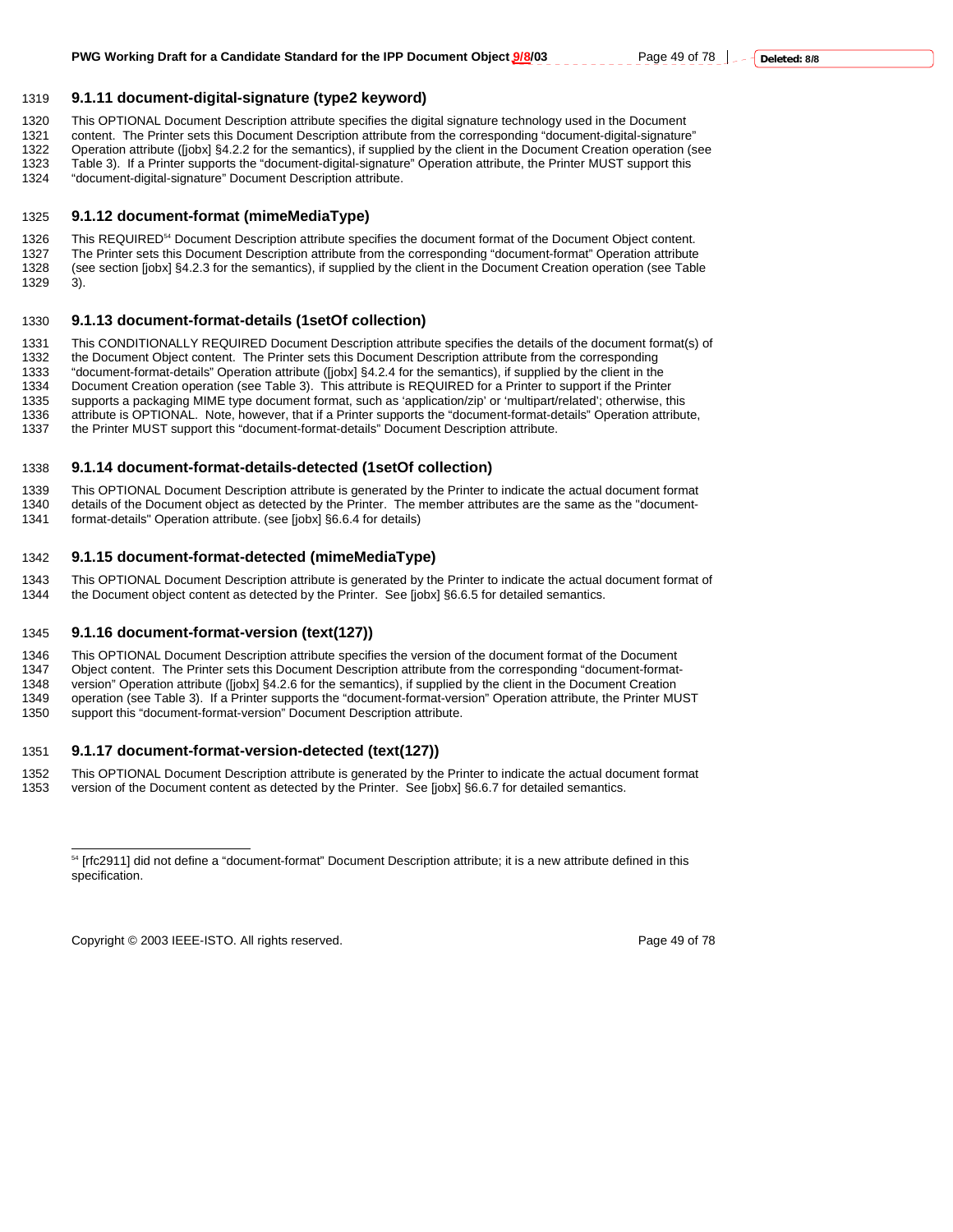#### 1354 **9.1.18 document-job-id (integer(1:MAX))**

1355 This REQUIRED Document Description attribute is a *copy* of the Job's "job-id" Job Description attribute (see 1356 [rfc2911] §4.3.2), i.e., the "job-id" of the Job containing this Document.

#### 1357 **9.1.19 document-job-uri (uri)**

- 1358 This REQUIRED Document Description attribute is a *copy* of the Job's "job-uri" Job Description attribute (see [rfc2911] §4.3.1), i.e., the URI of the Job that contains this Document. Example:
- 1360 ipp://www.company.com/printers/myprinter/jobs/22

#### 1361 **9.1.20 document-message (text(MAX))**

1362 This OPTIONAL Document Description attribute contains a message from either (1) the user to the operator about<br>1363 the Document or (2) from the operator, system administrator, or "intelligent" process to indicate to the Document or (2) from the operator, system administrator, or "intelligent" process to indicate to the end user the 1364 reasons for modification or other management action taken on the Document. The Printer populates this Document 1365 Description attribute from the "document-message" (text(MAX)) Operation attribute value supplied by the client in any 1366 of the Document Creation operations (see Table 3) or in a Cancel-Document operation (see section 4.5).

1367 In addition, the user and the operator can set the value of this Document Description attribute explicitly using the Set-<br>1368 Document-Attributes operation (see section 4.4). Document-Attributes operation (see section 4.4).

#### 1369 **9.1.21 document-name (name(MAX))**

1370 This REQUIRED<sup>55</sup> Document Description attribute specifies the name of the document (see [rfc2911] §3.2.1.1). The 1371 Printer sets this Document Description attribute from the corresponding Operation attribute supplied by the client in<br>1372 the Document Creation operation (see Table 3). the Document Creation operation (see Table 3).

1373 This attribute may be modified by a client using the Set-Document-Attributes operation (see section 4.4).

#### 1374 **9.1.22 document-natural-language (naturalLanguage)**

1375 This OPTIONAL Document Description attribute specifies the natural language of the Document Object content. The

1376 Printer sets this Document Description attribute from the corresponding "document-natural-language" Operation

1377 attribute (section 7.2.1 for the semantics), if supplied by the client in the Document Creation operation (see Table 3).

1378 If a Printer supports the "document-natural-language" Operation attribute, the Printer MUST support this "document-1379 natural-language" Document Description attribute.

#### 1380 **9.1.23 document-number (integer(1:MAX))**

1381 This REQUIRED Document Description attribute is the ordinal number of the document within the job, and<br>1382 determines its order of being printed in a multi-document job. The Printer MUST generate the values mon

determines its order of being printed in a multi-document job. The Printer MUST generate the values monotonically 1383 increasing from 1 for each job.

#### 1384 **9.1.24 document-printer-uri (uri)**

1385 This REQUIRED Document Description attribute is a *copy* of the "printer-uri" Operation attribute (see [rfc2911]

1386 §3.1.5), i.e., the URI of the Printer containing the Job which contains this Document. Example:

1387 ipp://www.company.com/printers/myprinter.

 $\overline{a}$ 

Page 50 of 78 Copyright © 2003 IEEE-ISTO. All rights reserved.

<sup>55 [</sup>rfc2911] did not define a "document-name" Document Description attribute; it is a new attribute defined in this specification.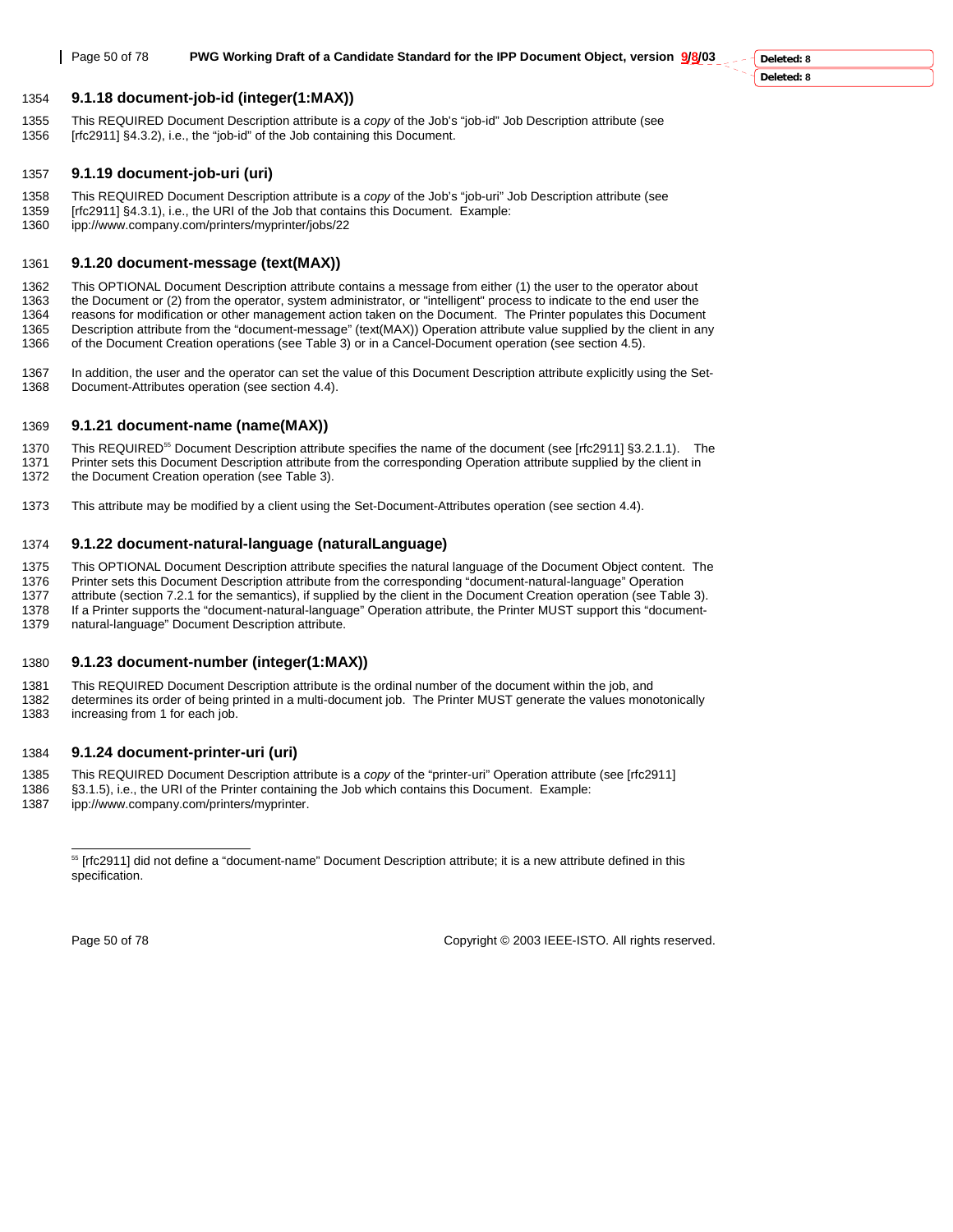#### 1388 **9.1.25 document-state (type1 enum)**

1389 The REQUIRED "document-state" Document Description attributes identifies the current state of the document. The<br>1390 values for "document-state" are a subset of the values for "job-state" ([rfc2911] §4.3.7); in partic values for "document-state" are a subset of the values for "job-state" ([rfc2911] §4.3.7); in particular, the "job-state" 1391 values 'pending-held' and 'processing-stopped' do not apply to "document-state". Even though IPP defines five 1392 values for document state (plus the out-of-band 'unknown' value - see [rfc2911] § 4.1), implementations only need to 1393 support those states which are appropriate for the particular implementation. In other words, an IPP Printer 1394 implementation supports only those document states implemented by the output device and available to the IPP<br>1395 Printer implementation. Printer implementation.

1396 Table 12 lists the "document-state" attribute values.

#### 1397 **Table 12 - "document-state" attribute values**

| "document-state" Values |
|-------------------------|
| 3 pending               |
| 5 processing            |
| 7 canceled              |
| 8 aborted               |
| 9 completed             |

1398

1399 Standard enum values are:

| Value     | Symbolic Name and Description                                                                                                                                                                                                                                                                                                                                                                                                                                                                                                                                                                                                                                                                                                                                                                                                                                          |
|-----------|------------------------------------------------------------------------------------------------------------------------------------------------------------------------------------------------------------------------------------------------------------------------------------------------------------------------------------------------------------------------------------------------------------------------------------------------------------------------------------------------------------------------------------------------------------------------------------------------------------------------------------------------------------------------------------------------------------------------------------------------------------------------------------------------------------------------------------------------------------------------|
| '3'<br>5' | 'pending': The Document has not started to be processed at all.<br><b>'processing'</b> : One or more of:                                                                                                                                                                                                                                                                                                                                                                                                                                                                                                                                                                                                                                                                                                                                                               |
|           | 1.<br>The job has begun using, or is attempting to use, one or more purely<br>software processes that are analyzing, creating, or interpreting a PDL, etc.<br>for the Document.                                                                                                                                                                                                                                                                                                                                                                                                                                                                                                                                                                                                                                                                                        |
|           | 2.<br>The job has begun using, or is attempting to use, one or more hardware<br>devices that are interpreting a PDL, making marks on a medium, and/or<br>performing finishing, such as stapling, etc. for the Document,<br>3.<br>The Document is ready for printing, but the output device is not yet printing<br>it, either because the Document hasn't reached the output device or<br>because the Document is queued in the output device or some other                                                                                                                                                                                                                                                                                                                                                                                                             |
|           | spooler, awaiting the output device to print it.<br>The 'processing' state for the Document indicates that the Document has begun to be<br>processed. Even if the Job stops being processed, the Document remains in the<br>'processing' state until it moves to one of the three terminal states.                                                                                                                                                                                                                                                                                                                                                                                                                                                                                                                                                                     |
| '7'       | Implementations MAY include additional values in the document's "document-state-<br>reasons" attribute to indicate the progress of the Document, such as adding the 'printing'<br>value to indicate when the output device is actually making marks on paper and/or the<br>'processing-to-stop-point' value to indicate that the Printer is in the process of canceling or<br>aborting the Document.<br>"canceled": The Document has been canceled by a Cancel-Document operation and the<br>Printer has completed canceling the Document and all Document status attributes have<br>reached their final values for the Document. While the Printer is canceling the Document,<br>the Document remains in its current state, but the Document's "document-state-reasons"<br>attribute SHOULD contain the 'processing-to-stop-point' value and one of the 'canceled-by- |

Copyright © 2003 IEEE-ISTO. All rights reserved. Copyright © 2003 IEEE-ISTO. All rights reserved.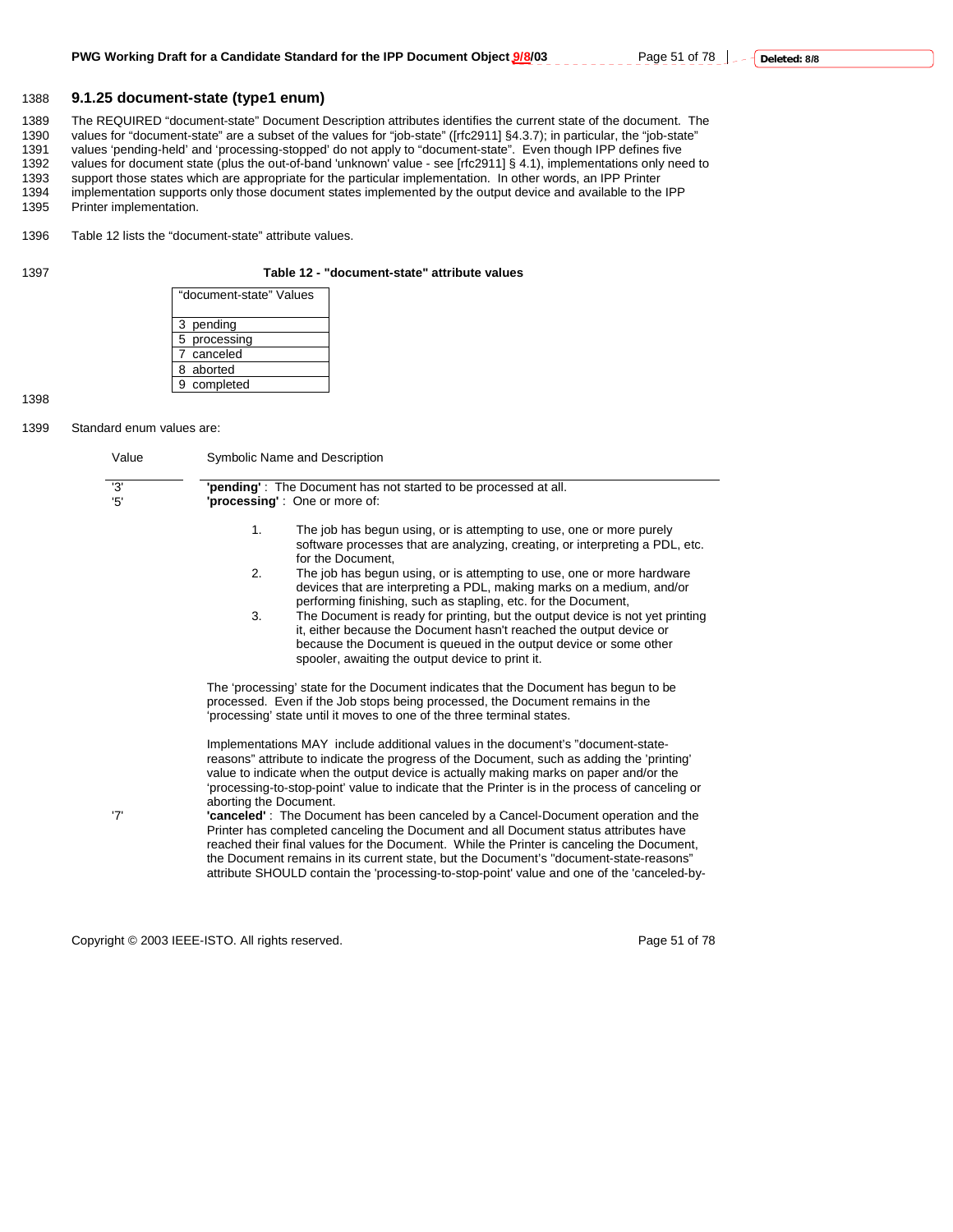1405 final values for the Document.

1406

|              | Value                      | Symbolic Name and Description                                                                                                                                                                                                                                                                                                                                                                                                                                                                                                                                                                                                                                                                                                                                                              |
|--------------|----------------------------|--------------------------------------------------------------------------------------------------------------------------------------------------------------------------------------------------------------------------------------------------------------------------------------------------------------------------------------------------------------------------------------------------------------------------------------------------------------------------------------------------------------------------------------------------------------------------------------------------------------------------------------------------------------------------------------------------------------------------------------------------------------------------------------------|
|              | '8'                        | user', 'canceled-by-operator', or 'canceled-at-device' values. When the Document moves to<br>the 'canceled' state, the 'processing-to-stop-point' value, if present, MUST be removed, but<br>the 'canceled-by-xxx', if present, MUST remain.<br><b>'aborted'</b> : The Document has been aborted by the system, usually while the Document<br>was in the 'processing' state and the Printer has completed aborting the Document and all<br>Document status attributes have reached their final values for the Document. While the<br>Printer is aborting the Document, the Document remains in its current state, but the                                                                                                                                                                  |
|              | '9'                        | Document's " document-state-reasons" attribute SHOULD contain the 'processing-to-stop-<br>point' and 'aborted-by-system' values. When the Document moves to the 'aborted' state,<br>the 'processing-to-stop-point' value, if present, MUST be removed, but the 'aborted-by-<br>system' value, if present, MUST remain.<br>"completed": The Document has completed successfully or with warnings or errors after<br>processing and all of the Document media sheets have been successfully stacked in the<br>appropriate output bin(s) and all Document status attributes have reached their final values<br>for the Document. The Document's " document-state-reasons" attribute SHOULD contain<br>one of: 'completed-successfully', 'completed-with-warnings', or 'completed-with-errors' |
| 1400         |                            | values.<br>The final value for this attribute MUST be one of: 'completed', 'canceled', or 'aborted' before the Printer removes the                                                                                                                                                                                                                                                                                                                                                                                                                                                                                                                                                                                                                                                         |
| 1401<br>1402 | depends on implementation. | Document altogether. The length of time that Documents remain in the 'canceled', 'aborted', and 'completed' states                                                                                                                                                                                                                                                                                                                                                                                                                                                                                                                                                                                                                                                                         |

# 1407 **9.1.25.1 The "document-state" Document Description attribute and the Document object life Cycle**

1403 Documents reach one of the three terminal states: 'completed', 'canceled', or 'aborted', after the Job has completed 1404 all activity for the Document, including stacking output media, and all Document status attributes have reached their

1408 The "document-state" attribute is one of the most important Document Description attributes. Figure 1 shows the 1409 values of the "document-state" attribute and the Document object life cycle as affected by actions on the Job,<br>1410 Document, Printer, and job processing. Documents are not active objects. Active objects in IPP are Pr Document, Printer, and job processing. Documents are not active objects. Active objects in IPP are Printers and 1411 Jobs. Printers and Jobs have URIs where requests are sent and acted upon. Documents have no such URI. 1412 Printers schedule Jobs and Jobs, once scheduled, process the Documents that they contain. The Document's life<br>1413 cycle is closely tied to the lifecycle of a Job<sup>56</sup>. Documents basically have three states. The first cycle is closely tied to the lifecycle of a Job<sup>56</sup>. Documents basically have three states. The first is waiting to be 1414 processed by a Job (i.e. pending). The second state is from the time the Job first starts processing the Document 1415 (i.e. processing) and until it reaches one of its terminal states. The third state for a Document is one of its terminal<br>1416 states (i.e. completed, canceled, or aborted). states (i.e. completed, canceled, or aborted).

 $\overline{a}$ 

Page 52 of 78 Copyright © 2003 IEEE-ISTO. All rights reserved.

<sup>&</sup>lt;sup>56</sup> The Document object is not really a sub-job. If the Document object were its own independent active object, i.e., were a sub-job, then the Document state would affect the job state and there would be complex and debatable roll-up rules for how the various "document-state" values of all of the Job's document are rolled up to give a single value for the Job's "job-state" attribute. Instead, the Job state reflects the overall processing of the job and is the same whether or not the Document object is supported.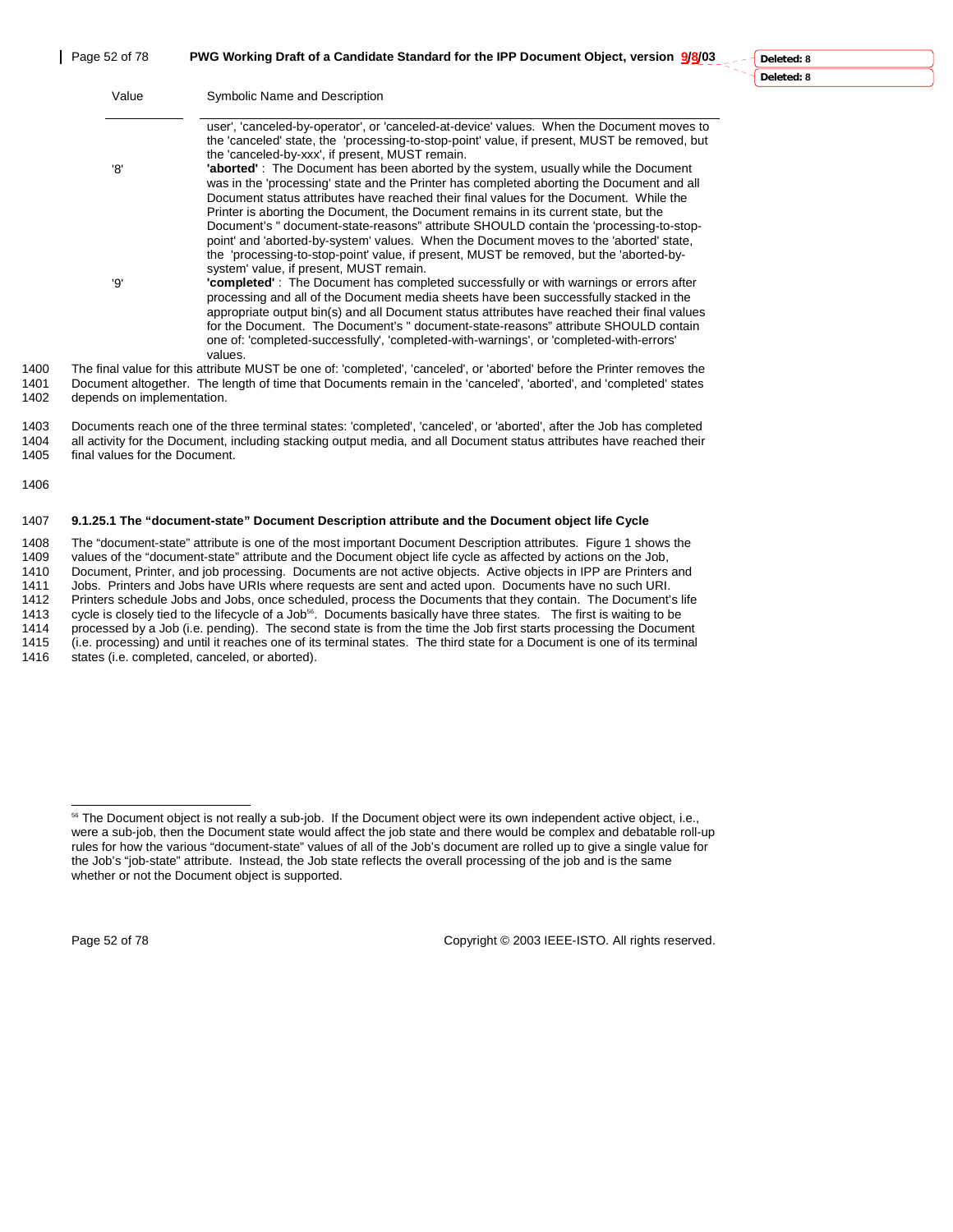

### 1417

#### 1418 **Figure 1 - The "document-state" Document Description attribute and the Document object life cycle**

1419 A Document object has a much simpler life cycle than a Job object. A Document always progresses from left to right 1420 in the state diagram. No other state transitions are defined.

#### 1421 **9.1.26 document-state-message (text(MAX))**

1422 This OPTIONAL Document Description attribute specifies information about the "document-state" and "document-1423 state-reasons" attributes in human readable text. If the Printer supports this attribute, the Printer MUST be able to<br>1424 generate this message in any of the natural languages identified by the Printer's "generated-n 1424 generate this message in any of the natural languages identified by the Printer's "generated-natural-language-1425 supported" attribute (see the "attributes-natural-language" Operation attribute specified in [rfc2911] § 3.1.4.1).

1426 The value SHOULD NOT contain additional information not contained in the values of the "document-state" and 1427 "document-states-reasons" attributes, such as interpreter error information. Otherwise, application programs might 1428 attempt to parse the (localized text). For additional information such as interpreter errors for application program<br>1429 consumption or specific document access errors, new attributes with keyword values, needs to be consumption or specific document access errors, new attributes with keyword values, needs to be developed and 1430 registered.

#### 1431 **9.1.27 document-state-reasons (1setOf type2 keyword)**

1432 The REQUIRED "document-state-reasons" Document Description attribute provides additional information about<br>1433 each document's current state, i.e., information that augments the value of the Document's "document-stat each document's current state, i.e., information that augments the value of the Document's "document-state" 1434 attribute.

1435 These values MAY be used with any document state for which the reason makes sense. Some of these value 1436 definitions indicate conformance requirements; the rest are OPTIONAL. Furthermore, when implemented, the Printer 1437 MUST return these values when the reason applies and MUST NOT return them when the reason no longer applies<br>1438 Whether the value of the Document's "document-state" attribute changed or not. When the Document does no whether the value of the Document's "document-state" attribute changed or not. When the Document does not have 1439 any reasons for being in its current state, the value of the Document's "document-state-reasons" attribute MUST be 1440 'none'.

1441 Some of the Job's "job-state-reasons" values affect job scheduling, such as 'resources-are-not-ready' and 'job-hold-1442 until-specified'. However, "document-state-reasons" values MUST NOT affect job scheduling, since Document<br>1443 objects are passive objects operated on by the containing Job object.

objects are passive objects operated on by the containing Job object.

1444 Note: While values cannot be added to the "document-state" attribute without impacting deployed clients that take 1445 actions upon receiving "document-state" values, it is the intent that additional "document-state-reasons' values can 1446 be defined and registered without impacting such deployed clients. In other words, the "document-state-reasons" 1447 attribute is intended to be extensible.

Copyright © 2003 IEEE-ISTO. All rights reserved. Page 53 of 78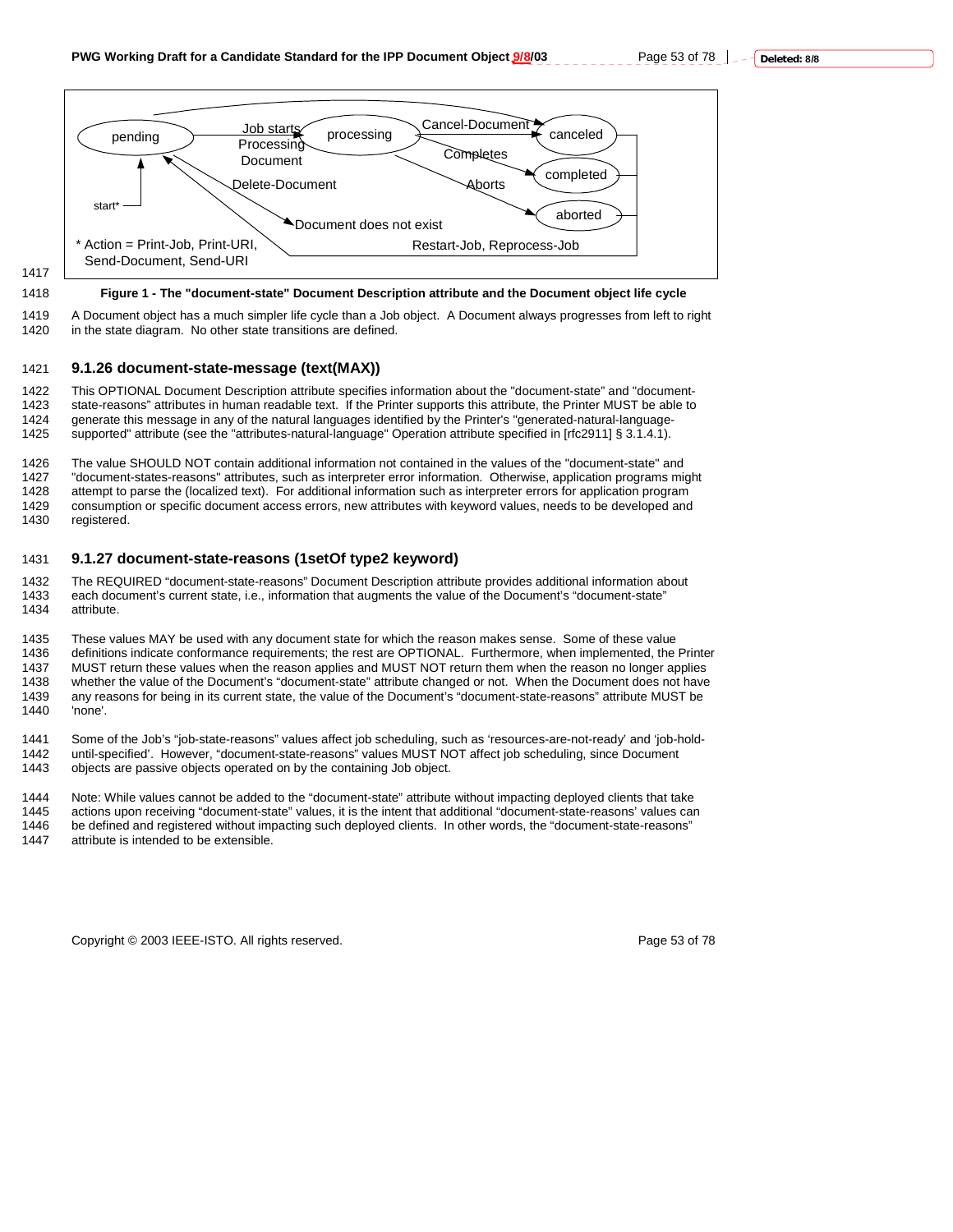#### **Page 54 of 78 PWG Working Draft of a Candidate Standard for the IPP Document Object, version 9/8/03**

#### **Deleted: 8 Deleted: 8**

1448 Table 13 lists the standard keyword values for the "document-state-reasons" attribute defined in this specification and<br>1449 derived from "job-state-reasons" defined in other IPP specifications as indicated in the Ref derived from "job-state-reasons" defined in other IPP specifications as indicated in the References column. In Table 1450 13 the keywords are listed in alphabetic order, while in their descriptions following Table 13, they are listed in the 1451 most likely order of occurrence to help understanding. most likely order of occurrence to help understanding.

1452 When the Document object is supported, the Printer implementation SHOULD still support the corresponding Job<br>1453 level "job-state-reasons", so that clients that do not support the Document object will receive the sam 1453 level "job-state-reasons", so that clients that do not support the Document object will receive the same information.<br>1454 Also it is usually more convenient for the client to obtain just the Job level status. However 1454 Also it is usually more convenient for the client to obtain just the Job level status. However, the client SHOULD<br>1455 auery both Job and Document attributes and convert them to some canonical form for display to the query both Job and Document attributes and convert them to some canonical form for display to the user, so that all 1456 Jobs and their Documents are displayed in a uniform manner, no matter from which clients they were submitted.

1457 **Table 13 - "document-state-reasons" attribute values** 

| plus                             |                                                       |                                 |
|----------------------------------|-------------------------------------------------------|---------------------------------|
|                                  | conformance                                           |                                 |
| Values                           |                                                       |                                 |
|                                  |                                                       |                                 |
| 1setOf type2 keyword             | <b>MUST</b>                                           | 9.1.27                          |
| aborted-by-system                | <b>MAY</b>                                            | [rfc2911] §4.3.8                |
| compression-error                | <b>MAY</b>                                            | [rfc2911] §4.3.8                |
| digital-signature-did-not-verify | MAY                                                   | [ $jobs$ ] §6.1                 |
| digital-signature-type-not-      | <b>MAY</b>                                            | [ <i>j</i> obx] <sub>56.1</sub> |
| supported                        |                                                       |                                 |
| document-access-error            | MAY                                                   | [rfc2911] §4.3.8                |
| document-format-error            | <b>MAY</b>                                            | [rfc2911] §4.3.8                |
| canceled-at-device               | <b>MAY</b>                                            | [rfc2911] §4.3.8 *              |
| canceled-by-operator             | <b>MAY</b>                                            | [rfc2911] §4.3.8 *              |
| canceled-by-user                 | <b>MAY</b>                                            | [rfc2911] §4.3.8 *              |
|                                  | MAY                                                   | [rfc2911] §4.3.8 *              |
| completed-with-errors            | MAY                                                   | [rfc2911] §4.3.8 *              |
| completed-with-warnings          | MAY                                                   | [rfc2911] §4.3.8 *              |
| data-insufficient                | <b>MAY</b>                                            | [rfc2911] §4.3.8 *              |
| digital-signature-wait           | <b>MAY</b>                                            | [jobx] §6.1 *                   |
| errors-detected                  | <b>MAY</b>                                            | [jobx] $§6.1*$                  |
| incoming                         | MAY                                                   | [rfc2911] §4.3.8 *              |
| interpreting                     | <b>MAY</b>                                            | [rfc2911] §4.3.8 *              |
| none                             | <b>MUST</b>                                           | [rfc2911] §4.3.8                |
| outgoing                         | <b>MAY</b>                                            | [rfc2911] §4.3.8 *              |
| printing                         | MAY                                                   | [rfc2911] §4.3.8 *              |
| processing-to-stop-point         | <b>MAY</b>                                            | [rfc2911] §4.3.8                |
| queued                           | MAY                                                   | [rfc2911] §4.3.8 *              |
| queued-for-marker                | <b>MAY</b>                                            | [rfc2911] §4.3.8 *              |
| queued-in-device                 | MAY                                                   | [rfc2911] §4.3.8                |
| resources-are-not-ready          | MAY                                                   | [rfc2911] §4.3.8                |
|                                  | MAY                                                   | [pwg5100.3] §6.1                |
| submission-interrupted           | <b>MAY</b>                                            | [rfc2911] §4.3.8                |
| transforming                     | MAY                                                   | [rfc2911] §4.3.8 *              |
| unsupported-compression          | <b>MUST</b>                                           | [rfc2911] §4.3.8                |
| unsupported-document-format      | <b>MUST</b>                                           | [rfc2911] §4.3.8                |
| warnings-detected                | <b>MAY</b>                                            | [jobx] §6.1 *                   |
|                                  | completed-successfully<br>resources-are-not-supported |                                 |

Page 54 of 78 Copyright © 2003 IEEE-ISTO. All rights reserved.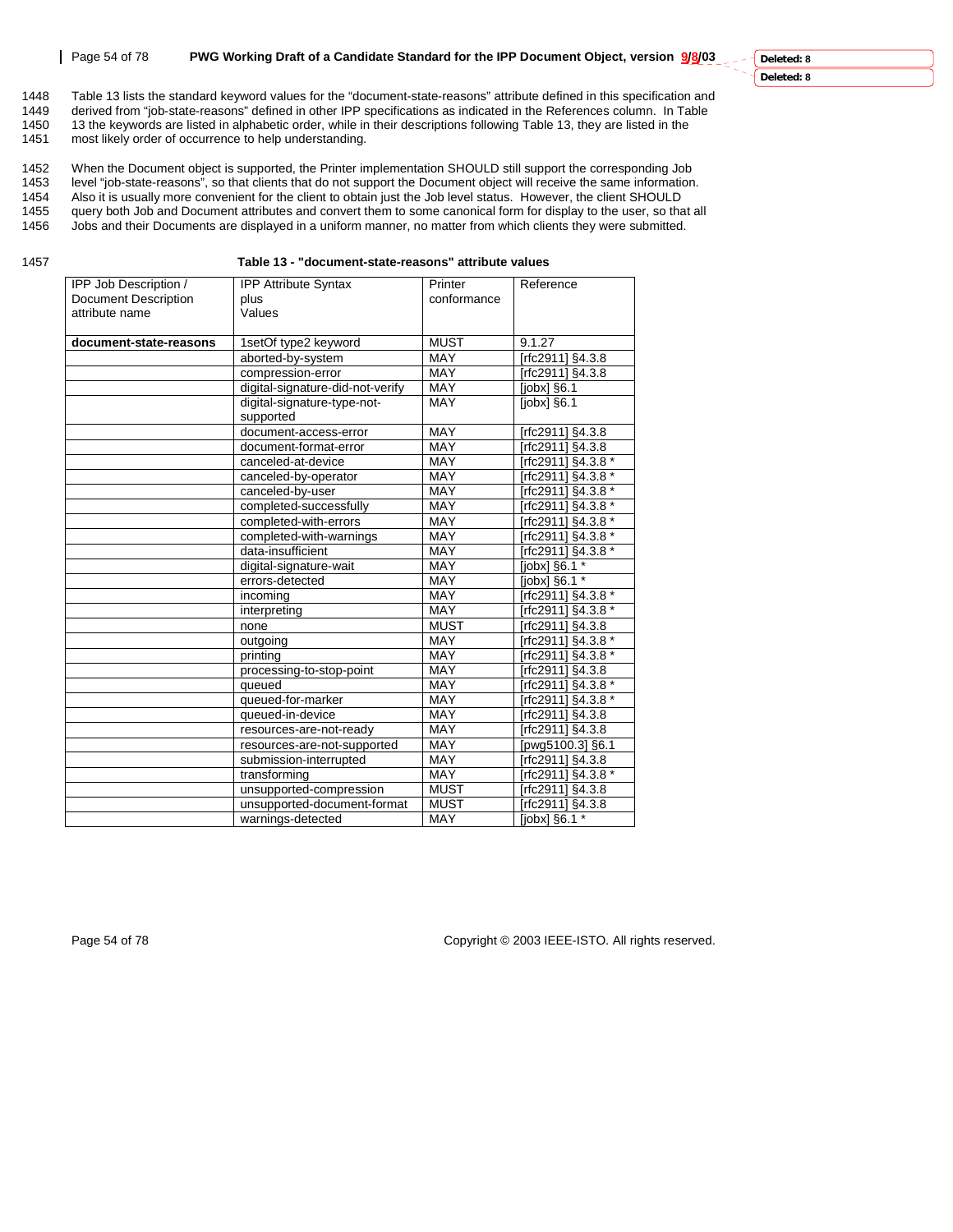1463 For ease of understanding, the following value descriptions are presented in the order in which the reasons are likely 1464 to occur (if implemented), starting with the 'none' value:

- 1465 **'none' :** There are no reasons for the Document's current state. This state reason is semantically equivalent 1466 to "document-state-reasons" without any value and MUST be used when there is no other value,<br>1467 the 1setOf attribute syntax requires at least one value [rfc2911] \$4.3.8 since the 1setOf attribute syntax requires at least one value. [rfc2911] §4.3.8
- 1468 **'resources-are-not-supported'** : At least one of the resources needed by the Document, such as media, 1469 fonts, resource objects, etc., is not supported on any of the physical printers for which the Document<br>1470 sis a candidate. This condition MAY be detected when the Document is accepted, or subsequently is a candidate. This condition MAY be detected when the Document is accepted, or subsequently 1471 while the Document is pending or processing, depending on implementation. The Job containing the 1472 Document may (1) remain in its current state, (2) be moved to the 'pending-held' state, depending on<br>1473 http://www.implementation and/or job scheduling policy, or (3) scheduled normally, but the Printer is put into implementation and/or job scheduling policy, or (3) scheduled normally, but the Printer is put into the 1474 'stopped' state when the Document is attempted to be processed on the Printer. This value is 1475 intended for use with an implementation that supports the "user-defined-values-supported" Printer 1476 attribute (see [pwg5100.3] § 6.1), which allows a Job to be accepted with an unsupported 'name' 1477 value. [pwg5100.3] §6.1
- 1478 **'resources-are-not-ready'** : At least one of the resources needed by the Document, such as media, fonts, 1479 resource objects, etc., is not ready on any of the physical printers for which the Document is a 1480 candidate. This condition MAY be detected when the Document is accepted, or subsequently while 1481 the Document is pending or processing, depending on implementation. The Job containing the<br>1482 1482 bocument may remain in its current state or be moved to the 'pending-held' state, depending or Document may remain in its current state or be moved to the 'pending-held' state, depending on 1483 implementation and/or scheduling policy. [rfc2911] §4.3.8
- 1484 **'digital-signature-type-not-supported** : The Document contains a digital signature type that is not 1485 supported. Implementation or site policy determines the state of the Job containing the Document 1486 **cannot** once this condition is detected. [jobx] § 6.1.
- 1487 **'incoming'** : The Printer is retrieving/accepting Document data as a result of a Print-Job, Print-URI, Send-1488 Document or Send-URI operation. [rfc2911] §4.3.8
- 1489 **'data-insufficient'** : The Printer is expecting additional Document data before it can move the Document into the 'processing' state. If a Printer starts processing before it has received all data, the Printer 1491 removes the 'data-insufficient' reason, but the 'incoming' remains. If a Printer starts processing after<br>1492 thas received all data, the Printer removes the 'data-insufficient' reason and the 'incoming' at the 1492 it has received all data, the Printer removes the 'data-insufficient' reason and the 'incoming' at the 1493 same time. [rfc2911] §4.3.8
- 1494 **'unsupported-compression'** : The document was aborted by the system because the Printer determined 1495 while attempting to decompress the Document data that the compression is actually not among 1496 those supported by the Printer. This value MUST be supported, since "compression" is a 1497 REQUIRED Operation attribute. [rfc2911] §4.3.8
- 1498 **'compression-error'** : The document was aborted by the system because the Printer encountered an error 1499 in the Document data while decompressing it. If the Printer posts this reason, the Document data 1500 has already passed any tests that would have led to the 'unsupported-compression' job-state-<br>1501 https://www.masson/document-state-reason. [rfc2911] §4.3.8 reason/document-state-reason. [rfc2911] §4.3.8
- 1502 **'document-access-error'** : After accepting a Print-URI or Send-URI request, the Printer could not access 1503 the Document's reference. This reason is intended to cover any file access problem, including file<br>1504 the Printer MAY also does not exist and access denied because of an access control problem. The Printer MAY also

Copyright © 2003 IEEE-ISTO. All rights reserved. Copyright C 2003 IEEE-ISTO. All rights reserved.

 $\overline{a}$ 

<sup>57</sup> For the PWG Semantic Model [pwg-sm], the "job-" prefix is being dropped altogether so that the same values can be used for both the JobStateReasons and DocumentStateReasons attributes.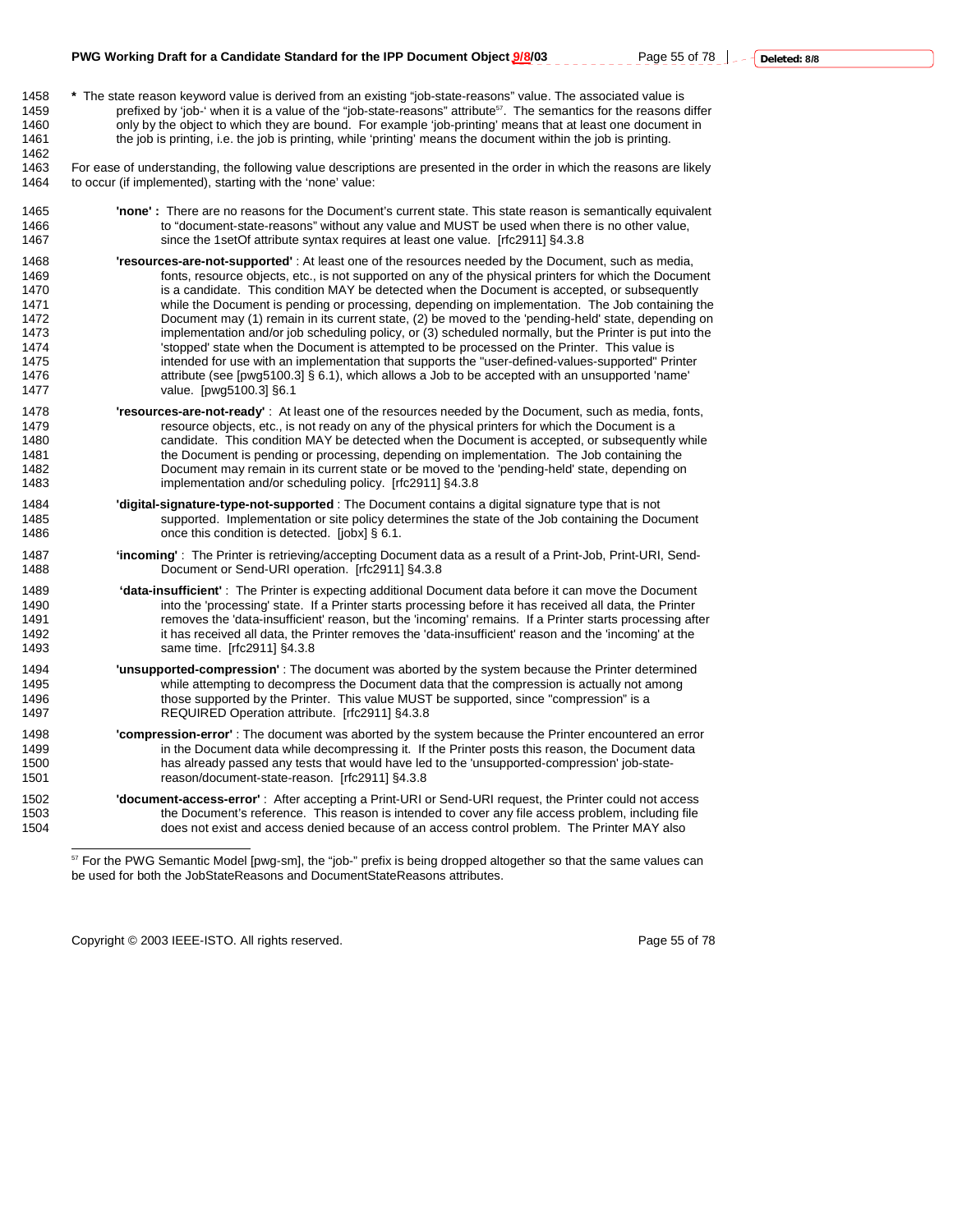|                                              | Page 56 of 78 | PWG Working Draft of a Candidate Standard for the IPP Document Object, version 9/8/03                                                                                                                                                                                                                                                                                                                                                                                                                                                                                                                     | Deleted: 8 |
|----------------------------------------------|---------------|-----------------------------------------------------------------------------------------------------------------------------------------------------------------------------------------------------------------------------------------------------------------------------------------------------------------------------------------------------------------------------------------------------------------------------------------------------------------------------------------------------------------------------------------------------------------------------------------------------------|------------|
|                                              |               |                                                                                                                                                                                                                                                                                                                                                                                                                                                                                                                                                                                                           | Deleted: 8 |
| 1505<br>1506<br>1507<br>1508<br>1509<br>1510 |               | indicate the Document access error using the "document-access-errors" Printer Description attribute.<br>Whether the Printer aborts the Document and moves the Document to the 'aborted' Document state<br>or prints all Documents that are accessible and moves the Document to the 'completed' Document<br>state and adds the 'completed-with-errors' value in the Job's "job-state-reasons" or Document's<br>"document-state-reasons" attribute depends on implementation and/or site policy. This value<br>SHOULD be supported if the Print-URI or Send-URI operations are supported. [rfc2911] §4.3.8 |            |
| 1511<br>1512<br>1513<br>1514<br>1515<br>1516 |               | 'unsupported-document-format': The Document was aborted by the system because the Document data's<br>document-format is not among those supported by the Printer. If the client specifies the document-<br>format as 'application/octet-stream', the printer MAY abort the Document and post this reason even<br>though the format is a member of the "document-format-supported" printer attribute, but not among<br>the auto-sensed document-formats. This value MUST be supported, since "document-format" is a<br>REQUIRED Operation attribute. [rfc2911] §4.3.8                                      |            |
| 1517<br>1518<br>1519<br>1520                 |               | "document-format-error": The Document was aborted by the system because the Printer encountered an<br>error in the Document data while processing it. If the Printer posts this reason, the Document data<br>has already passed any tests that would have led to the 'unsupported-document-format' job-state-<br>reason/document-state-reason. [rfc2911] §4.3.8                                                                                                                                                                                                                                           |            |
| 1521<br>1522<br>1523<br>1524<br>1525<br>1526 |               | <b>'submission-interrupted'</b> : The Document was not completely submitted for some unforeseen reason, such<br>as: (1) the Printer has crashed before the document was closed by the client, (2) the Printer or the<br>document transfer method has crashed in some non-recoverable way before the Document data was<br>entirely transferred to the Printer, (3) the client crashed or failed to close the job before the time-out<br>period. See the description of the "multiple-operation-time-out" Printer attribute in [rfc2911] § 4.4.31.<br>[rfc2911] $§4.3.8$                                    |            |
| 1527<br>1528<br>1529                         |               | 'digital-signature-wait': The Job is currently being held because the Document was submitted with a<br>"document-digital-signature" attribute value that is not supported. The operator MAY either cancel<br>the job or release it to be processed. [jobx] §6.1.                                                                                                                                                                                                                                                                                                                                          |            |
| 1530                                         |               | <b>'outgoing'</b> : The Printer is transmitting the Document to the output device. [rfc2911] §4.3.8                                                                                                                                                                                                                                                                                                                                                                                                                                                                                                       |            |
| 1531<br>1532                                 |               | "queued": The Document is in the 'processing' state, but more specifically, the Printer has queued the<br>Document data. [rfc2911] §4.3.8                                                                                                                                                                                                                                                                                                                                                                                                                                                                 |            |
| 1533<br>1534                                 |               | "interpreting": The Document is in the 'processing' state, but more specifically, the Printer is interpreting the<br>Document data. [rfc2911] §4.3.8                                                                                                                                                                                                                                                                                                                                                                                                                                                      |            |
| 1535<br>1536<br>1537                         |               | "queued-for-marker": The Document is in the 'processing' state, but more specifically, the Printer has<br>completed enough processing of the document to be able to start marking and the document is<br>waiting for the marker. rfc2911] §4.3.8                                                                                                                                                                                                                                                                                                                                                          |            |
| 1538<br>1539<br>1540<br>1541<br>1542         |               | 'printing': The output device is marking media for this Document. This value is useful for Printers which<br>spend a great deal of time processing (1) when no marking is happening and then want to show that<br>marking is now happening or (2) when the Document is in the process of being canceled or aborted<br>while the Document remains in the 'processing' state, but the marking has not yet stopped so that<br>impression or sheet counts are still increasing for the Document. [rfc2911] §4.3.8                                                                                             |            |
| 1543<br>1544                                 |               | "digital-signature-did-not-verify": The Document contains a digital signature type that is supported but the<br>signature did not verify when the Printer attempted to verify the signature. [jobx] §6.1                                                                                                                                                                                                                                                                                                                                                                                                  |            |
| 1545<br>1546<br>1547<br>1548<br>1549         |               | 'canceled-by-user': The Document was canceled by the owner of the Job containing the Document using<br>the Cancel-Document request, i.e., by a user whose authenticated identity is the same as the value<br>of the originating user that created the Job, or by some other authorized end-user, such as a<br>member of the job owner's security group. The 'canceled-by-user' value SHOULD be supported for<br>the "document-state-reasons" attribute for use with the Cancel-Document. [rfc2911] §4.3.8                                                                                                 |            |
| 1550<br>1551<br>1552<br>1553                 |               | "canceled-by-operator": The Document was canceled by the operator using the Cancel-Document request,<br>i.e., by a user who has been authenticated as having operator privileges (whether local or remote). If<br>the security policy is to allow anyone to cancel anyone's Document, then these values may be used<br>when the Document is canceled by other than the owner of the job. For such a security policy, in                                                                                                                                                                                   |            |

Page 56 of 78 Copyright © 2003 IEEE-ISTO. All rights reserved.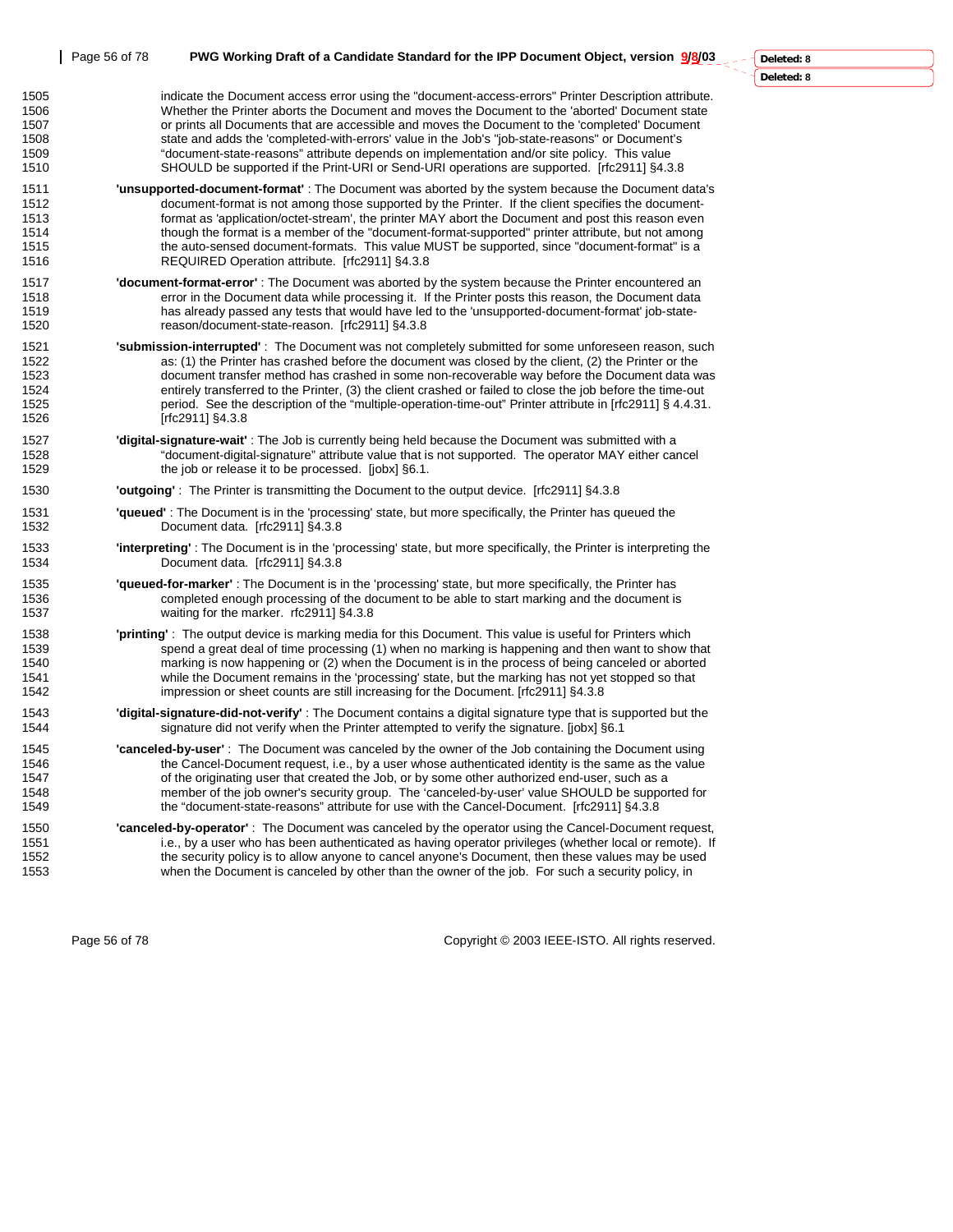1559 Jobs/Documents at the console. [rfc2911] §4.3.8

- 1560 **'aborted-by-system'** : The Document (1) is in the process of being aborted, or (2) has been aborted by the 1561 system and placed in the 'aborted' state.. This value SHOULD be supported. [rfc2911] §4.3.8
- 1562 **'processing-to-stop-point'** : The requester has issued a Cancel-Document operation or the Printer has aborted the Document, but is still performing some actions on the Document until a specified stop 1564 point occurs or Document termination/cleanup is completed. 1565 If the implementation requires some measurable time to cancel the Document in the 'processing' or<br>1566 1566 Throcessing-stopped' Document states the Printer MUST use this value to indicate that the Printer is 'processing-stopped' Document states, the Printer MUST use this value to indicate that the Printer is 1567 still performing some actions on the Document while the Document remains in the 'processing' state. 1568 1568 After all the Document's Document Description attributes have stopped incrementing, the Printer<br>1569 moves the Document from the 'processing' state to the 'canceled' or 'aborted' Document states. moves the Document from the 'processing' state to the 'canceled' or 'aborted' Document states. 1570 [rfc2911] §4.3.8
- **errors-detected'** : Errors were detected during the processing of this Document. If the Printer supports this 1572<br>1572 value, the Printer MUST add the value to "document-state-reasons" when it generates the first error value, the Printer MUST add the value to "document-state-reasons" when it generates the first error 1573 message. That is, a single occurrence of this value is present in the "document-state-reasons" if the 1574 Printer has generated one or more errors. An error indicates loss of information, such as a page not 1575 imaged. A warning indicates no loss of information (see 'warnings-detected' state reason). [jobx] 1576 §6.1
- 1577 **'warnings-detected'** : Warnings were detected during the processing of this Document. If the Printer 1578 supports this value, the Printer MUST add the value to "document-state-reasons" when it generates<br>1579 the first warning message. That is, a single occurrence of this value is present in the "documentthe first warning message. That is, a single occurrence of this value is present in the "document-1580 state-reasons" if the Printer has generated one or more warnings. A warning indicates something 1581 did not go as expected, but there was no loss of information; for example, a font substitution. An 1582 error indicates loss of information (see 'errors-detected' state reason). [jobx] §6.1
- 1583 **'completed-successfully'** : The Document completed successfully. There were no warnings or errors in 1584 printing. This value SHOULD be supported. [rfc2911] §4.3.8

1585 **'completed-with-warnings'** : The printing of the Document completed with warnings This value SHOULD be supported if the implementation detects warnings. [rfc2911] §4.3.8 1587 **'completed-with-errors'** : The printing of the Document completed with errors (and possibly warnings too). 1588 This value SHOULD be supported if the implementation detects errors. [rfc2911] §4.3.8

- 1589 **'queued-in-device'** : The Document has been forwarded to a device or print system that is unable to send 1590 back status. The Printer sets the Document's "document-state" attribute to 'completed' and adds 1591 the 'queued-in-device' value to the Document's " document-state-reasons" attribute to indicate that 1592 the Printer has no additional information about the Document and never will have any better 1593 information. See the description of the "document-state" attribute above, as well as the description 1594 of "Forwarding Servers" in [rfc2911] § 4.3.7.1. [rfc2911] §4.3.8
- 1595 NOTE: The semantics of this attribute or the set of valid values may be different for different document formats.

#### 1596 **9.1.28 document-uri (uri)**

1556 §4.3.8

1597 This Document Description attribute is the URI that the client supplied in the corresponding Operation attribute in a 1598 Send-URI operation (see [rfc2911] § 3.3.2). The Printer MUST support this attribute if the Printer supports the Send-1599 URI operation (see section 4.2).

Copyright © 2003 IEEE-ISTO. All rights reserved. Page 57 of 78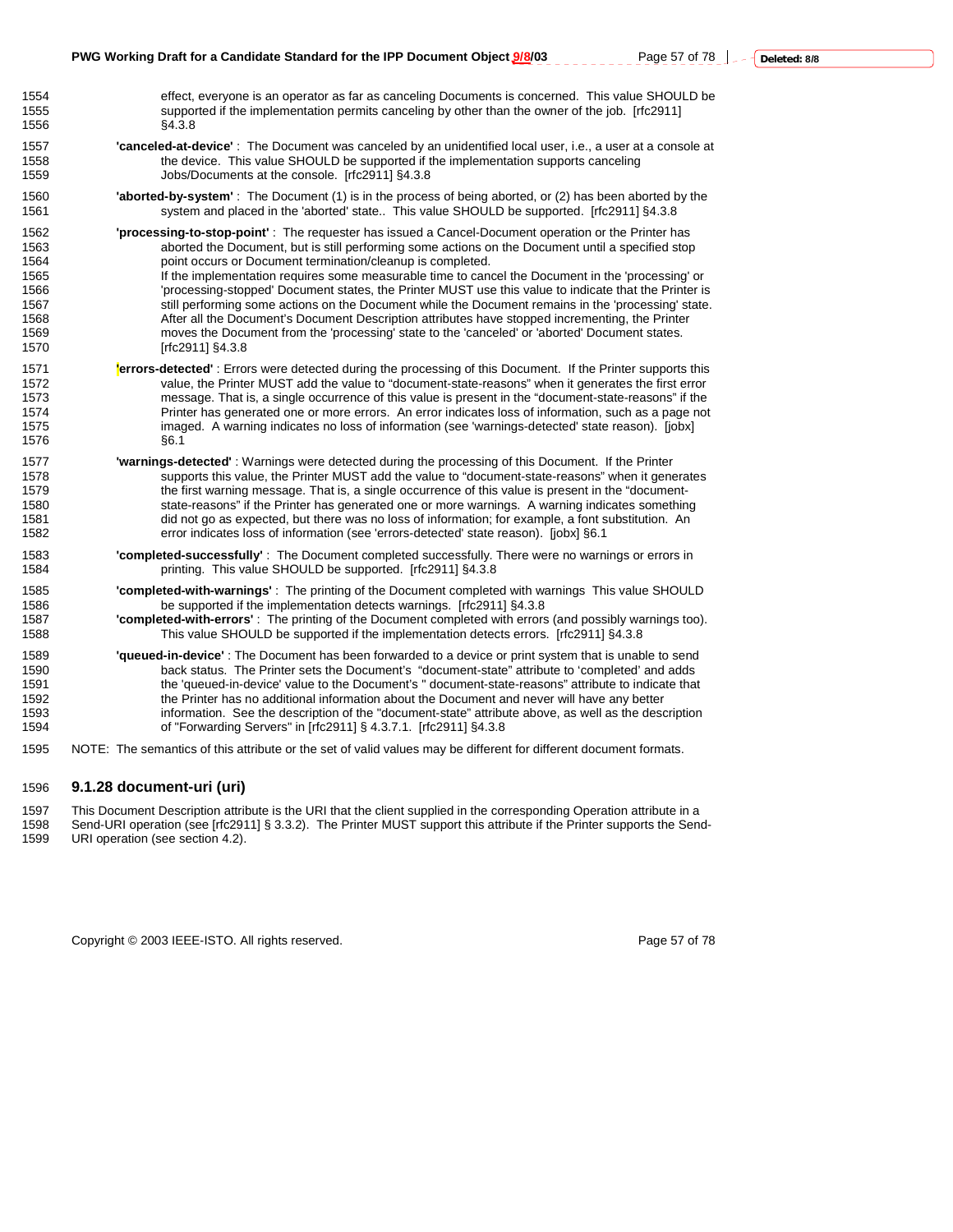1600 Note: this URI identifies the source location of the document data. This URI is NOT the identifier of the Document 1601 Object. The simple identifier of the Document is the "document-number".

#### 1602 **9.1.29 errors-count (integer(0:MAX))**

- 1603 This OPTIONAL "errors-count" Document Description attribute counts the number of errors that the Printer<br>1604 encounters while processing and printing the Document object. An error indicates loss of information, such
- encounters while processing and printing the Document object. An error indicates loss of information, such as a 1605 page not imaged. A warning indicates no loss of information (see [jobx] job-errors-count §5.2).

### 1606 **9.1.30 impressions (integer(0:MAX))**

- 1607 This OPTIONAL "impressions" Document Description attribute has the same semantics as the corresponding "job-<br>1608 impressions" Job Description attribute (see [rfc2911] job-impressions §4.3.17.2) applied to the Documen
- impressions" Job Description attribute (see [rfc2911] job-impressions §4.3.17.2) applied to the Document object.
- 1609 The Printer sets this Document Description attribute from the corresponding Operation attribute supplied by the client 1610 in the Document Creation operation (see §4), but may, as with "job-impressions", change the value if it is able to
- 1611 compute a value that is more accurate than the client supplied value (see [rfc2911] §4.3.17).

#### 1612 **9.1.31 impressions-completed (integer(0:MAX))**

- 1613 This OPTIONAL "impressions-completed" Document Description attribute has the same semantics as the
- 1614 corresponding "job-impressions-completed" Job Description attribute (see [rfc2911] job-impressions-completes 1615 §4.3.18.2) applied to the Document object.

#### 1616 **9.1.32 impressions-completed-current-copy (integer(0:MAX))**

1617 This OPTIONAL Document Description attribute has the same semantics as the corresponding Job Description 1618 attribute (see [rfc3381] §4.4) applied to the Document object.

#### 1619 **9.1.33 k-octets (integer(0:MAX))**

1620 This OPTIONAL "k-octets" Document Description attribute has the same semantics as the corresponding "job-k-1621 octets" Job Description attribute (see [rfc2911] job-k-octets §4.3.17.1) applied to the Document object. The Printer 1622 sets this Document Description attribute from the corresponding Operation attribute supplied by the client in the<br>1623 Document Creation operation (see §4), but may, as with "job-k-octets" change the value if it is ab Document Creation operation (see §4), but may, as with "job-k-octets" change the value if it is able to compute a 1624 value that is more accurate than the client supplied value (see [rfc2911] §4.3.17).

#### 1625 **9.1.34 k-octets-processed (integer(0:MAX))**

1626 This OPTIONAL "k-octets-processed" Document Description attribute has the same semantics as the corresponding 1627 "job-k-octets-processed" Job Description attribute (see [rfc2911] job-k-octets-processed §4.3.18.1) applied to the 1628 Document object.

#### 1629 **9.1.35 last-document (boolean)**

1630 This REQUIRED Document Description attribute indicates whether or not this Document is the last Document in the 1631 Job. See [rfc2911] §4.3.12. The Printer sets this Document Description attribute from the corresponding Operation 1632 attribute supplied by the client in the Document Creation operation (see §4). Note that the last Document in a Job<br>1633 may not be known by the Printer until the client sends a final request containing no document dat may not be known by the Printer until the client sends a final request containing no document data and the "last-1634 document" attribute set to 'true'. In this event the Printer MUST set the "last-document" attribute of the Document 1635 created from the most recent Document Creation request 'true'. No Document object is created from the final 1636 request containing no document data and the "last-document" attribute set to 'true' sent to close the Job.

Page 58 of 78 Copyright © 2003 IEEE-ISTO. All rights reserved.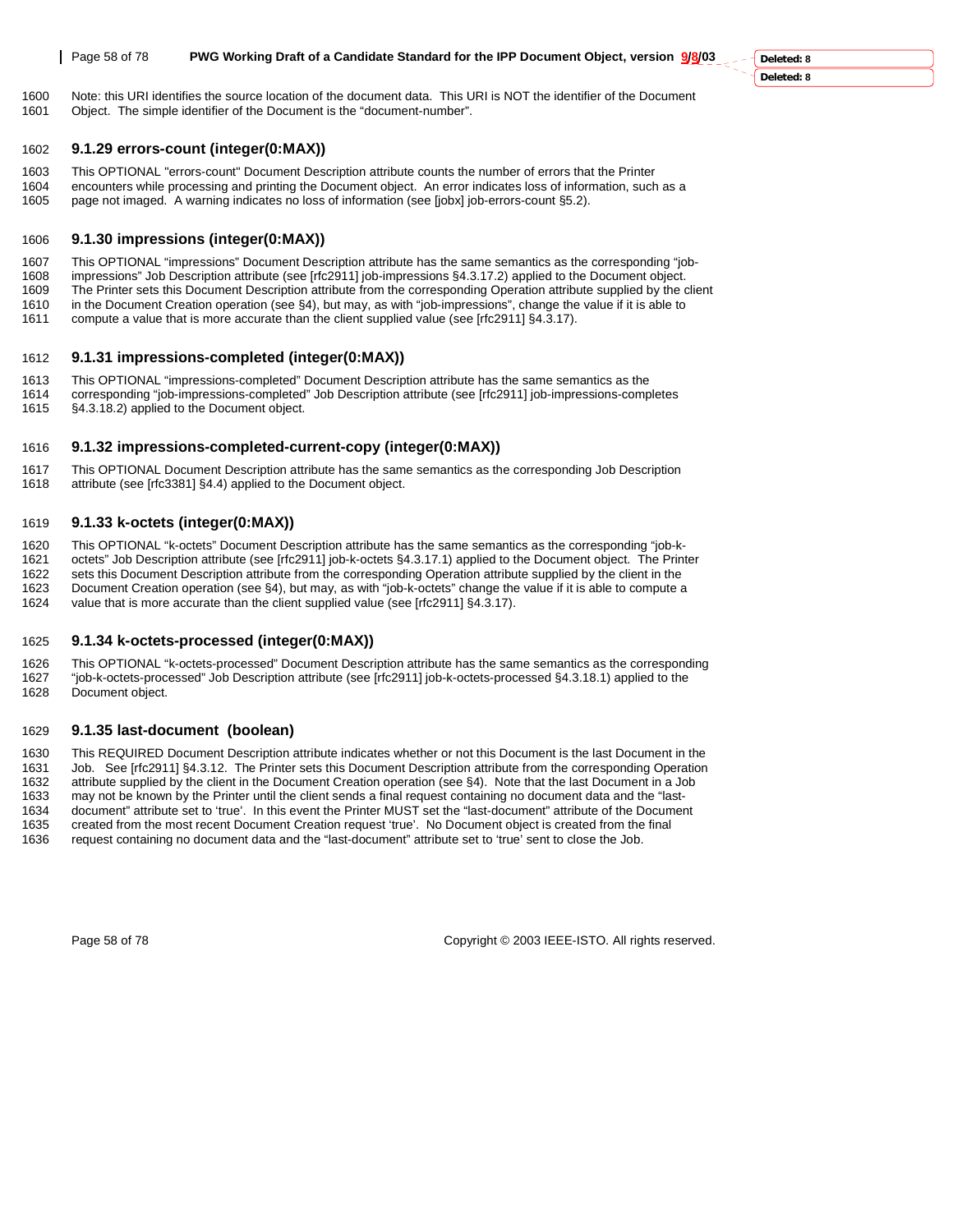### 1637 **9.1.36 media-sheets (integer(0:MAX))**

1638 This OPTIONAL "media-sheets" Document Description attribute has the same semantics as the corresponding "job-

1639 media-sheets" Job Description attribute (see [rfc2911] job-media-sheets §4.3.17.3) applied to the Document object.

1640 The Printer sets this Document Description attribute from the corresponding Operation attribute supplied by the client<br>1641 in the Document Creation operation (see §4), but may, as with "job-media-sheets", change the 1641 in the Document Creation operation (see §4), but may, as with "job-media-sheets", change the value if it is able to 1642 compute a value that is more accurate than the client supplied value (see Irfc29111 \$4.3.17).

compute a value that is more accurate than the client supplied value (see [rfc2911] §4.3.17).

#### 1643 **9.1.37 media-sheets-completed (integer(0:MAX))**

1644 This OPTIONAL "media-sheets-completed" Document Description attribute has the same semantics as the 1645 corresponding "job-media-sheets-completed" Job Description attribute (see [rfc2911] §job-media-sheets-completed 4.3.18.3) applied to the Document object.

### 1647 **9.1.38 more-info (uri)**

1648 This OPTIONAL "more-info" Document Description attribute has the same semantics as the corresponding "job-1649 more-info" Job Description attribute (see [rfc2911] job-more-info §4.3.4) applied to the Document object.

#### 1650 **9.1.39 output-device-assigned (name(127))**

1651 This OPTIONAL Document Description attribute has the same semantics as the corresponding Job Description 1652 attribute (see [rfc2911] §4.3.7.2) applied to the Document object.

#### 1653 **9.1.40 printer-up-time (integer (1:MAX))**

1654 This REQUIRED "printer-up-time" Document Description attribute indicates the amount of time (in seconds) that the 1655 Printer implementation has been up and running. This attribute is an alias for the "printer-up-time" Printer Description 1656 attribute (see [rfc2911] job-printer-up-time §4.4.29).

1657 A client MAY request this attribute in a Get-Document-Attributes or Get-Documents request and use the value<br>1658 returned in combination with other requested Event Time Document Description Attributes in order to disp returned in combination with other requested Event Time Document Description Attributes in order to display time 1659 attributes to a user. The difference between this attribute and the 'integer' value of a "time-at-xxx" attribute is the 1660 number of seconds ago that the "time-at-xxx" event occurred. A client can compute the wall-clock time at which the

1661 "time-at-xxx" event occurred by subtracting this difference from the client's wall-clock time.

#### 1662 **9.1.41 sheet-completed-copy-number (integer(0:MAX))**

1663 This OPTIONAL Document Description attribute has the same semantics as the corresponding Job Description 1664 attribute (see [rfc3381] §4.2) applied to the Document object.

### 1665 **9.1.42 time-at-completed (integer (MIN:MAX))**

1666 This REQUIRED Document Description attribute has the same semantics as the corresponding Job Description 1667 attribute (see [rfc2911] §4.3.14.3) applied to the Document object.

### 1668 **9.1.43 time-at-creation (integer (MIN:MAX))**

1669 This REQUIRED Document Description attribute has the same semantics as the corresponding Job Description 1670 attribute (see [rfc2911] §4.3.14.1) applied to the Document object.

Copyright © 2003 IEEE-ISTO. All rights reserved. Page 59 of 78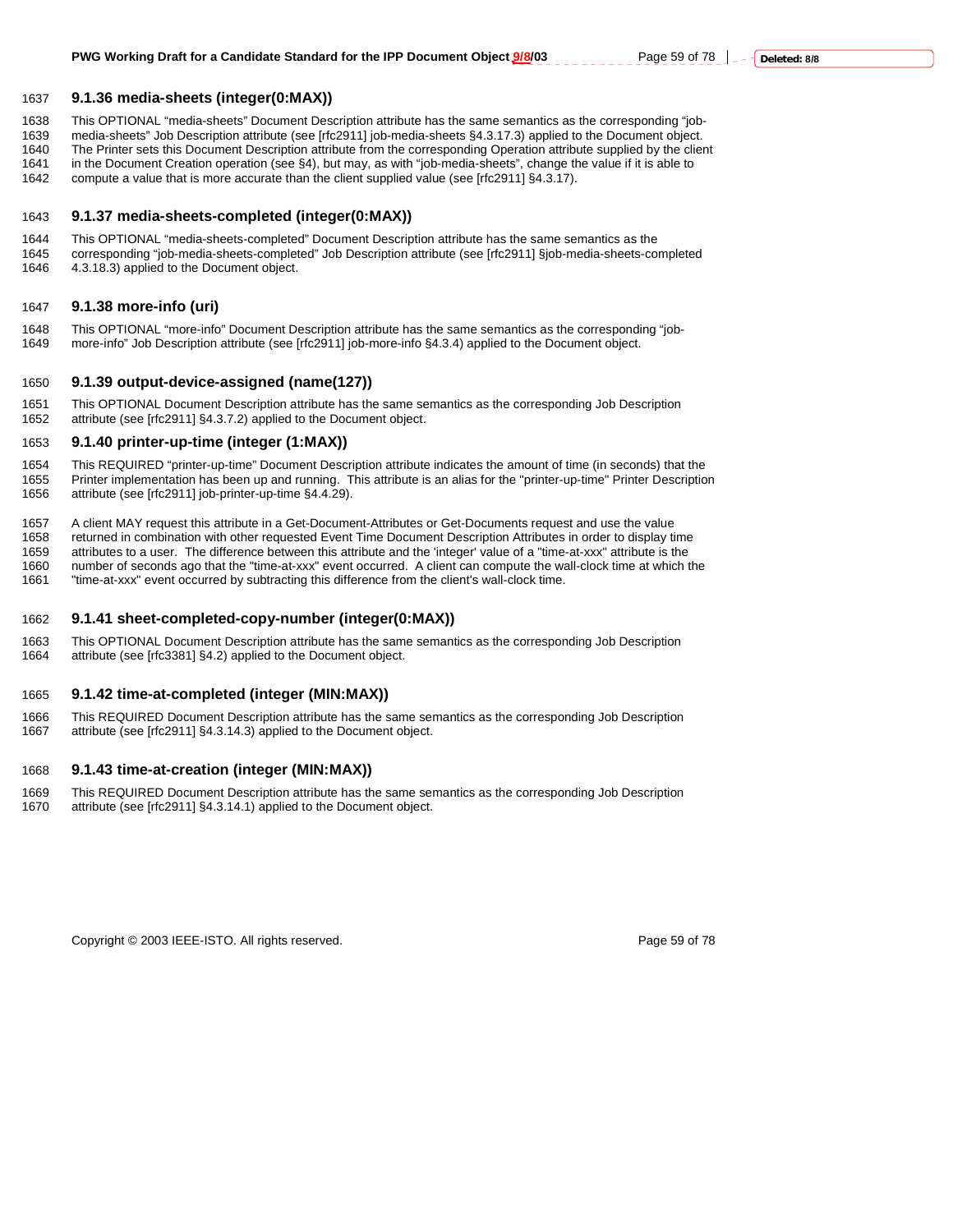1671 **9.1.44 time-at-processing (integer (MIN:MAX))**

1672 This REQUIRED Document Description attribute has the same semantics as the corresponding Job Description 1673 attribute (see [rfc2911] §4.3.14.2) applied to the Document object.

#### 1674 **9.1.45 warnings-count (integer(0:MAX))**

1675 This OPTIONAL "warnings-count" Document Description attribute has the same semantics as the corresponding

1676 "job-warnings-count" Job Description attribute (see [jobx] job-warnings-count §5,4) applied to the Document object. 1677 . A warning indicates something did not go as expected, but there was no loss of information; for example, a font 1678 substitution. An error indicates loss of information (see section 9.1.29). substitution. An error indicates loss of information (see section 9.1.29).

#### 1679 **9.2 "-actual" Job and Document Description Attributes**

1680 For each Template attribute defined in this specification or in any other IPP extension documents, an associated<br>1681 Description attribute is defined. The associated attribute is referred to as an "-actual" attribute Description attribute is defined. The associated attribute is referred to as an "-actual" attribute,. The name of such 1682 attributes is found by taking the name of the Template attribute and appending "-actual". The "-actual" attribute is 1683 always multi-valued. The base type of the multi-valued attribute is derived from the Description attribute.

1684 The "-actual" attributes provide a summary of the Template attribute values that were applied at the level it occurs. 1685 For the Document Description "-actual", it contains all the values of the Document Template attribute that were<br>1686 applied to the Document and the pages within the Document. The Job Description "-actual" lists all t applied to the Document and the pages within the Document. The Job Description "-actual" lists all the Document 1687 and Job Template values that were applied to the Job, its contained Documents, and the pages of the Document. 1688 These new attributes are OPTIONAL for a Printer to support, and are OPTIONAL for a client to use.

1689 Table 14 lists the "-actual" Document Description attributes for all Document Template defined in this specification.

#### 1690 **Table 14 "-actual" Job/Document Description attributes**

| Template Attribute                              | "-actual" Description attribute                                    | Job | Document       |
|-------------------------------------------------|--------------------------------------------------------------------|-----|----------------|
| copies (integer(1:MAX))                         | copies-actual (1setOf integer(1:MAX))                              | Yes | Yes            |
| cover-back (collection)                         | cover-back-actual (1setOf (collection))                            | Yes | Yes            |
| cover-front (collection)                        | cover-front-actual (1setOf (collection))                           | Yes | Yes            |
| finishings (1setOf (type2 enum))                | finishings-actual (1setOf (type2 enum))                            | Yes | Yes            |
| finishings-col (collection)                     | finishings-col-actual (1setOf (collection))                        | Yes | Yes            |
| force-front-side (1setOf integer(1:MAX))        | force-front-side-actual (1setOf (1setOf integer(1:MAX)))           | Yes | Yes            |
| imposition-template (type3 keyword   name(MAX)) | imposition-template-actual (1setOf (type3 keyword  <br>name(MAX))) | Yes | Yes            |
| insert-sheet (collection)                       | insert-sheet-actual (1setOf (collection))                          | Yes | Yes            |
| job-account-id (name(MAX))                      | job-account-id-actual (1setOf (name(MAX)))                         | Yes | N <sub>o</sub> |
| job-accounting-sheets (collection)              | job-accounting-sheets-actual (1setOf (collection))                 | Yes | <b>No</b>      |
| job-accounting-user-id (name(MAX))              | job-accounting-user-id-actual (1setOf (name(MAX)))                 | Yes | No             |
| job-copies (integer(1:MAX))                     | job-copies-actual (1setOf integer(1:MAX))                          | Yes | No.            |
| job-collation-type (type2 keyword)              | job-collation-type-actual (1setOf (type2 keyword))                 | Yes | No             |
| job-cover-back (collection)                     | job-cover-back-actual (1setOf (collection))                        | Yes | N <sub>o</sub> |
| job-cover-front (collection)                    | job-cover-front-actual (1setOf (collection))                       | Yes | No             |
| job-error-sheet (collection)                    | job-error-sheet-actual (1setOf (collection))                       | Yes | N <sub>o</sub> |
| Job-finishings (1setOf (type2 enum))            | Job-finishings-actual (1setOf (type2 enum))                        | Yes | N <sub>0</sub> |
| Job-finishings-col (collection)                 | Job-finishings-col-actual (1setOf (collection))                    | Yes | N <sub>0</sub> |

Page 60 of 78 Copyright © 2003 IEEE-ISTO. All rights reserved.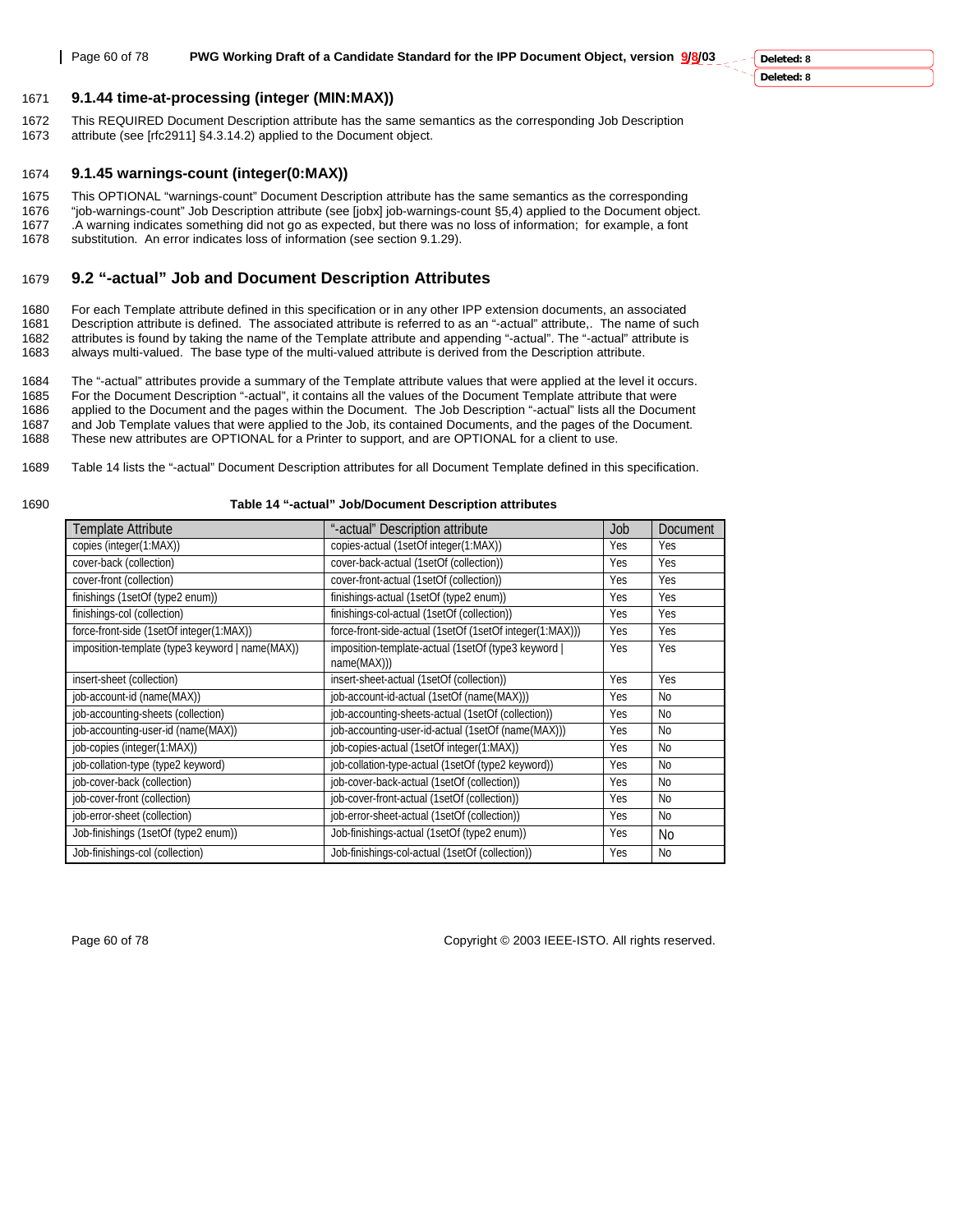Page 61 of 78 | \_ \_ \_ Deleted: 8/8

| Template Attribute                                 | "-actual" Description attribute                                       | Job | Document  |
|----------------------------------------------------|-----------------------------------------------------------------------|-----|-----------|
| job-hold-until (type3 keyword   name)              | job-hold-until-actual (1setOf (type3 keyword   name))                 | Yes | <b>No</b> |
| job-message-to-operator (text(MAX))                | job-message-to-operator-actual (1setOf (text(MAX)))                   | Yes | <b>No</b> |
| job-priority (integer(1:100))                      | job-priority-actual (1setOf integer(1:100))                           | Yes | <b>No</b> |
| job-sheet-message (text(MAX))                      | job-sheet-message-actual (1setOf (text(MAX)))                         | Yes | <b>No</b> |
| job-sheets (type3 keyword   name)                  | job-sheets-actual (1setOf (type3 keyword   name))                     | Yes | <b>No</b> |
| job-sheets-col (collection)                        | job-sheets-col-actual (1setOf (collection))                           | Yes | <b>No</b> |
| media (type3 keyword   name(MAX))                  | media-actual (1setOf (type3 keyword   name(MAX)))                     | Yes | Yes       |
| media-col (collection)                             | media-col-actual (1setOf (collection))                                | Yes | Yes       |
| media-input-tray-check (type3 keyword   name(MAX)) | media-input-tray-check-actual (1setOf (type3 keyword  <br>name(MAX))) | Yes | Yes       |
| multiple-document-handling (type2 keyword)         | multiple-document-handling-actual (1setOf (type2<br>keyword))         | Yes | No        |
| number-up (integer(1:MAX))                         | number-up-actual (1setOf integer(1:MAX))                              | Yes | Yes       |
| orientation-requested (type2 enum)                 | orientation-requested-actual (1setOf (type2 enum))                    | Yes | Yes       |
| output-bin (type2 keyword   name(MAX))             | output-bin-actual (1setOf (type2 keyword   name(MAX)))                | Yes | Yes       |
| output-bin(name(MAX))                              | output-bin-axtual(1setOf (name(MAX))                                  |     |           |
| overrides (1setOf collection)                      | overrides-actual (1setOf collection)                                  | Yes | Yes       |
| page-delivery (type2 keyword)                      | page-delivery-actual (1setOf (type2 keyword))                         | Yes | Yes       |
| page-order-received (type2 keyword)                | page-order-received-actual (1setOf (type2 keyword))                   | Yes | Yes       |
| page-ranges (1setOf rangeOfInteger(1:MAX))         | page-ranges-actual (1setOf rangeOfInteger(1:MAX))                     | Yes | Yes       |
| presentation-direction-number-up (type2 keyword)   | presentation-direction-number-up-actual (1setOf (type2<br>keyword))   | Yes | Yes       |
| print-quality (type2 enum)                         | print-quality-actual (1setOf (type2 enum))                            | Yes | Yes       |
| printer-resolution (resolution)                    | printer-resolution-actual (1setOf resolution)                         | Yes | Yes       |
| separator-sheets (collection)                      | separator-sheets-actual (1setOf (collection))                         | Yes | Yes       |
| sheet-collate (type2 keyword)                      | sheet-collate-actual (1setOf (type2 keyword))                         | Yes | Yes       |
| sides (type2 keyword)                              | sides-actual (1setOf (type2 keyword))                                 | Yes | Yes       |
| x-image-position (type2 keyword)                   | x-image-position-actual (1setOf (type2 keyword))                      | Yes | Yes       |
| x-image-shift (integer (MIN:MAX))                  | x-image-shift-actual (1setOf (integer (MIN:MAX)))                     | Yes | Yes       |
| x-side1-image-shift (integer (MIN:MAX))            | x-side1-image-shift-actual (1setOf (integer (MIN:MAX)))               | Yes | Yes       |
| x-side2-image-shift (integer (MIN:MAX))            | x-side2-image-shift-actual (1setOf (integer (MIN:MAX)))               | Yes | Yes       |
| y-image-position (type2 keyword)                   | y-image-position-actual (1setOf (type2 keyword))                      | Yes | Yes       |
| y-image-shift (integer (MIN:MAX))                  | y-image-shift-actual (1setOf (integer (MIN:MAX)))                     | Yes | Yes       |
| y-side1-image-shift (integer (MIN:MAX))            | y-side1-image-shift-actual (1setOf (integer (MIN:MAX)))               | Yes | Yes       |
| y-side2-image-shift (integer (MIN:MAX))            | y-side2-image-shift-actual (1setOf (integer (MIN:MAX)))               | Yes | Yes       |

#### 1691

1692 Note that Table 14 is not meant to be an exhaustive list of the "-actual" attributes a Printer might implement. Any<br>1693 Document Template attributes created by present, or future IPP standard documents, implies a cor 1693 Document Template attributes created by present, or future IPP standard documents, implies a corresponding "-<br>1694 actual" Document Description attribute exists and can be implemented by a Printer or queried by a clie actual" Document Description attribute exists and can be implemented by a Printer or queried by a client.

### 1695 **10 New Printer attributes**

1696 This section newly defined Printer attributes. Printer attributes are divided into three disjoint groups: 1697

Copyright © 2003 IEEE-ISTO. All rights reserved. Page 61 of 78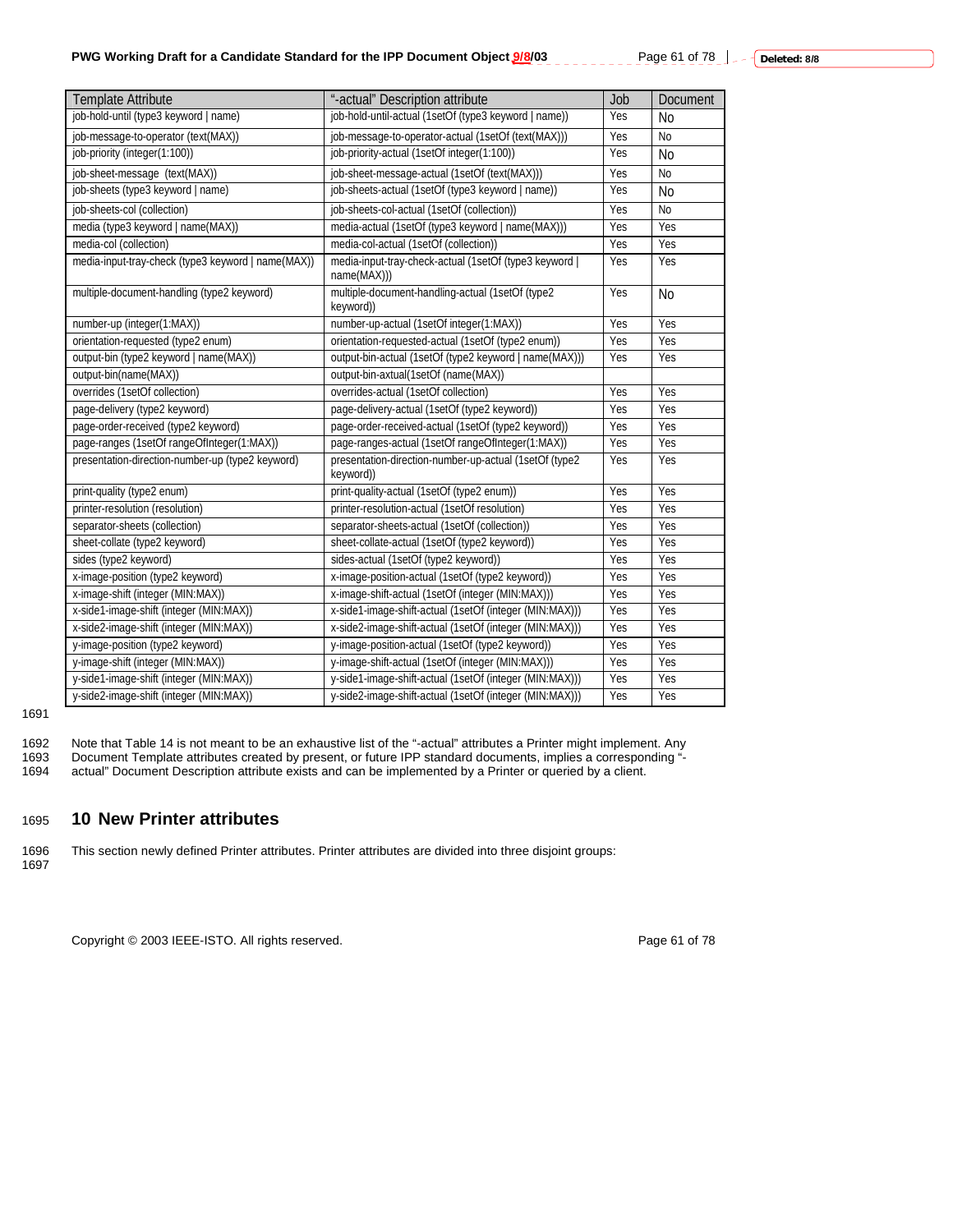J.

| Job Template attributes (JT)         | These Printer attributes are related directly to the "xxx" Job Template attributes<br>that a client can supply in a Job Creation request as follows:<br>1. "xxx-supported" indicates the supported values.<br>2. "xxx-default" indicates the values that will be used if the client and the PDL<br>omit the attribute.<br>3. "xxx-ready" indicates the supported values that are available without<br>human intervention, for those few attributes that require human<br>intervention, such as "media" and possibly "job-finishing".<br>These Printer attributes are also returned in a Get-Printer-Attributes response<br>when the client supplies: "requested-attributes" = 'job-template'.                                                         |
|--------------------------------------|-------------------------------------------------------------------------------------------------------------------------------------------------------------------------------------------------------------------------------------------------------------------------------------------------------------------------------------------------------------------------------------------------------------------------------------------------------------------------------------------------------------------------------------------------------------------------------------------------------------------------------------------------------------------------------------------------------------------------------------------------------|
| Document Template attributes<br>(DT) | These Printer attributes are related directly to the "xxx" Document Template<br>attributes that a client can supply in a Document Creation request as follows:<br>1. "xxx-supported" indicates the supported values.<br>2. "xxx-default" indicates the values that will be used if the client and the PDL<br>omit the attribute.<br>3. "xxx-ready" indicates the supported values that are available without<br>human intervention, for those few attributes that require human<br>intervention, such as "media" and possibly "finishing".<br>These Printer attributes are also returned in a Get-Printer-Attributes response<br>when the client supplies: "requested-attributes" = 'document-template' (new value<br>defined in this specification). |
| Printer Description attributes (PD)  | These Printer attributes describe the Printer, such as "printer-current-time" and<br>"printer-is-accepting-jobs". Some of them are "xxx-supported" and "xxx-default"<br>for Operation attributes that the client can supply in a Job Creation request.                                                                                                                                                                                                                                                                                                                                                                                                                                                                                                |
| neither $(-)$                        | These Printer attributes describe supported and defaults for member attributes of<br>collection Job Template attributes.                                                                                                                                                                                                                                                                                                                                                                                                                                                                                                                                                                                                                              |

1698

1699 In a Get-Printer-Attributes request, a client can request all of the Printer attributes in the Job Template (JT), or Printer Description (PD) groups by supplying the 'job-template', 'document-tem 1700 Document Template (DT), or Printer Description (PD) groups by supplying the 'job-template', 'document-template', or<br>1701 'printer-description' group name, respectively. The client can also request 'all'. 'printer-description' group name, respectively. The client can also request 'all'.

1702 In Table 15, the column labels are:

|              | in rapid to, the coldinii labold are                                                                                                                                                                           |
|--------------|----------------------------------------------------------------------------------------------------------------------------------------------------------------------------------------------------------------|
| 1703<br>1704 | "Attribute Syntax" - indicates the attribute syntax (see [rfc2911] § 4.1). Many "xxx-default" and "xxx-<br>supported" attributes have the 'collection' syntax which consists of a number of member attributes. |
| 1705         | These member attributes are not listed in this table when they are the same as the corresponding                                                                                                               |
| 1706         | "xxx" attribute in Table 10. Only those few Printer attribute collection attributes that do not have a                                                                                                         |
| 1707         | corresponding Job Template attribute show the member attributes in this table.                                                                                                                                 |
| 1708         | "Grp" - indicates to which group the attribute belongs. "PD" = Printer Description; "JT" = Job Template; "DT"                                                                                                  |
| 1709         | = Document Template as explained above.                                                                                                                                                                        |
| 1710         | "Printer Conf." - indicates the Printer conformance requirements for supporting the attribute. Those                                                                                                           |
| 1711         | attributes labeled as "MAY" may have conditional requirements that require their support, if the                                                                                                               |
| 1712         | Printer supports a related attribute, operation, or feature. For example, all Job Template attributes                                                                                                          |
| 1713         | are OPTIONAL for a Printer to support. However, if a Printer supports Job Template attribute "xxx",                                                                                                            |
| 1714         | then it MUST also support the corresponding "xxx-default" and "xxx-supported" attributes. Similarly,                                                                                                           |
| 1715         | if Event Notification is supported, then some of the attributes indicated as "MAY" in this table become                                                                                                        |
| 1716         | MUST.                                                                                                                                                                                                          |
| 1717         | "Reference" - lists the IETF or IEEE-ISTO specification which defines the semantics of the attribute.                                                                                                          |

Page 62 of 78 Copyright © 2003 IEEE-ISTO. All rights reserved.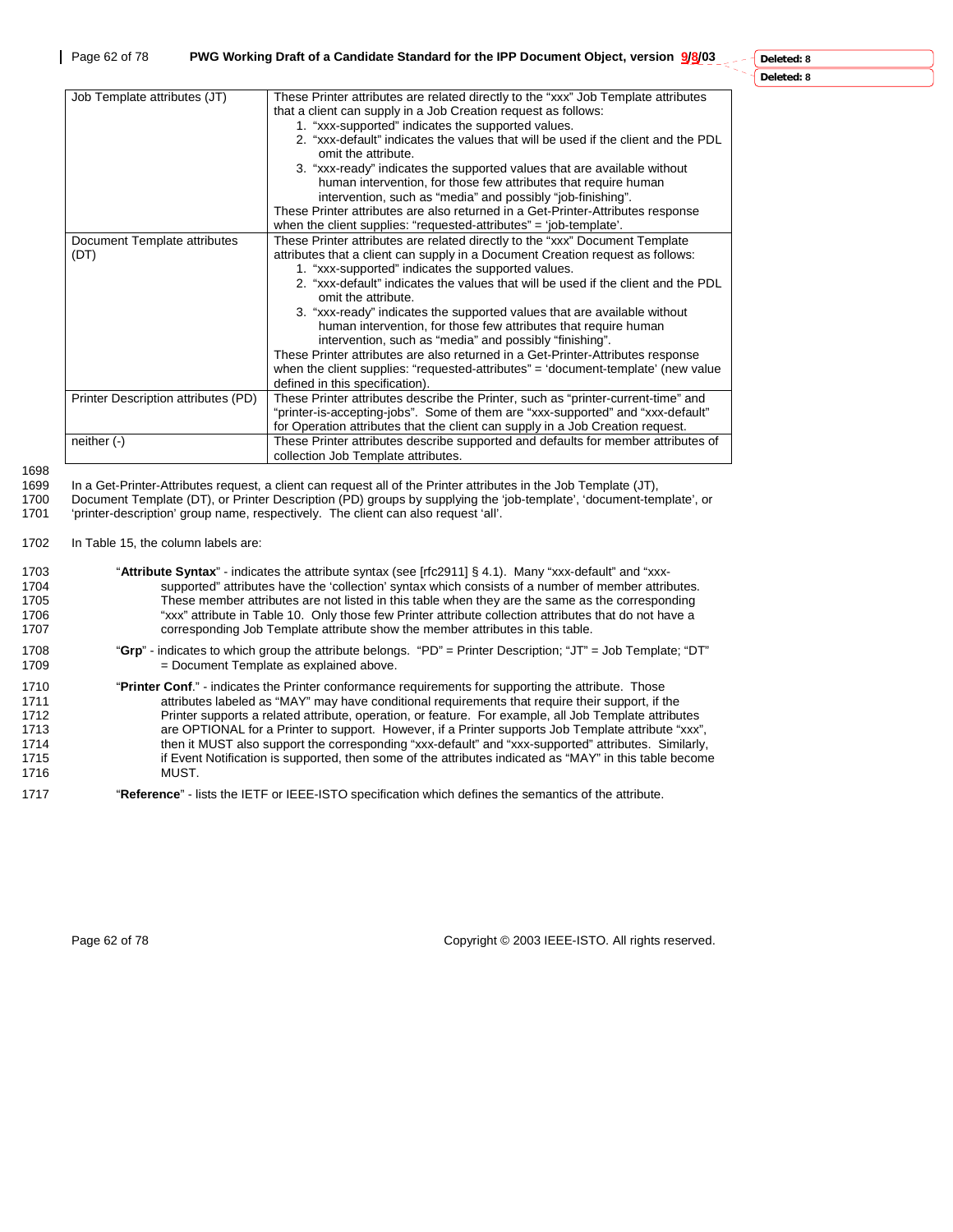#### 1718 **Table 15 – New Printer attributes**

| <b>Printer</b> attribute name<br>(Job Template, Document Template &<br><b>Printer Description)</b> | <b>Attribute Syntax</b> | Grp | Printer<br>Conf. | Reference         |
|----------------------------------------------------------------------------------------------------|-------------------------|-----|------------------|-------------------|
| document-creation-attributes-<br>supported                                                         | 1setOf type2 keyword    | PD  | MUST             | [this-spec] §10.1 |

1719

#### 1720 **10.1 document-creation-attributes-supported (1setOf type2 keyword)**

1721 This REQUIRED Printer Description attribute lists the keyword names of the Document Template and Operation 1722 attributes that the Printer will accept in the Send-Document and Send-URI Document Creation operations. Note: The 1723 attribute "document-uri" is operation specific. Implementations that support Send-URI MUST include the 'document-<br>1724 uri' keyword in "document-creation-attributes-supported". Implementations that do not support Send 1724 uri' keyword in "document-creation-attributes-supported". Implementations that do not support Send-URI MUST NOT<br>1725 include the 'document-uri' keyword in "document-creation-attributes-supported". Inclusion of the 'do include the 'document-uri' keyword in "document-creation-attributes-supported". Inclusion of the 'document-uri' 1726 keyword in "document-creation-attributes-supported" does not imply that the "document-URI" attribute is valid for<br>1727 Send-Document. Send-Document.

### 1728 **11 New Values for Existing Printer Description Attributes**

1729 This section contains those attributes for which additional values are added.

#### 1730 **11.1 operations-supported (1setOf type2 enum)**

1731 The following "operation-id" values are added in order to support the new operations defined in this document:

#### 1732 **Table 16 – Operation-id assignments**

| Value  | <b>Operation Name</b>   | Reference |
|--------|-------------------------|-----------|
| 0x0033 | Cancel-Document         | \$4.5     |
| 0x0034 | Get-Document-Attributes | \$4.3     |
| 0x0035 | Get-Documents           | \$3.3     |
| 0x0036 | Delete-Document         | \$5.4     |
| 0x0037 | Set-Document-Attributes | §4.4      |
|        |                         |           |

1733

### 1734 **12 Encodings of Additional Attribute Tags**

- 1735 This section assigns values to an attributes tag as an extension to the encoding defined in [rfc2910].
- 1736 The "document-attributes-tag" delimits Document Template Attributes Groups in requests and Document Attributes<br>1737 Groups in responses. Groups in responses.
- 1738 The following table specifies the values for the delimiter tag:

| Tag Value (Hex) | Meaning                   |
|-----------------|---------------------------|
| 0x09            | "document-attributes-tag" |

1739

Copyright © 2003 IEEE-ISTO. All rights reserved. Copyright C 2003 IEEE-ISTO. All rights reserved.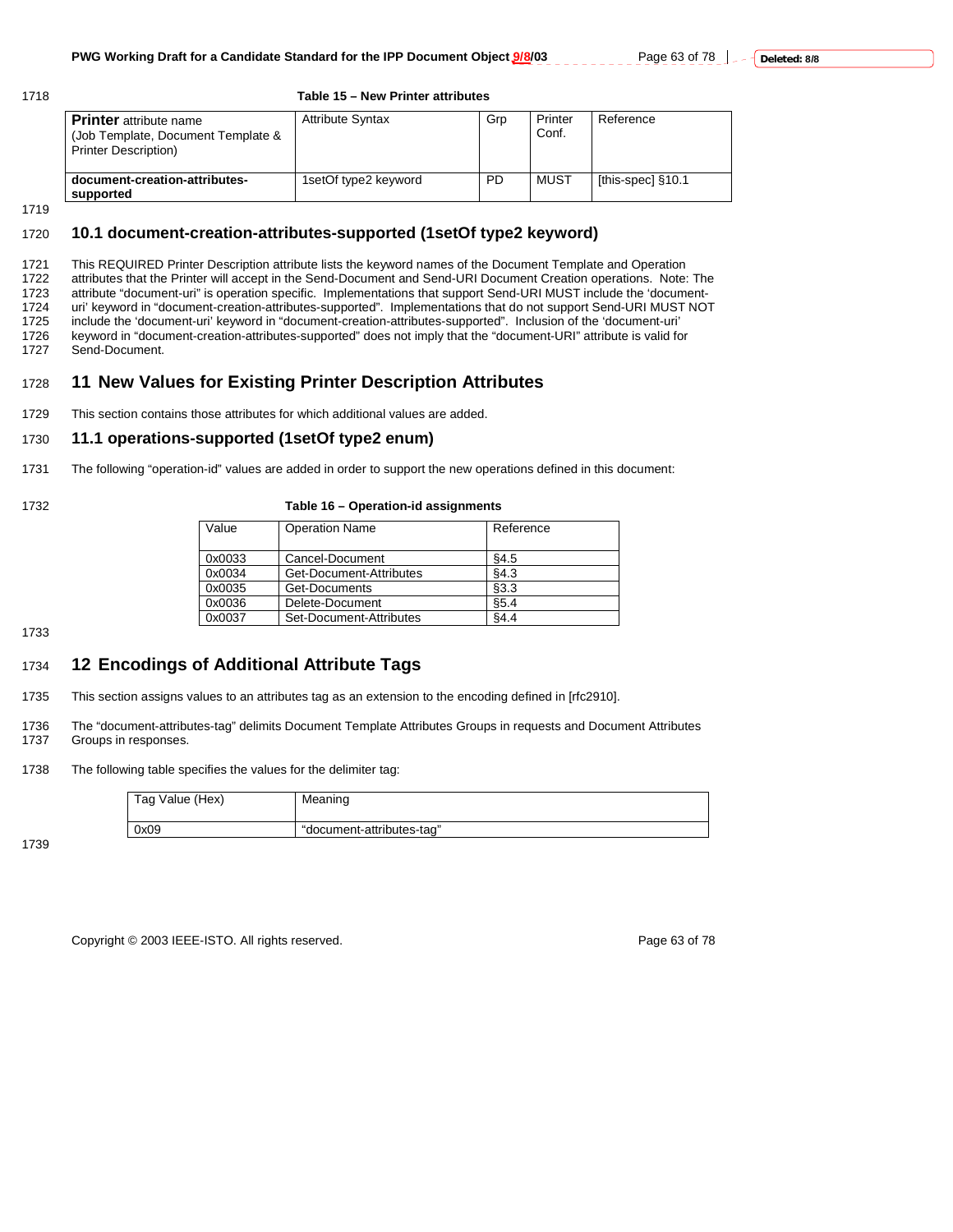### 1740 **13 Conformance Summary**

1741 This section specifies the conformance requirements for Printers and clients. This section does not change any of 1742 the preceeding normative definitions. If there is any conflict , the previous definitions apply.

### 1743 **13.1 Printer conformance requirements**

- 1744 In order to conform to this specification, a Printer:
- 1745 1. MUST meet the conformance requirements for Printers specified in [rfc2911].
- 1746 2. MUST support the Job operation that section 3 REQUIRES a Printer to support.
- 1747 3. MUST support the Document operations that section 4 REQUIRES a Printer to support.
- 1748 4. MAY support any of the Administrative operations in section 5.
- 1749 5. MUST support the Attribute Precedence semantics specified in section 6 for the levels that the Printer 1750 supports.
- 1751 6. MUST support the Operation attributes in the Print-Job and Send-Document operations and, if<br>1752 supported, the Print-URI and Send-URI operations, that section 7 REQUIRES a Printer to supp supported, the Print-URI and Send-URI operations, that section 7 REQUIRES a Printer to support.
- 1753 7. MUST support any Operation attributes that section 7 REQUIRES a Printer to support along with the 1754 corresponding Document Description attributes that section 9.1 REQUIRES a Printer to support and any<br>1755 https://www.default" and "xxx-supported" Printer attributes that section 9.2 REQUIRES a Printer to support "xxx-default" and "xxx-supported" Printer attributes that section 9.2 REQUIRES a Printer to support.
- 1756 8. MAY support any of the Document Template attributes in Document Creation operations as indicated in 1757 section 8 and MUST NOT support them for contexts for where they are not defined as indicated in Table<br>1758 10 with an "n". 10 with an "**n**".
- 1759 9. MUST support the Document Description attributes that section 9.1 REQUIRES a Printer to support.
- 1760 1760 10. MUST support the Printer attributes that section 9.2 REQUIRES a Printer to support..
- 1761 11. MUST support the values of Printer Description attributes that section 11 REQUIRES a Printer to 1762 support.

### 1763 **13.2 Client conformance requirements**

- 1764 In order to conform to this specification, a client:
- 1765 1. MUST meet the conformance requirements for clients specified in [rfc2911].
- 1766 2. MAY support any of the new operations, or new semantics for existing operations, defined in sections 3, 4, 1767 and 5.
- 1768 3. MUST supply the Operation attributes that section 7 REQUIRES a client to supply in operation requests.
- 1769 4. MUST supply any Document Template attributes in the format that section 8 REQUIRES a client to supply in 1770 Document Creation operations and MUST NOT support them for contexts for where they are not defined as 1771 indicated in the Table 10 with an "n".

Page 64 of 78 Copyright © 2003 IEEE-ISTO. All rights reserved.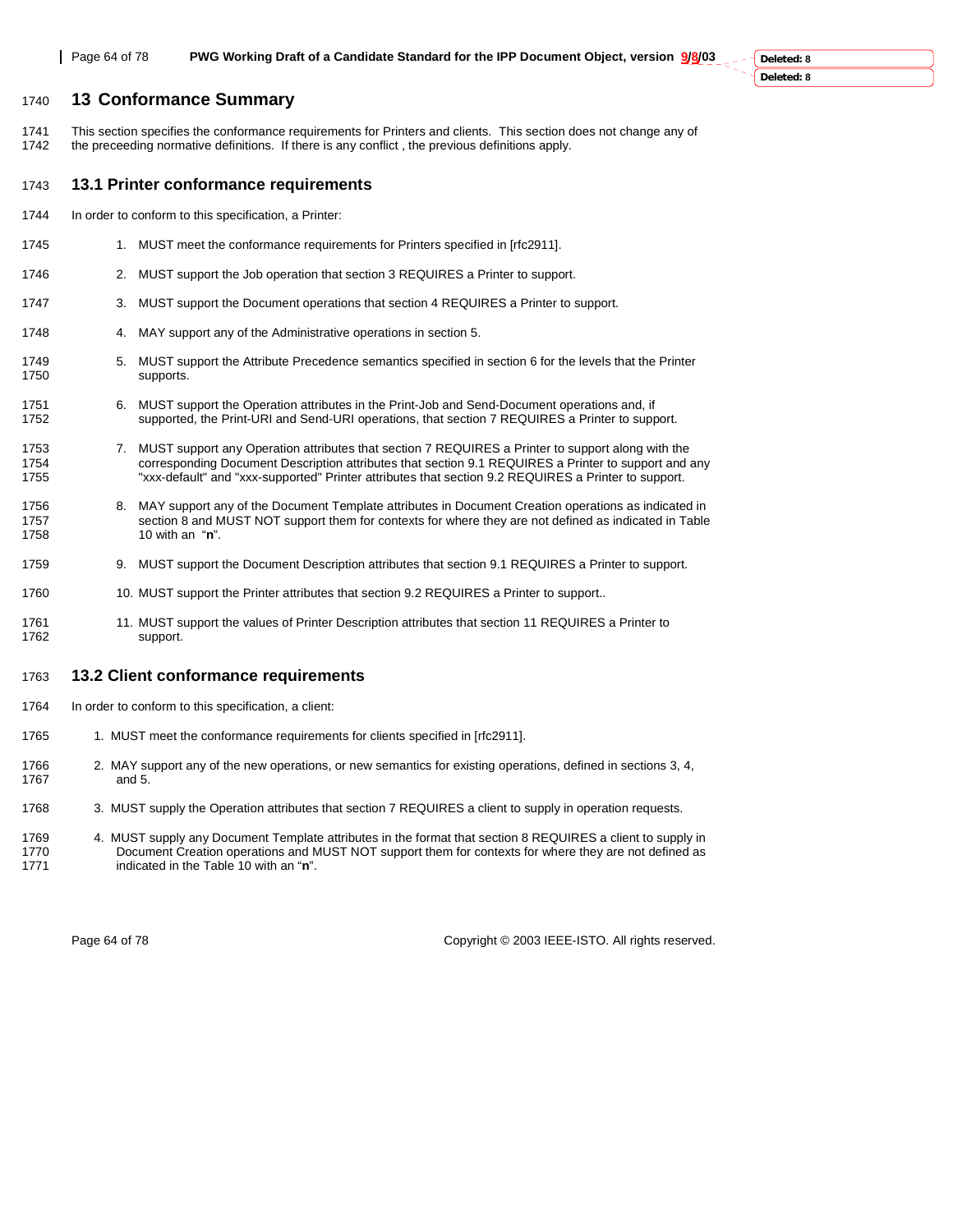- 1772 5. SHOULD support any of the Document Description attributes that section 9.1 REQUIRES a Printer to support.
- 1773 6. MAY support any of the Printer attributes listed in section 9.2.
- 1774 7. MAY support any of the values of the Printer Description attributes in section 11.

### 1775 **14 Normative References**

| 1776         | [adm-ops]                                                                                                                                                                                                               |
|--------------|-------------------------------------------------------------------------------------------------------------------------------------------------------------------------------------------------------------------------|
| 1777         | Kugler, C., Hastings, T., Lewis, H., "Internet Printing Protocol (IPP): Job and Printer Administrative                                                                                                                  |
| 1778         | Operations", <draft-ietf-ipp-ops-set2-03.txt>, July 17, 2001.</draft-ietf-ipp-ops-set2-03.txt>                                                                                                                          |
|              |                                                                                                                                                                                                                         |
| 1779<br>1780 | [ippact]<br>Carney, D., and H. Lewis, "Internet Printing Protocol (IPP), "-actual" attributes extension", work in progress,                                                                                             |
| 1781         | January 31, 2003, ftp://ftp.pwg.org/pub/pwg/ipp/new ACT/pwg-ipp-actual-attrs-v04-030131.pdf                                                                                                                             |
|              |                                                                                                                                                                                                                         |
| 1782         | [get-method]                                                                                                                                                                                                            |
| 1783         | Herriot, R., and T. Hastings, "Internet Printing Protocol (IPP): The 'ippget' Delivery Method for Event                                                                                                                 |
| 1784         | Notifications", <draft-ietf-ipp-notify-get-08.txt>, September 5, 2002.</draft-ietf-ipp-notify-get-08.txt>                                                                                                               |
| 1785         | <b>[iobx]</b>                                                                                                                                                                                                           |
| 1786         | Hastings, T. and P. Zehler, "IPP Job Extensions", work in progress, May 30, 2003,                                                                                                                                       |
| 1787         | ftp://ftp.pwg.org/pub/pwg/ipp/new_JOBX/wd-ippjobx10-20030530.pdf, work in progress.                                                                                                                                     |
| 1788         | [not-srv]                                                                                                                                                                                                               |
| 1789         | Hastings, T., Lewis, H, and Ira McDonald, "Distributed Notification Server", September 26, 2002, work in                                                                                                                |
| 1790         | progress to become IEEE-ISTO 5100.6-2002, ftp://ftp.pwg/org/pub/pwg/ipp/new NOT/ipp-dist-not-service-                                                                                                                   |
| 1791         | 020926.doc                                                                                                                                                                                                              |
|              |                                                                                                                                                                                                                         |
| 1792<br>1793 | [ntfy]<br>Herriot, R., Hastings, T., Shepherd, M., deBry, R., Isaacson, S., Martin, J., and R. Bergman, "Internet Printing                                                                                              |
| 1794         | Protocol/1.1: Event Notifications and Subscriptions", <draft-ietf-ipp-not-spec-08.txt>, November 19, 2001.</draft-ietf-ipp-not-spec-08.txt>                                                                             |
|              |                                                                                                                                                                                                                         |
| 1795         | [OvrRide]                                                                                                                                                                                                               |
| 1796<br>1797 | Zehler, P., Herriot, R., Ocke, K., "Internet Printing Protocol (IPP): Page Overrides ", IEEE-ISTO 5100.4-2003,<br>June 02, 2003, ftp://ftp.pwg.org/pub/pwg/ipp/new_EXC/wd-ippOverride10-20030602.pdf, work in progress. |
|              |                                                                                                                                                                                                                         |
| 1798         | [pwg5100.1]                                                                                                                                                                                                             |
| 1799         | Hastings, T., Fullman, D., "Internet Printing Protocol (IPP): "finishings" attribute values extension", IEEE-ISTO                                                                                                       |
| 1800         | 5100.1-2001, February 5, 2001, ftp://ftp.pwg.org/pub/pwg/standards/pwg5100.1.pdf                                                                                                                                        |
| 1801         | [pwg5100.2]                                                                                                                                                                                                             |
| 1802         | Hastings, T., and R. Bergman, "Internet Printing Protocol (IPP): output-bin attribute extension", IEEE-ISTO                                                                                                             |
| 1803         | 5100.2-2001, February 7, 2001, ftp://ftp.pwg.org/pub/pwg/standards/pwg5100.2.pdf.                                                                                                                                       |
|              |                                                                                                                                                                                                                         |

Copyright © 2003 IEEE-ISTO. All rights reserved. Copyright © 2003 IEEE-ISTO. All rights reserved.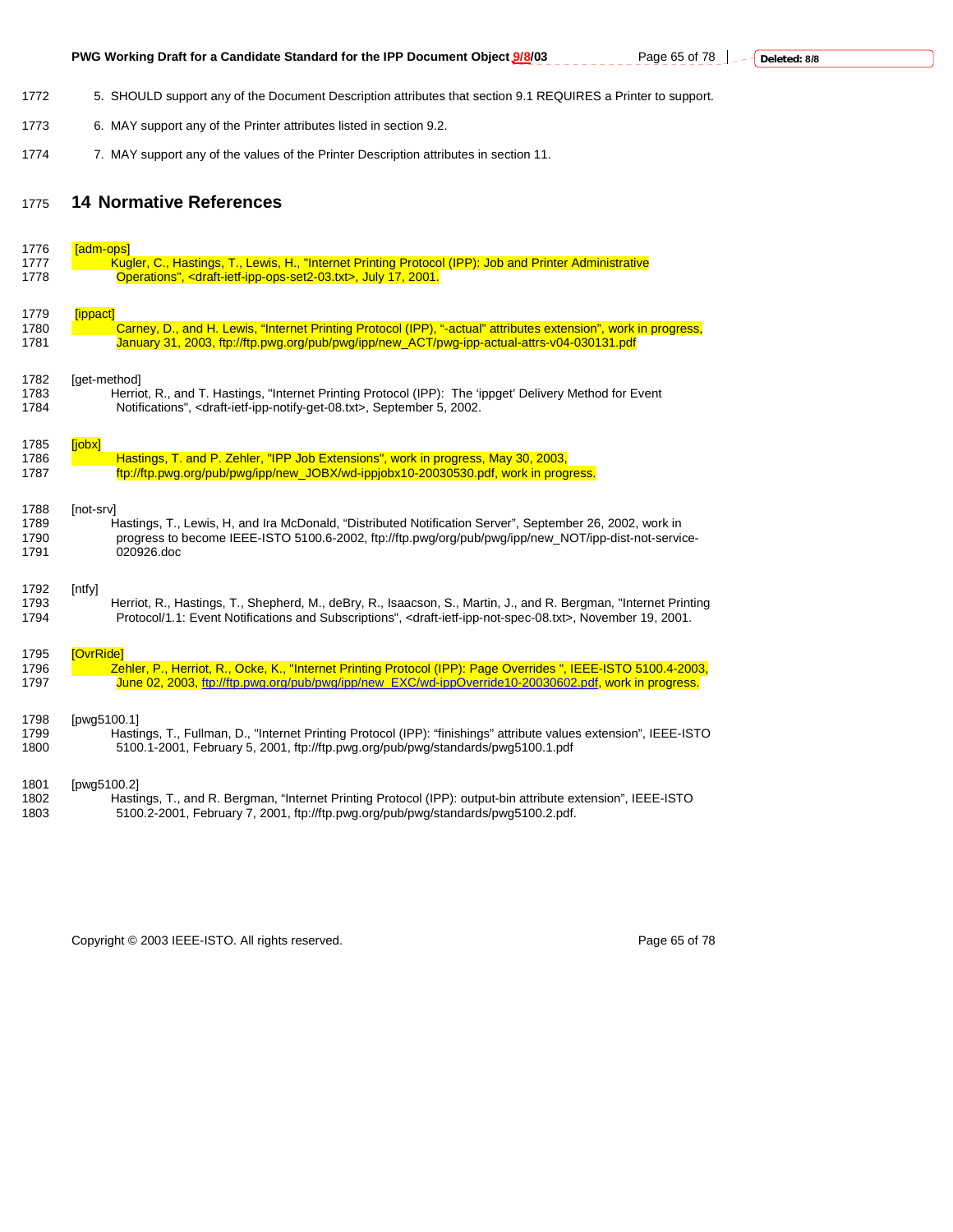|                      | Page 66 of 78        | PWG Working Draft of a Candidate Standard for the IPP Document Object, version 9/8/03                                                                                                                           | Deleted: 8                                                                                                                                   |
|----------------------|----------------------|-----------------------------------------------------------------------------------------------------------------------------------------------------------------------------------------------------------------|----------------------------------------------------------------------------------------------------------------------------------------------|
|                      |                      |                                                                                                                                                                                                                 | Deleted: 8                                                                                                                                   |
| 1804<br>1805<br>1806 | [pwg5100.3]          | Ocke, K., Hastings, T., "Internet Printing Protocol (IPP): Production Printing Attributes - Set1", IEEE-ISTO<br>5100.3-2001, February 12, 2001, ftp://ftp.pwg.org/pub/pwg/standards/pwg5100.3.pdf.              |                                                                                                                                              |
| 1807<br>1808<br>1809 | [pwg5100.4-2001]     | Herriot, R., Ocke, K., "Internet Printing Protocol (IPP): Override Attributes for Documents and Pages", IEEE-<br>ISTO 5100.4-2001, February 7, 2001, ftp://ftp.pwg.org/pub/pwg/standards/pwg5100.4.pdf.         |                                                                                                                                              |
| 1810<br>1811<br>1812 | [pwg5101.1]          | Bergman, R., and T. Hastings, "The Printer Working Group Standard for Media Standardized Names", IEEE-<br>ISTO PWG 5101.1-2002, 26 February 2002, ftp://ftp.pwg.org/pub/pwg/standards/pwg5101.1.pdf, .doc, .rtf |                                                                                                                                              |
| 1813<br>1814         | [rfc2854]            | Connolly, D., and L. Masinter, "The 'text/html' Media Type", RFC 2854, June 2000.                                                                                                                               |                                                                                                                                              |
| 1815<br>1816<br>1817 | [rfc2911]            | R. deBry, T. Hastings, R. Herriot, S. Isaacson, P. Powell, "Internet Printing Protocol/1.1: Model and<br>Semantics", RFC 2911, September 2000.                                                                  |                                                                                                                                              |
| 1818<br>1819<br>1820 | [rfc3380]            | Hastings, T., Herriot, R., Kugler, C., and H. Lewis, "Internet Printing Protocol (IPP): Job and Printer Set<br>Operations", RFC 3380, September 2002.                                                           |                                                                                                                                              |
| 1821<br>1822<br>1823 | [rfc3381]            | Hastings, T., Lewis, H., and R. Bergman, "Internet Printing Protocol (IPP): Job Progress Attributes",<br>RFC3381, September 2002.                                                                               |                                                                                                                                              |
| 1824<br>1825<br>1826 | [rfc3382]            | deBry, R., Hastings, T., Herriot, R., Ocke, K., and P. Zehler, "Internet Printing Protocol (IPP): The 'collection'<br>attribute syntax", RFC 3382, September 2002.                                              |                                                                                                                                              |
| 1827<br>1828         | [upnp]               | "Microsoft, "Basic <i>PrintBasic:1.0</i> Service Template Version 1.01 For Universal Plug and Play Version 1.0                                                                                                  |                                                                                                                                              |
| 1829                 |                      | <b>15 Informative References</b>                                                                                                                                                                                |                                                                                                                                              |
| 1830<br>1831<br>1832 | <mark>.</mark> [dss] | U.S. Department of Commerce, "Digital Signature Standard (DSS)", Federal Information Processing<br>Standards Publication 186-1 (FIPS PUB 186-1), December 15, 1998.                                             | Deleted: <mark>[color]</mark> ¶<br>. Hastings, T., and D. F<br>and Imaging Attributes",<br>progress, December 5,<br>ftp://ftp.pwg.org/pub/pw |
| 1833<br>1834         | $[fsg-jt]$           | Free Software Group, Open Printing Job Ticket API, Visit: http://www.freestandards.org/openprinting/                                                                                                            | R/pwg-ipp-color-and-ima<br>021205.pdf                                                                                                        |

1835 [iso12639] 1836 ISO 12639:1998 Graphic technology -- Prepress digital data exchange -- Tag image file format for image 1837 technology (TIFF/IT), 1998.

. Hastings, T., and D. Fullman, "Color<br>and Imaging Attributes", work in<br>progress, December 5, 2002,<br>ftp://ftp.pwg.org/pub/pwg/new\_COLO<br>R/pwg-ipp-color-and-imaging-

Page 66 of 78 Copyright © 2003 IEEE-ISTO. All rights reserved.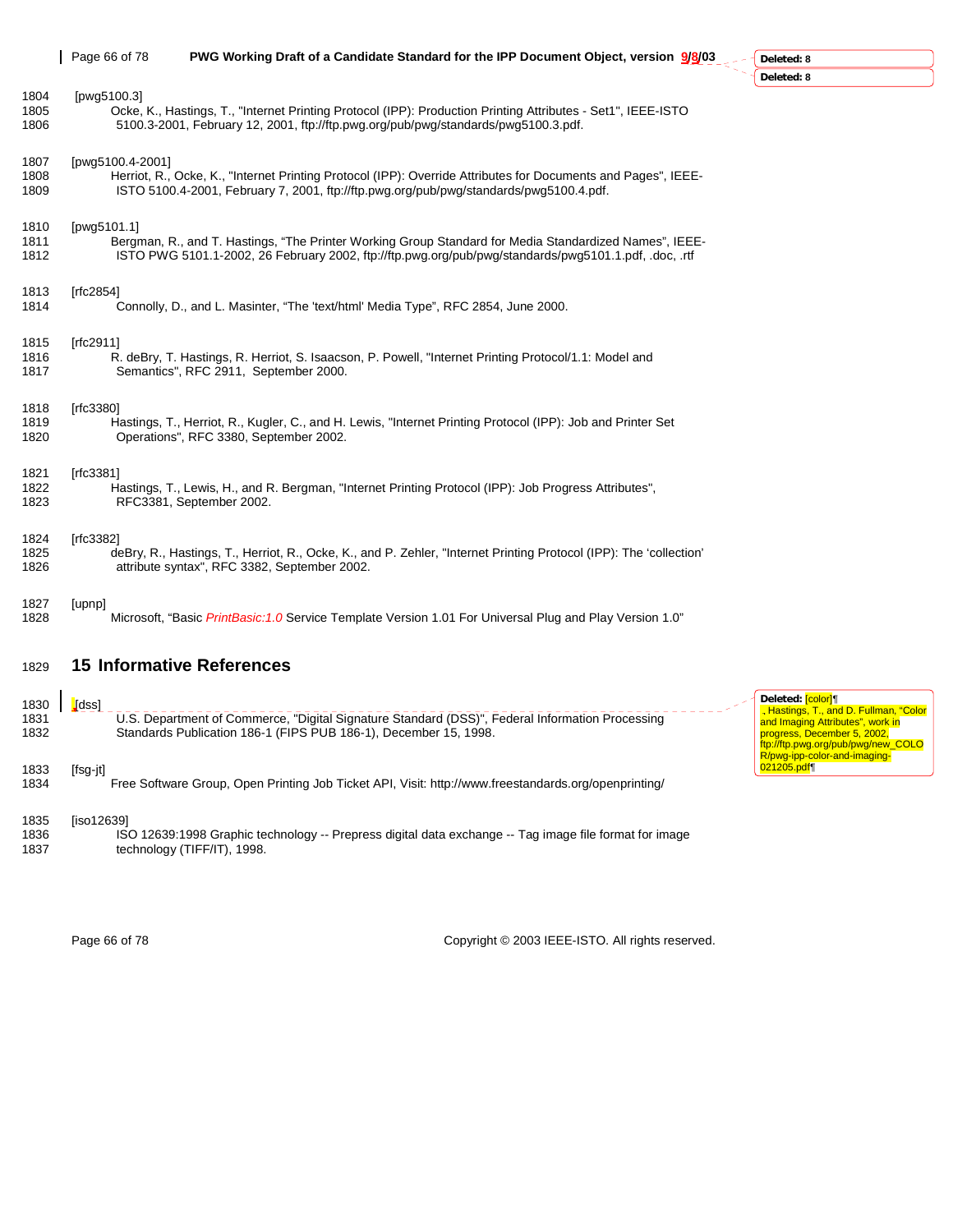| 1838 | $[iso15930]$                                                                                                   |
|------|----------------------------------------------------------------------------------------------------------------|
| 1839 | ISO 15930-1:2001 Graphic technology -- Prepress digital data exchange -- Use of PDF -- Part 1: Complete        |
| 1840 | exchange using CMYK data (PDF/X-1 and PDF/X-1a), 2001.                                                         |
| 1841 | [pdf]                                                                                                          |
| 1842 | "Adobe Portable Document Format", Version 1.4, PDF Reference, Third Edition, Adobe Systems                     |
| 1843 | Incorporated, http://www.adobe.com, December 2001.                                                             |
| 1844 | $[pwg-psi]$                                                                                                    |
| 1845 | "Print Service Interface (PSI)", work in progress to become a PWG IEEE-ISTO standard. Visit                    |
| 1846 | http://www.pwg.org/.                                                                                           |
| 1847 | $[pwq-sm]$                                                                                                     |
| 1848 | Zehler, P., and S. Albright, "PWG Semantic Model", work in progress to become a PWG IEEE-ISTO standard,        |
| 1849 | version 0.27, March 31, 2003. ftp://ftp.pwg.org/pub/pwg/Semantic-Model/wd-sm010-20030331.pdf                   |
| 1850 | [rfc1991]                                                                                                      |
| 1851 | D. Atkins, W. Stallings, P. Zimmermann, "PGP Message Exchange Formats", RFC 1991, August, 1996.                |
| 1852 | [rfc2046]                                                                                                      |
| 1853 | Freed, N., and N. Borenstein, "Multipurpose Internet Mail Extensions (MIME) Part Two: Media Types", RFC        |
| 1854 | 2046, November 1996.                                                                                           |
| 1855 | [rfc2565]                                                                                                      |
| 1856 | Herriot, R., Butler, S., Moore, P., and R. Turner, "Internet Printing Protocol/1.0: Encoding and Transport",   |
| 1857 | RFC 2565, April 1999.                                                                                          |
| 1858 | [ $rfc2566$ ]                                                                                                  |
| 1859 | R. deBry, T. Hastings, R. Herriot, S. Isaacson, and P. Powell, "Internet Printing Protocol/1.0: Model and      |
| 1860 | Semantics", RFC 2566, April 1999.                                                                              |
| 1861 | [rfc2567]                                                                                                      |
| 1862 | Wright, D., "Design Goals for an Internet Printing Protocol", RFC 2567, April 1999.                            |
| 1863 | [rfc2568]                                                                                                      |
| 1864 | Zilles, S., "Rationale for the Structure and Model and Protocol for the Internet Printing Protocol", RFC 2568, |
| 1865 | April 1999.                                                                                                    |
| 1866 | [rfc2569]                                                                                                      |
| 1867 | Herriot, R., Hastings, T., Jacobs, N., Martin, J., "Mapping between LPD and IPP Protocols", RFC 2569, April    |
| 1868 | 1999.                                                                                                          |
| 1869 | [rfc2616]                                                                                                      |
| 1870 | R. Fielding, J. Gettys, J. Mogul, H. Frystyk, L. Masinter, P. Leach, T. Berners-Lee, "Hypertext Transfer       |
| 1871 | Protocol - HTTP/1.1", RFC 2616, June 1999.                                                                     |
| 1872 | [rfc2634]                                                                                                      |
| 1873 | P. Hoffman, "Enhanced Security Services for S/MIME", RFC 2634, June 1999.                                      |

Copyright © 2003 IEEE-ISTO. All rights reserved. example 2003 2003 Page 67 of 78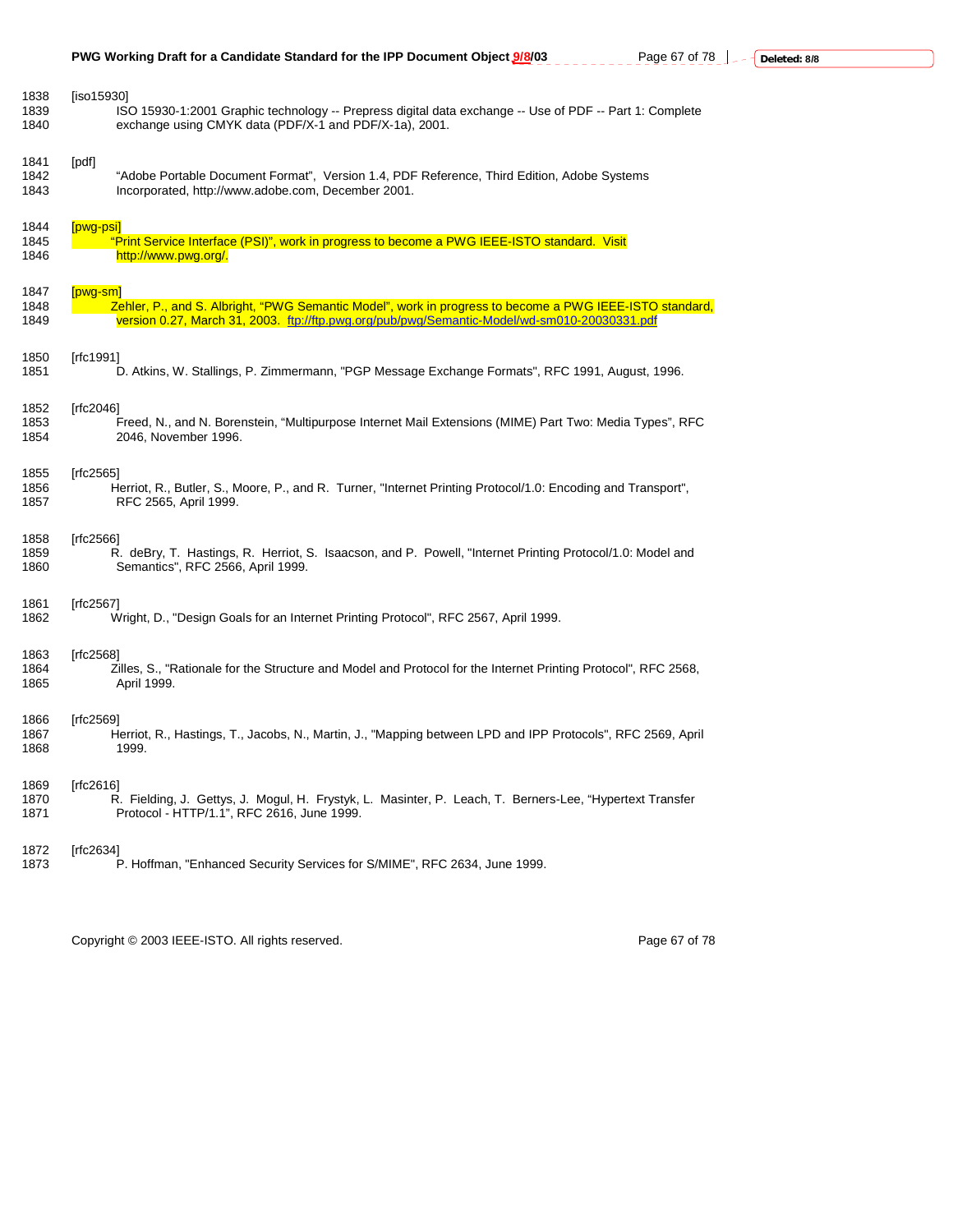#### 1874 [rfc3196]

1875 Hastings, T., Manros, C., Zehler, P., Kugler, C., and H. Holst, "Internet Printing Protocol/1.1: Implementer's 1876 Guide", RFC 3196, November 2001.

#### 1877 [rfc3239]

1878 Kugler, C., Lewis, H. and T. Hastings, "Internet Printing Protocol (IPP): Requirements for Job, Printer, and 1879 Device Administrative Operations", RFC 3239, February 2002.

#### 1880 [xmldsig]

1899

1881 D. Eastlake, J. Reagle, D. Solo "XML-Signature Syntax and Processing", <draft-ietf-xmldsig-core-11.txt>,<br>1882 Qatober 31, 2000. October 31, 2000.

### 1883 **16 IANA Considerations**

- 1884 This section contains the registration information for IANA to add to the various IPP Registries according to the procedures defined in RFC 2911 [rfc2911] § 6 to cover the definitions in this document. The resulting registrations 1886 will be published in the http://www.iana.org/assignments/ipp-registrations registry.
- 1887 *Note to the RFC Editor: Replace the References below to [this spec] with the IEEE PWG number for the*  1888 *appropriate document, so that it accurately reflects the content of the information for the IANA Registry.*

#### 1889 **16.1 Attribute Registrations**

1890 The following table lists all the attributes defined in this specification. These are to be registered according to the 1891 procedures in RFC 2911 [rfc2911] § 6.2. If the attribute has a separate sub-section definition in this specification, 1892 that sub-section is listed as the Reference. This specification lists most Job Template attributes as also being<br>1893 Document Template attributes. However, the definitions of these Document Template attributes are no 1893 Document Template attributes. However, the definitions of these Document Template attributes are not duplicated in<br>1894 this specification. Instead, the Reference column in this sub-section indicates Section 8 which c this specification. Instead, the Reference column in this sub-section indicates Section 8 which contains a table of all 1895 Job Template and corresponding Document Template attributes (including dropping the "job-" prefix). This table<br>1896 Contains the reference in another specification that completely defines each attribute. These Doc contains the reference in another specification that completely defines each attribute. These Document Template 1897 attributes will also be added to the IANA IPP Registry under the Document Template attributes with a reference to 1898 this specification and Section 8. this specification and Section 8.

| 1900 | Attribute Name (attribute syntax)             | Reference           | Section |
|------|-----------------------------------------------|---------------------|---------|
| 1901 |                                               |                     |         |
| 1902 | Document Description attributes:              |                     |         |
| 1903 | attributes-charset (charset)                  | [this spec] $9.1.1$ |         |
| 1904 | attributes-natural-language (naturalLanguage) | [this spec] $9.1.2$ |         |
| 1905 | compression (type3 keyword)                   | [this spec] $9.1.3$ |         |
| 1906 | $copies$ -actual (1setOf integer(1:MAX))      | [this spec]         | 9.2     |
| 1907 | cover-back-actual (1setOf collection)         | [this spec] 9.2     |         |
| 1908 | cover-type (type2 keyword)                    | [this spec] 8       |         |
| 1909 | media $(type3$ keyword $ name)$               | [this spec] 8       |         |
| 1910 | media-col (collection)                        | [this spec] 8       |         |
| 1911 | cover-front-actual (1setOf collection)        | [this spec] 9.2     |         |
| 1912 | cover-type (type2 keyword)                    | [this spec] 8       |         |
| 1913 | $media$ (type3 keyword   name)                | [this spec] 8       |         |
| 1914 | media-col (collection)                        | [this spec] 8       |         |
| 1915 | current-page-order (type2 keyword)            | [this spec]         | 9.1.4   |
|      |                                               |                     |         |

Page 68 of 78 Copyright © 2003 IEEE-ISTO. All rights reserved.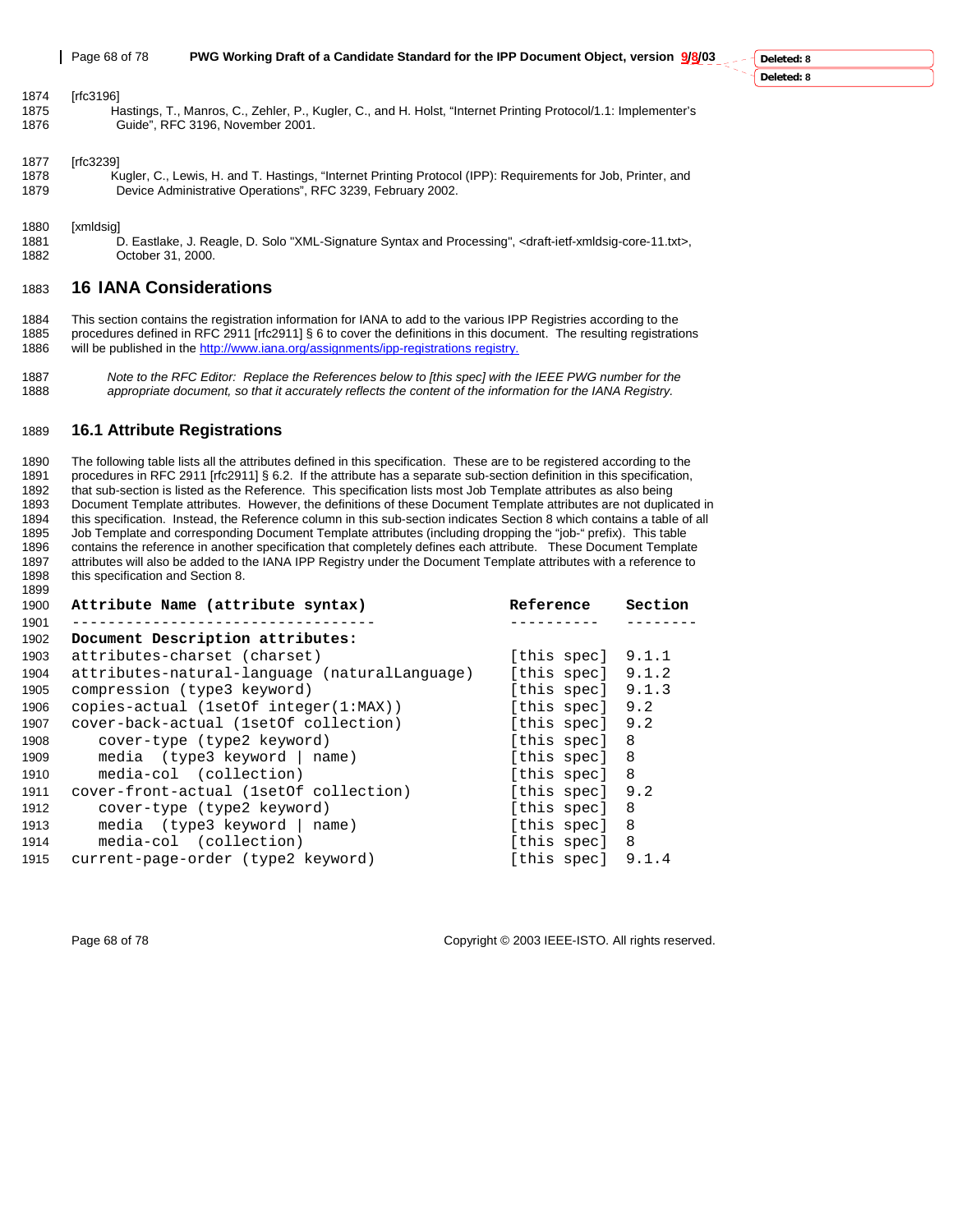| 1916 | date-time-at-completed (dateTime)                      | [this spec] | 9.1.5  |
|------|--------------------------------------------------------|-------------|--------|
| 1917 | date-time-at-creation (dateTime)                       | [this spec] | 9.1.6  |
| 1918 | date-time-at-processing (dateTime)                     | [this spec] | 9.1.7  |
| 1919 | detailed-status-messages (lsetOf text(MAX))            | [this spec] | 9.1.8  |
| 1920 | document-access-errors (1setOf text(MAX))              | [this spec] | 9.1.9  |
| 1921 | document-charset (charset)                             | [this spec] | 9.1.10 |
| 1922 | document-digital-signature (type2 keyword)             | [this spec] | 9.1.11 |
| 1923 | document-format (mimeMediaType)                        | [this spec] | 9.1.12 |
| 1924 | document-format-details (1setOf collection)            | [this spec] | 9.1.13 |
| 1925 | document-format-details-detected (1set0f collection)   |             |        |
| 1926 |                                                        | [this spec] | 9.1.14 |
| 1927 | document-format-detected (mimeMediaType)               | [this spec] | 9.1.15 |
| 1928 | document-format-version (text(127))                    | [this spec] | 9.1.16 |
| 1929 | document-format-version-detected (text(127))           | [this spec] | 9.1.17 |
| 1930 | document-job-id (integer(1:MAX))                       | [this spec] | 9.1.11 |
| 1931 | document-job-uri (uri)                                 | [this spec] | 9.1.19 |
| 1932 | document-message (text(MAX))                           | [this spec] | 9.1.20 |
| 1933 | document-name (name(MAX))                              | [this spec] | 9.1.21 |
| 1934 | document-natural-language (naturalLanguage)            | [this spec] | 9.1.22 |
| 1935 | $document-number (integer(1:MAX))$                     | [this spec] | 9.1.23 |
| 1936 | document-printer-uri (uri)                             | [this spec] | 9.1.24 |
| 1937 | document-state (type1 enum)                            | [this spec] | 9.1.25 |
| 1938 | document-state-message (text(MAX))                     | [this spec] | 9.1.26 |
| 1939 | document-state-reasons (1setOf type2 keyword)          | [this spec] | 9.1.27 |
| 1940 | document-uri (uri)                                     | [this spec] | 9.1.28 |
| 1941 | errors-count (integer(0:MAX))                          | [this spec] | 9.1.29 |
| 1942 | finishings-actual (1setOf type2 enum)                  | [this spec] | 9.2    |
| 1943 | finishings-col-actual (1setOf collection)              | [this spec] | 9.2    |
| 1944 | finishing-template (name (MAX))                        | [this spec] | 8      |
| 1945 | stitching (collection)                                 | [this spec] | 8      |
| 1946 | stitching-reference-edge (type2 keyword)               | [this spec] | 8      |
| 1947 | stitching-offset (integer(0:MAX))                      | [this spec] | 8      |
| 1948 | stitching-locations (1setOf integer(0:MAX))            | [this spec] | 8      |
| 1949 | force-front-side-actual (1setOf integer(1:MAX)         | [this spec] | 9.2    |
| 1950 | impressions<br>(integer(0:MAX))                        | [this spec] | 9.1.30 |
| 1951 | impressions-completed (integer(0:MAX))                 | [this spec] | 9.1.31 |
| 1952 | impressions-completed-current-copy (integer(0:MAX))    |             |        |
| 1953 |                                                        | [this spec] | 9.1.32 |
| 1954 | imposition-template-actual (1setOf type3 keyword name) |             |        |
| 1955 |                                                        | [this spec] | 9.2    |
| 1956 | insert-sheet-actual (1setOf collection)                | [this spec] | 9.2    |
| 1957 | insert-after-page-number (integer(0:MAX))              | [this spec] | 8      |
| 1958 | insert-count (integer(0:MAX))                          | [this spec] | 8      |
| 1959 | media (type3 keyword   name)                           | [this spec] | 8      |
| 1960 | media-col (collection)                                 | [this spec] | 8      |
| 1961 | k-octets (integer(0:MAX))                              | [this spec] | 9.1.33 |

Copyright © 2003 IEEE-ISTO. All rights reserved. <br>
Page 69 of 78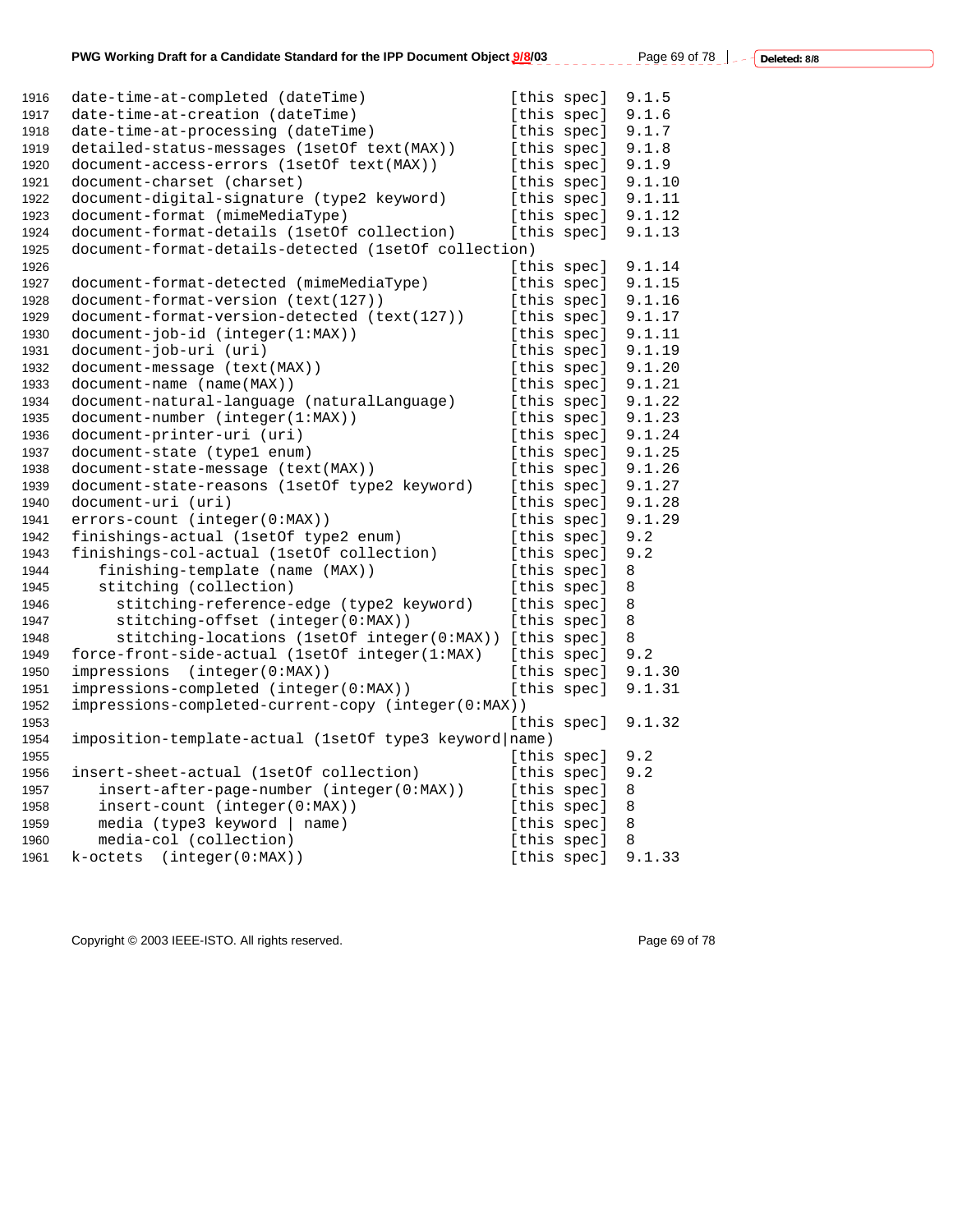Page 70 of 78 **PWG Working Draft of a Candidate Standard for the IPP Document Object, version 9/8/03** 

**Deleted: 8**

**Deleted: 8**

 $\ddot{\phantom{1}}$ 

| 1962 | k-octets-processed (integer(0:MAX))                                            | [this spec] | 9.1.34 |
|------|--------------------------------------------------------------------------------|-------------|--------|
| 1963 | last-document (boolean)                                                        | [this spec] | 9.1.35 |
| 1964 | media-actual (1setOf type3 keyword name)                                       | [this spec] | 9.2    |
| 1965 | media-col-actual (1setOf collection)                                           | [this spec] | 9.2    |
| 1966 | media-back-coating (type3 keyword   name (MAX))                                | [this spec] | 8      |
| 1967 | media-color (type3 keyword   name (MAX) )                                      | [this spec] | 8      |
| 1968 | media-front-coating (type3 keyword name (MAX)) [this spec]                     |             | 8      |
| 1969 | media-hole-count (integer(0:MAX))                                              | [this spec] | 8      |
| 1970 | media-info (text(255))                                                         | [this spec] | 8      |
| 1971 | media-key (type3 keyword   name (MAX))                                         | [this spec] | 8      |
| 1972 | media-order-count (integer(1:MAX))                                             | [this spec] | 8      |
| 1973 | media-preprinted (type3 keyword   name (MAX))                                  | [this spec] | 8      |
| 1974 | media-recycled (type3 keyword   name (MAX) )                                   | [this spec] | 8      |
| 1975 | media-size (collection)                                                        | [this spec] | 8      |
| 1976 | x-dimension (integer(0:MAX))                                                   | [this spec] | 8      |
| 1977 | y-dimension (integer(0:MAX))                                                   | [this spec] | 8      |
| 1978 | media-type (type3 keyword   name(MAX))                                         | [this spec] | 8      |
| 1979 | media-weight-metric (integer(0:MAX))                                           | [this spec] | 8      |
| 1980 | media-input-tray-check-actual (1setOf type3 keyword name)                      |             |        |
| 1981 |                                                                                | [this spec] | 9.2    |
| 1982 | media-sheets<br>(integer(0:MAX))                                               | [this spec] | 9.1.36 |
| 1983 | media-sheets-completed (integer(0:MAX))                                        | [this spec] | 9.1.37 |
| 1984 | more-info (uri)                                                                | [this spec] | 9.1.38 |
| 1985 | number-up-actual (1setOf integer)                                              | [this spec] | 9.2    |
| 1986 | orientation-requested-actual (1setOf type2 enum) [this spec]                   |             | 9.2    |
| 1987 | output-bin-actual (1setOf name(MAX))                                           | [this spec] | 9.2    |
| 1988 | overrides-actual (1setOf collection)                                           | [this spec] | 9.2    |
| 1989 | pages (1setOf RangeOfInteger(1:MAX)))                                          | [this spec] | 8      |
| 1990 | document-numbers (1setOf RangeOfInteger(1:MAX)))                               |             |        |
| 1991 |                                                                                | [this spec] | 8      |
| 1992 | document-copies (1setOf RangeOfInteger(1:MAX)))                                |             |        |
| 1993 |                                                                                | [this spec] | 8      |
| 1994 | <any affecting="" attribute="" other="" pages="" template="">[this spec]</any> |             | 8      |
| 1995 | output-device-assigned (name(127))                                             | [this spec] | 9.1.39 |
| 1996 | page-delivery-actual (1setOf type2 keyword)                                    | [this spec] | 9.2    |
| 1997 | page-order-received-actual (1setOf type2 keyword)[this spec]                   |             | 9.2    |
| 1998 | page-ranges-actual (1setOf rangeOfInteger(1:MAX))[this spec]                   |             | 9.2    |
| 1999 | presentation-direction-number-up-actual (1setOf type2 keyword)                 |             |        |
| 2000 |                                                                                | [this spec] | 9.2    |
| 2001 | print-quality-actual (1setOf type2 enum)                                       | [this spec] | 9.2    |
| 2002 | printer-resolution-actual (1set0f resolution)                                  | [this spec] | 9.2    |
| 2003 | printer-up-time (integer (1:MAX))                                              | [this spec] | 9.1.40 |
| 2004 | separator-sheets-actual (1setOf collection)                                    | [this spec] | 9.2    |
| 2005 | separator-sheets-type (type3 keyword   name (MAX) ) [this spec]                |             | 8      |
| 2006 | median(type3 keyword name(MAX))                                                | [this spec] | 8      |
| 2007 | media-col(collection)                                                          | [this spec] | 8      |
|      |                                                                                |             |        |

Page 70 of 78 Copyright © 2003 IEEE-ISTO. All rights reserved.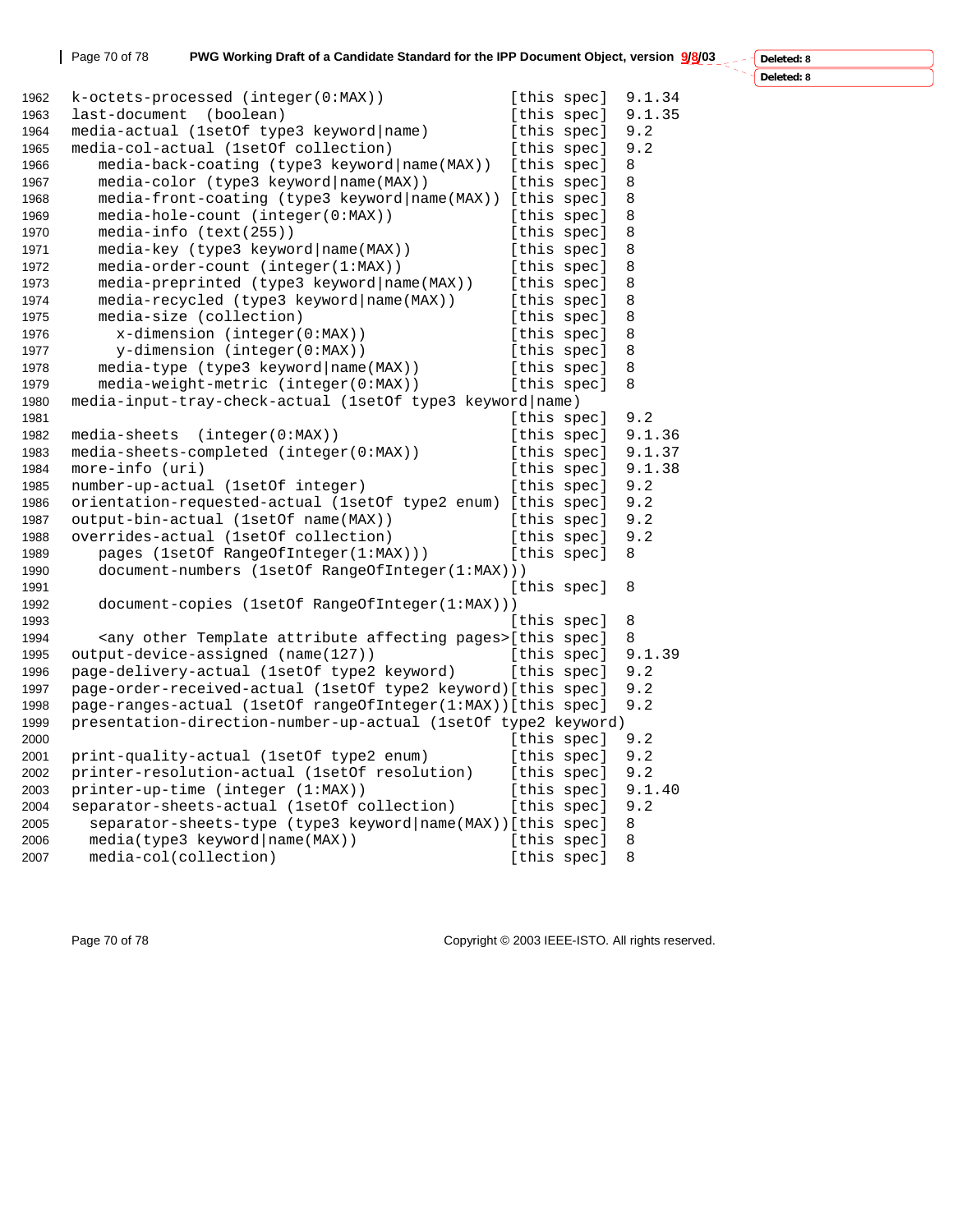| 2008 | sheet-collate-actual (1setOf type2 keyword)          |             | [this spec] | 9.2    |
|------|------------------------------------------------------|-------------|-------------|--------|
| 2009 | sheet-completed-copy-number (integer(0:MAX))         | [this spec] |             | 9.1.41 |
| 2010 | sides-actual (1setOf type2 keyword)                  |             | [this spec] | 9.2    |
| 2011 | time-at-completed (integer (MIN:MAX))                |             | [this spec] | 9.1.42 |
| 2012 | time-at-creation (integer (MIN:MAX))                 | [this spec] |             | 9.1.43 |
| 2013 | time-at-processing (integer (MIN:MAX))               | [this spec] |             | 9.1.44 |
| 2014 | x-image-position-actual (1set of type2 keyword)      | [this spec] |             | 9.2    |
| 2015 | x-image-shift-actual (1setOf integer(MIN:MAX))       |             | [this spec] | 9.2    |
| 2016 | x-sidel-image-shift-actual (1setOf integer(MIN:MAX)) |             |             |        |
| 2017 |                                                      |             | [this spec] | 9.2    |
| 2018 | x-side2-image-shift-actual (1setOf integer(MIN:MAX)) |             |             |        |
| 2019 |                                                      |             | [this spec] | 9.2    |
| 2020 | y-image-position-actual (1setOf type2 keyword)       | [this spec] |             | 9.2    |
| 2021 | y-image-shift-actual (1setOf integer(MIN:MAX))       |             | [this spec] | 9.2    |
| 2022 | y-side1-image-shift-actual (1setOf integer(MIN:MAX)) |             |             |        |
| 2023 |                                                      | [this spec] |             | 9.2    |
| 2024 | y-side2-image-shift-actual (1setOf integer(MIN:MAX)) |             |             |        |
| 2025 |                                                      | [this spec] |             | 9.2    |
| 2026 |                                                      |             |             |        |
| 2027 |                                                      |             |             |        |
| 2028 | Document Templates attributes:                       |             |             |        |
| 2029 | copies (integer(1:MAX))                              | [this spec] |             | 8      |
| 2030 | cover-back (collection)                              | [this spec] |             | 8      |
| 2031 | cover-type (type2 keyword)                           | [this spec] |             | 8      |
| 2032 | media (type3 keyword   name(MAX))                    | [this spec] |             | 8      |
| 2033 | media-col (collection)                               | [this spec] |             | 8      |
| 2034 | cover-front (collection)                             | [this spec] |             | 8      |
| 2035 | cover-type (type2 keyword)                           | [this spec] |             | 8      |
| 2036 | media (type3 keyword   name(MAX))                    | [this spec] |             | 8      |
| 2037 | media-col (collection)                               | [this spec] |             | 8      |
| 2038 | feed-orientation (type3 keyword)                     | [this spec] |             | 8      |
| 2039 | finishings (1setOf type2 enum)                       | [this spec] |             | 8      |
| 2040 | finishings-col (collection)                          |             | [this spec] | 8      |
| 2041 | finishing-template (name(MAX))                       | [this spec] |             | 8      |
| 2042 | stitching (collection)                               | [this spec] |             | 8      |
| 2043 | stitching-locations (1setOf integer(0:MAX))          | [this spec] |             | 8      |
| 2044 | stitching-offset (integer (0:MAX))                   | [this spec] |             | 8      |
| 2045 | stitching-reference-edge (type2 keyword)             | [this spec] |             | 8      |
| 2046 | font-name-requested (name(MAX))                      |             | [this spec] | 8      |
| 2047 | font-size-requested (integer(1:MAX))                 | [this spec] |             | 8      |
|      |                                                      |             |             | 8      |
| 2048 | force-front-side (1setOf integer(1:MAX))             | [this spec] |             |        |
| 2049 | imposition-template (type3 keyword   name(MAX))      | [this spec] |             | 8      |
| 2050 | insert-sheet (1setOf collection)                     |             | [this spec] | 8      |
| 2051 | insert-after-page-number (integer(0:MAX))            | [this spec] |             | 8      |
| 2052 | insert-count (integer(0:MAX))                        | [this spec] |             | 8      |
| 2053 | media (type3 keyword   name(MAX))                    | [this spec] |             | 8      |

Copyright © 2003 IEEE-ISTO. All rights reserved. example 2003 2003 Page 71 of 78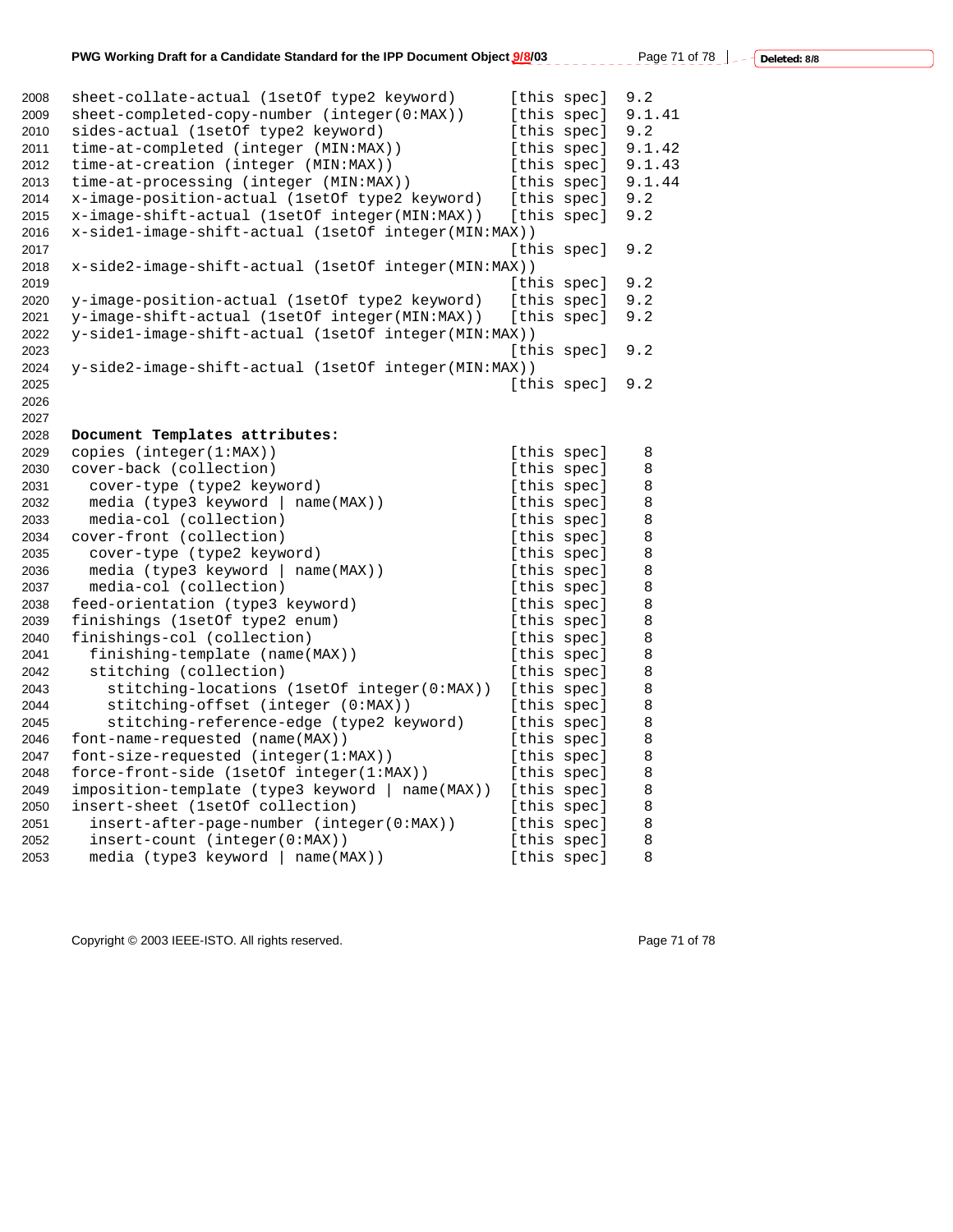**Deleted: 8**

| heten∙ |
|--------|

| 2054 | media-col (collection)                                       | [this spec] |             | 8 |
|------|--------------------------------------------------------------|-------------|-------------|---|
| 2055 | media (type3 keyword   name(MAX))                            | [this spec] |             | 8 |
| 2056 |                                                              |             | [this spec] | 8 |
| 2057 | media-col (collection)                                       | [this spec] |             | 8 |
| 2058 | media-back-coating (type3 keyword   name(MAX)) [this spec]   |             |             | 8 |
| 2059 | media-color (type3 keyword   name(MAX))                      | [this spec] |             | 8 |
| 2060 | media-front-coating (type3 keyword   name(MAX)) [this spec]  |             |             | 8 |
| 2061 | media-grain (type3 keyword   name(MAX))                      | [this spec] |             | 8 |
| 2062 | media-hole-count (integer(0:MAX))                            | [this spec] |             | 8 |
| 2063 | media-info (text(255))                                       | [this spec] |             | 8 |
| 2064 | media-key (type3 keyword   name(MAX))                        | [this spec] |             | 8 |
| 2065 | media-material (type3 keyword   name(MAX))                   | [this spec] |             | 8 |
| 2066 | media-order-count (integer(1:MAX))                           |             | [this spec] | 8 |
| 2067 | media-preprinted (type3 keyword   name(MAX))                 | [this spec] |             | 8 |
| 2068 | media-recycled (type3 keyword   name(MAX))                   | [this spec] |             | 8 |
| 2069 | media-size (collection)                                      | [this spec] |             | 8 |
| 2070 | $x$ -dimension (integer( $0:MAX$ ))                          | [this spec] |             | 8 |
| 2071 | y-dimension (integer(0:MAX))                                 | [this spec] |             | 8 |
| 2072 | media-thickness (integer(1:MAX))                             | [this spec] |             | 8 |
| 2073 | media-tooth (type3 keyword   name(MAX))                      | [this spec] |             | 8 |
| 2074 | media-type (type3 keyword   name(MAX))                       |             | [this spec] | 8 |
| 2075 | media-weight-metric (integer(0:MAX))                         | [this spec] |             | 8 |
| 2076 | media-input-tray-check (type3 keyword   name(MAX))           |             |             |   |
| 2077 |                                                              | [this spec] |             | 8 |
| 2078 | media-type (type3 keyword   name(MAX))                       | [this spec] |             | 8 |
| 2079 | number-up (integer(1:MAX))                                   | [this spec] |             | 8 |
| 2080 | orientation-requested (type2 enum)                           | [this spec] |             | 8 |
| 2081 | overrides (1setOf collection)                                | [this spec] |             | 8 |
| 2082 | pages (1setOf rangeOfInteger(MAX))                           | [this spec] |             | 8 |
| 2083 | document-numbers (1setOf rangeOfInteger(MAX))                | [this spec] |             | 8 |
| 2084 | document-copies (1setOf rangeOfInteger(MAX))                 | [this spec] |             | 8 |
| 2085 | page-delivery (type2 keyword)                                | [this spec] |             | 8 |
| 2086 | page-order-received (type2 keyword)                          | [this spec] |             | 8 |
| 2087 | page-ranges (1setOf rangeOfInteger(1:MAX))                   | [this spec] |             | 8 |
| 2088 | pdl-init-file (1setOf collection)                            | [this spec] |             | 8 |
| 2089 | pdl-init-file-entry (name(MAX))                              | [this spec] |             | 8 |
| 2090 | pdl-init-file-location (uri)                                 | [this spec] |             | 8 |
| 2091 | pdl-init-file-name (name(MAX))                               | [this spec] |             | 8 |
| 2092 | presentation-direction-number-up (type2 keyword) [this spec] |             |             | 8 |
| 2093 | print-quality (type2 enum)                                   | [this spec] |             | 8 |
| 2094 | printer-resolution (resolution)                              | [this spec] |             | 8 |
| 2095 | separator-sheets (collection)                                | [this spec] |             | 8 |
| 2096 | media (type3 keyword   name(MAX))                            | [this spec] |             | 8 |
| 2097 | media-col (collection)                                       | [this spec] |             | 8 |
| 2098 | separator-sheets-type (type3 keyword   name(MAX))            |             |             |   |
| 2099 |                                                              | [this spec] |             | 8 |
|      |                                                              |             |             |   |

Page 72 of 78 Copyright © 2003 IEEE-ISTO. All rights reserved.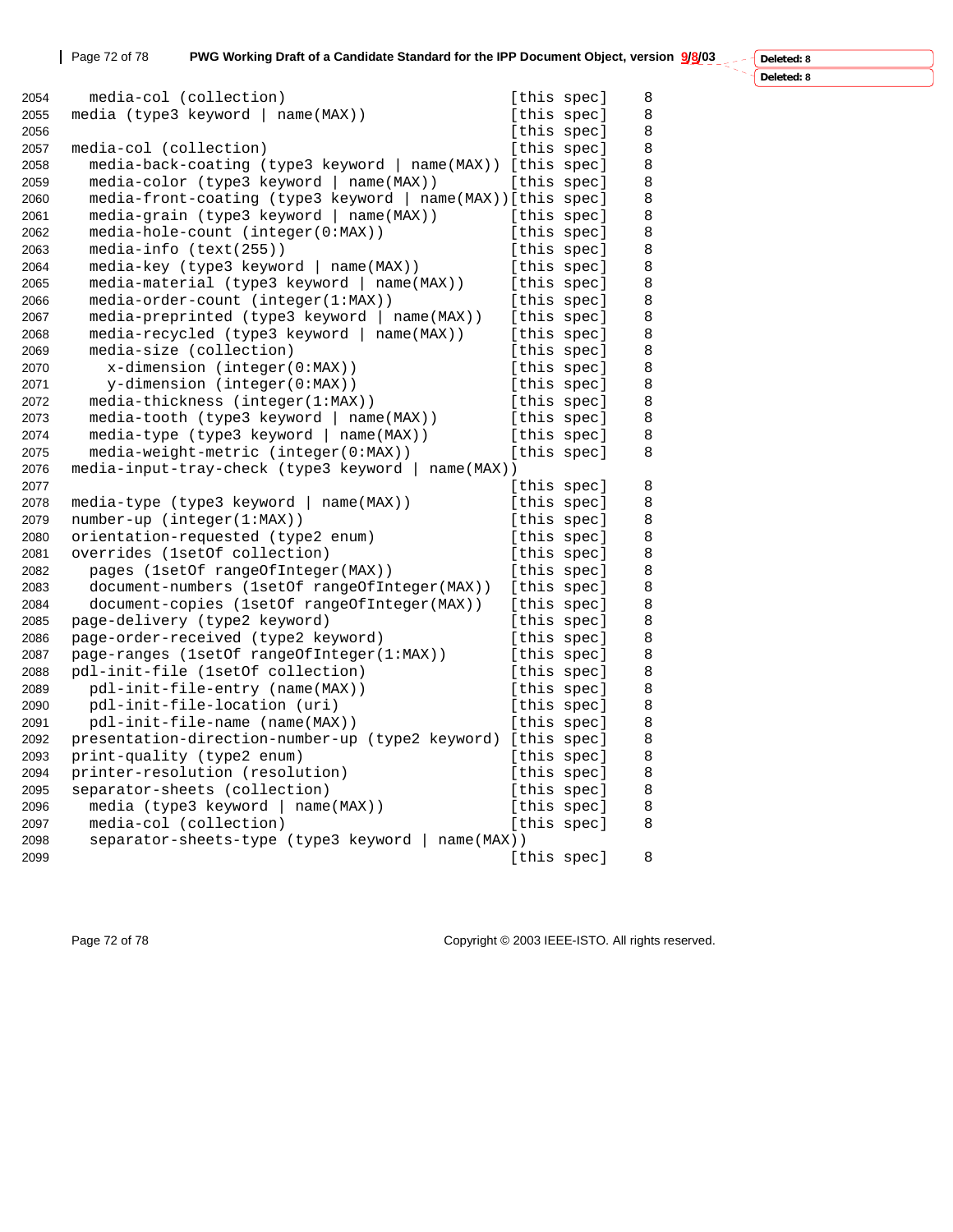| 2100 | sheet-collate (type2 keyword)                                 |             | [this spec] | 8    |
|------|---------------------------------------------------------------|-------------|-------------|------|
| 2101 | sides (type2 keyword)                                         |             | [this spec] | 8    |
| 2102 | x-image-position (type2 keyword)                              |             | [this spec] | 8    |
| 2103 | x-image-shift (integer(MIN:MAX))                              | [this spec] |             | 8    |
| 2104 | x-sidel-image-shift (integer(MIN:MAX))                        | [this spec] |             | 8    |
| 2105 | x-side2-image-shift (integer(MIN:MAX))                        |             | [this spec] | 8    |
| 2106 | y-image-position (type2 keyword)                              |             | [this spec] | 8    |
| 2107 | y-image-shift (integer(MIN:MAX))                              |             | [this spec] | 8    |
| 2108 | y-sidel-image-shift (integer(MIN:MAX))                        |             | [this spec] | 8    |
| 2109 | y-side2-image-shift (integer(MIN:MAX))                        | [this spec] |             | 8    |
| 2110 |                                                               |             |             |      |
| 2111 |                                                               |             |             |      |
| 2112 |                                                               |             |             |      |
| 2113 | Job Description attributes:                                   |             |             |      |
| 2114 | job-copies-actual (1setOf integer(1:MAX))                     |             | [this spec] | 9.2  |
| 2115 | job-cover-back-actual (1setOf collection)                     |             | [this spec] | 9.2  |
| 2116 | job-cover-front-actual (1setOf collection)                    |             | [this spec] | 9.2  |
| 2117 | job-collation-type-actual (1setOf type2 keyword) [this spec]  |             |             | 9.2  |
| 2118 | job-finishings-actual (1setOf type2 enum)                     |             | [this spec] | 9.2  |
| 2119 | job-finishings-col-actual (1setOf collection)                 |             | [this spec] | 9.2  |
| 2120 |                                                               |             |             |      |
| 2121 |                                                               |             |             |      |
| 2122 | Job Template attributes:                                      |             |             |      |
| 2123 | job-copies (integer(1:MAX))                                   |             | [this spec] | 8    |
| 2124 | job-copies-default (integer(1:MAX))                           |             | [this spec] | 8    |
| 2125 | job-copies-supported (rangeOfInteger (1:MAX))                 |             | [this spec] | 8    |
| 2126 | (collection)<br>job-cover-back                                |             | [this spec] | 8    |
| 2127 | job-cover-back-default<br>(collection)                        |             | [this spec] | 8    |
| 2128 | job-cover-back-supported (1setOf type2 keyword) [this spec]   |             |             | 8    |
| 2129 | job-cover-front (collection)                                  |             | [this spec] | 8    |
| 2130 | job-cover-front-default (collection)                          |             | [this spec] | 8    |
| 2131 | job-cover-front-supported (1setOf type2 keyword)[this spec]   |             |             | 8    |
| 2132 | job-finishings (1setOf type2 enum)                            |             | [this spec] | 8    |
| 2133 | job-finishings-default (1setOf type2 enum)                    |             | [this spec] | 8    |
| 2134 | job-finishings-supported (1setOf type2 enum)                  |             | [this spec] | 8    |
| 2135 | job-finishings-col (collection)                               |             | [this spec] | 8    |
|      | job-finishings-col-default (collection)                       |             | [this spec] | 8    |
| 2136 |                                                               |             |             |      |
| 2137 | job-finishings-col-supported (1setOf type2 keyword)           |             |             |      |
| 2138 |                                                               |             | [this spec] | 8    |
| 2139 |                                                               |             |             |      |
| 2140 |                                                               |             |             |      |
| 2141 | Printer Description attributes:                               |             |             |      |
| 2142 | document-creation-attributes-supported (1setOf type2 keyword) |             |             |      |
| 2143 |                                                               |             | [this spec] | 10.1 |

Copyright © 2003 IEEE-ISTO. All rights reserved. example 2003 2003 Page 73 of 78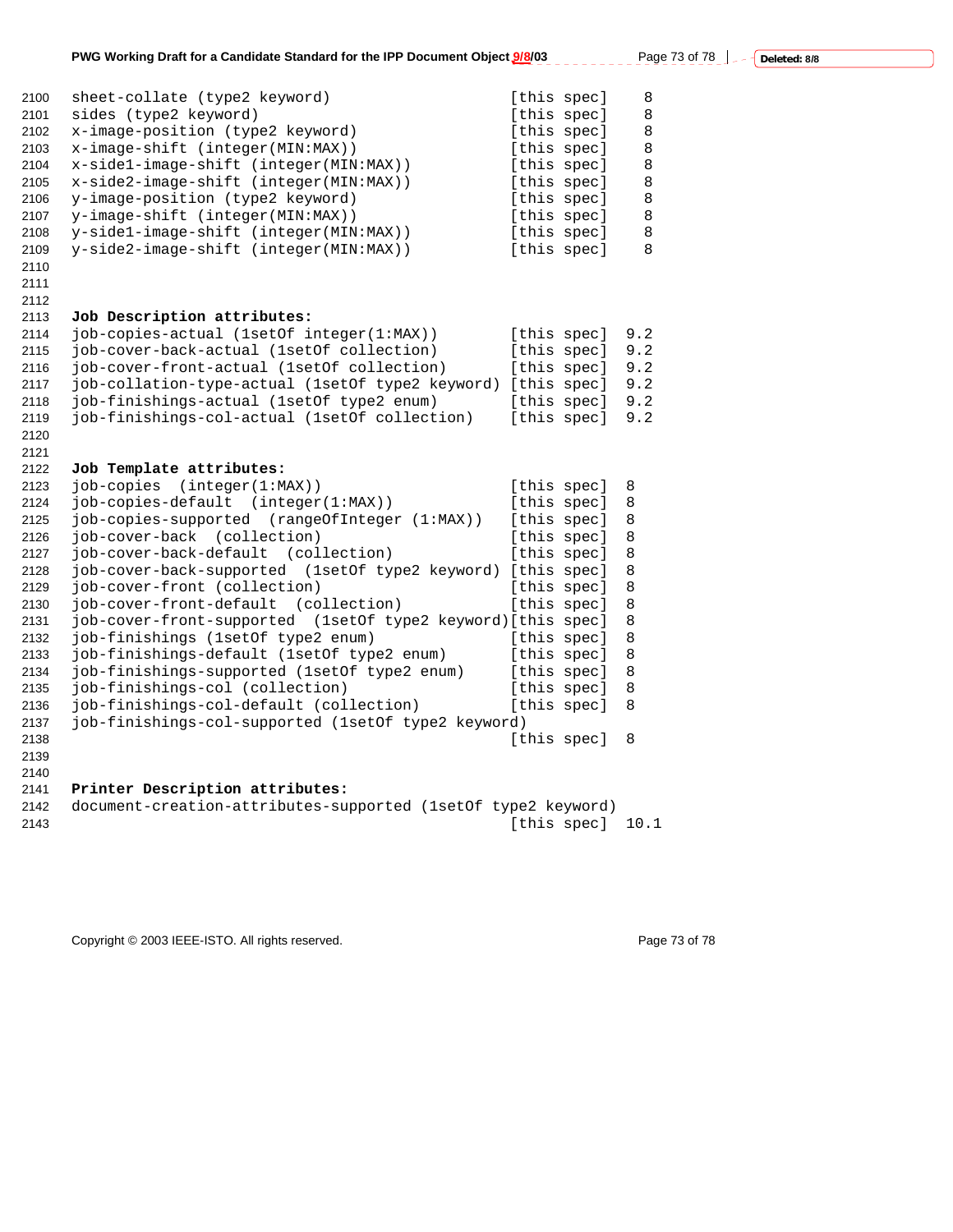**Deleted: 8 Deleted: 8**

## **16.2 Keyword attribute values**

| 2145 | document-state-reasons (1setOf type2 keyword) | [this spec] | 9.1.27 |
|------|-----------------------------------------------|-------------|--------|
| 2146 | aborted-by-system                             | [this spec] | 9.1.27 |
| 2147 | compression-error                             | [this spec] | 9.1.27 |
| 2148 | digital-signature-did-not-verify              | [this spec] | 9.1.27 |
| 2149 | digital-signature-type-not-supported          | [this spec] | 9.1.27 |
| 2150 | document-access-error                         | [this spec] | 9.1.27 |
| 2151 | document-format-error                         | [this spec] | 9.1.27 |
| 2152 | canceled-at-device                            | [this spec] | 9.1.27 |
| 2153 | canceled-by-operator                          | [this spec] | 9.1.27 |
| 2154 | canceled-by-user                              | [this spec] | 9.1.27 |
| 2155 | completed-successfully                        | [this spec] | 9.1.27 |
| 2156 | completed-with-errors                         | [this spec] | 9.1.27 |
| 2157 | completed-with-warnings                       | [this spec] | 9.1.27 |
| 2158 | data-insufficient                             | [this spec] | 9.1.27 |
| 2159 | digital-signature-wait                        | [this spec] | 9.1.27 |
| 2160 | errors-detected                               | [this spec] | 9.1.27 |
| 2161 | incoming                                      | [this spec] | 9.1.27 |
| 2162 | interpreting                                  | [this spec] | 9.1.27 |
| 2163 | none                                          | [this spec] | 9.1.27 |
| 2164 | outgoing                                      | [this spec] | 9.1.27 |
| 2165 | printing                                      | [this spec] | 9.1.27 |
| 2166 | processing-to-stop-point                      | [this spec] | 9.1.27 |
| 2167 | queued                                        | [this spec] | 9.1.27 |
| 2168 | queued-for-marker                             | [this spec] | 9.1.27 |
| 2169 | queued-in-device                              | [this spec] | 9.1.27 |
| 2170 | resources-are-not-ready                       | [this spec] | 9.1.27 |
| 2171 | resources-are-not-supported                   | [this spec] | 9.1.27 |
| 2172 | submission-interrupted                        | [this spec] | 9.1.27 |
| 2173 | transforming                                  | [this spec] | 9.1.27 |
| 2174 | unsupported-compression                       | [this spec] | 9.1.27 |
| 2175 | unsupported-document-format                   | [this spec] | 9.1.27 |
| 2176 | warnings-detected                             | [this spec] | 9.1.27 |

## **16.3 Enum Attribute Values**

2178 The following table lists all the new enum attribute values defined in this document as additional type2 enum values.<br>2179 These are to be registered according to the procedures in RFC 2911 [rfc2911] § 6.1. These are to be registered according to the procedures in RFC 2911 [rfc2911] § 6.1.

| 2180 |       |                             |                      |          |
|------|-------|-----------------------------|----------------------|----------|
| 2181 | Value | Name                        | Reference            | Section: |
| 2182 |       |                             |                      |          |
| 2183 |       | document-state (type1 enum) | [this spec] $9.1.25$ |          |
| 2184 |       | pending                     | [this spec] $9.1.25$ |          |
| 2185 | 5     | processing                  | [this spec] $9.1.25$ |          |
| 2186 |       | canceled                    | [this spec] $9.1.25$ |          |
| 2187 | 8     | aborted                     | [this spec] $9.1.25$ |          |

Page 74 of 78 Copyright © 2003 IEEE-ISTO. All rights reserved.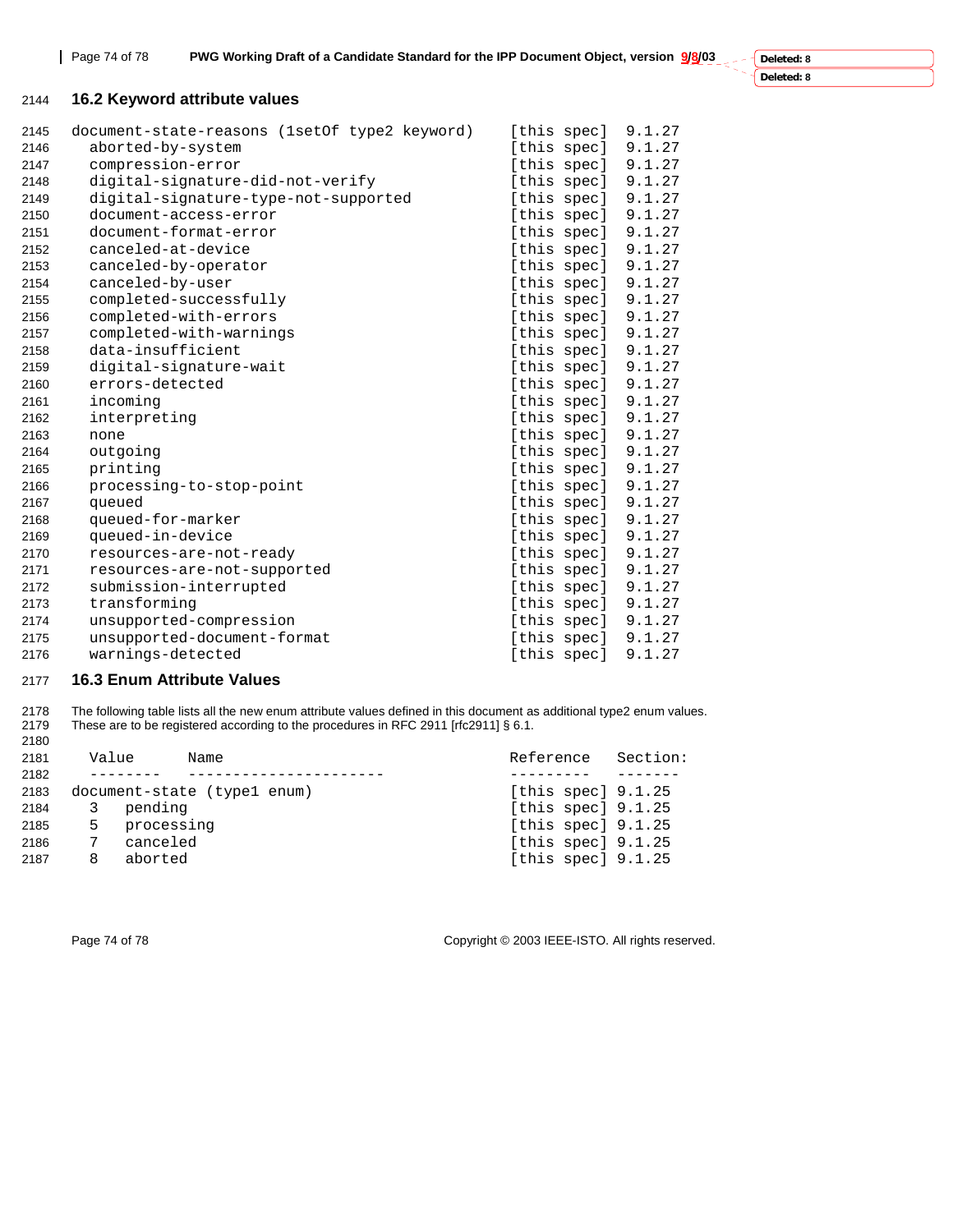| 2188 | completed<br>9  |                                            | [this spec] $9.1.25$ |
|------|-----------------|--------------------------------------------|----------------------|
| 2189 |                 | operations-supported (1set Of type 2 enum) | [rfc2911] 4.4.15     |
| 2190 | $0 \times 0033$ | Cancel-Document                            | [this spec] 4.5      |
| 2191 | $0 \times 0034$ | Get-Document-Attributes                    | [this spec] 4.3      |
| 2192 | $0 \times 0035$ | Get-Documents                              | [this spec] 3.3      |
| 2193 | $0 \times 0036$ | Delete-Document                            | [this spec] 5.4      |
| 2194 | $0 \times 0037$ | Set-Document-Attributes                    | [this spec] 4.4      |

## **16.4 Operations**

2197 The following table lists all of the operations defined in this document. These are to be registered according to the 2198 procedures in RFC 2911 [rfc2911] § 6.4. 

| 2200 | Operations              | Reference       | Section |
|------|-------------------------|-----------------|---------|
| 2201 |                         |                 |         |
| 2202 | Cancel-Document         | [this spec] 4.5 |         |
| 2203 | Delete-Document         | [this spec] 5.4 |         |
| 2204 | Get-Document-Attributes | [this spec] 4.3 |         |
| 2205 | Get-Documents           | [this spec] 3.3 |         |
| 2206 | Set-Document-Attributes | [this spec] 4.4 |         |
| 2207 |                         |                 |         |

## **16.5 Attribute Group tags**

2209 The following table lists all the attribute group tags defined in this specification. These are to be registered according 2210 to the procedures in RFC 2911 [rfc2911] § 6.5. to the procedures in RFC 2911 [rfc2911]  $\S$  6.5.

|                       | 2211 Value | Name                         | Reference      | Section |
|-----------------------|------------|------------------------------|----------------|---------|
|                       |            | 2212 ----- ----------------- |                |         |
| $2213 \t 0 \times 09$ |            | document-attributes-tag      | [this spec] 12 |         |
| 2214                  |            |                              |                |         |

#### **16.6 Status codes**

2216 The following table lists all the status codes defined in this specification. These are to be registered according to the 2217 procedures in RFC 2911 [rfc2911] § 6.6. 2217 procedures in RFC 2911 [rfc2911] § 6.6.

|      | 2218 Value Status Code Name            | Reference Section  |  |
|------|----------------------------------------|--------------------|--|
| 2219 |                                        |                    |  |
| 2220 | $0x0500:0x05FF$ - Server Error:        |                    |  |
| 2221 | 0x050B server-error-too-many-jobs      | [this spec] Error! |  |
|      | 2222 Reference source not found.       |                    |  |
| 2223 | 0x050C server-error-too-many-documents | [this spec] Error! |  |
| 2224 | Reference source not found.            |                    |  |
| 2225 |                                        |                    |  |

Copyright © 2003 IEEE-ISTO. All rights reserved. Page 75 of 78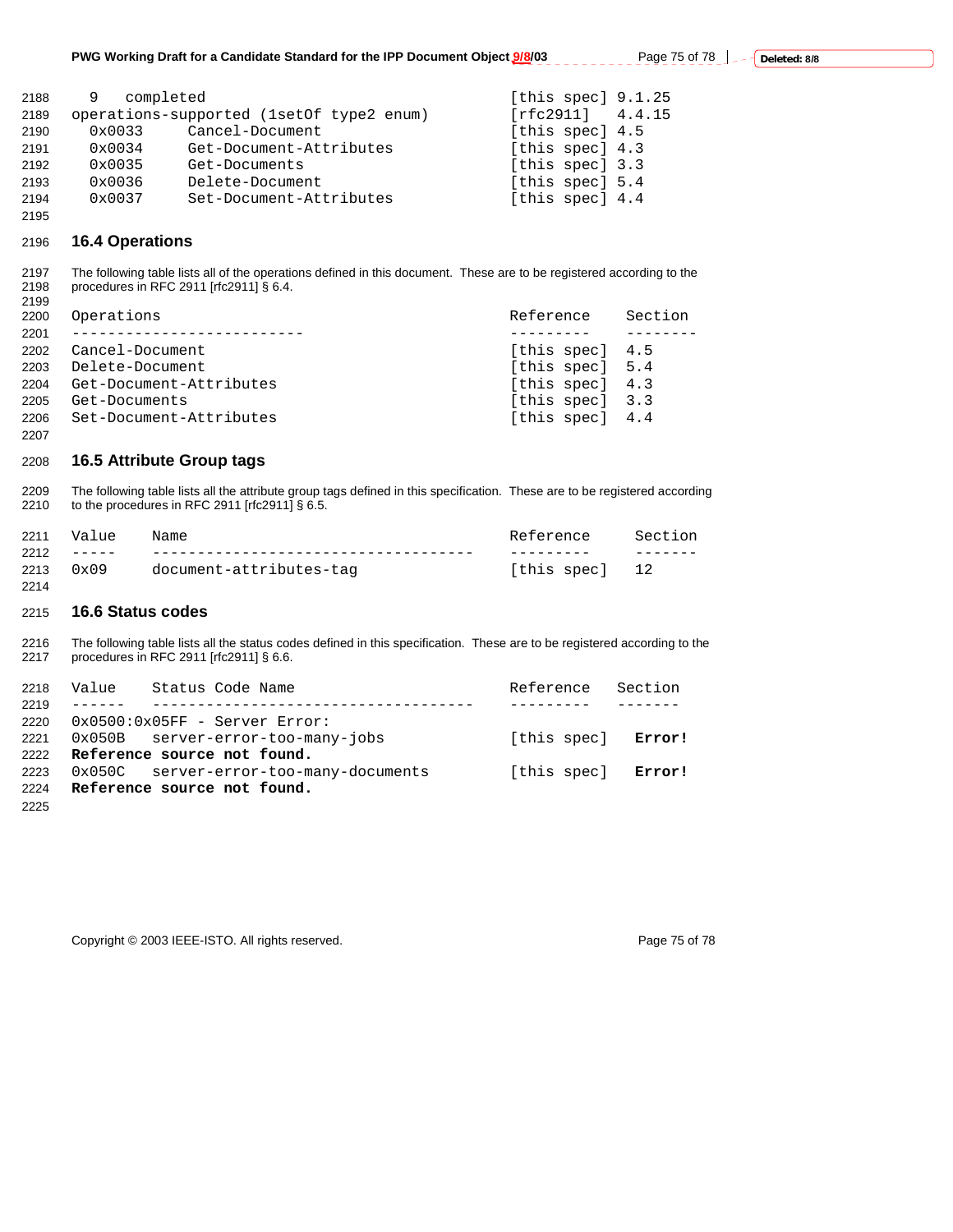**Deleted: 8 Deleted: 8**

#### 2226 **16.7 Attribute Group name Registrations**

2227 The following table lists the one new attribute group name defined in this document. This is to be registered<br>2228 according to the procedures in RFC 2911 [rfc2911] § 6.2. according to the procedures in RFC 2911 [rfc2911] § 6.2.

| 2229 Attribute Group name  | Reference Section |  |
|----------------------------|-------------------|--|
| 2230 --------------------- |                   |  |
| 2231 document-template     | [this spec] 4.3   |  |

## 2232 **17 Internationalization Considerations**

2233 The internationalization considerations for this extension for handling the Document object are the same as for 2234 handling the Job object in [rfc2911].

### 2235 **18 Security Considerations**

2236 The Document object should provide no more increased security considerations than the Job object. The Printer<br>2237 MUST provide the same access control for Document objects as for Job objects. MUST provide the same access control for Document objects as for Job objects.

2238 The Printer implementer needs to consider counter measures for denial of service attacks for the Create-Job 2239 operation. For example, a rogue client could issue repeated Create-Job and/or Send-Document/Send-URI requests<br>2240 in an attempt to exceed the capacity of the Printer to absorb such requests and thereby deny Job Creat in an attempt to exceed the capacity of the Printer to absorb such requests and thereby deny Job Creation and 2241 Document Creation requests from other clients. For example, a Printer might avoid a fixed set of allocations for Jobs 2242 and Documents and also be able to detect when an excessive number of Create-Job and Send-Document/Send-URI 2243 requests have been supplied. In such a case, the Printer would return either a 'server-error-too-many-jobs' status-2244 code (see section **Error! Reference source not found.**) or a 'server-error-too-many-documents' status-code (see 2245 section **Error! Reference source not found.**).

#### 2246 **19 Contributors**

2247 Don Fullman, Xerox

- 2248 Harry Lewis, IBM
- 2249 Ira McDonald, High North<br>2250 Michael Sweet, Easy Soft
- Michael Sweet, Easy Software Products 2251

# 2252 **20 Acknowledgments**

#### 2253 **21 Author's Address**

| 2254 | Dennis Carney               |
|------|-----------------------------|
| 2255 | <b>IBM Printing Systems</b> |
| 2256 | 6300 Diagonal Highway       |
| 2257 | Boulder, CO 80301           |
| 2258 |                             |
| 2259 | Phone: 303 924-0565         |

Page 76 of 78 Copyright © 2003 IEEE-ISTO. All rights reserved.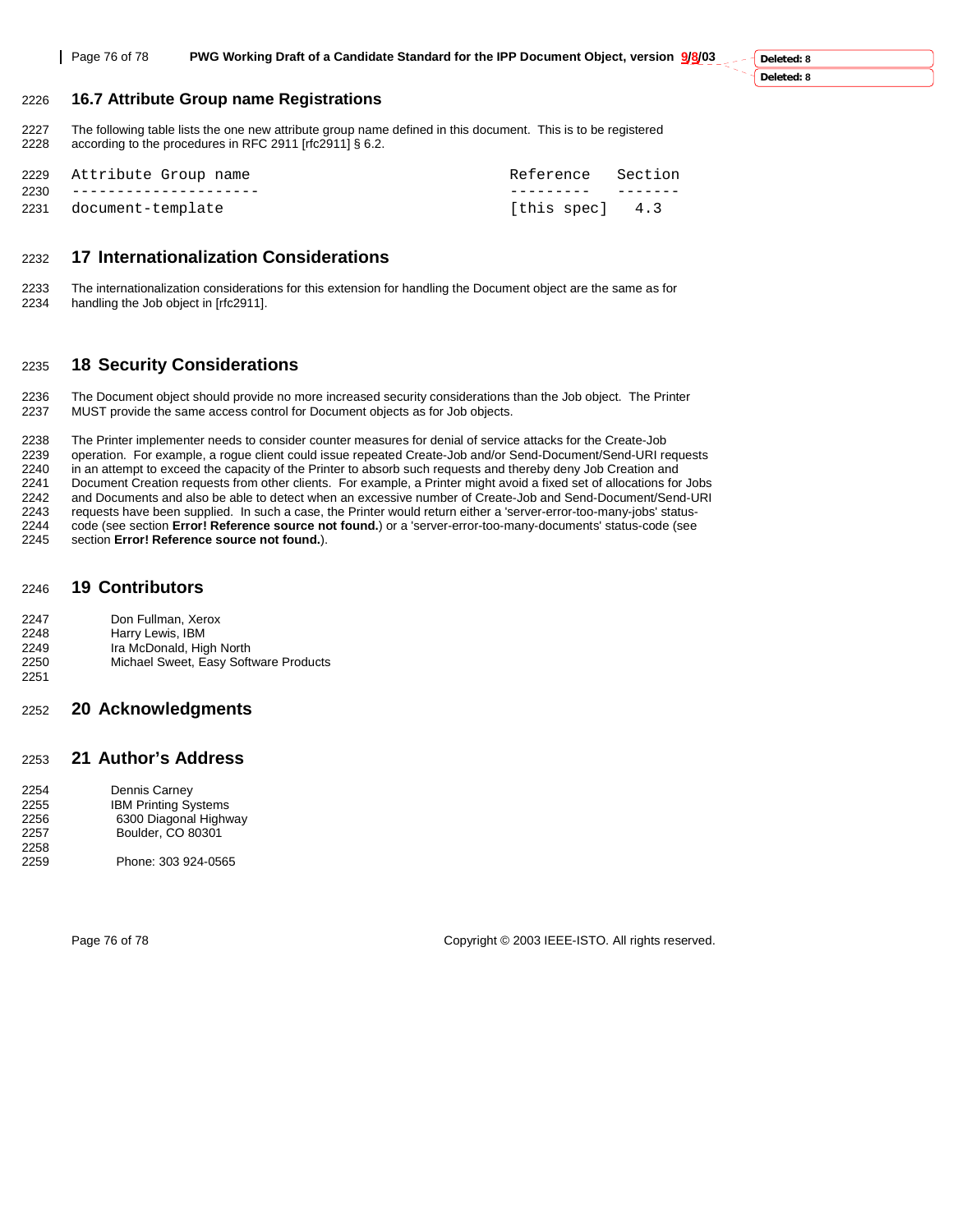| 2260 | Fax: 303 924-7434                  |
|------|------------------------------------|
| 2261 | email: dcarney@us.ibm.com          |
| 2262 |                                    |
| 2263 | <b>Tom Hastings</b>                |
| 2264 | <b>Xerox Corporation</b>           |
| 2265 | 737 Hawaii St.                     |
| 2266 | El Segundo, CA 90245               |
| 2267 |                                    |
| 2268 | Phone: 310 333-6413                |
| 2269 | Fax: 310 333-5514                  |
| 2270 | e-mail: hastings@cp10.es.xerox.com |
| 2271 |                                    |
| 2272 | Peter Zehler                       |
| 2273 | <b>Xerox Corporation</b>           |
| 2274 | MS: 0128-30E                       |
| 2275 | 800 Phillips Road                  |
| 2276 | Webster, NY 14580-9701             |
| 2277 |                                    |
| 2278 | Phone: 585 265-8755                |
| 2279 | Fax: 585 422-7961                  |
| 2280 | e-mail: PZehler@crt.xerox.com      |

# 2281 **22 Appendix A: Document operations compared to Job operations**  2282 **(Informative)**

2283 This appendix compares the Document operations with the existing Job operations to show the parallelism.

2284 Table 17 compares the Job and Document operations. The two Conf. columns indicate the conformance 2285 requirements (REQUIRED = REQ, OPTIONAL = OPT) for the Job and Document operations respectively. A "REQ"<br>2286 in the Document Conformance column means if the Document object is supported. Whether a Document operation 2286 in the Document Conformance column means if the Document object is supported. Whether a Document operation<br>2287 is a method on the Job object or the Document object depends on the modeling regime and is not an essenti 2287 is a method on the Job object or the Document object depends on the modeling regime and is not an essential part 2288 of the semantics described here, since these semantics are intended to apply to both object-oriente of the semantics described here, since these semantics are intended to apply to both object-oriented and object-

2289 based protocols, APIs, and implementations.

2290 **Table 17 - Document operations compared to Job operations** 

| Job operations     | Job<br>Conf. | Document operations                                                                                                              | Doc.<br>Conf. |
|--------------------|--------------|----------------------------------------------------------------------------------------------------------------------------------|---------------|
| Cancel-Current-Job | <b>OPT</b>   | N/A, can only cancel a document explicitly by document number and<br>explicit job id                                             |               |
| Cancel-Job         | <b>REQ</b>   | <b>Cancel-Document</b>                                                                                                           | <b>REQ</b>    |
|                    |              |                                                                                                                                  |               |
| Get-Job-Attributes | <b>REQ</b>   | <b>Get-Document-Attributes</b>                                                                                                   | <b>REQ</b>    |
| Get-Jobs           | <b>REQ</b>   | <b>Get-Documents</b>                                                                                                             | <b>REQ</b>    |
| Hold-Job           |              | N/A, can only hold an entire job                                                                                                 |               |
| Print-Job          | <b>REQ</b>   | <b>Send-Document</b> (existing operation - see [rfc2911] with an additional<br>Document attributes group defined in section 4.1) | <b>REQ</b>    |
| <b>Print-URI</b>   | <b>OPT</b>   | Send-URI (existing operation - see [rfc2911] with an additional<br>Document attributes group defined in section 4.2)             | <b>OPT</b>    |
| Promote-Job        | <b>OPT</b>   | N/A, can only promote an entire job                                                                                              |               |
| Purge-Jobs         | <b>OPT</b>   | <b>Delete-Document</b>                                                                                                           | <b>OPT</b>    |

Copyright © 2003 IEEE-ISTO. All rights reserved. Page 77 of 78